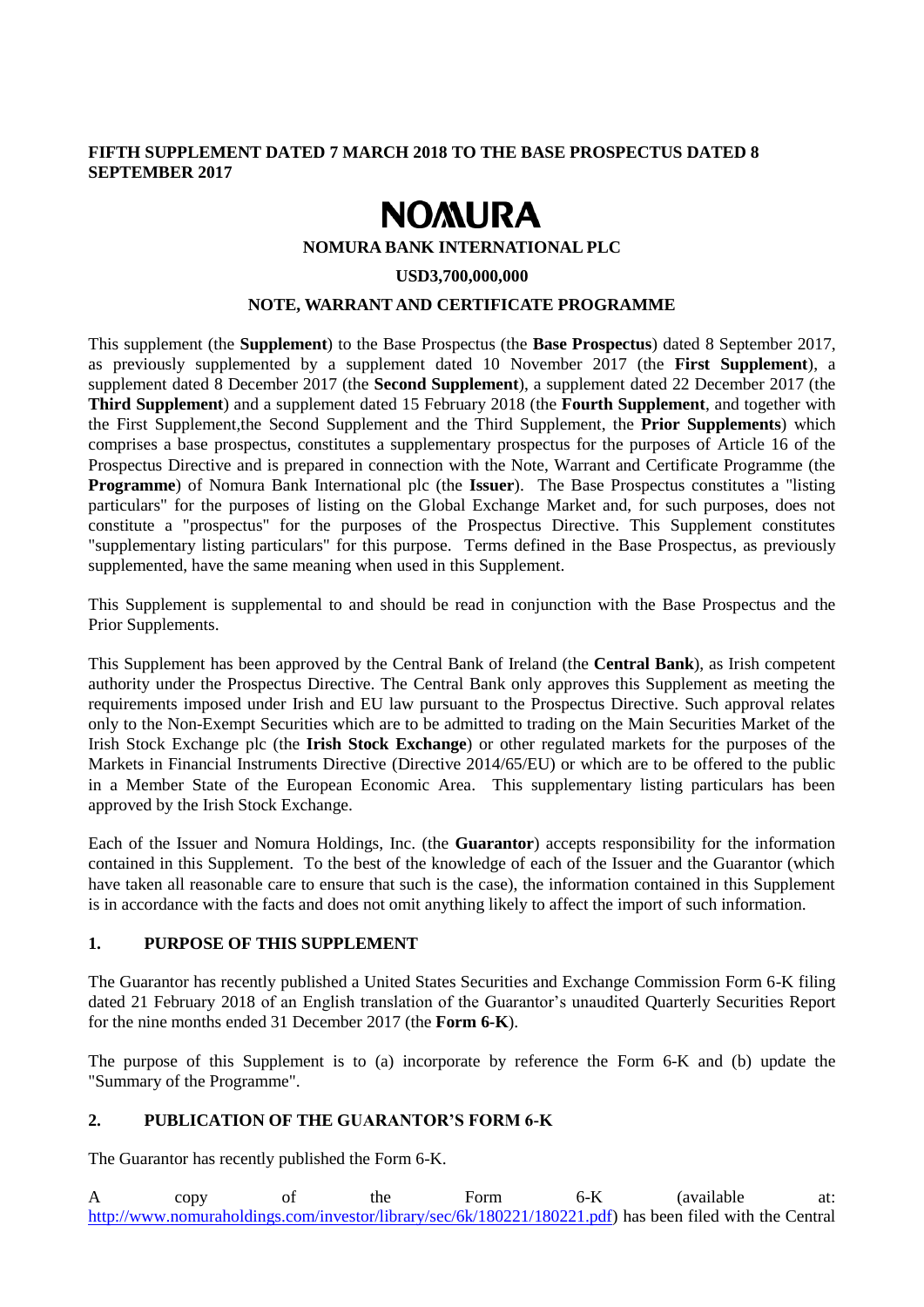Bank and the Irish Stock Exchange and, by virtue of this Supplement, the Form 6-K is incorporated by reference in, and forms part of, the Base Prospectus.

# **3. UPDATE OF THE "SUMMARY OF THE PROGRAMME"**

The Summary of the Base Prospectus shall be deemed updated and replaced with the Summary in the Annex to this Supplement.

# **4. GENERAL**

All references to pages in this Supplement are to the original unsupplemented Base Prospectus, notwithstanding any amendments described herein.

To the extent that there is any inconsistency between (a) any statement in this Supplement or any statement incorporated by reference into this Supplement and (b) any other statement in or incorporated by reference in the Base Prospectus, the statements in (a) above will prevail.

Save as disclosed in this Supplement and the Prior Supplements, there has been no other significant new factor, material mistake or inaccuracy relating to information included in the Base Prospectus since the publication of the Base Prospectus.

Copies of all documents incorporated by reference in the Base Prospectus can be obtained from the Principal Agent as described on page 169 of the Base Prospectus.

If documents which are incorporated by reference themselves incorporate any information or other documents therein, either expressly or implicitly, such information or other documents will not form part of the Supplement for the purposes of the Prospectus Directive.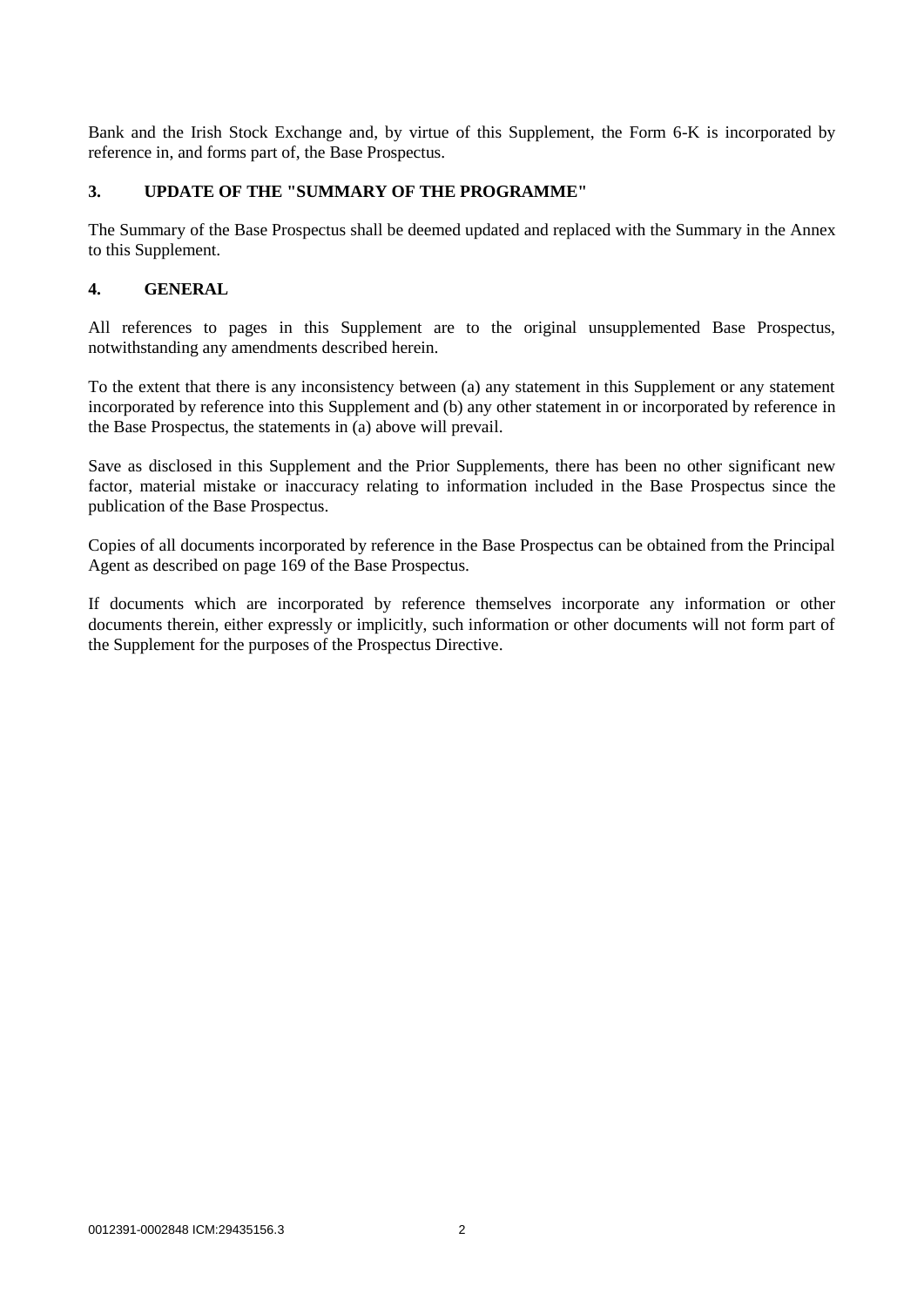# **ANNEX**

#### **SUMMARY OF THE PROGRAMME**

#### *The following section applies to Non-Exempt Securities only.*

*Summaries are made up of disclosure requirements known as "Elements". These Elements are numbered in Section A – E (A.1 – E.7). This Summary contains all the Elements required to be included in a summary for this type of Security, the Issuer and the Guarantor. Because some Elements are not required to be addressed, there may be gaps in the numbering sequence of the Elements. Even though an Element may be required to be inserted in the summary because of the type of Security, the Issuer and the Guarantor, it is possible that no relevant information can be given regarding the Element. In this case a short description of the Element is included in the summary with the mention of "not applicable". Information described in the italicised drafting prompts will be completed (where applicable) when preparing the issue specific summary for a Series of Securities.*

| <b>Element</b> | <b>Title</b>                                                                                         |                                                                                                                                                                                                                                                                                                                                                                                                                                                                                                                                         |
|----------------|------------------------------------------------------------------------------------------------------|-----------------------------------------------------------------------------------------------------------------------------------------------------------------------------------------------------------------------------------------------------------------------------------------------------------------------------------------------------------------------------------------------------------------------------------------------------------------------------------------------------------------------------------------|
| A.1            | Warning that the<br>summary should<br>be read as an<br>introduction and<br>provision as to<br>claims | This summary should be read as an introduction to the Base<br>$\bullet$<br>Prospectus and the applicable Final Terms.<br>Any decision to invest in the Securities should be based on<br>$\bullet$<br>consideration of the Base Prospectus as a whole, including any<br>documents incorporated by reference and the applicable Final<br>Terms.                                                                                                                                                                                           |
|                |                                                                                                      | Where a claim relating to the information contained in the Base<br>$\bullet$<br>Prospectus and the applicable Final Terms is brought before a<br>court, the plaintiff investor might, under the national legislation of<br>the Member State, have to bear the costs of translating the Base<br>Prospectus and the applicable Final Terms before the legal<br>proceedings are initiated.                                                                                                                                                 |
|                |                                                                                                      | Civil liability attaches only to those persons who have tabled the<br>$\bullet$<br>summary, including any translation hereof, but only if the summary<br>is misleading, inaccurate or inconsistent when read together with<br>the other parts of this Base Prospectus and the applicable Final<br>Terms or it does not provide, when read together with the other<br>parts of the Base Prospectus and the applicable Final Terms, key<br>information in order to aid investors when considering whether to<br>invest in the Securities. |
| A.2            | Consent as to use<br>of the Base<br>Prospectus, period<br>of validity and<br>other conditions        | Certain Tranches of Securities with a denomination or issue price of less<br>than $£100,000$ (or its equivalent in any other currency) may be offered<br>in circumstances where there is no exemption from the obligation under<br>the Prospectus Directive to publish a prospectus. Any such offer is<br>referred to as a Non-Exempt Offer.                                                                                                                                                                                            |
|                | attached                                                                                             | Issue specific summary:                                                                                                                                                                                                                                                                                                                                                                                                                                                                                                                 |
|                |                                                                                                      | [Not Applicable – the Securities are not being offered to the public as part of                                                                                                                                                                                                                                                                                                                                                                                                                                                         |

#### **Section A − Introduction and warnings**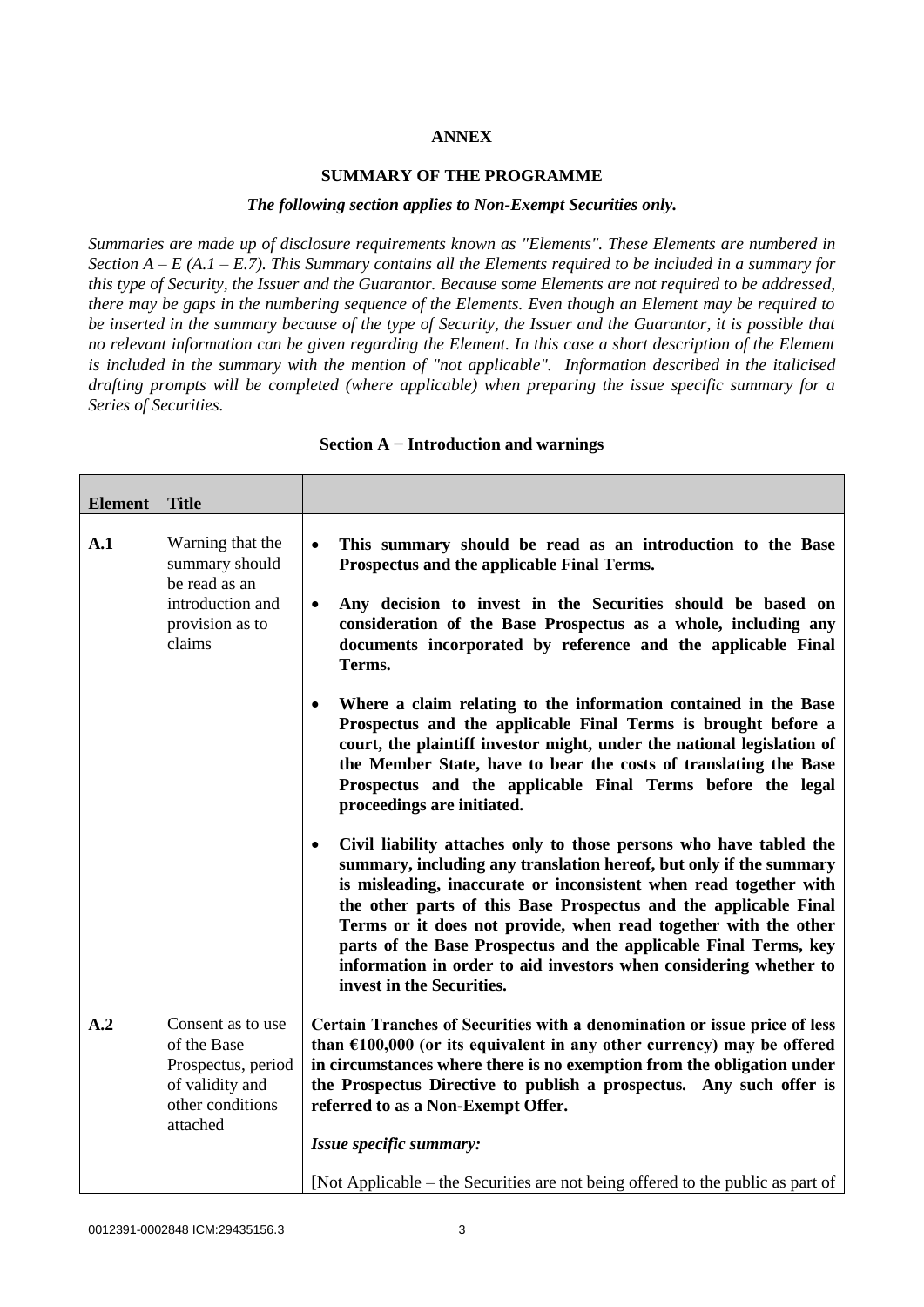| <b>Element</b> | <b>Title</b> |                                                                                                                                                                                                                                                                                                                                                                                                                                                                                                                                                                            |
|----------------|--------------|----------------------------------------------------------------------------------------------------------------------------------------------------------------------------------------------------------------------------------------------------------------------------------------------------------------------------------------------------------------------------------------------------------------------------------------------------------------------------------------------------------------------------------------------------------------------------|
|                |              | a Non-Exempt Offer.]                                                                                                                                                                                                                                                                                                                                                                                                                                                                                                                                                       |
|                |              | [ <i>Consent:</i> Subject to the conditions set out below, the Issuer consents to the<br>use of the Base Prospectus in connection with a Non-Exempt Offer of<br>Securities by the relevant Dealer, [names of specific financial intermediaries<br>listed in final terms,] [and] [each financial intermediary whose name is<br>published on the Issuer's website (see the "Corporate Disclosure" section at<br>www.nomuranow.com) and identified as an Authorised Offeror in respect of<br>the relevant Non-Exempt Offer].                                                  |
|                |              | Offer period: The Issuer's consent referred to above is given for Non-Exempt<br>Offers of Securities during [offer period for the issue to be specified here]<br>(the Offer Period).                                                                                                                                                                                                                                                                                                                                                                                       |
|                |              | Conditions to consent: The conditions to the Issuer's consent are that such<br>consent (a) is only valid during the Offer Period; and (b) only extends to the<br>use of the Base Prospectus to make Non-Exempt Offers of these Securities<br>in [specify each relevant Member State in which the particular Tranche of<br>Securities can be offered].                                                                                                                                                                                                                      |
|                |              | AN INVESTOR INTENDING TO PURCHASE OR PURCHASING<br>ANY SECURITIES IN A NON-EXEMPT OFFER FROM AN<br><b>AUTHORISED OFFEROR WILL DO SO, AND OFFERS AND SALES</b><br>OF SUCH TO AN INVESTOR BY SUCH AUTHORISED OFFEROR<br>WILL BE MADE, IN ACCORDANCE WITH THE TERMS AND<br>CONDITIONS OF THE OFFER IN PLACE BETWEEN SUCH<br>AUTHORISED OFFEROR AND SUCH INVESTOR INCLUDING<br>ARRANGEMENTS IN RELATION TO PRICE, ALLOCATIONS,<br><b>EXPENSES AND SETTLEMENT. THE RELEVANT INFORMATION</b><br>WILL BE PROVIDED BY THE AUTHORISED OFFEROR AT THE<br><b>TIME OF SUCH OFFER.]</b> |

# **Section B – Issuer [and Guarantor]**

| <b>Element</b>   | <b>Title</b>                                                           |                                                                                                                                                                         |
|------------------|------------------------------------------------------------------------|-------------------------------------------------------------------------------------------------------------------------------------------------------------------------|
| B.1              | Legal and<br>commercial<br>name of the<br>Issuer                       | Nomura Bank International plc.                                                                                                                                          |
| B.2              | Domicile/legal<br>form/<br>legislation/<br>country of<br>incorporation | The Issuer is a public limited company registered in England and Wales<br>under number 1981122 and was incorporated under the Companies Act<br>1985 on 22 January 1986. |
| B.4 <sub>b</sub> | Trend                                                                  | Not applicable, there are no known trends, uncertainties, demands,                                                                                                      |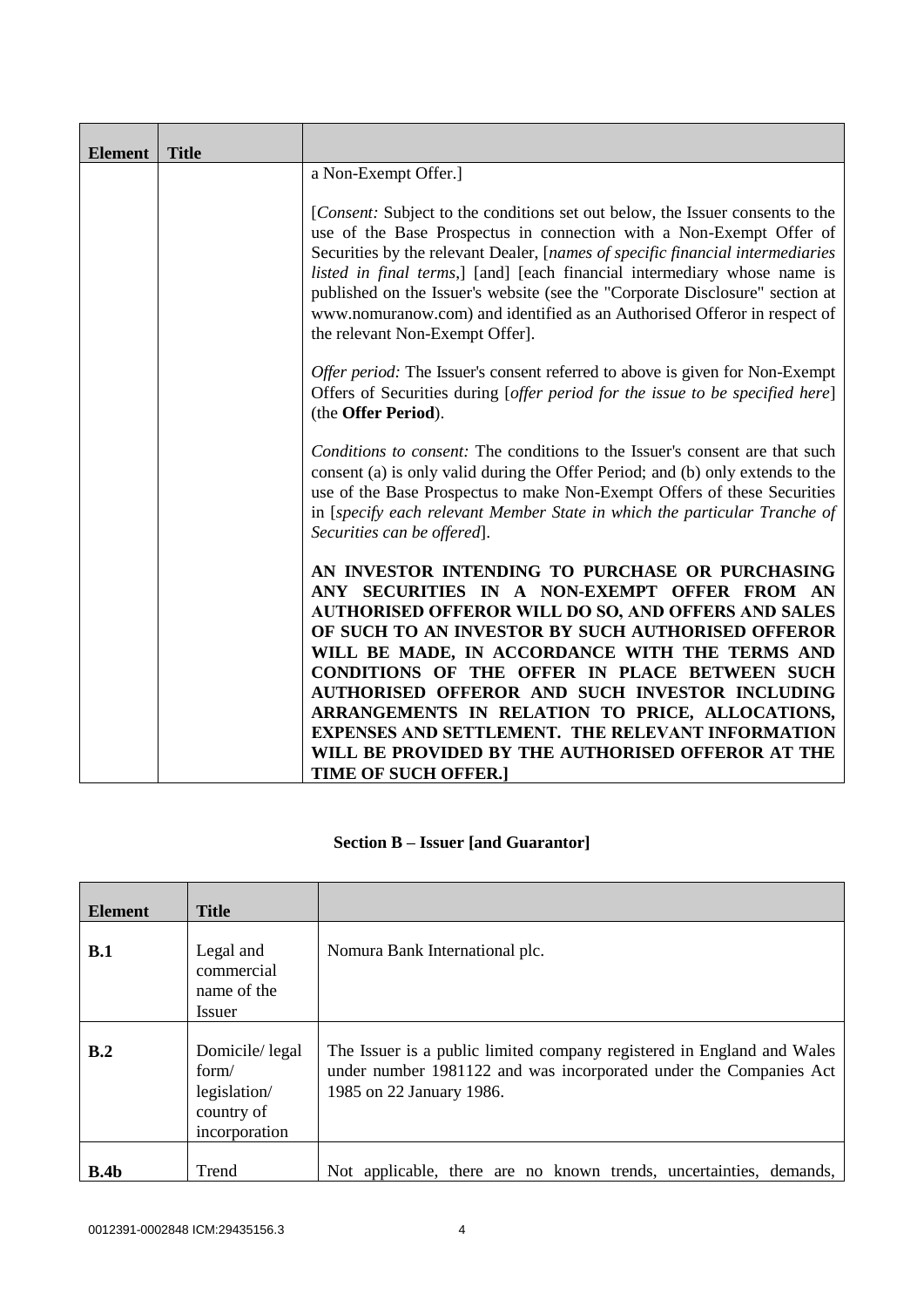|      | information<br>affecting the<br>Issuer and the<br>industries<br>in which it<br>operates | financial year.                                                                                                                                                                                                                                                                                                                                                                                                                                                                                        |               | commitments or events that are reasonably likely to have a material effect<br>on the Issuer and the industries in which it operates for at least the current |
|------|-----------------------------------------------------------------------------------------|--------------------------------------------------------------------------------------------------------------------------------------------------------------------------------------------------------------------------------------------------------------------------------------------------------------------------------------------------------------------------------------------------------------------------------------------------------------------------------------------------------|---------------|--------------------------------------------------------------------------------------------------------------------------------------------------------------|
| B.5  | Description of<br>the Group                                                             | The Issuer is a wholly owned subsidiary of Nomura Europe Holdings plc<br>(the main European holding company of the Nomura Group (as defined<br>below)) which in turn is a wholly owned subsidiary of Nomura Holdings,<br>Inc. (the Guarantor). The Guarantor is the ultimate holding company of<br>a group of companies and manages financial operations for those<br>subsidiary companies (together the Nomura Group). Nomura Holdings,<br>Inc. was formerly known as The Nomura Securities Co., Ltd. |               |                                                                                                                                                              |
| B.9  | Profit<br>forecast<br>or estimate                                                       | Not applicable, no profit forecasts or estimates have been made in the<br>Base Prospectus in relation to the Issuer.                                                                                                                                                                                                                                                                                                                                                                                   |               |                                                                                                                                                              |
| B.10 | Audit<br>report<br>qualifications                                                       | Not applicable, no qualifications are contained in any audit report<br>included in the Base Prospectus in relation to the Issuer.                                                                                                                                                                                                                                                                                                                                                                      |               |                                                                                                                                                              |
| B.12 | <b>Income Statement</b><br>2017:                                                        | Selected historical key financial information<br>The key financial information below is extracted from the Issuer's audited non-consolidated<br>income statement and statement of comprehensive income for the year ended 31 March                                                                                                                                                                                                                                                                     |               |                                                                                                                                                              |
|      |                                                                                         |                                                                                                                                                                                                                                                                                                                                                                                                                                                                                                        | 31 March 2017 | 31 March 2016                                                                                                                                                |
|      |                                                                                         |                                                                                                                                                                                                                                                                                                                                                                                                                                                                                                        |               | (Thousands of USD)                                                                                                                                           |
|      | Net interest income                                                                     |                                                                                                                                                                                                                                                                                                                                                                                                                                                                                                        | 35,201        | 26,819                                                                                                                                                       |
|      | Net fee and commission income                                                           |                                                                                                                                                                                                                                                                                                                                                                                                                                                                                                        | 53,777        | 87,514                                                                                                                                                       |
|      | Dealing gain/(loss)                                                                     |                                                                                                                                                                                                                                                                                                                                                                                                                                                                                                        | (54,098)      | (87, 368)                                                                                                                                                    |
|      |                                                                                         | Administrative expenses                                                                                                                                                                                                                                                                                                                                                                                                                                                                                |               | (13, 119)                                                                                                                                                    |
|      | Profit/loss on ordinary activities<br>before taxation                                   |                                                                                                                                                                                                                                                                                                                                                                                                                                                                                                        | 18,366        | 118,327                                                                                                                                                      |
|      | Tax charge on profit on ordinary<br>activities                                          |                                                                                                                                                                                                                                                                                                                                                                                                                                                                                                        | (3,751)       | (24,208)                                                                                                                                                     |
|      | Profit for the year                                                                     |                                                                                                                                                                                                                                                                                                                                                                                                                                                                                                        | 14,615        | 94,915                                                                                                                                                       |
|      |                                                                                         | Total comprehensive income/(loss)                                                                                                                                                                                                                                                                                                                                                                                                                                                                      | (51, 471)     | 95,020                                                                                                                                                       |

 1 By virtue of a Supplement dated 22 December 2017, selected key financial information for the six months ended 30 September 2017 together with comparative financial information for the same period in the previous financial year has been included. The significant change statement has been updated accordingly.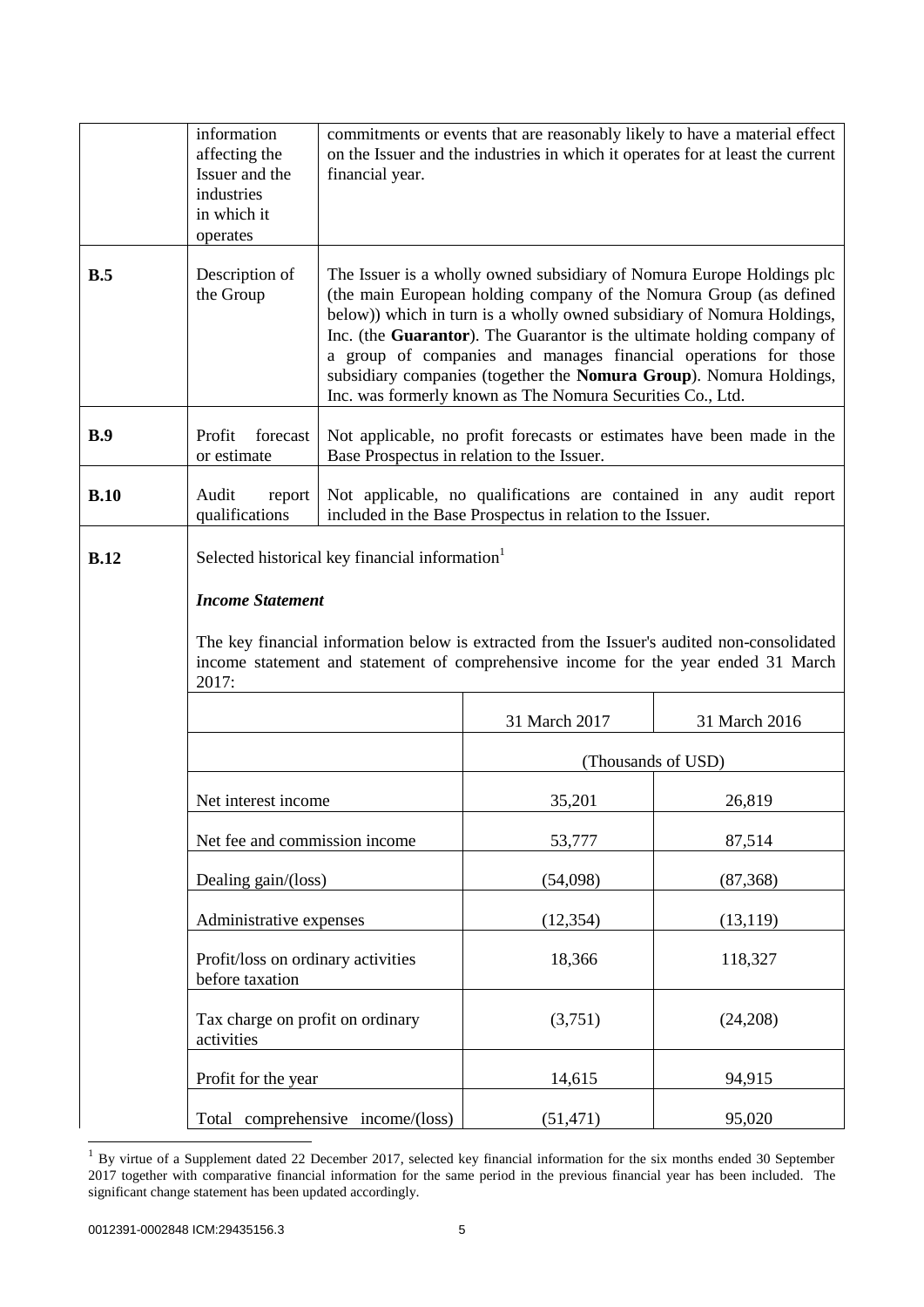for the year

The key financial information below is extracted from the Issuer's unaudited nonconsolidated income statement and statement of comprehensive income for the period ending 30 September 2017:

|                                                                                                                                                     | 30 September 2017  | 30 September 2016<br>(restated) |
|-----------------------------------------------------------------------------------------------------------------------------------------------------|--------------------|---------------------------------|
|                                                                                                                                                     |                    | (Thousands of USD)              |
| Net interest income                                                                                                                                 | 34,971             | 14,753                          |
| Fee and commission income                                                                                                                           | 23,258             | 34,784                          |
| Fee and commission expense                                                                                                                          | (2,872)            | (6, 854)                        |
| Dealing loss                                                                                                                                        | (37,707)           | (29, 262)                       |
| Administrative expenses                                                                                                                             | (6, 447)           | (6,129)                         |
| Profit on ordinary activities before<br>taxation                                                                                                    | 11,203             | 7,292                           |
| Income tax expense                                                                                                                                  | (2,129)            | (1,458)                         |
| Profit for the period                                                                                                                               | 9,074              | 5,834                           |
| Total comprehensive loss for the<br>period                                                                                                          | (11,683)           | (56, 927)                       |
| <b>Statement of Financial Position</b>                                                                                                              |                    |                                 |
| The key financial information below is extracted from the Issuer's audited non-consolidated<br>statement of financial position as at 31 March 2017: |                    |                                 |
|                                                                                                                                                     | 31 March 2017      | 31 March 2016                   |
|                                                                                                                                                     | (Thousands of USD) |                                 |
| Total assets                                                                                                                                        | 7,772,643          | 10,131,382                      |
| Total equity                                                                                                                                        | 475,160            | 526,631                         |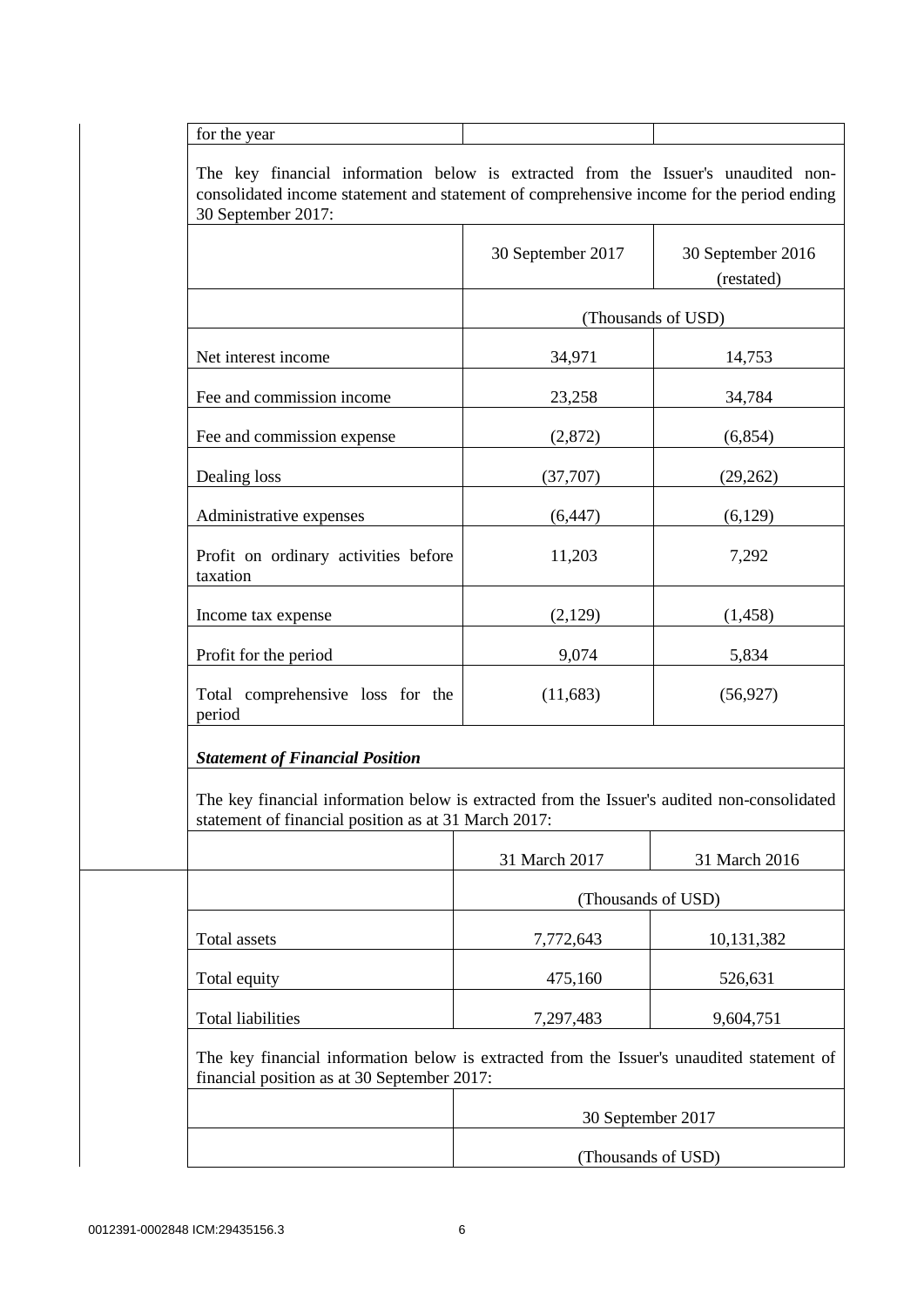|             | Total assets                                    |                                                                                                                                                                                                                                                                                                                                                                                                                                                                                                                                                                                                                                                                                                                                                                                                                                                                                                                                                                                                                                           | 7,940,778                                                                  |  |
|-------------|-------------------------------------------------|-------------------------------------------------------------------------------------------------------------------------------------------------------------------------------------------------------------------------------------------------------------------------------------------------------------------------------------------------------------------------------------------------------------------------------------------------------------------------------------------------------------------------------------------------------------------------------------------------------------------------------------------------------------------------------------------------------------------------------------------------------------------------------------------------------------------------------------------------------------------------------------------------------------------------------------------------------------------------------------------------------------------------------------------|----------------------------------------------------------------------------|--|
|             | Total equity                                    |                                                                                                                                                                                                                                                                                                                                                                                                                                                                                                                                                                                                                                                                                                                                                                                                                                                                                                                                                                                                                                           | 463,477                                                                    |  |
|             | <b>Total liabilities</b>                        |                                                                                                                                                                                                                                                                                                                                                                                                                                                                                                                                                                                                                                                                                                                                                                                                                                                                                                                                                                                                                                           | 7,477,301                                                                  |  |
|             |                                                 | Statements of no significant or material adverse change                                                                                                                                                                                                                                                                                                                                                                                                                                                                                                                                                                                                                                                                                                                                                                                                                                                                                                                                                                                   |                                                                            |  |
|             | since 31 March 2017.                            | There has been no significant change in the financial position of the Issuer since 30<br>September 2017 and there has been no material adverse change in the prospects of the Issuer                                                                                                                                                                                                                                                                                                                                                                                                                                                                                                                                                                                                                                                                                                                                                                                                                                                      |                                                                            |  |
| <b>B.13</b> | Events<br>impacting the<br>Issuer's<br>solvency | Not applicable, there are no recent events particular to the Issuer which are<br>to a material extent relevant to the evaluation of the Issuer's solvency.                                                                                                                                                                                                                                                                                                                                                                                                                                                                                                                                                                                                                                                                                                                                                                                                                                                                                |                                                                            |  |
| <b>B.14</b> | Dependence<br>upon<br>other<br>group entities   | The Issuer is dependent upon the Guarantor and other members of the<br>Nomura Group. See also Element B.5 above.                                                                                                                                                                                                                                                                                                                                                                                                                                                                                                                                                                                                                                                                                                                                                                                                                                                                                                                          |                                                                            |  |
| <b>B.15</b> | Principal<br>activities                         | The Issuer's primary role is to support the Global Wholesale Business of<br>the Nomura Group. Its principal activities include (i) issuance of<br>guaranteed credit and equity-linked notes and certificates, (ii) provision of<br>sub-participation and structured loans (including bridge and warehouse<br>financing), (iii) purchase of structured credit assets and structured loans,<br>(iv) provision of traditional banking products such as loans and credit<br>facilities in major currencies, repurchase and reverse repurchase<br>transactions, letters of credit and guarantees; and (v) taking deposits<br>(including foreign exchange and other reference-linked deposits). The<br>Issuer has a branch in Milan, Italy as well as a representative office in<br>Beijing, China. In May 2014, the Issuer opened a representative office in<br>Istanbul, Turkey. On 30 October 2015, the Issuer closed its branch in<br>Labuan, Malaysia and on 12 November 2015, the Issuer sold its interest in<br>its subsidiary in China. |                                                                            |  |
| <b>B.16</b> | Controlling<br>shareholders                     | The Issuer is an indirectly owned wholly owned subsidiary of the<br>Guarantor. Nomura Europe Holdings plc (the main European holding<br>company of the Nomura Group) holds 100 per cent. of the share capital of<br>Nomura Europe Holdings plc is a direct wholly owned<br>the Issuer.<br>subsidiary of the Guarantor.                                                                                                                                                                                                                                                                                                                                                                                                                                                                                                                                                                                                                                                                                                                    |                                                                            |  |
| <b>B.17</b> | Credit ratings                                  | The long-term debt of the Issuer has been rated A by S&P Global Ratings<br>Japan Inc. (S&P Japan) and AA- by Japan Credit Rating Agency, Ltd.<br>( <b>JCR</b> )                                                                                                                                                                                                                                                                                                                                                                                                                                                                                                                                                                                                                                                                                                                                                                                                                                                                           |                                                                            |  |
|             |                                                 | Programme may be rated or unrated.                                                                                                                                                                                                                                                                                                                                                                                                                                                                                                                                                                                                                                                                                                                                                                                                                                                                                                                                                                                                        | The Programme has not been rated but Securities issued under the           |  |
|             |                                                 | Issue specific summary:                                                                                                                                                                                                                                                                                                                                                                                                                                                                                                                                                                                                                                                                                                                                                                                                                                                                                                                                                                                                                   |                                                                            |  |
|             |                                                 |                                                                                                                                                                                                                                                                                                                                                                                                                                                                                                                                                                                                                                                                                                                                                                                                                                                                                                                                                                                                                                           | [The Securities [have been/are expected to be] rated [specify rating(s) of |  |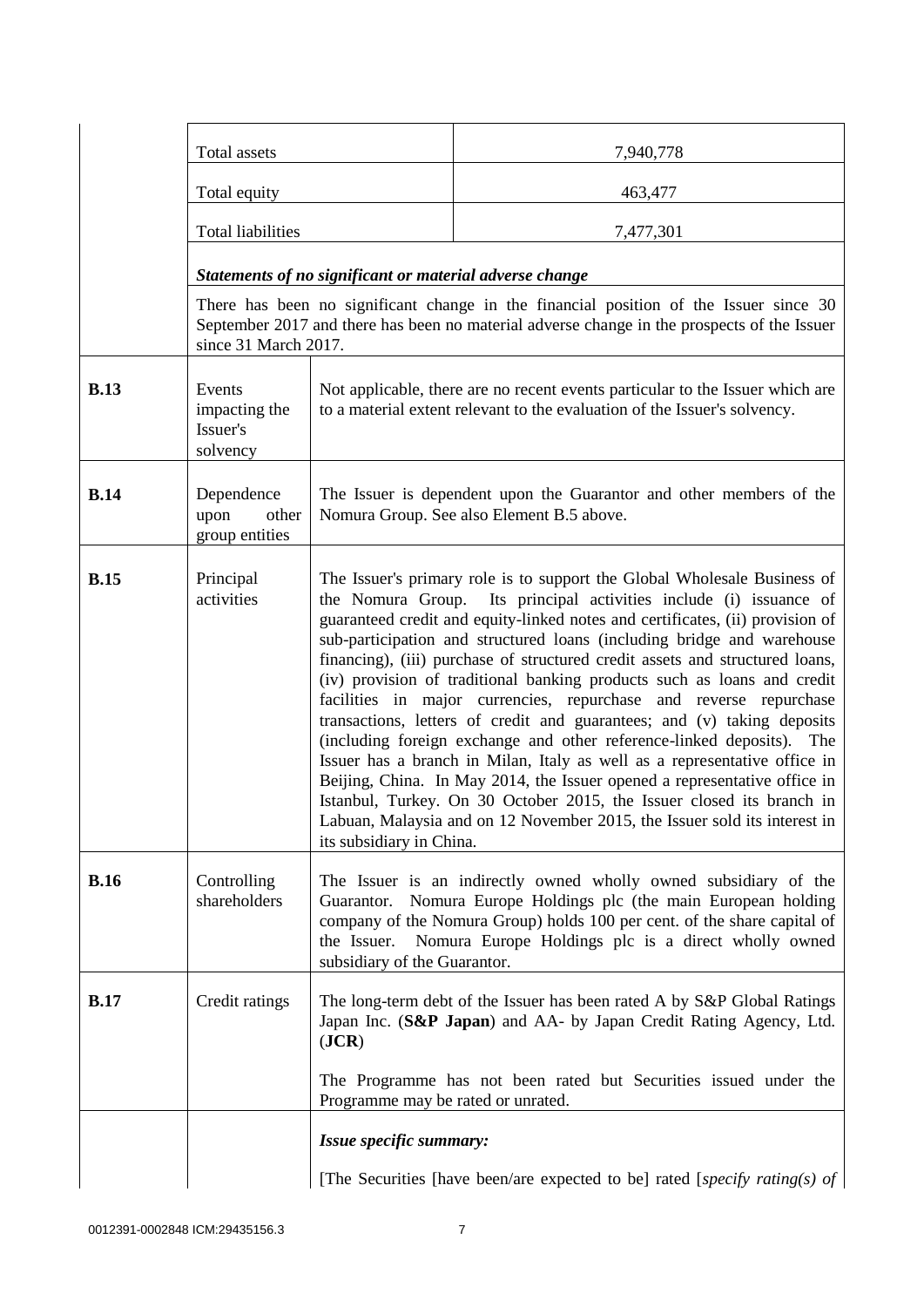|                  |                                                                                                    | Tranche being issued] by [specify rating agent(s)].                                                                                                                                                                                                                                                                                                                                                                                                                                                                                                                                                                                                                                                                                                                                                                                                                                                                                                                                                                                                                                                                                                                                                              |
|------------------|----------------------------------------------------------------------------------------------------|------------------------------------------------------------------------------------------------------------------------------------------------------------------------------------------------------------------------------------------------------------------------------------------------------------------------------------------------------------------------------------------------------------------------------------------------------------------------------------------------------------------------------------------------------------------------------------------------------------------------------------------------------------------------------------------------------------------------------------------------------------------------------------------------------------------------------------------------------------------------------------------------------------------------------------------------------------------------------------------------------------------------------------------------------------------------------------------------------------------------------------------------------------------------------------------------------------------|
|                  |                                                                                                    | A security rating is not a recommendation to buy, sell or hold securities<br>and may be subject to suspension, reduction or withdrawal at any time by<br>the assigning rating agency.]                                                                                                                                                                                                                                                                                                                                                                                                                                                                                                                                                                                                                                                                                                                                                                                                                                                                                                                                                                                                                           |
|                  |                                                                                                    | [Not applicable - No ratings have been assigned to the debt securities at the<br>request of or with the co-operation of the Issuer in the rating process.]                                                                                                                                                                                                                                                                                                                                                                                                                                                                                                                                                                                                                                                                                                                                                                                                                                                                                                                                                                                                                                                       |
| <b>B.18</b>      | Description of<br>the Guarantee                                                                    | Securities issued under the Programme may be unguaranteed or may be<br>issued with the benefit of a guarantee from the Guarantor.                                                                                                                                                                                                                                                                                                                                                                                                                                                                                                                                                                                                                                                                                                                                                                                                                                                                                                                                                                                                                                                                                |
|                  | (Only<br>insert<br>this<br>Element<br>B.18<br>if<br>the<br>Securities are<br>guaranteed)           | Issue specific summary:<br>[If the Securities are N&C Securities insert: The payment of [principal][,]<br>[interest] and all other amounts [payable] [or] [deliverable] by the Issuer in<br>respect of the Securities] [If the Securities are W&C Securities insert: the<br>Issuer's [payment] [and/or] [delivery] obligations in respect of the<br>Securities] are unconditionally and irrevocably guaranteed pursuant to a<br>deed of guarantee executed by the Guarantor on or about 8 September<br>2017 (the Guarantee). The obligations of the Guarantor under the<br>Guarantee constitute direct, unconditional, unsubordinated and [If the<br>Securities are N&C Securities insert: (subject to the provisions of a<br>negative pledge)] unsecured obligations of the Guarantor and will ([If the<br>Securities are N&C Securities insert: subject as aforesaid and] save for<br>obligations in respect of national and local taxes and certain other statutory<br>exceptions) at all times rank at least equally with all other present and<br>future unsecured and unsubordinated obligations of the Guarantor.<br>The Guarantee will be governed by, and construed in accordance with,<br>English law. |
| <b>B.19</b>      | Information<br>the<br>about<br>Guarantor                                                           |                                                                                                                                                                                                                                                                                                                                                                                                                                                                                                                                                                                                                                                                                                                                                                                                                                                                                                                                                                                                                                                                                                                                                                                                                  |
|                  | (Only<br>insert<br>this<br>Element<br>B.19<br>if<br>the<br><b>Securities</b><br>are<br>guaranteed) |                                                                                                                                                                                                                                                                                                                                                                                                                                                                                                                                                                                                                                                                                                                                                                                                                                                                                                                                                                                                                                                                                                                                                                                                                  |
| B.19/B.1         | Legal and<br>commercial<br>name of the<br>Guarantor                                                | Nomura Holdings, Inc.                                                                                                                                                                                                                                                                                                                                                                                                                                                                                                                                                                                                                                                                                                                                                                                                                                                                                                                                                                                                                                                                                                                                                                                            |
| <b>B.19/ B.2</b> | Domicile/<br>legal form/<br>legislation/<br>country of<br>incorporation                            | The Guarantor was established in Japan and is a joint stock corporation<br>incorporated under the laws of Japan.                                                                                                                                                                                                                                                                                                                                                                                                                                                                                                                                                                                                                                                                                                                                                                                                                                                                                                                                                                                                                                                                                                 |
| <b>B19/ B.4b</b> | Trend                                                                                              | Not applicable, there are no known trends, uncertainties, demands,                                                                                                                                                                                                                                                                                                                                                                                                                                                                                                                                                                                                                                                                                                                                                                                                                                                                                                                                                                                                                                                                                                                                               |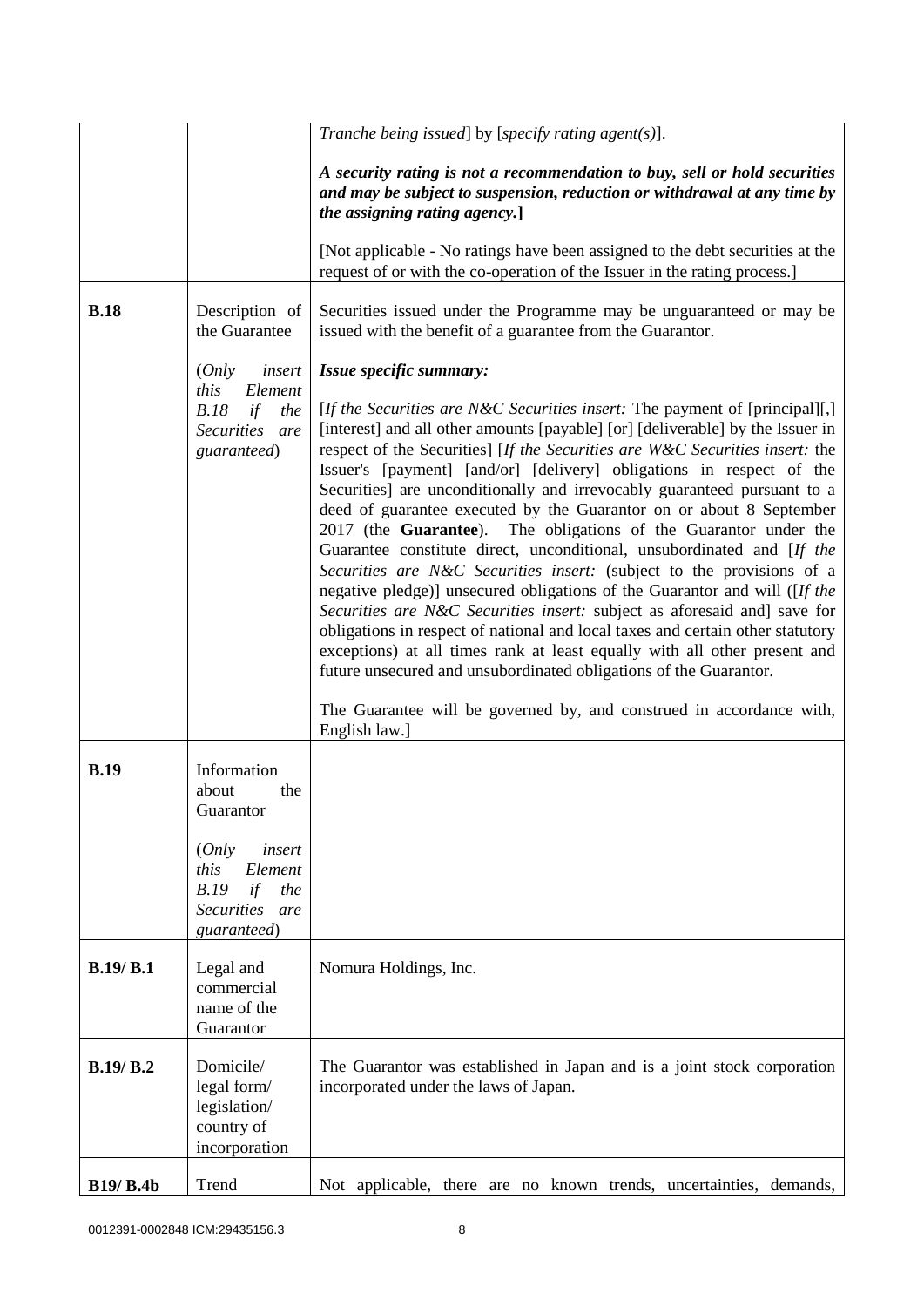|                  | information<br>affecting the<br>Guarantor and<br>the industries<br>in which it<br>operates | commitments or events that are reasonably likely to have a material effect<br>on the Guarantor's prospects and the industries in which it operates, for its<br>current financial year.                                                                                                                                                                                                                                                                                              |                   |               |
|------------------|--------------------------------------------------------------------------------------------|-------------------------------------------------------------------------------------------------------------------------------------------------------------------------------------------------------------------------------------------------------------------------------------------------------------------------------------------------------------------------------------------------------------------------------------------------------------------------------------|-------------------|---------------|
| <b>B19/B.5</b>   | Description of<br>the Group                                                                | The Guarantor is the ultimate holding company of a group of companies<br>and manages financial operations for those subsidiary companies (together<br>the Nomura Group). Nomura Holdings, Inc. was formerly known as The<br>Nomura Securities Co., Ltd. The Issuer is a wholly owned subsidiary of<br>Nomura Europe Holdings plc (the main European holding company of the<br>Nomura Group) which in turn is a wholly owned subsidiary of Nomura<br>Holdings, Inc. (the Guarantor). |                   |               |
| <b>B19/B.9</b>   | Profit forecast<br>or estimate                                                             | Not applicable, no profit forecasts or estimates have been made in the Base<br>Prospectus in relation to the Guarantor.                                                                                                                                                                                                                                                                                                                                                             |                   |               |
| <b>B19/ B.10</b> | Audit report<br>qualifications                                                             | Not applicable, no qualifications are contained in any audit report included<br>in the Base Prospectus in relation to the Guarantor.                                                                                                                                                                                                                                                                                                                                                |                   |               |
| <b>B19/ B.12</b> | <b>Income Statement</b><br>respectively:                                                   | Selected historical key financial information <sup>2</sup> :<br>The key financial information below is extracted from the Guarantor's audited consolidated<br>statements of income for each of the two years ended 31 March 2016 and 31 March 2017,                                                                                                                                                                                                                                 |                   |               |
|                  |                                                                                            |                                                                                                                                                                                                                                                                                                                                                                                                                                                                                     | 31 March 2016     | 31 March 2017 |
|                  |                                                                                            |                                                                                                                                                                                                                                                                                                                                                                                                                                                                                     | (Millions of Yen) |               |
|                  | Total revenue                                                                              |                                                                                                                                                                                                                                                                                                                                                                                                                                                                                     | 1,723,096         | 1,715,516     |
|                  | Interest expense                                                                           |                                                                                                                                                                                                                                                                                                                                                                                                                                                                                     | 327,415           | 312,319       |
| Net revenue      |                                                                                            |                                                                                                                                                                                                                                                                                                                                                                                                                                                                                     | 1,395,681         | 1,403,197     |
|                  | Total non-interest expenses                                                                |                                                                                                                                                                                                                                                                                                                                                                                                                                                                                     | 1,230,523         | 1,080,402     |
|                  | Income before income taxes                                                                 |                                                                                                                                                                                                                                                                                                                                                                                                                                                                                     | 165,158           | 322,795       |
|                  | Income tax expense                                                                         |                                                                                                                                                                                                                                                                                                                                                                                                                                                                                     | 22,596            | 80,229        |
|                  | Net income                                                                                 |                                                                                                                                                                                                                                                                                                                                                                                                                                                                                     | 142,562           | 242,566       |
|                  | Net income attributable to NHI<br>shareholders                                             |                                                                                                                                                                                                                                                                                                                                                                                                                                                                                     | 131,550           | 239,617       |
|                  | Return on equity $^{(1)}$                                                                  |                                                                                                                                                                                                                                                                                                                                                                                                                                                                                     | 4.9%              | 8.7%          |

 $\overline{a}$  $2$  By virtue of a Supplement dated 15 February 2018 and a Supplement dated 7 March 2018, selected key financial information for the nine months ended 31 December 2017 together with comparative financial information for the same period in the previous financial year has been included. The significant change statement has been updated accordingly.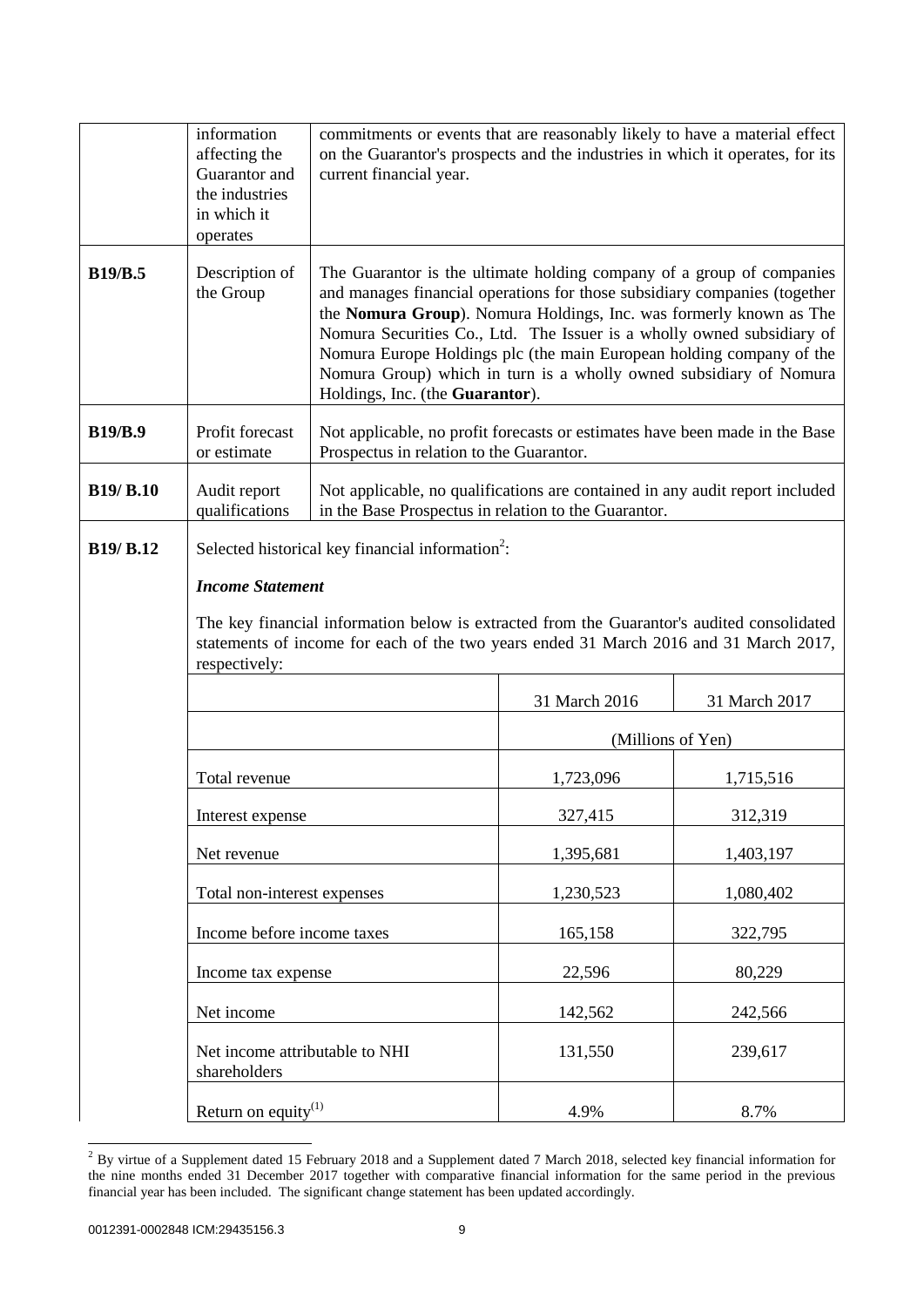(1) Calculated as net income attributable to NHI shareholders divided by total NHI shareholders' equity.

The key financial information below is extracted from the Guarantor's unaudited consolidated statements of income for the nine months ended 31 December 2017 as they appear in the English translation of the Guarantor's unaudited Quarterly Securities Report for the nine months ended 31 December 2017:

|                                                                                                                                  | 31 December 2016  | 31 December 2017 |  |
|----------------------------------------------------------------------------------------------------------------------------------|-------------------|------------------|--|
|                                                                                                                                  | (Millions of Yen) |                  |  |
| Total revenue                                                                                                                    | 1,288,405         | 1,460,944        |  |
| Interest expense                                                                                                                 | 234,285           | 342,012          |  |
| Net revenue                                                                                                                      | 1,054,120         | 1,118,932        |  |
| Total non-interest expenses                                                                                                      | 813,633           | 837,697          |  |
| Income before income taxes                                                                                                       | 240,487           | 281,235          |  |
| Income tax expense                                                                                                               | 60,730            | 79,788           |  |
| Net income                                                                                                                       | 179,757           | 201,447          |  |
| Net income attributable to NHI<br>shareholders                                                                                   | 178,351           | 196,668          |  |
| Return on equity $^{(1)}$                                                                                                        | 8.6%              | 9.3%             |  |
| <sup>(1)</sup> Calculated as net income attributable to NHI shareholders divided by total NHI shareholders' equity (annualized). |                   |                  |  |

*Statement of Financial Position*

The key financial information below is extracted from the Guarantor's audited consolidated balance sheets as at 31 March 2016 and 31 March 2017:

|                   | 31 March 2016     | 31 March 2017 |
|-------------------|-------------------|---------------|
|                   | (Millions of Yen) |               |
| Total assets      | 41,090,167        | 42,852,078    |
| Total equity      | 2,743,015         | 2,843,791     |
| Total liabilities | 38, 347, 152      | 40,008,287    |

The key financial information below is extracted from the Guarantor's unaudited consolidated balance sheets as at 31 December 2017 as they appear in the English translation of the Guarantor's unaudited Quarterly Securities Report for the nine months ended 31 December 2017:

| 31 December 2017  |
|-------------------|
| (Millions of Yen) |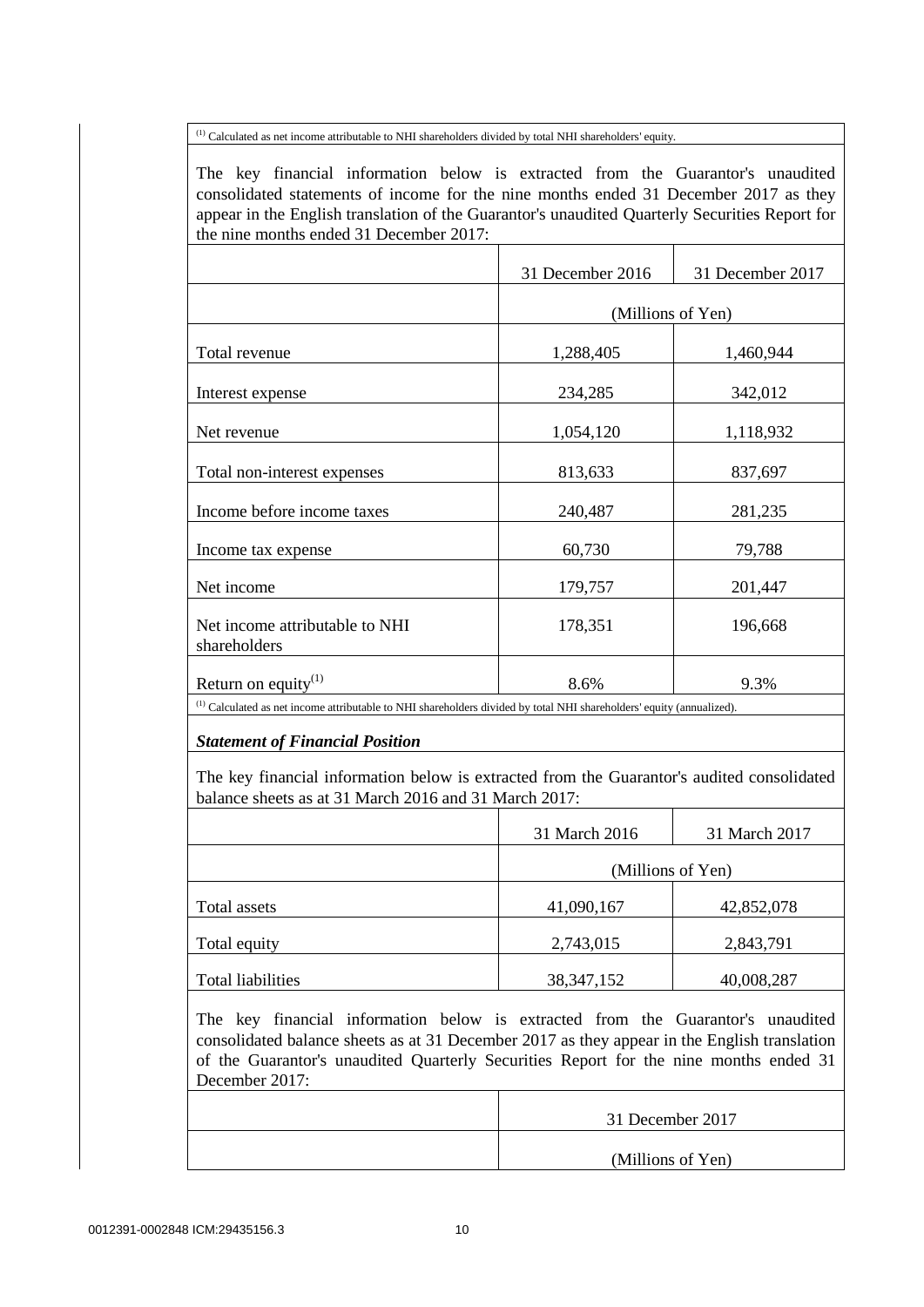|                  | Total assets                                            |                                                                                                                                                                                                                                                                                                                                                                                                                                                                                                                                                                                                                                  | 44,479,642                                                                                                                                                                                                                                                                                              |
|------------------|---------------------------------------------------------|----------------------------------------------------------------------------------------------------------------------------------------------------------------------------------------------------------------------------------------------------------------------------------------------------------------------------------------------------------------------------------------------------------------------------------------------------------------------------------------------------------------------------------------------------------------------------------------------------------------------------------|---------------------------------------------------------------------------------------------------------------------------------------------------------------------------------------------------------------------------------------------------------------------------------------------------------|
|                  | Total equity                                            |                                                                                                                                                                                                                                                                                                                                                                                                                                                                                                                                                                                                                                  | 2,905,681                                                                                                                                                                                                                                                                                               |
|                  | <b>Total liabilities</b>                                |                                                                                                                                                                                                                                                                                                                                                                                                                                                                                                                                                                                                                                  | 41,573,961                                                                                                                                                                                                                                                                                              |
|                  | Statements of no significant or material adverse change |                                                                                                                                                                                                                                                                                                                                                                                                                                                                                                                                                                                                                                  |                                                                                                                                                                                                                                                                                                         |
|                  | the Nomura Group since 31 December 2017.                |                                                                                                                                                                                                                                                                                                                                                                                                                                                                                                                                                                                                                                  | There has been no significant change in the financial or trading position of the Guarantor or                                                                                                                                                                                                           |
|                  | 2017.                                                   |                                                                                                                                                                                                                                                                                                                                                                                                                                                                                                                                                                                                                                  | There has been no material adverse change in the prospects of the Guarantor since 31 March                                                                                                                                                                                                              |
| <b>B19/ B.13</b> | Events<br>impacting the<br>Guarantor's<br>solvency      | Not applicable, there are no recent events particular to the Guarantor which<br>are to a material extent relevant to the evaluation of its solvency.                                                                                                                                                                                                                                                                                                                                                                                                                                                                             |                                                                                                                                                                                                                                                                                                         |
| <b>B19/ B.14</b> | Dependence<br>upon other<br>Group entities              | See Element B.5 above. The Guarantor is the ultimate holding company<br>for the Nomura Group. The Guarantor depends on dividends, distributions<br>and other payments from subsidiaries to make payments on its obligations.                                                                                                                                                                                                                                                                                                                                                                                                     |                                                                                                                                                                                                                                                                                                         |
| <b>B19/ B.15</b> | The<br>Guarantor's<br>Principal<br>activities           | The Guarantor is a holding company of one of the leading financial<br>services groups in Japan. The Nomura Group operates offices in countries<br>and regions worldwide including Japan, the United States, the United<br>Kingdom, Singapore and Hong Kong Special Administrative Region<br>through its subsidiaries.<br>The Nomura Group's clients include individuals, corporations, financial<br>institutions, governments and governmental agencies.                                                                                                                                                                         |                                                                                                                                                                                                                                                                                                         |
|                  |                                                         | The Nomura Group's business consists of Retail, Asset Management and<br>Wholesale.                                                                                                                                                                                                                                                                                                                                                                                                                                                                                                                                               |                                                                                                                                                                                                                                                                                                         |
|                  |                                                         | In its Retail segment, the Nomura Group provides investment consultation<br>services mainly to individual clients in Japan. In its Asset Management<br>segment, the Nomura Group develops and manages investment trusts, and<br>provides investment advisory services. In its Wholesale segment, the<br>Nomura Group is engaged in the sales and trading of debt and equity<br>securities, derivatives, and currencies on a global basis to various<br>institutions, provides investment banking services such as the underwriting<br>of debt and equity securities as well as mergers and acquisitions and<br>financial advice. |                                                                                                                                                                                                                                                                                                         |
| <b>B19/ B.16</b> | Controlling<br>shareholders                             | of control of the Nomura Group.                                                                                                                                                                                                                                                                                                                                                                                                                                                                                                                                                                                                  | To its knowledge, the Guarantor is not directly or indirectly owned or<br>controlled by another corporation, by any government or by any other<br>natural or legal person severally or jointly. The Guarantor knows of no<br>arrangements the operation of which may at a later time result in a change |
| <b>B19/ B.17</b> | Credit ratings                                          | Long-term credit ratings of the Guarantor:                                                                                                                                                                                                                                                                                                                                                                                                                                                                                                                                                                                       |                                                                                                                                                                                                                                                                                                         |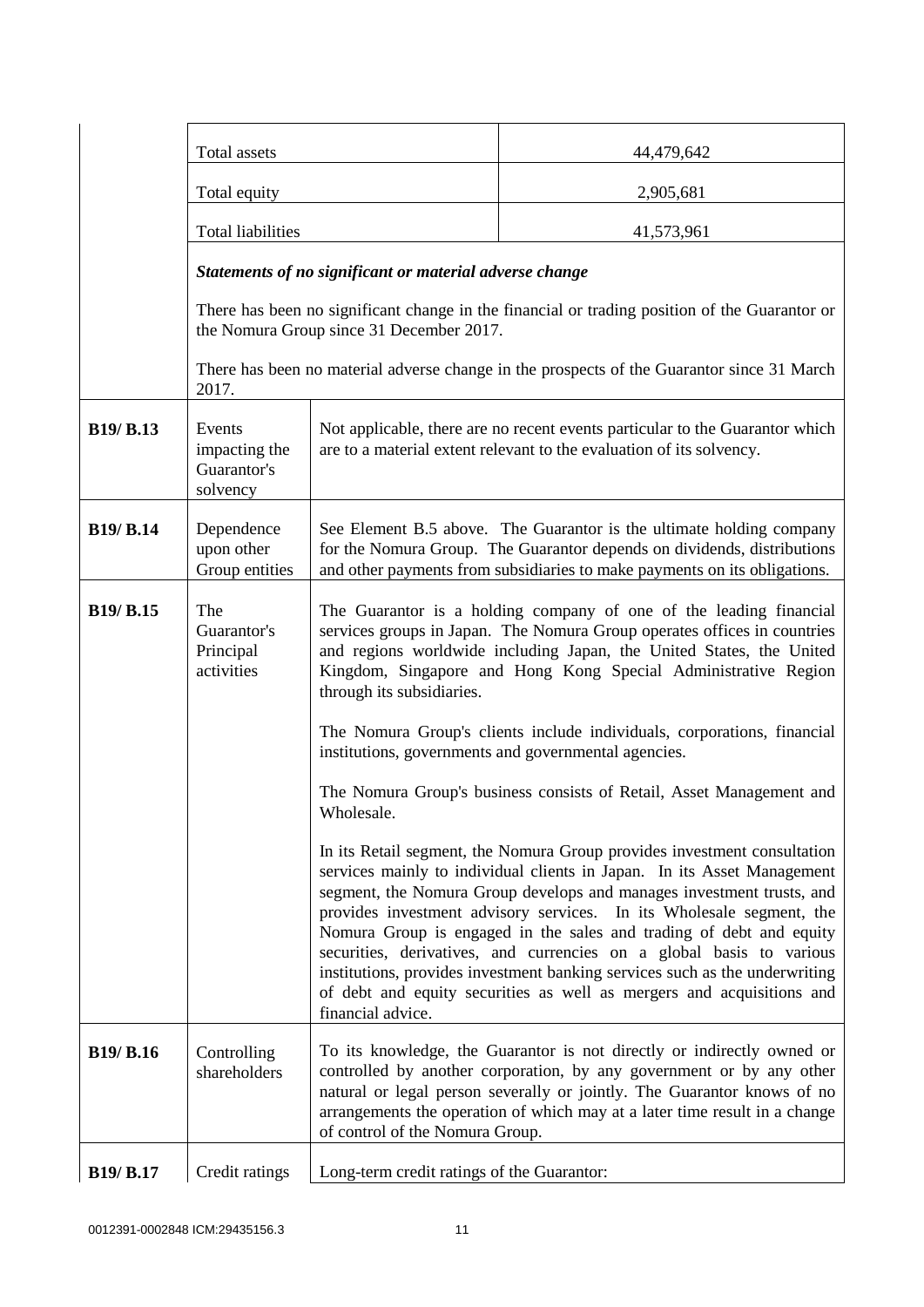|  | S&P Global Ratings Japan Inc.              | $A-$ |
|--|--------------------------------------------|------|
|  | Moody's Japan K.K.                         | Baa1 |
|  | <b>Fitch Ratings Japan Limited</b>         | $A-$ |
|  | Rating and Investment<br>Information, Inc. | $A+$ |
|  | Japan Credit Rating Agency,<br>Ltd.        | AA-  |

**Section C – Securities**

| <b>Element</b> | <b>Title</b>                         |                                                                                                                                                                                                                                                                                                                                                                                                                                                                                                                                                                                                                                                                                                                                                                                                                                                                                                                                                                                                                                                                                                                                                                                                                                                                                                                                                                                                                                                                                                                                                                                                                                                                                                                                                                                                                                                                                                                                                                                                                                                                                                                                                                                                                                                                                                                                                                       |
|----------------|--------------------------------------|-----------------------------------------------------------------------------------------------------------------------------------------------------------------------------------------------------------------------------------------------------------------------------------------------------------------------------------------------------------------------------------------------------------------------------------------------------------------------------------------------------------------------------------------------------------------------------------------------------------------------------------------------------------------------------------------------------------------------------------------------------------------------------------------------------------------------------------------------------------------------------------------------------------------------------------------------------------------------------------------------------------------------------------------------------------------------------------------------------------------------------------------------------------------------------------------------------------------------------------------------------------------------------------------------------------------------------------------------------------------------------------------------------------------------------------------------------------------------------------------------------------------------------------------------------------------------------------------------------------------------------------------------------------------------------------------------------------------------------------------------------------------------------------------------------------------------------------------------------------------------------------------------------------------------------------------------------------------------------------------------------------------------------------------------------------------------------------------------------------------------------------------------------------------------------------------------------------------------------------------------------------------------------------------------------------------------------------------------------------------------|
| C.1            | Type and class of<br>Securities/ISIN | The Securities described in this section are debt securities, warrants or<br>exercisable certificates with a denomination or issue price of less than<br>$\epsilon$ 100,000 (or its equivalent in any other currency). The Programme<br>allows for the issuance of Notes, Warrants and Certificates. The<br>Securities to be issued under the Programme may be Fixed Rate N&C<br>Securities, Floating Rate N&C Securities, Zero Coupon N&C<br>Securities, Securities for which the coupon, redemption and/or cash<br>settlement amount payments (as applicable) are linked to currency<br>exchange rates (Fixed FX Interest N&C Securities, FX Redemption<br>N&C Securities, Fixed Denomination FX Redemption N&C<br>Securities, FX Basket Knock-Out W&C Securities or FX Basket<br>Knock-In W&C Securities), a share or a basket of shares (Equity<br>Basket Conditional Interest N&C Securities, Equity Basket Knock-In<br>N&C Securities, Equity Basket Barrier Knock-In N&C Securities,<br>Equity Basket Bonus Barrier N&C Securities, Equity Basket Autocall<br>N&C Securities, Equity Delta One Redemption N&C Securities or<br>Equity Delta One W&C Securities), an index or basket of indices<br>(Index Basket Conditional Interest N&C Securities, Index Basket<br>Knock-In N&C Securities, Index Basket Barrier Knock-In N&C<br>Securities, Index Basket Bonus Barrier N&C Securities or Index<br>Basket Autocall N&C Securities), one or more fixed or floating<br>interest rates (Multi-Rate Interest N&C Securities, Range Accrual<br>Interest N&C Securities or Dual Range Accrual Interest N&C<br>Securities), an inflation index (Leveraged Inflation Interest N&C<br>Securities), one or more swap rates (Swap Rate Linked Interest N&C<br>Securities, Reverse Convertible Swap Rate Redemption N&C<br>Securities or Geared Put Swap Rate Redemption N&C Securities) or<br>the creditworthiness of a single reference entity or a basket of<br>reference entities (Zero Recovery Single Name Credit Linked N&C<br>Securities and Zero Recovery Basket Credit Linked N&C Securities<br>(respectively)), or a combination of the foregoing.<br>Issue specific summary:<br>The Securities are <i>[insert title of Securities]</i> . The Series Number of the<br>Securities is $\lceil \bullet \rceil$ . The Tranche number is $\lceil \bullet \rceil$ . |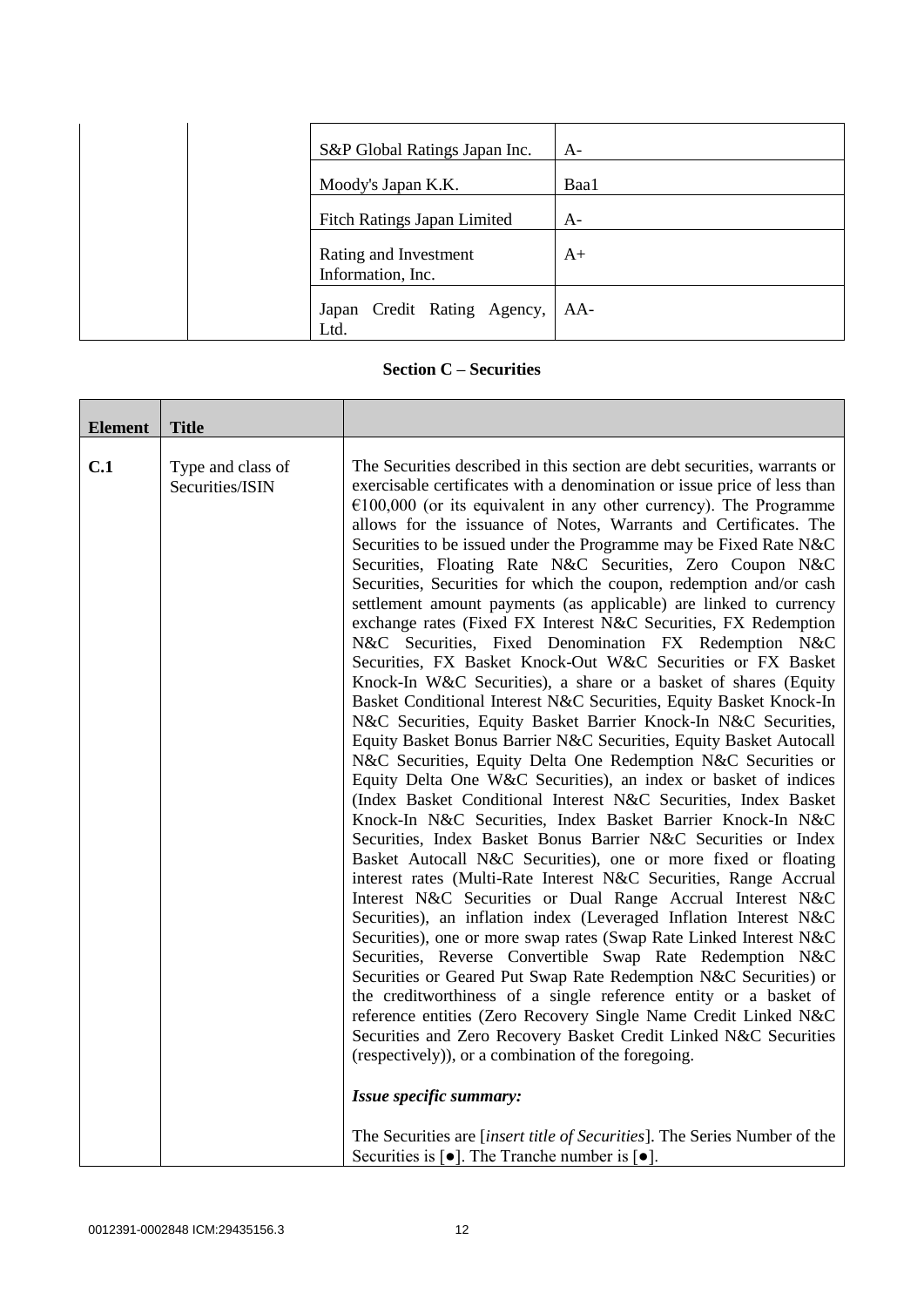| <b>Element</b> | <b>Title</b>                       |                                                                                                                                                                                                                                                                                                                                                                                                                                                                                                                                                                                                                                                                                                                                                                                                                                                                                    |
|----------------|------------------------------------|------------------------------------------------------------------------------------------------------------------------------------------------------------------------------------------------------------------------------------------------------------------------------------------------------------------------------------------------------------------------------------------------------------------------------------------------------------------------------------------------------------------------------------------------------------------------------------------------------------------------------------------------------------------------------------------------------------------------------------------------------------------------------------------------------------------------------------------------------------------------------------|
|                |                                    | International Securities Identification Number (ISIN): [ $\bullet$ ].                                                                                                                                                                                                                                                                                                                                                                                                                                                                                                                                                                                                                                                                                                                                                                                                              |
|                |                                    | [Committee on Uniform Securities Identification Procedures (CUSIP)<br>$number: [$ ]]                                                                                                                                                                                                                                                                                                                                                                                                                                                                                                                                                                                                                                                                                                                                                                                               |
|                |                                    | [The Securities will be consolidated and form a single series with<br>[identify earlier Tranches] on [the Issue Date/ exchange of the<br>Temporary Bearer Global N&C Security for interests in the<br>Permanent Bearer Global N&C Security, which is expected to occur<br>on or about [date]]]                                                                                                                                                                                                                                                                                                                                                                                                                                                                                                                                                                                     |
| C.2            | Currency                           | Subject to compliance with all applicable laws, regulations and<br>directives, Securities may be issued in any currency agreed between<br>the Issuer and the relevant Dealer at the time of issue.                                                                                                                                                                                                                                                                                                                                                                                                                                                                                                                                                                                                                                                                                 |
|                |                                    | Issue specific summary:                                                                                                                                                                                                                                                                                                                                                                                                                                                                                                                                                                                                                                                                                                                                                                                                                                                            |
|                |                                    | [If the Securities are W&C Securities, insert: The Securities are<br>payable in $[\bullet]$ (the <b>Specified Currency</b> ).]                                                                                                                                                                                                                                                                                                                                                                                                                                                                                                                                                                                                                                                                                                                                                     |
|                |                                    | [If the Securities are N&C Securities, insert: The Securities are<br>[denominated] in $[\bullet]$ (the <b>Specified Currency</b> ) and payable in $[\bullet]$<br>(the Settlement Currency).]                                                                                                                                                                                                                                                                                                                                                                                                                                                                                                                                                                                                                                                                                       |
|                |                                    | [Insert if the payments in respect of the Securities are payable in<br>Renminbi and CNY Currency Event applies: If the Issuer determines,<br>in respect of the date for payment of any amount payable in respect of<br>the Securities, that the Issuer will be unable to make a payment in<br>Renminbi in accordance with the terms of the Securities on such date<br>due to illiquidity, inconvertibility or non-transferability of Renminbi,<br>the Issuer's obligation to pay such amount in Renminbi may be<br>replaced by an obligation to pay such amount in U.S. dollars<br>converted using the spot rate for exchange of Renminbi into U.S.<br>dollars in respect of the relevant payment date.]                                                                                                                                                                           |
| C.5            | Restrictions on<br>transferability | The Securities will be freely transferable, subject to the offering and<br>selling restrictions in Australia, Argentina, Belgium, Brazil, Chile,<br>Colombia, Denmark, the Dubai International Financial Centre, El<br>Salvador, France, Guatemala, Hungary, Hong Kong Special<br>Administrative Region, Ireland, Italy, Japan, the Republic of Korea,<br>Kuwait, Malaysia, Mexico, Panama, the People's Republic of China,<br>Peru, the Philippines, Poland, Portugal, Qatar, Singapore, Sweden,<br>Switzerland, Taiwan, Thailand, the United Arab Emirates, the United<br>Kingdom, the United States, Venezuela and under the Prospectus<br>Directive and the laws of any jurisdiction in which the relevant<br>Securities are offered or sold. Purchasers of Securities in the U.S. are<br>advised to consult legal counsel prior to making any transfer of such<br>Securities. |
| C.8            | Rights attaching to the            | Securities issued under the Programme will have terms and conditions                                                                                                                                                                                                                                                                                                                                                                                                                                                                                                                                                                                                                                                                                                                                                                                                               |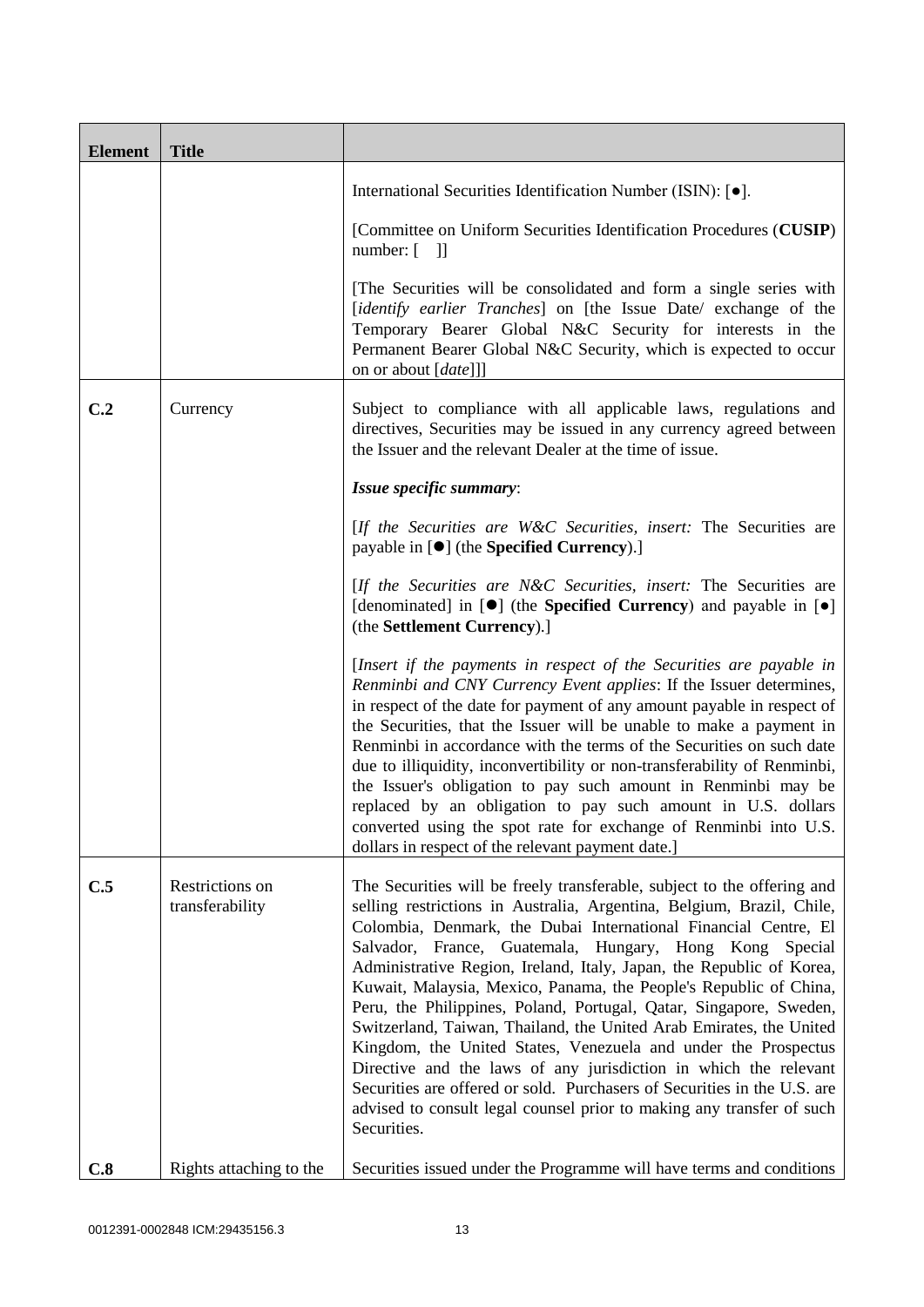| <b>Element</b> | <b>Title</b>                               |                                                                                                                                                                                                                                                                                                                                                                                                                                                                                                                                                                                                                                                                                                                                                                                                                                          |
|----------------|--------------------------------------------|------------------------------------------------------------------------------------------------------------------------------------------------------------------------------------------------------------------------------------------------------------------------------------------------------------------------------------------------------------------------------------------------------------------------------------------------------------------------------------------------------------------------------------------------------------------------------------------------------------------------------------------------------------------------------------------------------------------------------------------------------------------------------------------------------------------------------------------|
|                | Securities, including                      | relating to, among other matters:                                                                                                                                                                                                                                                                                                                                                                                                                                                                                                                                                                                                                                                                                                                                                                                                        |
|                | ranking and limitations<br>on those rights | <b>Status (Ranking)</b>                                                                                                                                                                                                                                                                                                                                                                                                                                                                                                                                                                                                                                                                                                                                                                                                                  |
|                |                                            | Securities are direct, unconditional, unsubordinated and [If the<br>Securities are N&C Securities, insert: (subject to the provisions of a<br>negative pledge)] unsecured obligations of the Issuer and rank pari<br>passu and without prejudice among themselves and ([If the Securities<br>are N&C Securities, insert: subject as aforesaid and] save for such<br>exceptions as may be provided by applicable legislation) at least<br>equally with all other unsecured and unsubordinated obligations of the<br>Issuer, from time to time outstanding.                                                                                                                                                                                                                                                                                |
|                |                                            | <b>Taxation</b>                                                                                                                                                                                                                                                                                                                                                                                                                                                                                                                                                                                                                                                                                                                                                                                                                          |
|                |                                            | [If the Securities are N&C Securities, insert: All payments of principal<br>and interest in respect of the Securities will be made free and clear of,<br>and without withholding taxes (or other similar withholdings or<br>deductions) in the United Kingdom (in the case of the Issuer) [or Japan<br>(in the case of the Guarantor)], unless such withholding or deduction<br>is required by law. In the event any such deduction is made, the<br>Issuer [or the Guarantor, as applicable] [Insert if tax gross-up does not<br>apply to the N&C Securities: will not be required to pay additional<br>amounts to cover the amounts so deducted.] [Insert if tax gross-up<br>applies to the N&C Securities: will, save in certain limited<br>circumstances, be required to pay additional amounts to cover the<br>amounts so deducted.] |
|                |                                            | [If the Securities are W&C Securities, insert: [The Issuer shall not be]<br>[Neither the Issuer nor the Guarantor shall be] liable for or otherwise<br>obliged to pay any tax, duty, withholding or other payment (including<br>any stamp or transfer tax) which may arise as a result of the<br>ownership, transfer, exercise or enforcement of any Security by any<br>person and all payments made by the Issuer [or the Guarantor] shall<br>be made subject to any such tax, duty, withholding, deduction or other<br>payment which may be required to be made, paid, withheld or<br>deducted.]                                                                                                                                                                                                                                       |
|                |                                            | [All payments in respect of the Securities will be subject in all cases to<br>(i) any fiscal or other laws and regulations applicable thereto in the<br>place of payment, (ii) any withholding or deduction required pursuant<br>to Section 871(m) of the U.S. Internal Revenue Code of 1986 (the<br>Code), and (iii) any withholding or deduction required pursuant to an<br>agreement described in Section 1471(b) of the Code or otherwise<br>imposed pursuant to Sections 1471 through 1474 of the Code, any<br>regulations or agreements thereunder, any official interpretations<br>thereof, or (without prejudice to the provisions of N&C Securities<br>Condition 9 ( <i>Taxation</i> )) any law implementing an intergovernmental<br>approach thereto.]                                                                         |
|                |                                            | [If the Securities are $N\&C$ Securities, insert:                                                                                                                                                                                                                                                                                                                                                                                                                                                                                                                                                                                                                                                                                                                                                                                        |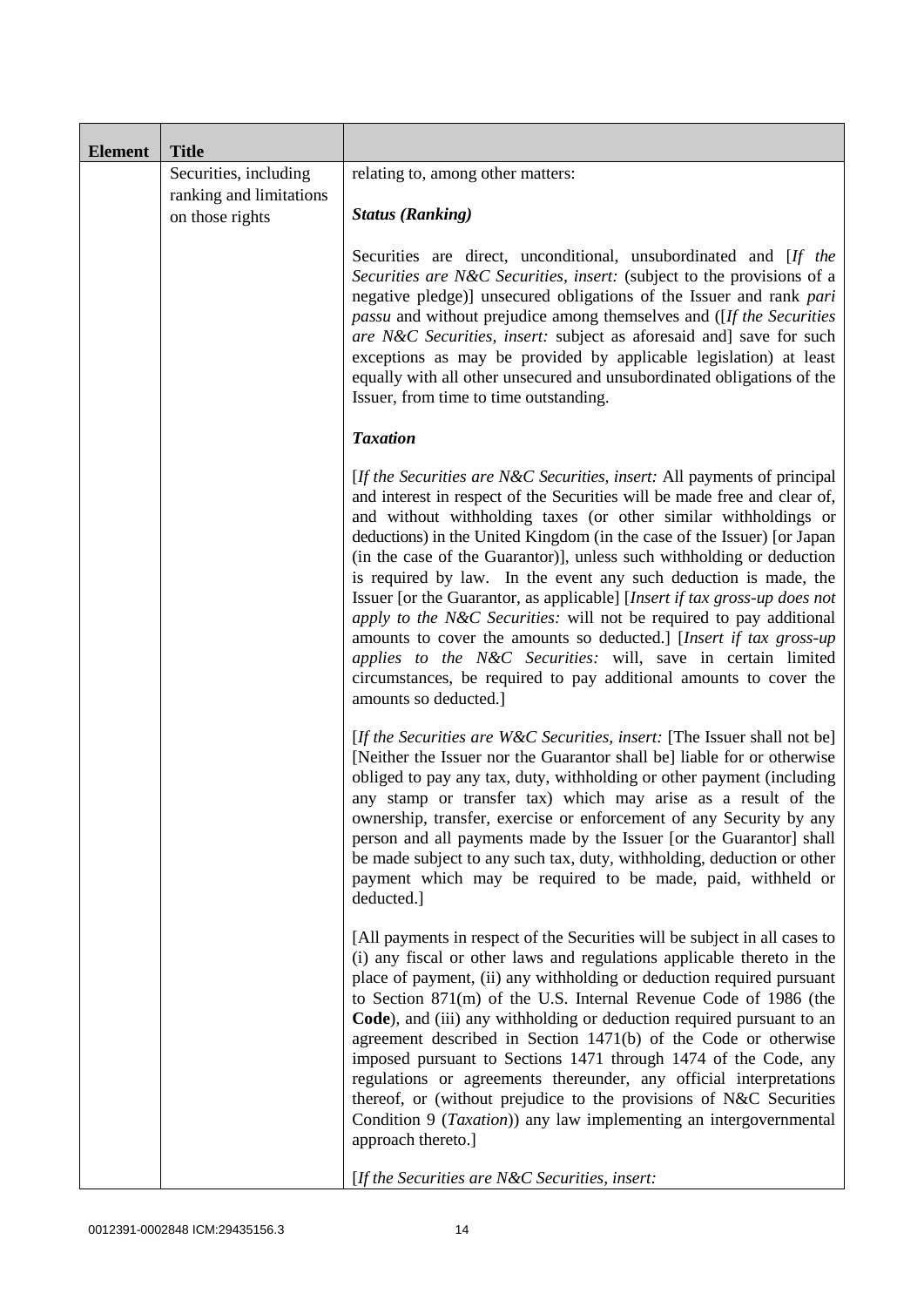| <b>Element</b> | <b>Title</b> |                                                                                                                                                                                                                                                                                                                                                                                                                                                                                                                                                                                                                                                                                                                                                                                                                                                                                                                                                                                                                                                                                                                                                                                       |
|----------------|--------------|---------------------------------------------------------------------------------------------------------------------------------------------------------------------------------------------------------------------------------------------------------------------------------------------------------------------------------------------------------------------------------------------------------------------------------------------------------------------------------------------------------------------------------------------------------------------------------------------------------------------------------------------------------------------------------------------------------------------------------------------------------------------------------------------------------------------------------------------------------------------------------------------------------------------------------------------------------------------------------------------------------------------------------------------------------------------------------------------------------------------------------------------------------------------------------------|
|                |              | [Issuer's] [N][n]egative pledge                                                                                                                                                                                                                                                                                                                                                                                                                                                                                                                                                                                                                                                                                                                                                                                                                                                                                                                                                                                                                                                                                                                                                       |
|                |              | So long as any of the Securities remain outstanding, the Issuer will not<br>create or have outstanding any mortgage, charge, pledge or other<br>security interest upon the whole or any part of its undertaking, assets<br>or revenues, present or future, to secure any of its own Indebtedness<br>or to secure its guarantee of or any indemnity in respect of any<br>Indebtedness of any third party for the benefit of the existing or future<br>holders thereof, without at the same time either securing the Securities<br>at least equally and rateably with such Indebtedness or, as the case<br>may be, such guarantee or indemnity or according to the Securities<br>such other security or guarantee as shall have been approved by an<br>Extraordinary Resolution of the Securityholders for the time being,<br>where Indebtedness means any indebtedness represented by<br>securities which have a maturity of greater than one year and are for<br>the time being, or are intended to be, quoted, listed, ordinarily dealt in<br>or traded on any stock exchange or over-the-counter or other securities<br>market in the jurisdiction of incorporation of the Issuer.] |
|                |              | [If the Securities are Guaranteed N&C Securities insert:                                                                                                                                                                                                                                                                                                                                                                                                                                                                                                                                                                                                                                                                                                                                                                                                                                                                                                                                                                                                                                                                                                                              |
|                |              | Guarantor's negative pledge                                                                                                                                                                                                                                                                                                                                                                                                                                                                                                                                                                                                                                                                                                                                                                                                                                                                                                                                                                                                                                                                                                                                                           |
|                |              | So long as the Securities remain outstanding, the Guarantor will not<br>create or permit to be outstanding any mortgage, charge, pledge or<br>other security interest upon the whole or any part of its property,<br>assets or revenues, present or future, to secure for the benefit of the<br>holders of any securities (i) payment of any sum due in respect of any<br>securities or (ii) any payment under any guarantee of securities or (iii)<br>any payment under any indemnity or other like obligation relating to<br>securities, in any such case in which:                                                                                                                                                                                                                                                                                                                                                                                                                                                                                                                                                                                                                 |
|                |              | either such securities are by their terms payable, or confer a<br>(a)<br>right to receive payment, in any currency other than the<br>currency of the jurisdiction of incorporation of the Guarantor<br>which is Japanese Yen, or such securities are denominated in<br>Japanese Yen and more than 50 per cent. of the aggregate<br>principal amount thereof is initially distributed outside the<br>jurisdiction of incorporation of the Guarantor which is Japan,<br>by or with the authorisation of the Guarantor or (if not the<br>Guarantor) the Issuer; and                                                                                                                                                                                                                                                                                                                                                                                                                                                                                                                                                                                                                      |
|                |              | such securities are for the time being, or are intended to be,<br>(b)<br>quoted, listed, ordinarily dealt in or traded on any stock<br>exchange or over-the-counter or other securities market<br>outside Japan,                                                                                                                                                                                                                                                                                                                                                                                                                                                                                                                                                                                                                                                                                                                                                                                                                                                                                                                                                                      |
|                |              | without in any such case at the same time according to the Guarantee<br>either the same security as is granted to or is outstanding in respect of<br>such securities, guarantee, indemnity or other like obligation or such<br>other security or guarantee as shall be approved by an Extraordinary                                                                                                                                                                                                                                                                                                                                                                                                                                                                                                                                                                                                                                                                                                                                                                                                                                                                                   |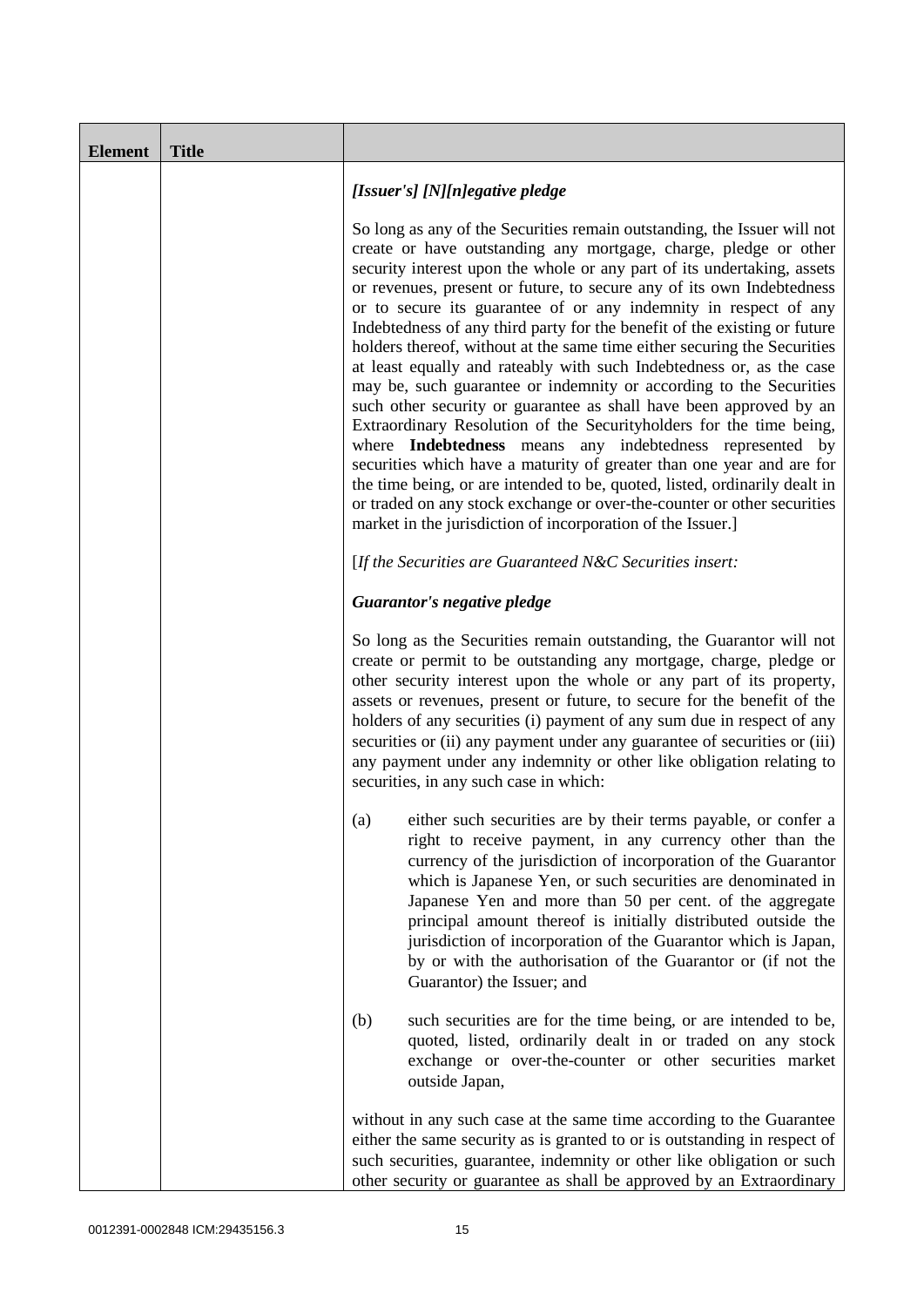| <b>Element</b> | <b>Title</b> |                                                                                                                                                                                                                                                                                                                                                                                                                                                                                                                                                                                                                                                                                                                                                                                                                                                                                                                                                                                                                                                                                                    |
|----------------|--------------|----------------------------------------------------------------------------------------------------------------------------------------------------------------------------------------------------------------------------------------------------------------------------------------------------------------------------------------------------------------------------------------------------------------------------------------------------------------------------------------------------------------------------------------------------------------------------------------------------------------------------------------------------------------------------------------------------------------------------------------------------------------------------------------------------------------------------------------------------------------------------------------------------------------------------------------------------------------------------------------------------------------------------------------------------------------------------------------------------|
|                |              | Resolution of the Securityholders. For the purposes of the above,<br>"securities" means bonds, debentures, notes or other similar<br>investment securities of the Issuer or the Guarantor, or any other<br>person with a stated maturity of more than one year from the creation<br>thereof.]                                                                                                                                                                                                                                                                                                                                                                                                                                                                                                                                                                                                                                                                                                                                                                                                      |
|                |              | [If the Securities are $W\&C$ Securities, insert:                                                                                                                                                                                                                                                                                                                                                                                                                                                                                                                                                                                                                                                                                                                                                                                                                                                                                                                                                                                                                                                  |
|                |              | Negative pledge                                                                                                                                                                                                                                                                                                                                                                                                                                                                                                                                                                                                                                                                                                                                                                                                                                                                                                                                                                                                                                                                                    |
|                |              | The terms of the Securities will not contain a negative pledge<br>provision in respect of either the Issuer [or the Guarantor].]                                                                                                                                                                                                                                                                                                                                                                                                                                                                                                                                                                                                                                                                                                                                                                                                                                                                                                                                                                   |
|                |              | <b>Events of default</b>                                                                                                                                                                                                                                                                                                                                                                                                                                                                                                                                                                                                                                                                                                                                                                                                                                                                                                                                                                                                                                                                           |
|                |              | [If the Securities are N&C Securities, insert:                                                                                                                                                                                                                                                                                                                                                                                                                                                                                                                                                                                                                                                                                                                                                                                                                                                                                                                                                                                                                                                     |
|                |              | The terms of the Securities will contain, amongst others, the following<br>events of default:                                                                                                                                                                                                                                                                                                                                                                                                                                                                                                                                                                                                                                                                                                                                                                                                                                                                                                                                                                                                      |
|                |              | default for a period of 30 days or more in payment of any sum<br>(a)<br>due in respect of the Securities;                                                                                                                                                                                                                                                                                                                                                                                                                                                                                                                                                                                                                                                                                                                                                                                                                                                                                                                                                                                          |
|                |              | (b)<br>failure by the Issuer [or the Guarantor] to perform or observe<br>any of [its][their respective] other covenants or agreements<br>under the Securities [, the Guarantee] or (where such other<br>covenants or agreements are for the benefit of the<br>Securityholders) the Agency Agreement continuing for a<br>period of 90 days after the date on which written notice is<br>given to the Issuer [and the Guarantor] by any Securityholder<br>requiring remedy of such default;                                                                                                                                                                                                                                                                                                                                                                                                                                                                                                                                                                                                          |
|                |              | any indebtedness for borrowed money other than the<br>(c)<br>Securities having an aggregate outstanding principal amount<br>equal to or greater than U.S.\$10,000,000 (or its equivalent) of<br>the Issuer [or the Guarantor] becomes prematurely repayable<br>following a default, or the Issuer [or the Guarantor] defaults in<br>the repayment of any such indebtedness at the maturity<br>thereof or at the expiration of any applicable grace period<br>therefor (or in the case of such indebtedness due on demand,<br>defaults in the payment of such indebtedness at the expiration<br>of three business days after demand therefor or, if longer, any<br>applicable grace period therefor) or any guarantee of or<br>indemnity in respect of any indebtedness for borrowed money<br>of others having a principal amount or aggregate principal<br>amount for the time being outstanding of at least<br>U.S.\$10,000,000 (or its equivalent) given by the Issuer [or the<br>Guarantor] shall not be honoured when due and called upon at<br>the expiration of any applicable grace period; |
|                |              | (d)<br>subject to certain exceptions, and, in certain instances, the<br>passing of a specified time period, events resulting from a                                                                                                                                                                                                                                                                                                                                                                                                                                                                                                                                                                                                                                                                                                                                                                                                                                                                                                                                                                |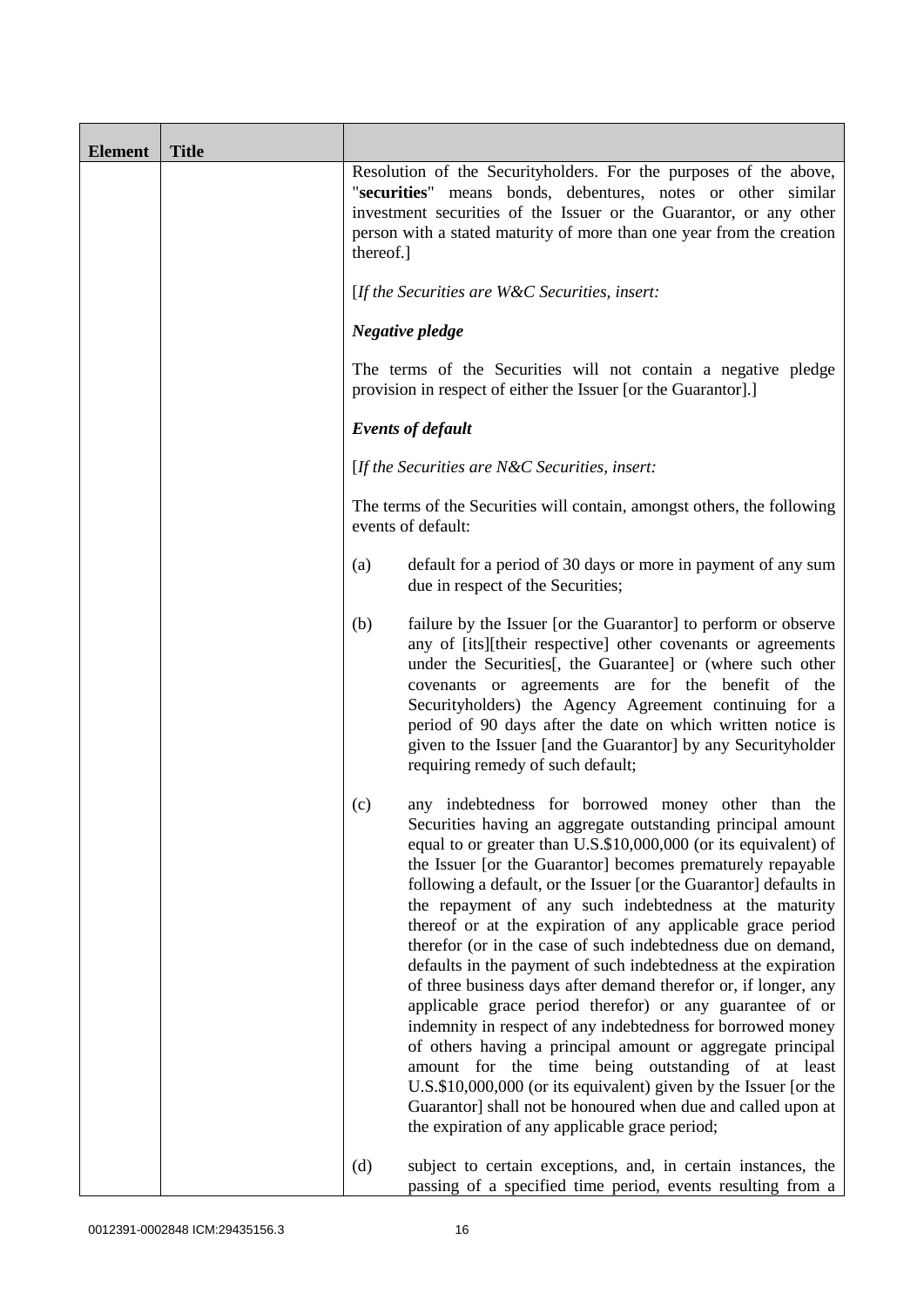| <b>Element</b> | <b>Title</b>                                                                                                                                         |                 |                                                                                                                                                                                                                                                                                                                                                                        |
|----------------|------------------------------------------------------------------------------------------------------------------------------------------------------|-----------------|------------------------------------------------------------------------------------------------------------------------------------------------------------------------------------------------------------------------------------------------------------------------------------------------------------------------------------------------------------------------|
|                |                                                                                                                                                      |                 | decree or order by a court relating to the reorganisation,<br>winding up, insolvency, bankruptcy or similar procedure of<br>the Issuer [or the Guarantor];                                                                                                                                                                                                             |
|                |                                                                                                                                                      | (e)             | events resulting from the instigation by the Issuer [or the<br>Guarantor] of, or the consent of the Issuer [or the Guarantor]<br>to, proceedings relating to the reorganisation, bankruptcy or<br>similar procedure of the Issuer [or the Guarantor] or the<br>moratorium of payments in respect of the Issuer; [or]                                                   |
|                |                                                                                                                                                      | (f)             | subject to certain exceptions, the Issuer [or the Guarantor]<br>ceasing to carry on the whole or substantially the whole of its<br>business or disposing of the whole or substantially the whole<br>of its assets[.] [; or                                                                                                                                             |
|                |                                                                                                                                                      | (g)             | for any reason whatsoever the Guarantee not being (or being<br>claimed by the Guarantor not to be) in full force and effect.]                                                                                                                                                                                                                                          |
|                |                                                                                                                                                      |                 | [If the Securities are $W\&C$ Securities, insert:                                                                                                                                                                                                                                                                                                                      |
|                |                                                                                                                                                      |                 | The terms of the Securities will contain; amongst others, the following<br>events of default:                                                                                                                                                                                                                                                                          |
|                |                                                                                                                                                      | (a)             | events resulting from a decree or order by a court relating to<br>the reorganisation, winding-up, insolvency, bankruptcy or<br>similar procedure of the Issuer [or the Guarantor] (subject to<br>certain exceptions); or                                                                                                                                               |
|                |                                                                                                                                                      | (b)             | events resulting from the instigation by the Issuer [or the<br>Guarantor] of, or the consent of the Issuer [or the Guarantor]<br>to, proceedings relating to the reorganisation, bankruptcy or<br>similar procedure of the Issuer [or the Guarantor] or the<br>moratorium of payments in respect of the Issuer.]                                                       |
|                |                                                                                                                                                      | <b>Meetings</b> |                                                                                                                                                                                                                                                                                                                                                                        |
|                |                                                                                                                                                      | majority.       | The relevant Conditions contain provisions for calling meetings of<br>Securityholders to consider matters affecting their interests generally.<br>These provisions permit defined majorities to bind all Securityholders<br>including Securityholders who did not attend and vote at the relevant<br>meeting and Securityholders who voted in a manner contrary to the |
| [C.9]          | Interest/Redemption of<br><b>N&amp;C</b> Securities                                                                                                  | <b>Interest</b> |                                                                                                                                                                                                                                                                                                                                                                        |
|                | (Do not include this<br>Element C.9 if the<br>relevant Securities are<br>derivative securities for<br>the purpose of<br><b>Commission Regulation</b> | rate.           | Securities may or may not bear interest. Interest-bearing Securities<br>will either bear interest payable at a fixed rate, a floating rate, a<br>structured floating rate, an FX linked rate, an equity linked rate, an<br>index linked rate, an inflation index linked rate or a swap rate linked<br>Issue specific summary:                                          |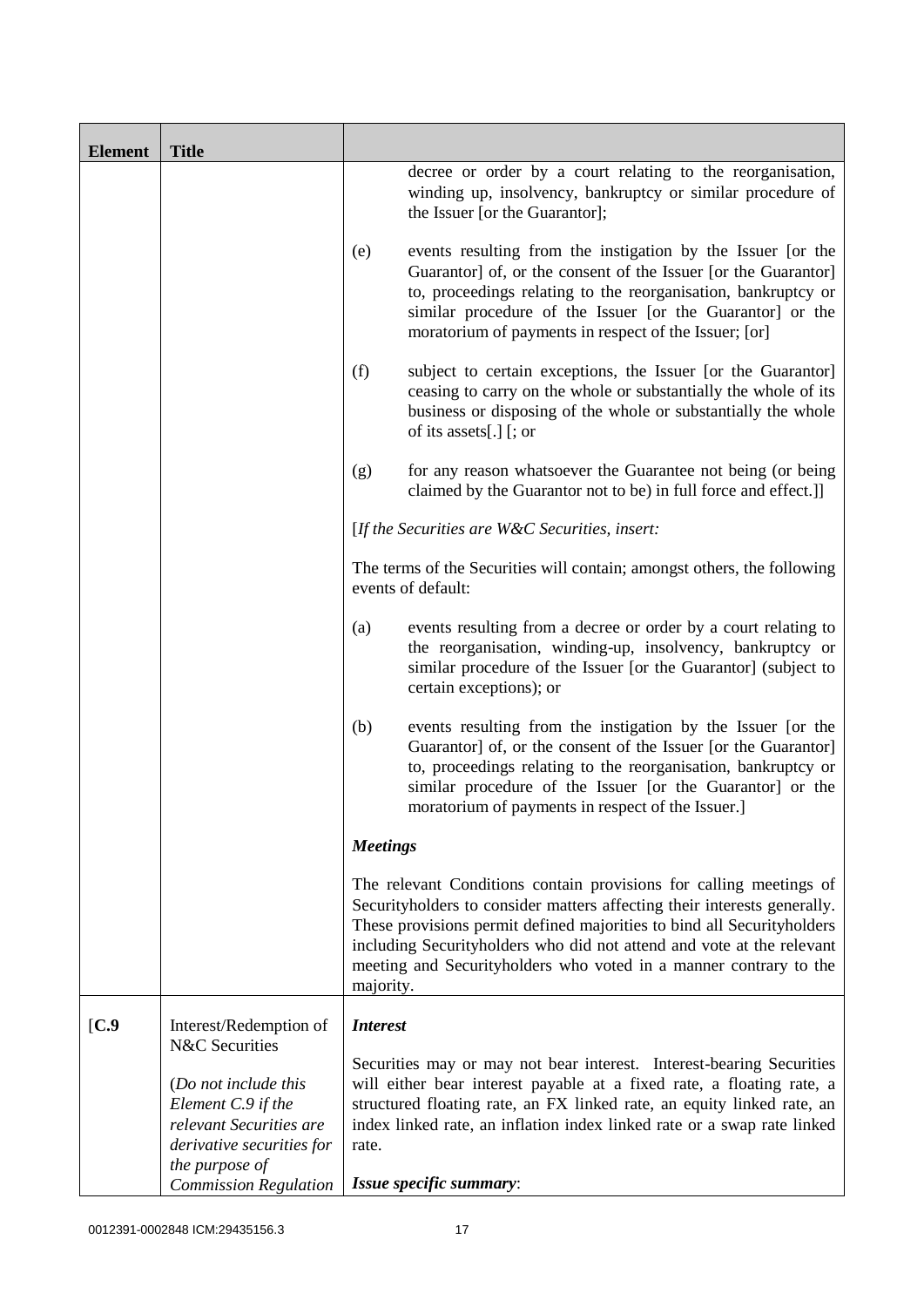| <b>Element</b> | <b>Title</b>                                                                                                                            |                                                                                                                                                                                                                                                                                                                                                                                                                                                                                                        |
|----------------|-----------------------------------------------------------------------------------------------------------------------------------------|--------------------------------------------------------------------------------------------------------------------------------------------------------------------------------------------------------------------------------------------------------------------------------------------------------------------------------------------------------------------------------------------------------------------------------------------------------------------------------------------------------|
|                | $(EC)$ No. 809/2004 (as<br>amended) (being<br>Securities which may<br>redeem at an amount<br>other than 100% of<br>their nominal amount | [For fixed rate interest Securities: The Securities bear interest [from<br>their date of issue/from $[\bullet]$ at the fixed rate of $[\bullet]$ per cent. per<br>annum. As of the Issue Date, the yield of the Securities is $[\bullet]$ per<br>cent. Interest will be paid [annually] in arrear on [ <sup>•</sup> ] in each year.<br>The first interest payment will be made on $[\bullet]$ .]                                                                                                       |
|                | <i>(Derivative Securities))</i>                                                                                                         | [For floating rate interest Securities: The Securities bear interest<br>[from their date of issue/from [ $\bullet$ ]] at floating rates calculated by<br>reference to [specify reference rate for Securities being issued]<br>[plus/minus] a margin of [ <sup>o</sup> ] per cent. Interest will be paid<br>[quarterly/semi-annually/annually] in arrear on [ $\bullet$ ] in each year[,<br>subject to adjustment for non-business days]. The first interest<br>payment will be made on [ $\bullet$ ].] |
|                |                                                                                                                                         | [For Securities with a derivative component to the interest payment:<br>The Securities bear interest [from their date of issue/from $[①]$ ] at [a<br>structured floating rate/a FX linked rate/an equity linked rate/an index<br>linked rate/an inflation index linked rate/a swap rate linked rate] as set<br>out in item C.10. Interest will be paid [quarterly/semi-annually/annually]<br>in arrear on $[\bullet]$ in each year. The first interest payment will be made<br>on $[\bullet]$ .]       |
|                |                                                                                                                                         | [Include for floating rate securities only where a maximum and/or<br>minumum rate of interest applies: The Rate of Interest [for any<br>Coupon Period] shall not [exceed the Maximum Rate of Interest] [or]<br>Minimum<br>than<br>the<br>Rate<br>of<br>Interest].<br>[The]<br>[be less]<br>[Maximum][Minimum] Rate of Interest for [each Coupon Period] will<br>be [specify (per Coupon Period if Maximum/Minimum Rate of Interest<br>varies between Coupon Periods)].                                 |
|                |                                                                                                                                         | [Not Applicable - The Securities do not bear any interest [and will be<br>offered and sold at a discount to their nominal amount].]                                                                                                                                                                                                                                                                                                                                                                    |
|                |                                                                                                                                         | Redemption                                                                                                                                                                                                                                                                                                                                                                                                                                                                                             |
|                |                                                                                                                                         | The terms under which Securities may be redeemed (including the<br>maturity date and the price at which they will be redeemed on the<br>maturity date as well as any provisions relating to early redemption)<br>will be agreed between the Issuer and the relevant Dealer at the time<br>of issue of the relevant Securities.                                                                                                                                                                         |
|                |                                                                                                                                         | Issue specific summary:                                                                                                                                                                                                                                                                                                                                                                                                                                                                                |
|                |                                                                                                                                         | Unless previously redeemed or cancelled, each Security will be<br>redeemed on [ <i>Insert relevant Maturity Date</i> ] at $[\text{par}/\bullet]$ per cent. of<br>its nominal amount].                                                                                                                                                                                                                                                                                                                  |
|                |                                                                                                                                         | The Securities may be redeemed early [for tax reasons][[,] at the<br>option of the Issuer][[,] at the option of securityholders][[,][and] upon<br>the occurrence of certain regulatory events][[,][and] in circumstances<br>where the performance of the Issuer's [or the Guarantor's] obligations                                                                                                                                                                                                     |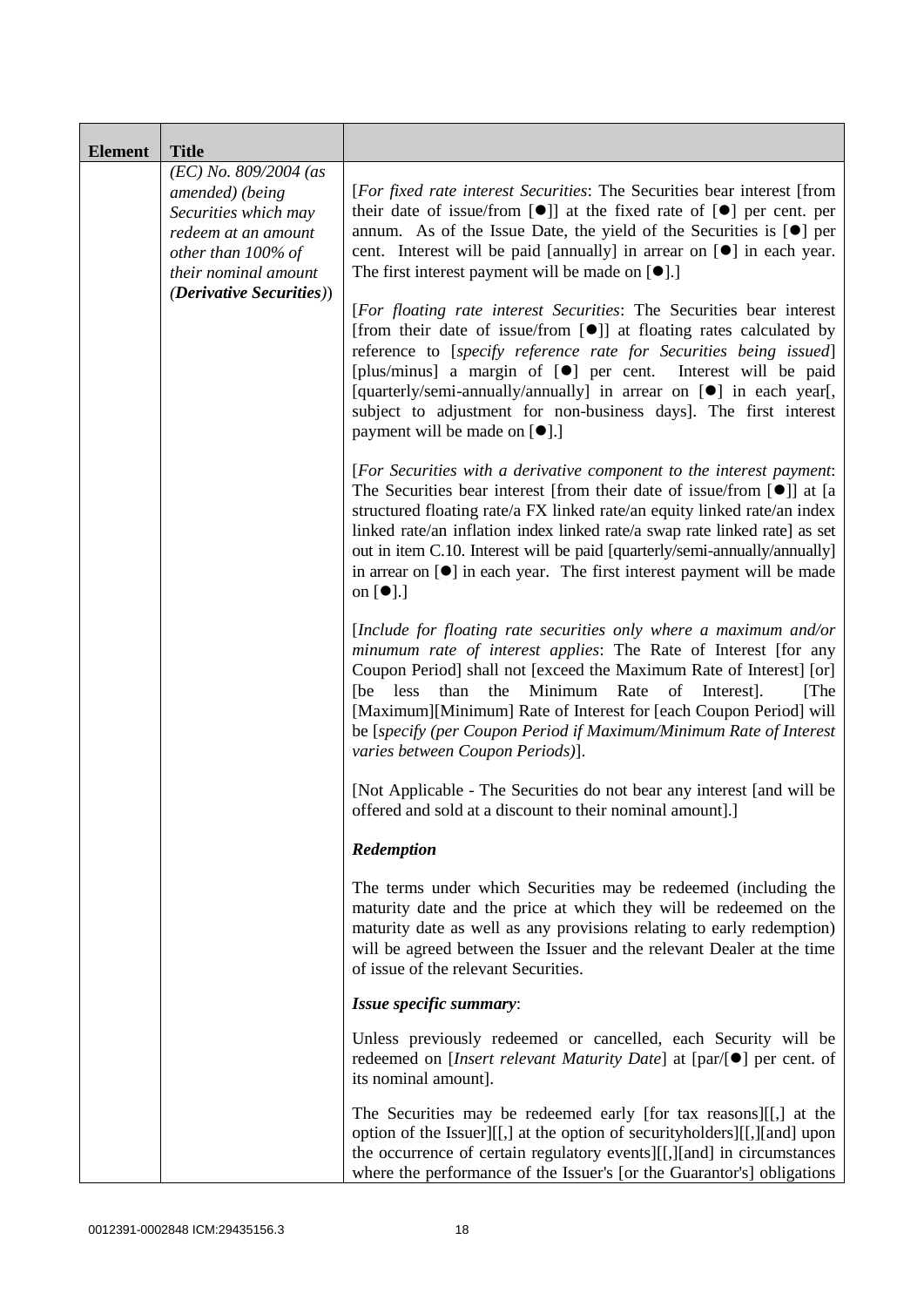| <b>Element</b> | <b>Title</b>                                                           |                                                                                                                                                                                                                                                                                                                                                                                                                                                                                                                                                                                                                                                                                                                                                                                                                                                  |
|----------------|------------------------------------------------------------------------|--------------------------------------------------------------------------------------------------------------------------------------------------------------------------------------------------------------------------------------------------------------------------------------------------------------------------------------------------------------------------------------------------------------------------------------------------------------------------------------------------------------------------------------------------------------------------------------------------------------------------------------------------------------------------------------------------------------------------------------------------------------------------------------------------------------------------------------------------|
|                |                                                                        | under the Securities [or the Guarantee (as applicable)] has or will<br>become unlawful, illegal or otherwise prohibited] [and following the<br>occurrence of certain events relating to [the][any] [asset][or][basis] by<br>reference to which the return on the Securities may be determined<br>including those [Adjustment][and][Disruption] Events described in<br>Element C.10 below] at [specify each permutation of the early<br>redemption price from the Conditions (including, where relevant,<br>replicating the method by which the relevant early redemption price<br>will be calculated from the Conditions) and the circumstances in<br>which each such permutation may apply in accordance with the<br>Conditions. If relevant, specify any maximum or minimum redemption<br>amounts, applicable to the Securities being issued]. |
|                |                                                                        | <b>Representative of Securityholders</b>                                                                                                                                                                                                                                                                                                                                                                                                                                                                                                                                                                                                                                                                                                                                                                                                         |
|                |                                                                        | Not Applicable $-$ No representative of the Security holders has been<br>appointed by the Issuer.                                                                                                                                                                                                                                                                                                                                                                                                                                                                                                                                                                                                                                                                                                                                                |
|                |                                                                        | Please also refer to item C.8 above for rights attaching to the<br>Securities.]                                                                                                                                                                                                                                                                                                                                                                                                                                                                                                                                                                                                                                                                                                                                                                  |
| [C.10]         | Derivative component<br>in the interest payment                        | [Not Applicable – There is no derivative component to the interest<br>payment for the Securities]                                                                                                                                                                                                                                                                                                                                                                                                                                                                                                                                                                                                                                                                                                                                                |
|                | (Do not include this<br>Element C.10 if the<br>relevant Securities are | (This Element should be specified as "Not Applicable" if there is no<br>derivative component to the interest payment for the Securities)                                                                                                                                                                                                                                                                                                                                                                                                                                                                                                                                                                                                                                                                                                         |
|                | Derivative Securities as<br>defined in Element C.9<br><i>above</i> )   | [Payments of interest in respect of the Securities will be determined<br>by reference to the performance of the [insert relevant Reference<br><i>Item(s)</i> ]. The Calculation Agent for the Securities is $[•]$ .                                                                                                                                                                                                                                                                                                                                                                                                                                                                                                                                                                                                                              |
|                |                                                                        | [Insert if applicable:                                                                                                                                                                                                                                                                                                                                                                                                                                                                                                                                                                                                                                                                                                                                                                                                                           |
|                |                                                                        | Coupon Accrual Date means [ $\bullet$ ].                                                                                                                                                                                                                                                                                                                                                                                                                                                                                                                                                                                                                                                                                                                                                                                                         |
|                |                                                                        | Coupon Period means [insert coupon period].                                                                                                                                                                                                                                                                                                                                                                                                                                                                                                                                                                                                                                                                                                                                                                                                      |
|                |                                                                        | Coupon Payment Date means [ $\bullet$ ].]                                                                                                                                                                                                                                                                                                                                                                                                                                                                                                                                                                                                                                                                                                                                                                                                        |
|                |                                                                        | [Include where a maximum and/or minumum rate of interest<br><i>applies:</i> Notwithstanding the Rate of Interest that may be<br>calculated in accordance with the provisions set out below, the<br>Rate of Interest [for any Coupon Period] shall not [exceed the<br>Maximum Rate of Interest] [or] [be less than the Minimum Rate<br>of Interest]. [The [Maximum][Minimum] Rate of Interest for<br>[each Coupon Period] will be [specify (per Coupon Period if<br>Maximum/Minimum Rate of Interest varies between Coupon<br>$Periods$ ].]]                                                                                                                                                                                                                                                                                                      |
|                |                                                                        | [In the case of Fixed FX Interest N&C Securities: The interest<br>payable in respect of the Securities will be an amount in the<br>Settlement Currency.                                                                                                                                                                                                                                                                                                                                                                                                                                                                                                                                                                                                                                                                                          |
|                |                                                                        | The Rate of Interest for each Coupon Period shall be a rate expressed as<br>a percentage (which will not be less than, but may be equal to, zero)                                                                                                                                                                                                                                                                                                                                                                                                                                                                                                                                                                                                                                                                                                |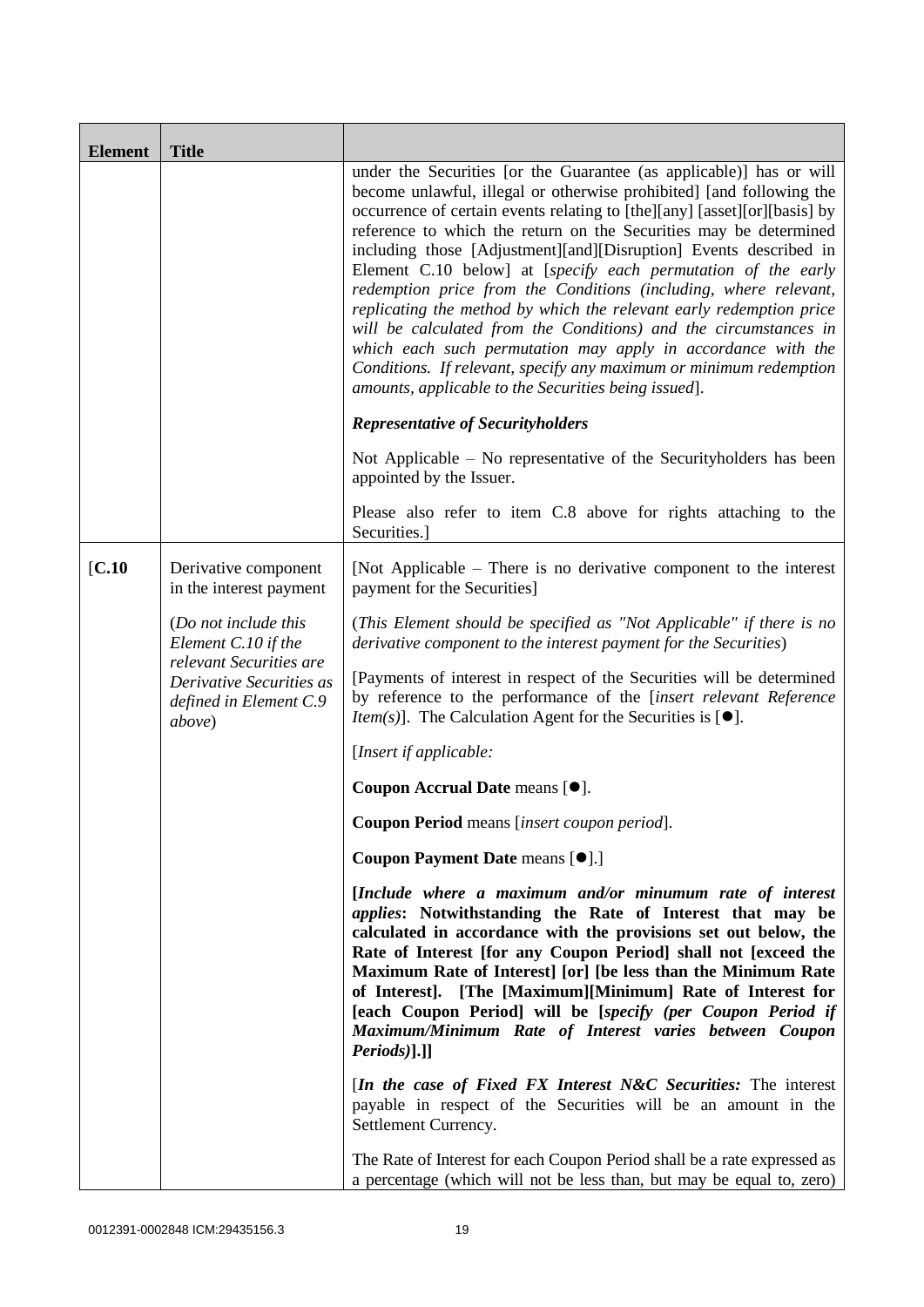| <b>Element</b> | <b>Title</b> |                                                                                                                                                                                                                                                                                                                                                                                                                                                                                                                                                                                                                                              |
|----------------|--------------|----------------------------------------------------------------------------------------------------------------------------------------------------------------------------------------------------------------------------------------------------------------------------------------------------------------------------------------------------------------------------------------------------------------------------------------------------------------------------------------------------------------------------------------------------------------------------------------------------------------------------------------------|
|                |              | calculated by the Calculation Agent equal to [in the case of a Fixed FX<br>Interest N&C Security specified as a Currency 2 Fixed Rate N&C<br>Security: the Base Rate of Interest multiplied by the relevant Settlement<br>Rate, calculated by the Calculation Agent as of the relevant Valuation<br>Date] [in the case of a Fixed FX Interest N&C Security specified as a<br>Currency 1 Fixed Rate N&C Security: the Base Rate of Interest divided<br>by the relevant Settlement Rate, calculated by the Calculation Agent as<br>of the relevant Valuation Date].                                                                            |
|                |              | Where:                                                                                                                                                                                                                                                                                                                                                                                                                                                                                                                                                                                                                                       |
|                |              | <b>Currency Pair</b> means [specify Currency Pairs in form of [insert first]<br>currency]/[insert second currency]] (repeat for each Currency Pair).                                                                                                                                                                                                                                                                                                                                                                                                                                                                                         |
|                |              | Base Rate of Interest means [ $\bullet$ ] per cent.                                                                                                                                                                                                                                                                                                                                                                                                                                                                                                                                                                                          |
|                |              | <b>FX Price Source</b> means [specify per Settlement Rate Option].                                                                                                                                                                                                                                                                                                                                                                                                                                                                                                                                                                           |
|                |              | Reference Exchange Rate means the spot exchange rate for the<br>Specified Currency quoted against the Settlement Currency expressed<br>as the number of units of the Specified Currency quoted per one unit<br>of the Settlement Currency.                                                                                                                                                                                                                                                                                                                                                                                                   |
|                |              | <b>Relevant Currency</b> means each of the Specified Currency and the<br>Settlement Currency.                                                                                                                                                                                                                                                                                                                                                                                                                                                                                                                                                |
|                |              | <b>Settlement Rate</b> means the Reference Exchange Rate on the relevant<br>Valuation Date at the Valuation Time as determined by the<br>Calculation Agent by reference to the Settlement Rate Option (and<br>such determination may be made, without limitation, with such<br>adjustments as are, at the discretion of the Calculation Agent,<br>necessary to the published quoting conventions and/or implying the<br>Reference Exchange Rate from more than one Settlement Rate<br>Option) unless any applicable disruption event exists or occurs, in<br>which case, the Settlement Rate will be determined by the Calculation<br>Agent. |
|                |              | <b>Settlement Rate Option</b> means the rate published for the Specified<br>Currency/Settlement Currency fixing rate on the FX Price Source at or<br>about the Valuation Time on the relevant Valuation Date or, if the<br>Reference Exchange Rate is to be implied from more than one<br>Settlement Rate Option, the rate, for each Currency Pair, published for<br>the Currency Pair fixing rate on the FX Price Source at or about the<br>Valuation Time on the Valuation Date.                                                                                                                                                           |
|                |              | Valuation Date means $[•]$ .                                                                                                                                                                                                                                                                                                                                                                                                                                                                                                                                                                                                                 |
|                |              | <b>Valuation Time means [<math>\bullet</math>].]</b>                                                                                                                                                                                                                                                                                                                                                                                                                                                                                                                                                                                         |
|                |              | [In the case of Equity Basket Conditional Interest N&C Securities:<br>The Rate of Interest in respect of a Coupon Payment Date shall be a<br>rate expressed as a percentage (which will not be less than, but may be                                                                                                                                                                                                                                                                                                                                                                                                                         |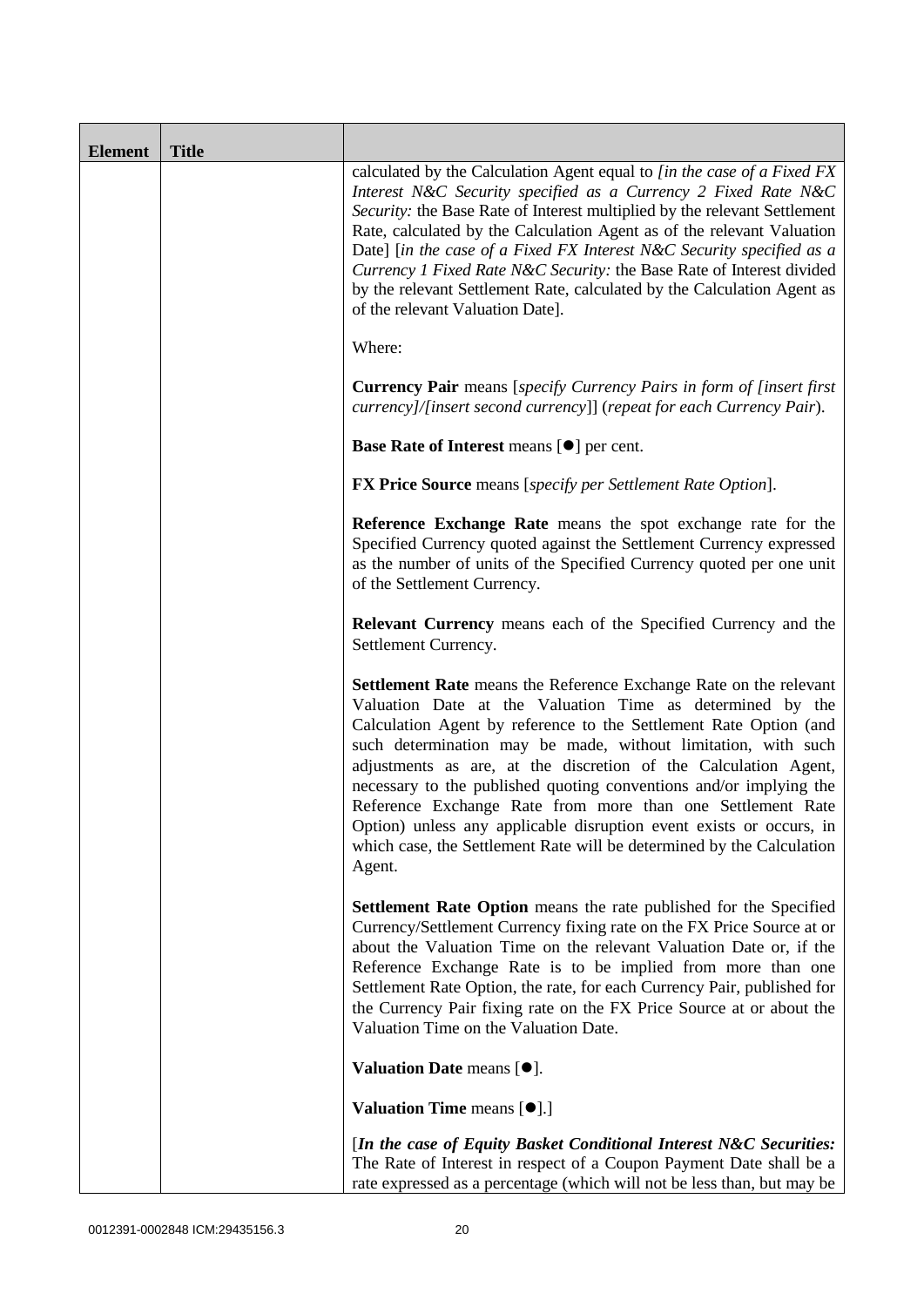| <b>Element</b> | <b>Title</b> |                                                                                                                                                                                                                                                                     |
|----------------|--------------|---------------------------------------------------------------------------------------------------------------------------------------------------------------------------------------------------------------------------------------------------------------------|
|                |              | equal to, zero) calculated by the Calculation Agent equal to:                                                                                                                                                                                                       |
|                |              | if no Conditional Coupon Barrier Event has occurred on the<br>(a)<br>Observation Date immediately preceding such Coupon<br>Payment Date, the Base Rate of Interest; or                                                                                              |
|                |              | if a Conditional Coupon Barrier Event has occurred on the<br>(b)<br>Observation Date immediately preceding such Coupon<br>Payment Date, the Floor Rate of Interest.                                                                                                 |
|                |              | All Equity Basket Conditional Interest N&C Securities<br>are<br>Conditional Interest N&C Securities.                                                                                                                                                                |
|                |              | Where:                                                                                                                                                                                                                                                              |
|                |              | Base Rate of Interest means [ $\bullet$ ] per cent. per annum.                                                                                                                                                                                                      |
|                |              | Conditional Coupon Barrier Event means the Coupon Reference<br>Performance in respect of any Share on an Observation Date is equal<br>to or less than the Conditional Coupon Barrier Level in respect of<br>such Observation Date.                                  |
|                |              | <b>Conditional Coupon Barrier Level</b> means [specify % for each<br>Observation Date].                                                                                                                                                                             |
|                |              | Coupon Reference Performance means, in respect of an Observation<br>Date and a Share, a percentage determined by the Calculation Agent<br>equal to the Reference Performance of such Share in respect of such<br><b>Observation Date.</b>                           |
|                |              | Floor Rate of Interest means [ $\bullet$ ] per cent.                                                                                                                                                                                                                |
|                |              | i means a Share.                                                                                                                                                                                                                                                    |
|                |              | Initial Valuation Date means [ $\bullet$ ].                                                                                                                                                                                                                         |
|                |              | o means an Observation Date.                                                                                                                                                                                                                                        |
|                |              | Observation Date means [ $\bullet$ ].                                                                                                                                                                                                                               |
|                |              | <b>Observation Price</b> means, in respect of an Observation Date and a<br>Share, an amount equal to the price per share in respect of such Share<br>quoted on the applicable exchange at the Valuation Time on such<br><b>Observation Date.</b>                    |
|                |              | <b>Reference Performance</b> means, in respect of an Observation Date<br>and a Share, a rate expressed as a percentage (which will not be less<br>than, but may be equal to, zero) calculated by the Calculation Agent in<br>accordance with the following formula: |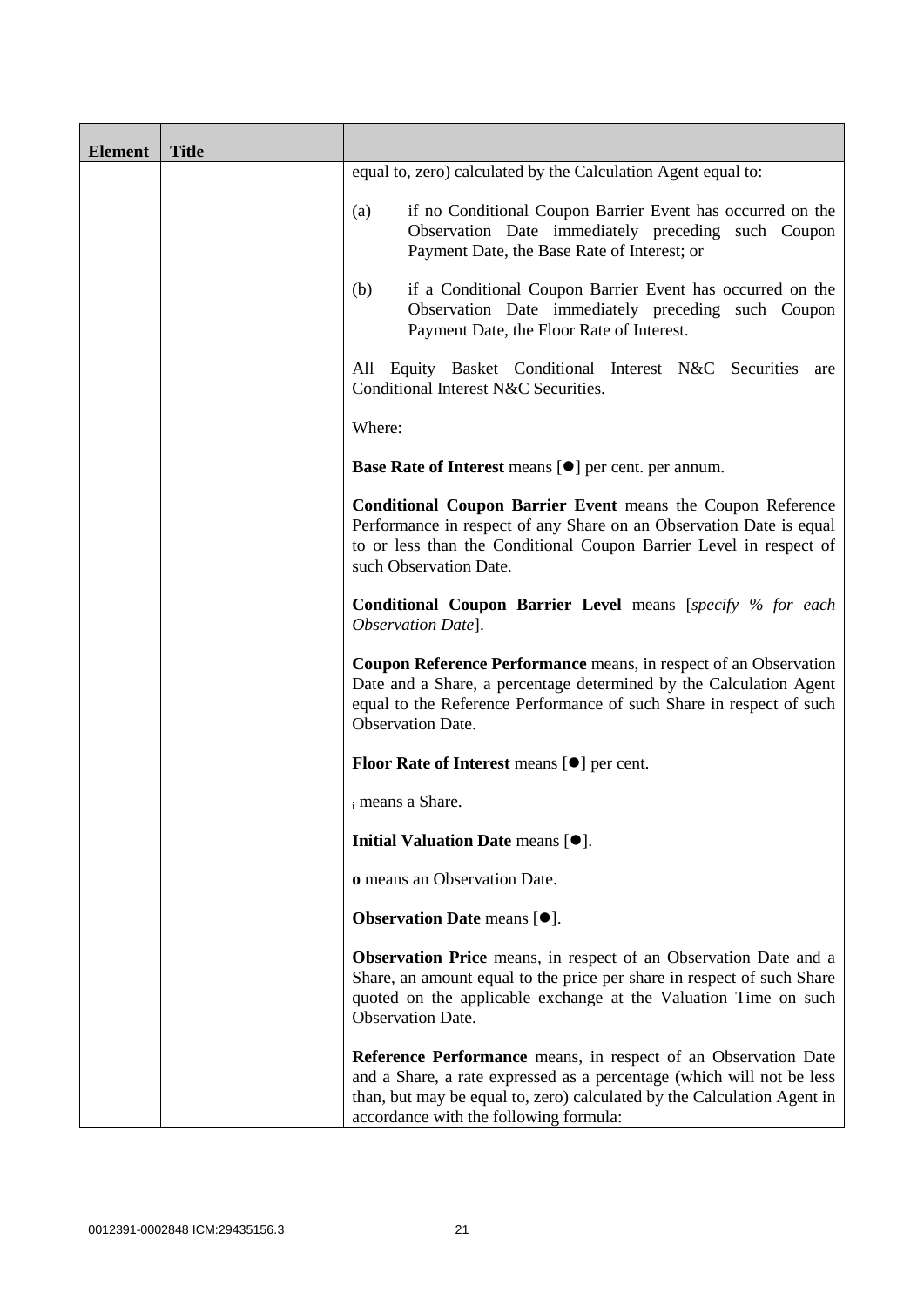| <b>Element</b> | <b>Title</b> |                                                                                                                                                                                                                                                                                      |
|----------------|--------------|--------------------------------------------------------------------------------------------------------------------------------------------------------------------------------------------------------------------------------------------------------------------------------------|
|                |              | Observation Price <sub>io</sub><br>Strike Price,                                                                                                                                                                                                                                     |
|                |              |                                                                                                                                                                                                                                                                                      |
|                |              | <b>Share</b> means $[①]$ .                                                                                                                                                                                                                                                           |
|                |              | <b>Strike Price</b> means, in relation to a Share, the price per share in<br>respect of such Share quoted on the applicable exchange at the<br>Valuation Time on the Initial Valuation Date.                                                                                         |
|                |              | <b>Valuation Time means [<math>\bullet</math>].]</b>                                                                                                                                                                                                                                 |
|                |              | [In the case of Index Basket Conditional Interest N&C Securities:<br>The Rate of Interest in respect of a Coupon Payment Date shall be a<br>rate expressed as a percentage (which will not be less than, but may be<br>equal to, zero) calculated by the Calculation Agent equal to: |
|                |              | if no Conditional Coupon Barrier Event has occurred on the<br>(a)<br>Observation Date immediately preceding such Coupon<br>Payment Date, the Base Rate of Interest; or                                                                                                               |
|                |              | if a Conditional Coupon Barrier Event has occurred on the<br>(b)<br>Observation Date immediately preceding such Coupon<br>Payment Date, the Floor Rate of Interest.                                                                                                                  |
|                |              | All Index Basket Conditional Interest N&C Securities are Conditional<br>Interest N&C Securities.                                                                                                                                                                                     |
|                |              | Where:                                                                                                                                                                                                                                                                               |
|                |              | Base Rate of Interest means [ $\bullet$ ] per cent.                                                                                                                                                                                                                                  |
|                |              | <b>Conditional Coupon Barrier Event</b> means the Coupon Reference<br>Performance in respect of any Index on an Observation Date is equal<br>to or less than the Conditional Coupon Barrier Level in respect of<br>such Observation Date.                                            |
|                |              | <b>Conditional Coupon Barrier Level</b> means [specify % for each<br>Observation Date].                                                                                                                                                                                              |
|                |              | Coupon Reference Performance means, in respect of an Observation<br>Date and an Index, a percentage determined by the Calculation Agent<br>equal to the Reference Performance of such Index in respect of such<br><b>Observation Date.</b>                                           |
|                |              | <b>Floor Rate of Interest means <math>[\bullet]</math> per cent.</b>                                                                                                                                                                                                                 |
|                |              | i means an Index.                                                                                                                                                                                                                                                                    |
|                |              | <b>Index</b> means $[•]$ .                                                                                                                                                                                                                                                           |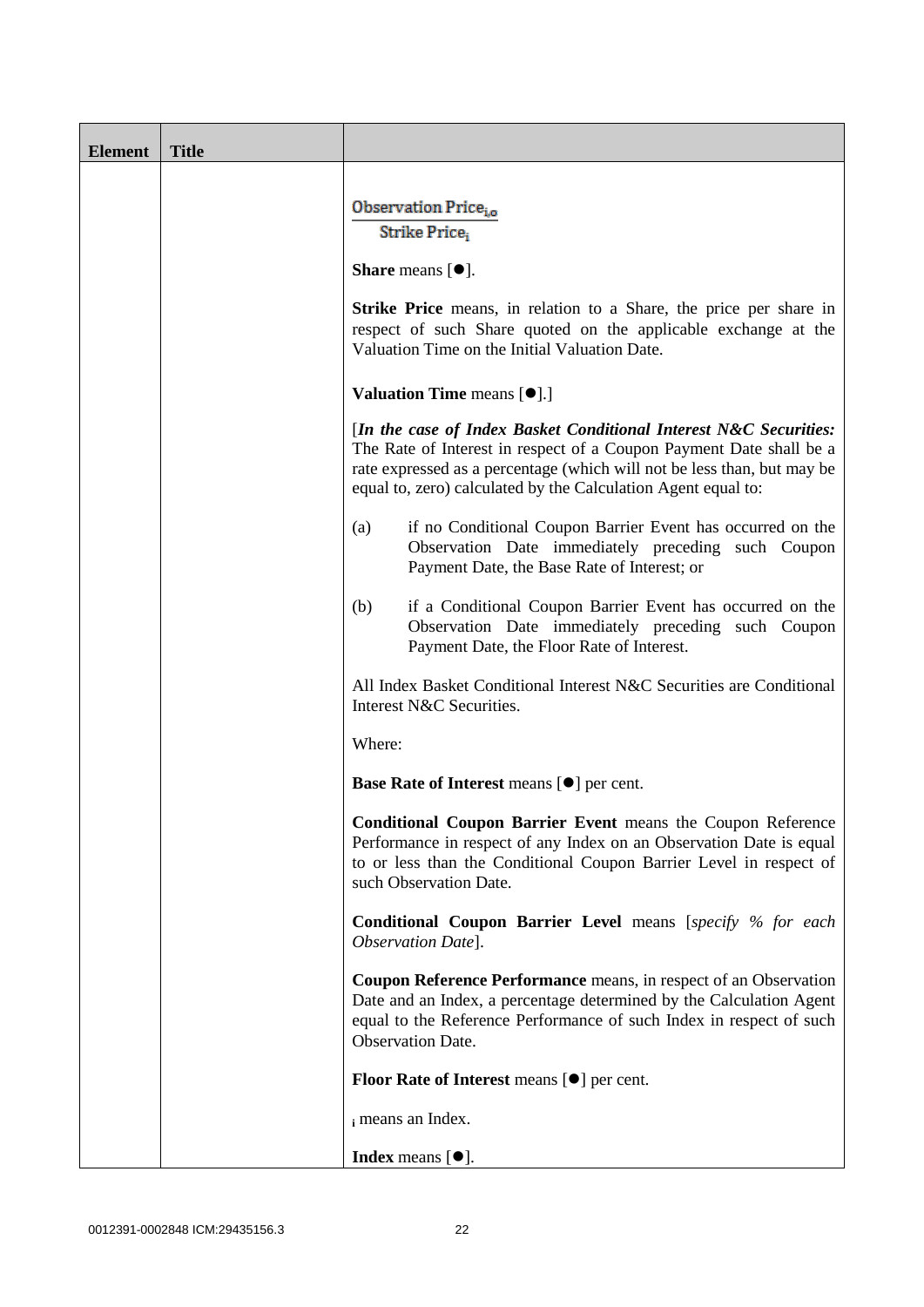| <b>Element</b> | <b>Title</b> |                                                                                                                                                                                                                                                                                                                                                                                                                                                                                                                                                                                                 |
|----------------|--------------|-------------------------------------------------------------------------------------------------------------------------------------------------------------------------------------------------------------------------------------------------------------------------------------------------------------------------------------------------------------------------------------------------------------------------------------------------------------------------------------------------------------------------------------------------------------------------------------------------|
|                |              | Initial Valuation Date means [ $\bullet$ ].                                                                                                                                                                                                                                                                                                                                                                                                                                                                                                                                                     |
|                |              | o means an Observation Date.                                                                                                                                                                                                                                                                                                                                                                                                                                                                                                                                                                    |
|                |              | Observation Date means [ $\bullet$ ].                                                                                                                                                                                                                                                                                                                                                                                                                                                                                                                                                           |
|                |              | Observation Level means, in respect of an Observation Date and an<br>Index, an amount equal to the closing level of such Index, as<br>calculated and announced by the relevant index sponsor, at the<br>Valuation Time on such Observation Date.                                                                                                                                                                                                                                                                                                                                                |
|                |              | <b>Reference Performance</b> means, in respect of an Observation Date and<br>an Index, a rate expressed as a percentage (which will not be less than,<br>but may be equal to, zero) calculated by the Calculation Agent in<br>accordance with the following formula:                                                                                                                                                                                                                                                                                                                            |
|                |              | Observation Level <sub>i.o</sub><br>Strike Level,                                                                                                                                                                                                                                                                                                                                                                                                                                                                                                                                               |
|                |              | <b>Strike Level</b> means, in relation to an Index, the closing level of such<br>Index, as calculated and announced by the relevant index sponsor, at<br>the Valuation Time on the Initial Valuation Date.                                                                                                                                                                                                                                                                                                                                                                                      |
|                |              | <b>Valuation Time means <math>[\bullet]</math>.</b> ]                                                                                                                                                                                                                                                                                                                                                                                                                                                                                                                                           |
|                |              | [In the case of Multi-Rate Interest N&C Securities: The Rate of<br>Interest for each Coupon Period shall be a rate expressed as a<br>percentage (which will not be less than, but may be equal to, zero)<br>calculated by the Calculation Agent equal to:                                                                                                                                                                                                                                                                                                                                       |
|                |              | the Cap; or, if lesser<br>(a)                                                                                                                                                                                                                                                                                                                                                                                                                                                                                                                                                                   |
|                |              | (i) the Floor or, if greater, (ii) the Rates Performance in<br>(b)<br>respect of such Coupon Period.                                                                                                                                                                                                                                                                                                                                                                                                                                                                                            |
|                |              | Where:                                                                                                                                                                                                                                                                                                                                                                                                                                                                                                                                                                                          |
|                |              | Cap means $[\bullet]$ per cent.                                                                                                                                                                                                                                                                                                                                                                                                                                                                                                                                                                 |
|                |              | <b>Designated Maturity</b> means, in respect of the First Rate [ $\bullet$ ] and in<br>respect of the Second Rate [ <sup>●</sup> ].                                                                                                                                                                                                                                                                                                                                                                                                                                                             |
|                |              | First Rate means, in respect of a Coupon Period, the rate that would<br>be determined for that Coupon Period were the floating rate N&C<br>Security provisions of the Conditions to apply to determine the First<br>Rate, with the floating rate being calculated by reference to [specify]<br>first reference rate for Securities being issued] and were ISDA<br>Determination to be applicable for such purposes[, provided that [(i)]<br>[if the rate so calculated is greater than the relevant First Rate Cap, the<br>First Rate shall be the First Rate Cap][; and][[(ii)] if the rate so |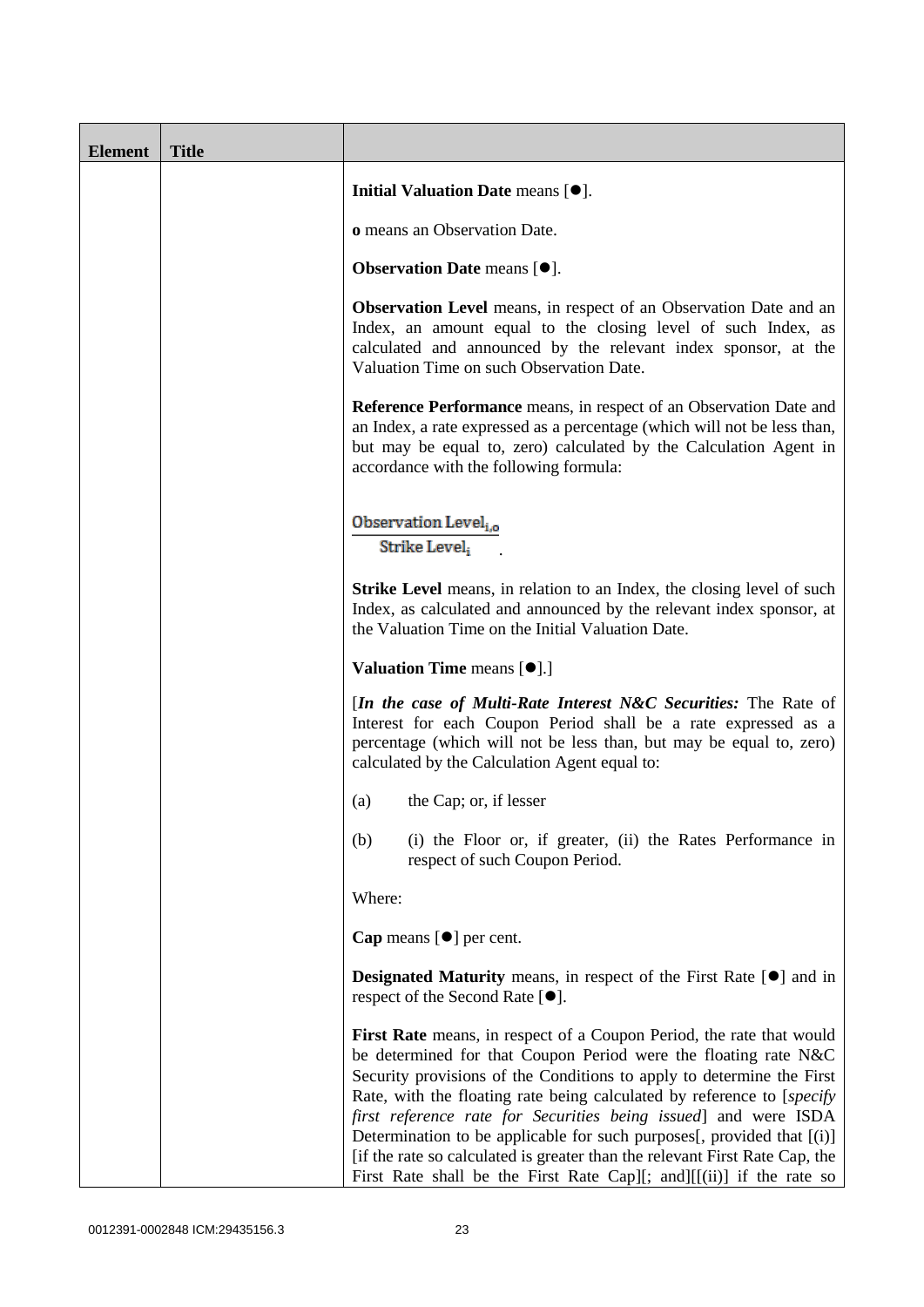| <b>Element</b> | <b>Title</b> |                                                                                                                                                                                                                                                                                                                                                                                                                                                                                                                                                                                                                                                                                                                             |
|----------------|--------------|-----------------------------------------------------------------------------------------------------------------------------------------------------------------------------------------------------------------------------------------------------------------------------------------------------------------------------------------------------------------------------------------------------------------------------------------------------------------------------------------------------------------------------------------------------------------------------------------------------------------------------------------------------------------------------------------------------------------------------|
|                |              | calculated is less than the relevant First Rate Floor, the First Rate shall<br>be the First Rate Floor]].                                                                                                                                                                                                                                                                                                                                                                                                                                                                                                                                                                                                                   |
|                |              | <b>First Rate Amount</b> means [specify for each Coupon Period].                                                                                                                                                                                                                                                                                                                                                                                                                                                                                                                                                                                                                                                            |
|                |              | [First Rate Cap means [specify for each Coupon Period].]                                                                                                                                                                                                                                                                                                                                                                                                                                                                                                                                                                                                                                                                    |
|                |              | [First Rate Floor means [specify for each Coupon Period].]                                                                                                                                                                                                                                                                                                                                                                                                                                                                                                                                                                                                                                                                  |
|                |              | <b>Floating Rate Option</b> means, in respect of the First Rate $[\bullet]$ and in<br>respect of the Second Rate [●].                                                                                                                                                                                                                                                                                                                                                                                                                                                                                                                                                                                                       |
|                |              | <b>Floor</b> means $[\bullet]$ per cent.                                                                                                                                                                                                                                                                                                                                                                                                                                                                                                                                                                                                                                                                                    |
|                |              | Rates Performance means, in respect of a Coupon Period, a rate<br>expressed as a percentage calculated by the Calculation Agent equal to<br>the sum of:                                                                                                                                                                                                                                                                                                                                                                                                                                                                                                                                                                     |
|                |              | the product of (i) the First Rate Amount and (ii) the First Rate,<br>(a)<br>in each case in respect of such Coupon Period;                                                                                                                                                                                                                                                                                                                                                                                                                                                                                                                                                                                                  |
|                |              | the product of (i) the Second Rate Amount and (ii) the Second<br>(b)<br>Rate, in each case in respect of such Coupon Period; and                                                                                                                                                                                                                                                                                                                                                                                                                                                                                                                                                                                            |
|                |              | the Third Rate in respect of such Coupon Period.<br>(c)                                                                                                                                                                                                                                                                                                                                                                                                                                                                                                                                                                                                                                                                     |
|                |              | <b>Reset Date</b> means, in respect of the First Rate: [specify the first day of<br>the Coupon Period]/[specify the last day of the Coupon Period], in<br>respect of the Second Rate: [specify the first day of the Coupon<br>Period]/[specify the last day of the Coupon Period].                                                                                                                                                                                                                                                                                                                                                                                                                                          |
|                |              | <b>Second Rate</b> means, in respect of a Coupon Period, the rate that<br>would be determined for that Coupon Period were the floating rate<br>N&C Security provisions of the Conditions to apply to determine the<br>Second Rate, with the floating rate being calculated by reference to<br>[specify second reference rate for Securities being issued] and were<br>ISDA Determination to be applicable for such purposes[, provided<br>that [(i)] [if the rate so calculated is greater than the relevant Second<br>Rate Cap, the Second Rate shall be the Second Rate Cap][; and][[(ii)]<br>if the rate so calculated is less than the relevant Second Rate Floor, the<br>Second Rate shall be the Second Rate Floor]]. |
|                |              | <b>Second Rate Amount</b> means [specify for each Coupon Period].                                                                                                                                                                                                                                                                                                                                                                                                                                                                                                                                                                                                                                                           |
|                |              | [Second Rate Cap means [specify for each Coupon Period].]                                                                                                                                                                                                                                                                                                                                                                                                                                                                                                                                                                                                                                                                   |
|                |              | [Second Rate Floor means [specify for each Coupon Period].]                                                                                                                                                                                                                                                                                                                                                                                                                                                                                                                                                                                                                                                                 |
|                |              | <b>Third Rate</b> means [specify for each Coupon Period].]                                                                                                                                                                                                                                                                                                                                                                                                                                                                                                                                                                                                                                                                  |
|                |              | [In the case of Range Accrual Interest N&C Securities: The Rate of<br>Interest for each Coupon Period shall be a rate expressed as a                                                                                                                                                                                                                                                                                                                                                                                                                                                                                                                                                                                        |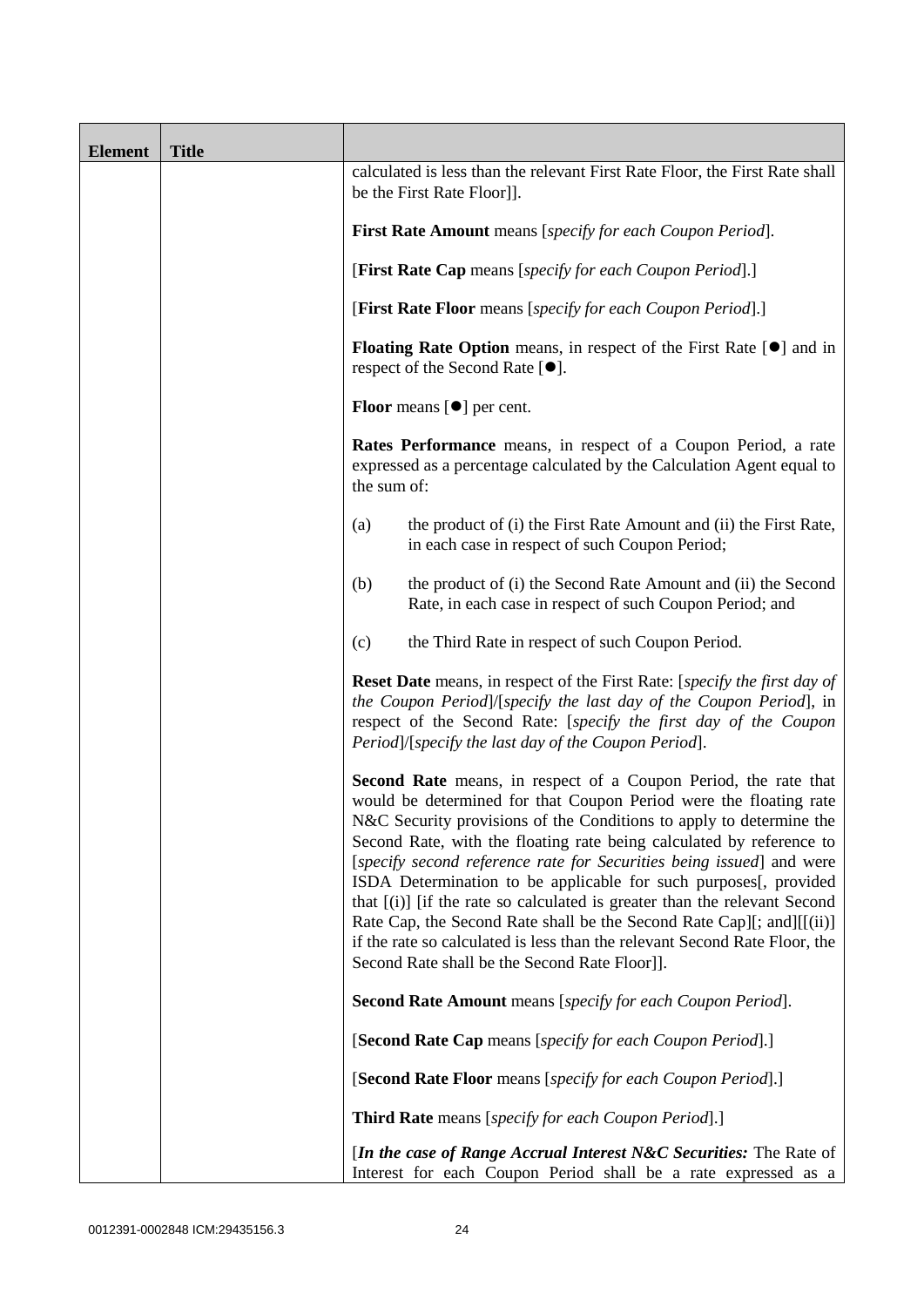| <b>Element</b> | <b>Title</b> |                                                                                                                                                                                                                                              |                                                                                                                                                                                                                                                                                                                                                                                                                     |  |
|----------------|--------------|----------------------------------------------------------------------------------------------------------------------------------------------------------------------------------------------------------------------------------------------|---------------------------------------------------------------------------------------------------------------------------------------------------------------------------------------------------------------------------------------------------------------------------------------------------------------------------------------------------------------------------------------------------------------------|--|
|                |              |                                                                                                                                                                                                                                              | percentage which will not be [greater than the Rate of Interest Cap or]<br>less than the Rate of Interest Floor but will otherwise be calculated by<br>the Calculation Agent as equal to the product of (a) and (b) below:                                                                                                                                                                                          |  |
|                |              | (a)                                                                                                                                                                                                                                          | the lesser of (i) and (ii) below:                                                                                                                                                                                                                                                                                                                                                                                   |  |
|                |              |                                                                                                                                                                                                                                              | (i)<br>the Rates Performance Cap; or                                                                                                                                                                                                                                                                                                                                                                                |  |
|                |              |                                                                                                                                                                                                                                              | (ii)<br>the greater of $(x)$ the Rates Performance Floor and $(y)$<br>the Rates Performance in respect of such Coupon<br>Period; and                                                                                                                                                                                                                                                                                |  |
|                |              | (b)                                                                                                                                                                                                                                          | the Range Day Accrual Rate in respect of such Coupon<br>Period.                                                                                                                                                                                                                                                                                                                                                     |  |
|                |              | Where:                                                                                                                                                                                                                                       |                                                                                                                                                                                                                                                                                                                                                                                                                     |  |
|                |              | <b>Designated Maturity</b> means, in respect of the First Rate: $[•]$ , in<br>respect of the Second Rate: [●] [and in respect of the Range Day<br>Rate: [●]][in respect of Dual Rate 1: [●] and in respect of Dual Rate<br>$2: [\bullet]$ ]. |                                                                                                                                                                                                                                                                                                                                                                                                                     |  |
|                |              |                                                                                                                                                                                                                                              | <b>[Dual Rate 1</b> means in respect of any day, the rate that would be<br>determined for that day were the floating rate N&C Security<br>provisions of the Conditions to apply to determine Dual Rate 1, with<br>the floating rate being calculated by reference to [specify Dual Rate 1<br>reference rate for Securities being issued] and were ISDA<br>Determination to be applicable for such purposes.]        |  |
|                |              |                                                                                                                                                                                                                                              | <b>[Dual Rate 2</b> means in respect of any day, the rate that would be<br>determined for that day were the floating rate N&C Security<br>provisions of the Conditions to apply to determine Dual Rate 2, with<br>the floating rate being calculated by reference to [specify Dual Rate 2<br>reference rate for Securities being issued] and were ISDA<br>Determination to be applicable for such purposes.         |  |
|                |              |                                                                                                                                                                                                                                              | First Rate means, in respect of a Coupon Period, the rate that would<br>be determined for that Coupon Period were the floating rate N&C<br>Security provisions of the Conditions to apply to determine the First<br>Rate, with the floating rate being calculated by reference to [specify]<br>first reference rate for Securities being issued] and were ISDA<br>Determination to be applicable for such purposes. |  |
|                |              |                                                                                                                                                                                                                                              | First Rate Amount means [specify for each Coupon Period].                                                                                                                                                                                                                                                                                                                                                           |  |
|                |              |                                                                                                                                                                                                                                              | <b>Floating Rate Option</b> means, in respect of the First Rate: $[•]$ , in respect<br>of the Second Rate: [ $\bullet$ ] [and in respect of the Range Day Rate: [ $\bullet$ ]][in<br>respect of Dual Rate 1: $[\bullet]$ and in respect of Dual Rate 2: $[\bullet]$ ].                                                                                                                                              |  |
|                |              |                                                                                                                                                                                                                                              | Lower Barrier means $[\bullet]$ per cent.                                                                                                                                                                                                                                                                                                                                                                           |  |
|                |              |                                                                                                                                                                                                                                              | <b>Range Day Rate means:</b>                                                                                                                                                                                                                                                                                                                                                                                        |  |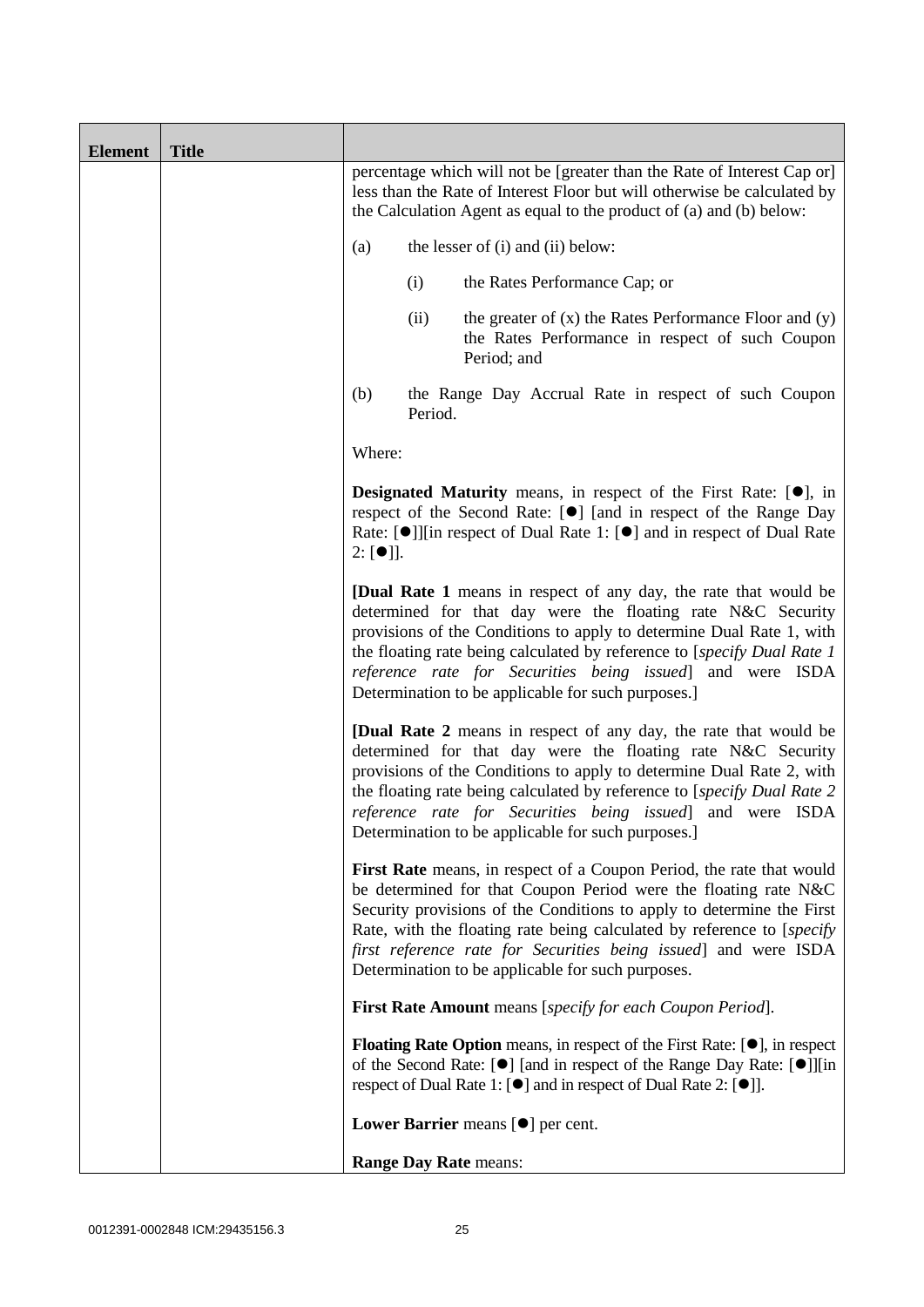| <b>Element</b> | <b>Title</b> |          |                                                                                                                                                                                                                                                                                                                                                                                                                                                                                                                                                                                              |
|----------------|--------------|----------|----------------------------------------------------------------------------------------------------------------------------------------------------------------------------------------------------------------------------------------------------------------------------------------------------------------------------------------------------------------------------------------------------------------------------------------------------------------------------------------------------------------------------------------------------------------------------------------------|
|                |              |          | [Insert if Single Rate Determination applies:                                                                                                                                                                                                                                                                                                                                                                                                                                                                                                                                                |
|                |              | (a)      | in respect of a day that is a Rate Determination Date, the rate<br>that would be determined for that day were the floating rate<br>N&C Security provisions of the Conditions to apply to<br>determine the Range Day Rate, with the floating rate being<br>calculated by reference to [specify range day reference rate<br>for Securities being issued] and were ISDA Determination to<br>be applicable for such purposes; and                                                                                                                                                                |
|                |              | (b)      | in respect of a day that is not a Rate Determination Date, the<br>Range Day Rate in respect of the Rate Determination Date<br>immediately preceding such day.]                                                                                                                                                                                                                                                                                                                                                                                                                               |
|                |              |          | [Insert if Dual Rate Determination applies:                                                                                                                                                                                                                                                                                                                                                                                                                                                                                                                                                  |
|                |              | (a)      | in respect of a day that is a Rate Determination Date, a rate<br>calculated as follows:                                                                                                                                                                                                                                                                                                                                                                                                                                                                                                      |
|                |              |          | Range Day Rate = Dual Rate 1 <i>minus</i> Dual Rate 2; and                                                                                                                                                                                                                                                                                                                                                                                                                                                                                                                                   |
|                |              | (b)      | in respect of a day that is not a Rate Determination Date, the<br>Range Day Rate in respect of the Rate Determination Date<br>immediately preceding such day.]                                                                                                                                                                                                                                                                                                                                                                                                                               |
|                |              |          | <b>Range Day Accrual Rate</b> means, in respect of a Coupon Period[:][,]<br>[If Single Rate Observation Date applies, insert:                                                                                                                                                                                                                                                                                                                                                                                                                                                                |
|                |              | (a)      | if on the relevant Rate Observation Date the Range Day Rate<br>is equal to or greater than the Lower Barrier and equal to or<br>less than the Upper Barrier, then 1; and                                                                                                                                                                                                                                                                                                                                                                                                                     |
|                |              | (b)      | if on the relevant Rate Observation Date the Range Day Rate<br>is lower than the Lower Barrier or greater than the Upper<br>Barrier, then zero,                                                                                                                                                                                                                                                                                                                                                                                                                                              |
|                |              |          | provided that, in each case, if the Rate Observation Date is not a Rate<br>Determination Date, the Range Day Rate used for these purposes shall<br>be the Range Day Rate in respect of the Rate Determination Date<br>immediately preceding such Rate Observation Date.][If Single Rate<br>Observation Date does not apply, insert: a rate expressed as a<br>percentage calculated by the Calculation Agent equal to the quotient<br>of (a) the Range Day Numerator (as numerator) and (b) the Range<br>Day Denominator (as denominator), in each case in respect of such<br>Coupon Period.] |
|                |              | Period.] | <b>[Range Day Denominator</b> means, in respect of a Coupon Period, the<br>total number of [calendar days][Business Days] in such Coupon                                                                                                                                                                                                                                                                                                                                                                                                                                                     |
|                |              |          | [Range Day Numerator means, in respect of a Coupon Period, the<br>total number of [calendar days][Business Days] in such Coupon                                                                                                                                                                                                                                                                                                                                                                                                                                                              |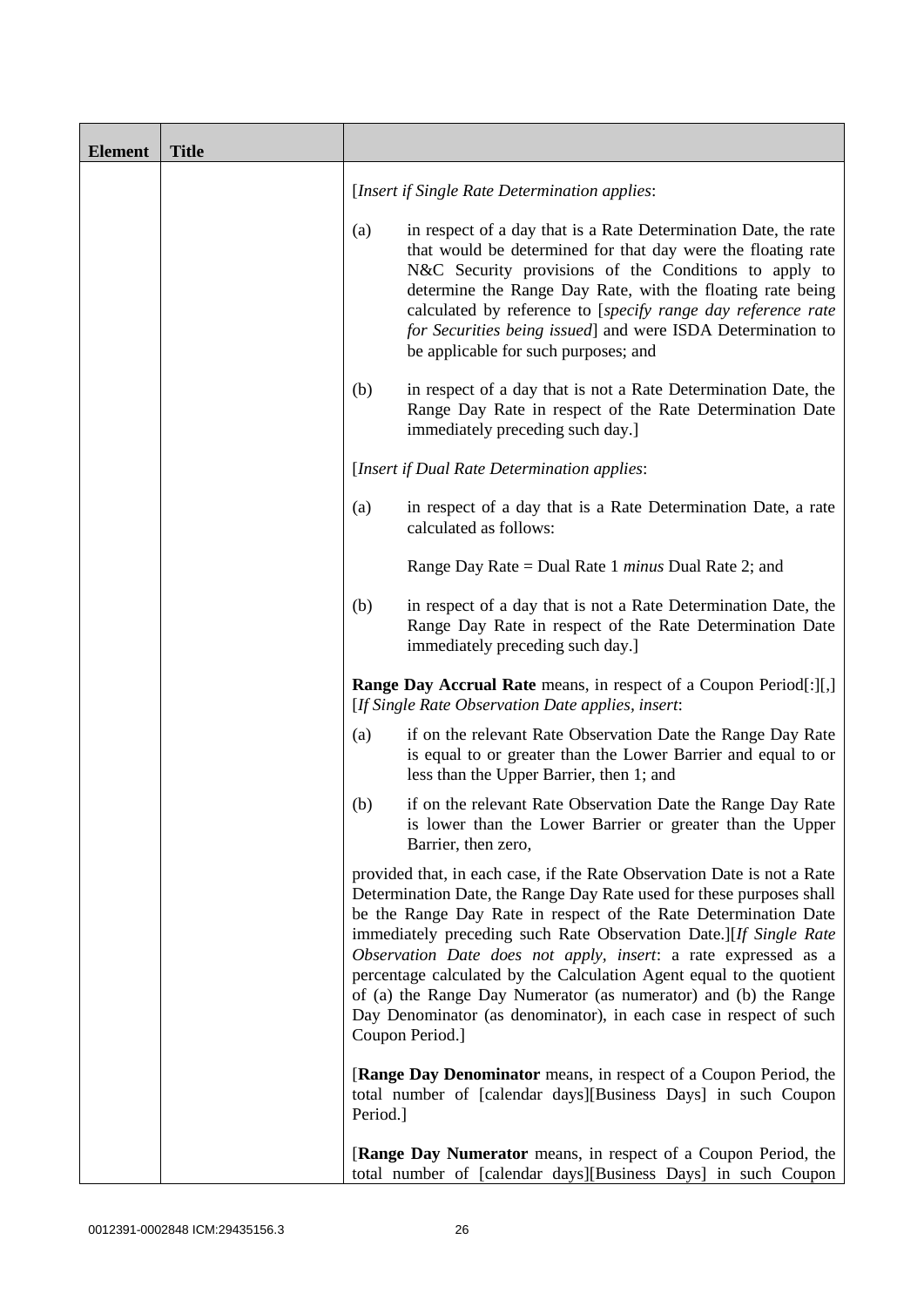| <b>Element</b> | <b>Title</b> |                                                                                                                                                                                                                                                                                                          |                                                                                                                                                                                                                                                                                                                                                                                                                              |  |  |
|----------------|--------------|----------------------------------------------------------------------------------------------------------------------------------------------------------------------------------------------------------------------------------------------------------------------------------------------------------|------------------------------------------------------------------------------------------------------------------------------------------------------------------------------------------------------------------------------------------------------------------------------------------------------------------------------------------------------------------------------------------------------------------------------|--|--|
|                |              |                                                                                                                                                                                                                                                                                                          | Period on which the Range Day Rate is equal to or greater than the<br>Lower Barrier and equal to or less than the Upper Barrier.]                                                                                                                                                                                                                                                                                            |  |  |
|                |              | Rate Determination Centre means [ $\bullet$ ]/[TARGET 2].                                                                                                                                                                                                                                                |                                                                                                                                                                                                                                                                                                                                                                                                                              |  |  |
|                |              | Rate Determination Date means a day on which commercial banks<br>and foreign exchange markets settle payments and are open for<br>general business (including dealing in foreign exchange and foreign<br>currency deposits) in $\left[ \bullet \right]$ /[a day on which the TARGET2 System is<br>open]. |                                                                                                                                                                                                                                                                                                                                                                                                                              |  |  |
|                |              | [If Single Rate Observation Date applies, insert: Rate Observation<br>Date means, in respect of a Coupon Period, the date specified in<br>respect of such Coupon Period in the applicable Final Terms.]                                                                                                  |                                                                                                                                                                                                                                                                                                                                                                                                                              |  |  |
|                |              |                                                                                                                                                                                                                                                                                                          | [Rate of Interest Cap means [ $\bullet$ ] per cent.]                                                                                                                                                                                                                                                                                                                                                                         |  |  |
|                |              |                                                                                                                                                                                                                                                                                                          | <b>Rate of Interest Floor</b> means [[ $\bullet$ ] per cent.][zero].                                                                                                                                                                                                                                                                                                                                                         |  |  |
|                |              | the sum of:                                                                                                                                                                                                                                                                                              | Rates Performance means, in respect of a Coupon Period, a rate<br>expressed as a percentage calculated by the Calculation Agent equal to                                                                                                                                                                                                                                                                                     |  |  |
|                |              | (a)                                                                                                                                                                                                                                                                                                      | the product of (i) the First Rate Amount and (ii) the<br>First Rate, in each case in respect of such Coupon<br>Period;                                                                                                                                                                                                                                                                                                       |  |  |
|                |              | (b)                                                                                                                                                                                                                                                                                                      | the product of (i) the Second Rate Amount and (ii) the<br>Second Rate, in each case in respect of such Coupon<br>Period; and                                                                                                                                                                                                                                                                                                 |  |  |
|                |              | (c)                                                                                                                                                                                                                                                                                                      | the Third Rate in respect of such Coupon Period.                                                                                                                                                                                                                                                                                                                                                                             |  |  |
|                |              |                                                                                                                                                                                                                                                                                                          | Rates Performance Cap means [ $\bullet$ ] per cent.                                                                                                                                                                                                                                                                                                                                                                          |  |  |
|                |              |                                                                                                                                                                                                                                                                                                          | Rates Performance Floor means [ $\bullet$ ] per cent.                                                                                                                                                                                                                                                                                                                                                                        |  |  |
|                |              | Determination Date.                                                                                                                                                                                                                                                                                      | <b>Reset Date</b> means, in respect of the First Rate: [ <i>specify the first day of</i><br>the Coupon Period]/[specify the last day of the Coupon Period], in<br>respect of the Second Rate: [specify the second day of the Coupon<br>Period]/[specify the last day of the Coupon Period] and in respect of<br>[the Range Day Rate][Dual Rate 1 and Dual Rate 2]: the relevant Rate                                         |  |  |
|                |              |                                                                                                                                                                                                                                                                                                          | <b>Second Rate</b> means, in respect of a Coupon Period, the rate that<br>would be determined for that Coupon Period were the floating rate<br>N&C Security provisions of the Conditions to apply to determine the<br>Second Rate, with the floating rate being calculated by reference to<br>[specify second reference rate for Securities being issued] and were<br>ISDA Determination to be applicable for such purposes. |  |  |
|                |              |                                                                                                                                                                                                                                                                                                          | Second Rate Amount means [specify for each Coupon Period].                                                                                                                                                                                                                                                                                                                                                                   |  |  |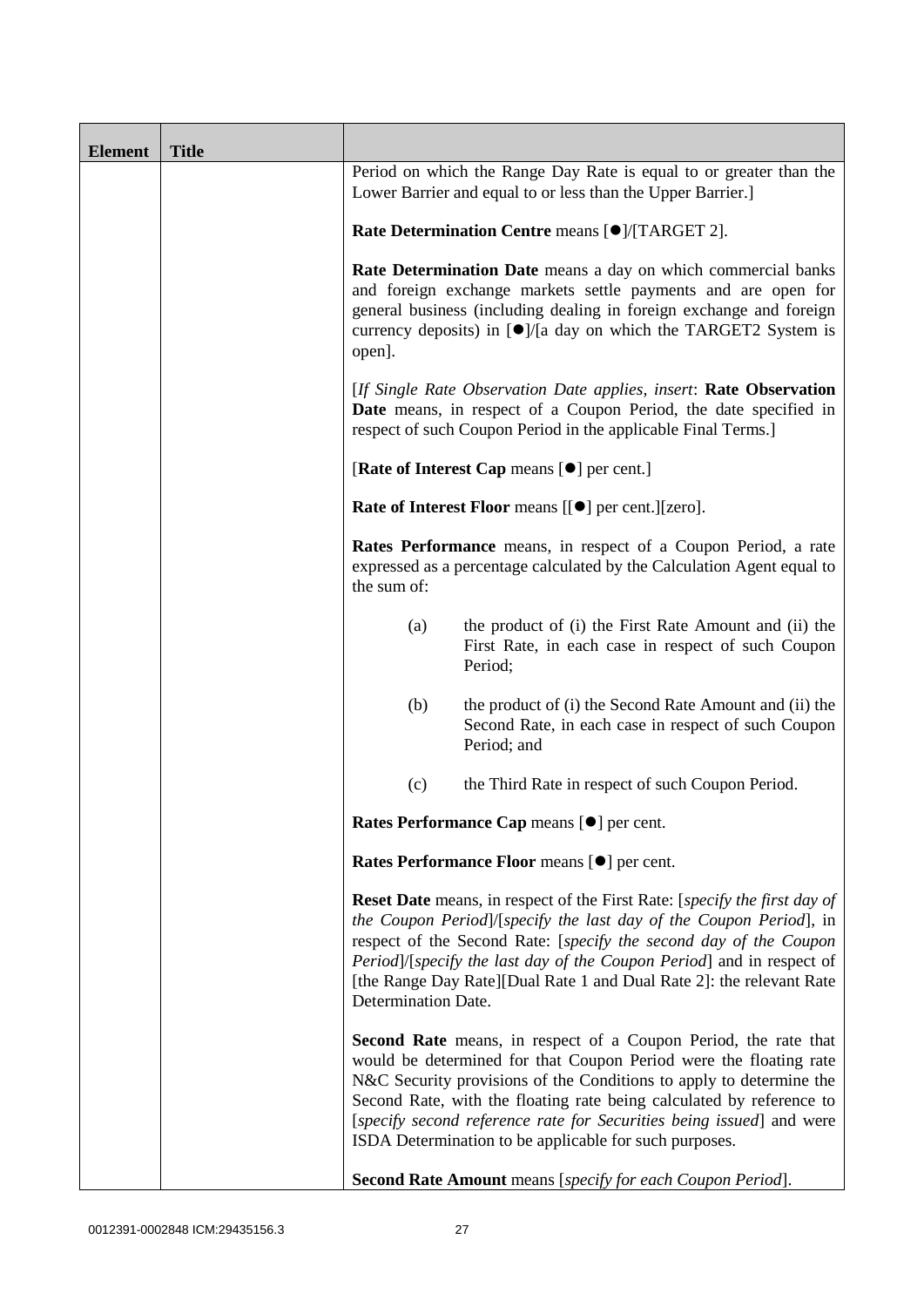| <b>Element</b> | <b>Title</b> |                                                                                                                                                                                                                                                                                                                                                                                                                                                                                                                                                                                                                                                                                                                                                                                                                                                                                                                                                           |         |                                                                                                                                                                                                                  |
|----------------|--------------|-----------------------------------------------------------------------------------------------------------------------------------------------------------------------------------------------------------------------------------------------------------------------------------------------------------------------------------------------------------------------------------------------------------------------------------------------------------------------------------------------------------------------------------------------------------------------------------------------------------------------------------------------------------------------------------------------------------------------------------------------------------------------------------------------------------------------------------------------------------------------------------------------------------------------------------------------------------|---------|------------------------------------------------------------------------------------------------------------------------------------------------------------------------------------------------------------------|
|                |              | <b>Third Rate</b> means [specify for each Coupon Period].                                                                                                                                                                                                                                                                                                                                                                                                                                                                                                                                                                                                                                                                                                                                                                                                                                                                                                 |         |                                                                                                                                                                                                                  |
|                |              | <b>Upper Barrier</b> means [ $\bullet$ ] per cent.]                                                                                                                                                                                                                                                                                                                                                                                                                                                                                                                                                                                                                                                                                                                                                                                                                                                                                                       |         |                                                                                                                                                                                                                  |
|                |              | [In the case of Dual Range Accrual Interest N&C Securities: The<br>Rate of Interest for each Coupon Period shall be a rate expressed as a<br>percentage which will not be [greater than the Rate of Interest Cap or]<br>less than the Rate of Interest Floor but will otherwise be calculated by<br>the Calculation Agent as equal to the product of (a) and (b) below:                                                                                                                                                                                                                                                                                                                                                                                                                                                                                                                                                                                   |         |                                                                                                                                                                                                                  |
|                |              | the lesser of (i) and (ii) below:<br>(a)                                                                                                                                                                                                                                                                                                                                                                                                                                                                                                                                                                                                                                                                                                                                                                                                                                                                                                                  |         |                                                                                                                                                                                                                  |
|                |              |                                                                                                                                                                                                                                                                                                                                                                                                                                                                                                                                                                                                                                                                                                                                                                                                                                                                                                                                                           | (i)     | the Rates Performance Cap; or                                                                                                                                                                                    |
|                |              |                                                                                                                                                                                                                                                                                                                                                                                                                                                                                                                                                                                                                                                                                                                                                                                                                                                                                                                                                           | (ii)    | the greater of $(x)$ the Rates Performance Floor and $(y)$<br>the Rates Performance in respect of such Coupon<br>Period; and                                                                                     |
|                |              | (b)                                                                                                                                                                                                                                                                                                                                                                                                                                                                                                                                                                                                                                                                                                                                                                                                                                                                                                                                                       | Period. | the Range Day Accrual Rate in respect of such Coupon                                                                                                                                                             |
|                |              | Where:                                                                                                                                                                                                                                                                                                                                                                                                                                                                                                                                                                                                                                                                                                                                                                                                                                                                                                                                                    |         |                                                                                                                                                                                                                  |
|                |              |                                                                                                                                                                                                                                                                                                                                                                                                                                                                                                                                                                                                                                                                                                                                                                                                                                                                                                                                                           |         | <b>Designated Maturity means:</b>                                                                                                                                                                                |
|                |              | (i)                                                                                                                                                                                                                                                                                                                                                                                                                                                                                                                                                                                                                                                                                                                                                                                                                                                                                                                                                       |         | in respect of the First Rate: $[•]$ ;                                                                                                                                                                            |
|                |              | (ii)                                                                                                                                                                                                                                                                                                                                                                                                                                                                                                                                                                                                                                                                                                                                                                                                                                                                                                                                                      |         | in respect of the Second Rate: $[•]$ ;                                                                                                                                                                           |
|                |              | (iii)                                                                                                                                                                                                                                                                                                                                                                                                                                                                                                                                                                                                                                                                                                                                                                                                                                                                                                                                                     |         | in respect of Range Day Rate 1: $\Theta$ /(for Dual Rate 1: $\Theta$ ) and<br>for Dual Rate 2: $[①$ ].                                                                                                           |
|                |              | (iv)                                                                                                                                                                                                                                                                                                                                                                                                                                                                                                                                                                                                                                                                                                                                                                                                                                                                                                                                                      |         | in respect of Range Day Rate 2: $\lceil \bullet \rceil / [\text{for Dual Rate 1}: \lceil \bullet \rceil]$ and<br>for Dual Rate 2: [ <sup>●</sup> ]].                                                             |
|                |              | [Dual Rate 1 means in respect of any day and a Range Day Rate, the<br>rate that would be determined for that day were the floating rate N&C<br>Security provisions of the Conditions to apply to determine Dual Rate<br>1 in respect of the relevant Range Day Rate, with the floating rate<br>being calculated by reference to [specify Dual Rate 1 reference rate<br>for Securities being issued] and were ISDA Determination to be<br>applicable for such purposes.]<br><b>[Dual Rate 2</b> means in respect of any day and a Range Day Rate, the<br>rate that would be determined for that day were the floating rate N&C<br>Security provisions of the Conditions to apply to determine Dual Rate<br>2 in respect of the relevant Range Day Rate, with the floating rate<br>being calculated by reference to [specify Dual Rate 2 reference rate<br>for Securities being issued] and were ISDA Determination to be<br>applicable for such purposes.] |         |                                                                                                                                                                                                                  |
|                |              |                                                                                                                                                                                                                                                                                                                                                                                                                                                                                                                                                                                                                                                                                                                                                                                                                                                                                                                                                           |         |                                                                                                                                                                                                                  |
|                |              |                                                                                                                                                                                                                                                                                                                                                                                                                                                                                                                                                                                                                                                                                                                                                                                                                                                                                                                                                           |         | First Rate means, in respect of a Coupon Period, the rate that would<br>be determined for that Coupon Period were the floating rate N&C<br>Security provisions of the Conditions to apply to determine the First |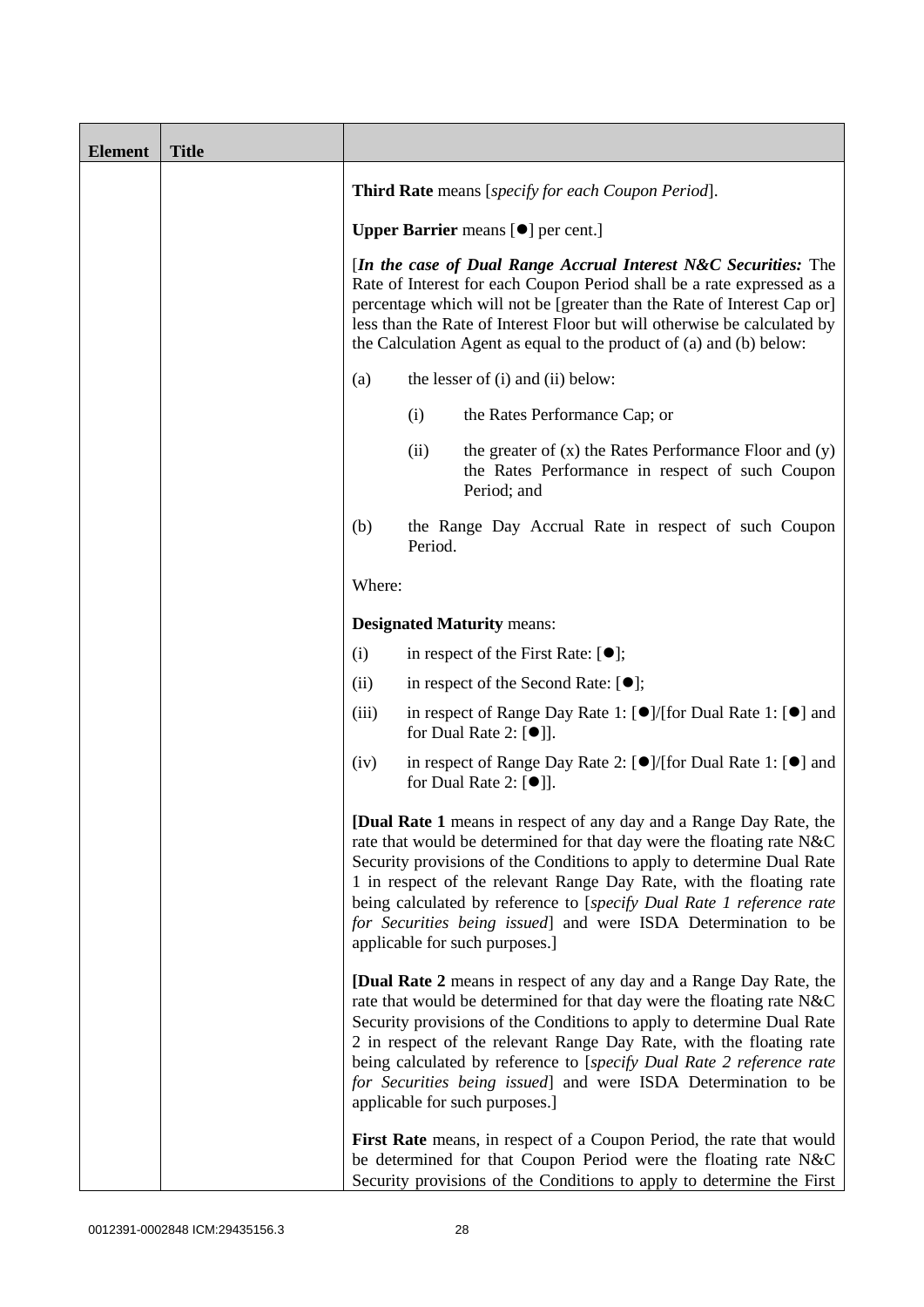| <b>Element</b> | <b>Title</b> |                                                                                                                                                                                                 |                                                                                                                                                                                                                                                                                                                                                                                                                                                  |  |
|----------------|--------------|-------------------------------------------------------------------------------------------------------------------------------------------------------------------------------------------------|--------------------------------------------------------------------------------------------------------------------------------------------------------------------------------------------------------------------------------------------------------------------------------------------------------------------------------------------------------------------------------------------------------------------------------------------------|--|
|                |              | Rate, with the floating rate being calculated by reference to [specify]<br>first reference rate for Securities being issued] and were ISDA<br>Determination to be applicable for such purposes. |                                                                                                                                                                                                                                                                                                                                                                                                                                                  |  |
|                |              |                                                                                                                                                                                                 | First Rate Amount means [specify for each Coupon Period].                                                                                                                                                                                                                                                                                                                                                                                        |  |
|                |              |                                                                                                                                                                                                 | <b>Floating Rate Option means:</b>                                                                                                                                                                                                                                                                                                                                                                                                               |  |
|                |              | (i)                                                                                                                                                                                             | in respect of the First Rate: $[•]$ ;                                                                                                                                                                                                                                                                                                                                                                                                            |  |
|                |              | (ii)                                                                                                                                                                                            | in respect of the Second Rate: $[①]$ ;                                                                                                                                                                                                                                                                                                                                                                                                           |  |
|                |              | (iii)                                                                                                                                                                                           | in respect of Range Day Rate 1: $\Theta$ /(for Dual Rate 1: $\Theta$ ) and<br>for Dual Rate 2: $[\bullet]$ ].                                                                                                                                                                                                                                                                                                                                    |  |
|                |              | (iv)                                                                                                                                                                                            | in respect of Range Day Rate 2: [●]/[for Dual Rate 1: [●] and<br>for Dual Rate 2: $[\bullet]$ ].                                                                                                                                                                                                                                                                                                                                                 |  |
|                |              |                                                                                                                                                                                                 | <b>Lower Barrier means:</b>                                                                                                                                                                                                                                                                                                                                                                                                                      |  |
|                |              | (i)                                                                                                                                                                                             | in respect of Range Day Rate 1: $[\bullet]$ per cent.                                                                                                                                                                                                                                                                                                                                                                                            |  |
|                |              | (ii)                                                                                                                                                                                            | in respect of Range Day Rate 2: $[\bullet]$ per cent.                                                                                                                                                                                                                                                                                                                                                                                            |  |
|                |              | <b>Range Day Rate</b> means each of Range Day Rate 1 and Range Day<br>Rate 2.                                                                                                                   |                                                                                                                                                                                                                                                                                                                                                                                                                                                  |  |
|                |              | <b>Range Day Rate 1 means:</b>                                                                                                                                                                  |                                                                                                                                                                                                                                                                                                                                                                                                                                                  |  |
|                |              | [Insert if Single Rate Determination applies to Range Day Rate 1:                                                                                                                               |                                                                                                                                                                                                                                                                                                                                                                                                                                                  |  |
|                |              | (a)                                                                                                                                                                                             | in respect of a day that is a Rate Determination Date, the rate<br>that would be determined for that day were the floating rate<br>N&C Security provisions of the Conditions to apply to<br>determine Range Day Rate 1, with the floating rate being<br>calculated by reference to [specify range day reference rate<br>for Range Day Rate 1 for Securities being issued] and were<br>ISDA Determination to be applicable for such purposes; and |  |
|                |              | (b)                                                                                                                                                                                             | in respect of a day that is not a Rate Determination Date,<br>Range Day Rate 1 in respect of the Rate Determination Date<br>immediately preceding such day.]                                                                                                                                                                                                                                                                                     |  |
|                |              |                                                                                                                                                                                                 | [Insert if Dual Rate Determination applies:                                                                                                                                                                                                                                                                                                                                                                                                      |  |
|                |              | (a)                                                                                                                                                                                             | in respect of a day that is a Rate Determination Date, a rate<br>calculated as follows:                                                                                                                                                                                                                                                                                                                                                          |  |
|                |              |                                                                                                                                                                                                 | Range Day Rate $1 =$ Dual Rate 1 <i>minus</i> Dual Rate 2; and                                                                                                                                                                                                                                                                                                                                                                                   |  |
|                |              | (b)                                                                                                                                                                                             | in respect of a day that is not a Rate Determination Date,<br>Range Day Rate 1 in respect of the Rate Determination Date<br>immediately preceding such day.]                                                                                                                                                                                                                                                                                     |  |
|                |              |                                                                                                                                                                                                 | Range Day Rate 2 means:                                                                                                                                                                                                                                                                                                                                                                                                                          |  |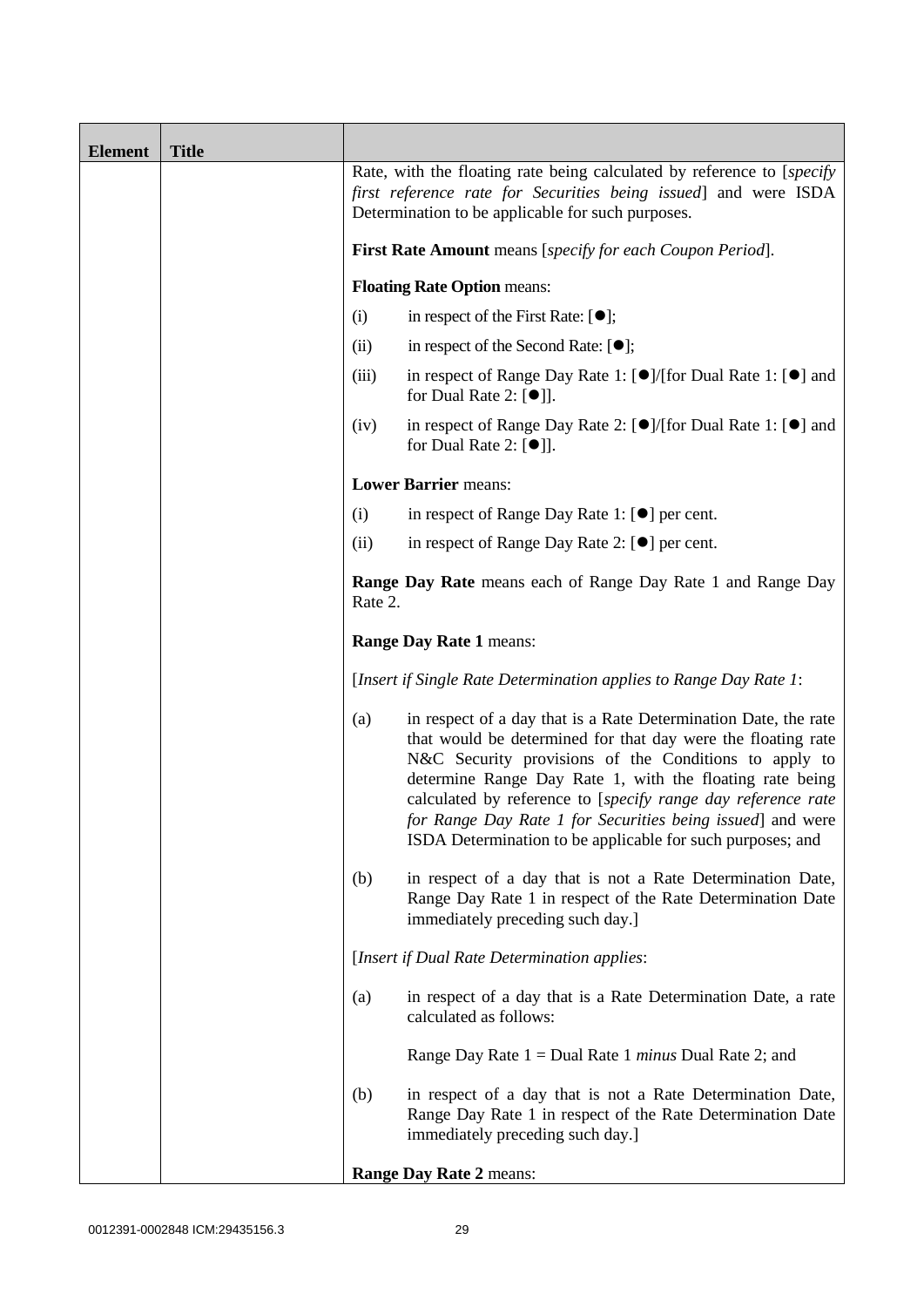| <b>Element</b> | <b>Title</b> |     |                                                                                                                                                                                                                                                                                                                                                                                                                                                  |
|----------------|--------------|-----|--------------------------------------------------------------------------------------------------------------------------------------------------------------------------------------------------------------------------------------------------------------------------------------------------------------------------------------------------------------------------------------------------------------------------------------------------|
|                |              |     | [Insert if Single Rate Determination applies to Range Day Rate 2:                                                                                                                                                                                                                                                                                                                                                                                |
|                |              | (a) | in respect of a day that is a Rate Determination Date, the rate<br>that would be determined for that day were the floating rate<br>N&C Security provisions of the Conditions to apply to<br>determine Range Day Rate 2, with the floating rate being<br>calculated by reference to [specify range day reference rate<br>for Range Day Rate 2 for Securities being issued] and were<br>ISDA Determination to be applicable for such purposes; and |
|                |              | (b) | in respect of a day that is not a Rate Determination Date,<br>Range Day Rate 2 in respect of the Rate Determination Date<br>immediately preceding such day.]                                                                                                                                                                                                                                                                                     |
|                |              |     | [Insert if Dual Rate Determination applies:                                                                                                                                                                                                                                                                                                                                                                                                      |
|                |              | (a) | in respect of a day that is a Rate Determination Date, a rate<br>calculated as follows:                                                                                                                                                                                                                                                                                                                                                          |
|                |              |     | Range Day Rate $2 =$ Dual Rate 1 <i>minus</i> Dual Rate 2; and                                                                                                                                                                                                                                                                                                                                                                                   |
|                |              | (b) | in respect of a day that is not a Rate Determination Date,<br>Range Day Rate 2 in respect of the Rate Determination Date<br>immediately preceding such day.]                                                                                                                                                                                                                                                                                     |
|                |              |     | Range Day Accrual Rate means, in respect of a Coupon<br>Period[:][,][If Single Rate Observation Date applies, insert:                                                                                                                                                                                                                                                                                                                            |
|                |              | (a) | if on the relevant Rate Observation Date both:                                                                                                                                                                                                                                                                                                                                                                                                   |
|                |              |     | (i)<br>Range Day Rate 1 is equal to or greater than its Lower<br>Barrier and equal to or less than its Upper Barrier; and                                                                                                                                                                                                                                                                                                                        |
|                |              |     | (ii)<br>Range Day Rate 2 is equal to or greater than its Lower<br>Barrier and equal to or less than its Upper Barrier,                                                                                                                                                                                                                                                                                                                           |
|                |              |     | then 1; and                                                                                                                                                                                                                                                                                                                                                                                                                                      |
|                |              | (b) | if on the relevant Rate Observation Date either or both of the<br>following conditions is met:                                                                                                                                                                                                                                                                                                                                                   |
|                |              |     | (i)<br>Range Day Rate 1 is less than its Lower Barrier or<br>greater than its Upper Barrier; or                                                                                                                                                                                                                                                                                                                                                  |
|                |              |     | Range Day Rate 2 is less than its Lower Barrier or<br>(ii)<br>greater than its Upper Barrier,                                                                                                                                                                                                                                                                                                                                                    |
|                |              |     | then zero,                                                                                                                                                                                                                                                                                                                                                                                                                                       |
|                |              |     | provided that, in each case, if the Rate Observation Date is not a Rate<br>Determination Date, each Range Day Rate used for these purposes                                                                                                                                                                                                                                                                                                       |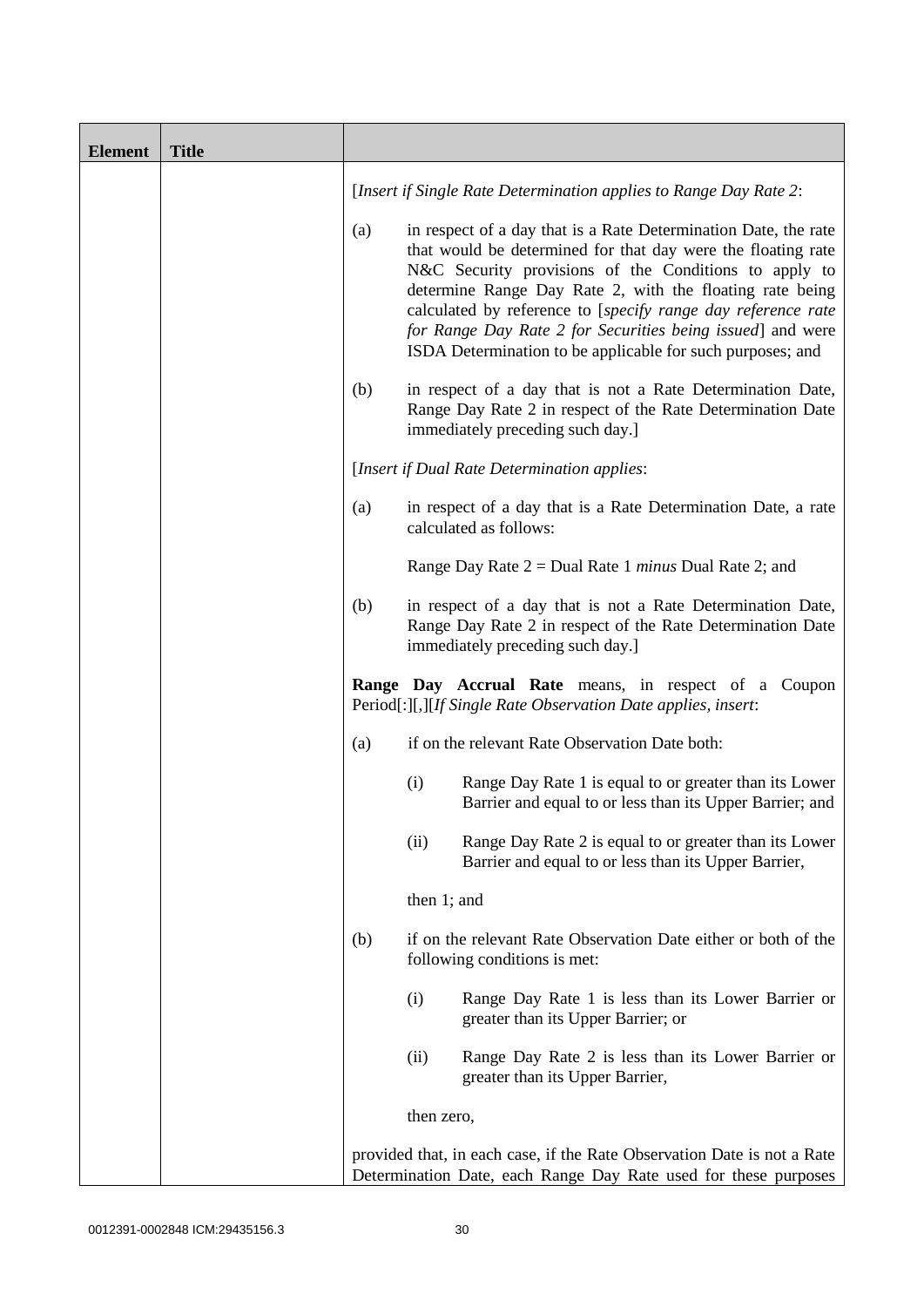| <b>Element</b> | <b>Title</b> |                                                                                                                                                                                                                                                                                                           |                                                                                                                                                                                                                                                                                                                                                                                                                                                             |  |  |
|----------------|--------------|-----------------------------------------------------------------------------------------------------------------------------------------------------------------------------------------------------------------------------------------------------------------------------------------------------------|-------------------------------------------------------------------------------------------------------------------------------------------------------------------------------------------------------------------------------------------------------------------------------------------------------------------------------------------------------------------------------------------------------------------------------------------------------------|--|--|
|                |              |                                                                                                                                                                                                                                                                                                           | shall be the respective Range Day Rates in respect of the Rate<br>Determination Date immediately preceding such Rate Observation<br>Date.][If Single Rate Observation Date does not apply, insert: a rate<br>expressed as a percentage calculated by the Calculation Agent equal to<br>the quotient of (a) the Range Day Numerator (as numerator) and (b)<br>the Range Day Denominator (as denominator), in each case in respect<br>of such Coupon Period.] |  |  |
|                |              | [Range Day Denominator means, in respect of a Coupon Period, the<br>total number of [calendar days][Business Days] in such Coupon<br>Period.]<br>[Range Day Numerator means, in respect of a Coupon Period, the<br>total number of [calendar days][Business Days] in such Coupon<br>Period on which both: |                                                                                                                                                                                                                                                                                                                                                                                                                                                             |  |  |
|                |              |                                                                                                                                                                                                                                                                                                           |                                                                                                                                                                                                                                                                                                                                                                                                                                                             |  |  |
|                |              | (i)                                                                                                                                                                                                                                                                                                       | Range Day Rate 1 is equal to or greater than its Lower Barrier<br>and equal to or less than its Upper Barrier; and                                                                                                                                                                                                                                                                                                                                          |  |  |
|                |              | (ii)                                                                                                                                                                                                                                                                                                      | Range Day Rate 2 is equal to or greater than its Lower Barrier<br>and equal to or less than its Upper Barrier.]                                                                                                                                                                                                                                                                                                                                             |  |  |
|                |              | Rate Determination Centre means [ $\bullet$ ]/[TARGET 2].                                                                                                                                                                                                                                                 |                                                                                                                                                                                                                                                                                                                                                                                                                                                             |  |  |
|                |              | Rate Determination Date means a day on which commercial banks<br>and foreign exchange markets settle payments and are open for<br>general business (including dealing in foreign exchange and foreign<br>currency deposits) in $\left[ \bullet \right]$ /[a day on which the TARGET2 System is<br>open].  |                                                                                                                                                                                                                                                                                                                                                                                                                                                             |  |  |
|                |              | [If Single Rate Observation Date applies, insert: Rate Observation<br>Date means, in respect of a Coupon Period, the date specified in<br>respect of such Coupon Period in the applicable Final Terms.]                                                                                                   |                                                                                                                                                                                                                                                                                                                                                                                                                                                             |  |  |
|                |              | [Rate of Interest Cap means $[•]$ per cent.]                                                                                                                                                                                                                                                              |                                                                                                                                                                                                                                                                                                                                                                                                                                                             |  |  |
|                |              |                                                                                                                                                                                                                                                                                                           | Rate of Interest Floor means [[ $\bullet$ ] per cent.][zero].                                                                                                                                                                                                                                                                                                                                                                                               |  |  |
|                |              | Rates Performance means, in respect of a Coupon Period, a rate<br>expressed as a percentage calculated by the Calculation Agent equal to<br>the sum of:                                                                                                                                                   |                                                                                                                                                                                                                                                                                                                                                                                                                                                             |  |  |
|                |              | (a)                                                                                                                                                                                                                                                                                                       | the product of (i) the First Rate Amount and (ii) the<br>First Rate, in each case in respect of such Coupon<br>Period;                                                                                                                                                                                                                                                                                                                                      |  |  |
|                |              | (b)                                                                                                                                                                                                                                                                                                       | the product of (i) the Second Rate Amount and (ii) the<br>Second Rate, in each case in respect of such Coupon<br>Period; and                                                                                                                                                                                                                                                                                                                                |  |  |
|                |              | (c)                                                                                                                                                                                                                                                                                                       | the Third Rate in respect of such Coupon Period.                                                                                                                                                                                                                                                                                                                                                                                                            |  |  |
|                |              | Rates Performance Cap means [ $\bullet$ ] per cent.                                                                                                                                                                                                                                                       |                                                                                                                                                                                                                                                                                                                                                                                                                                                             |  |  |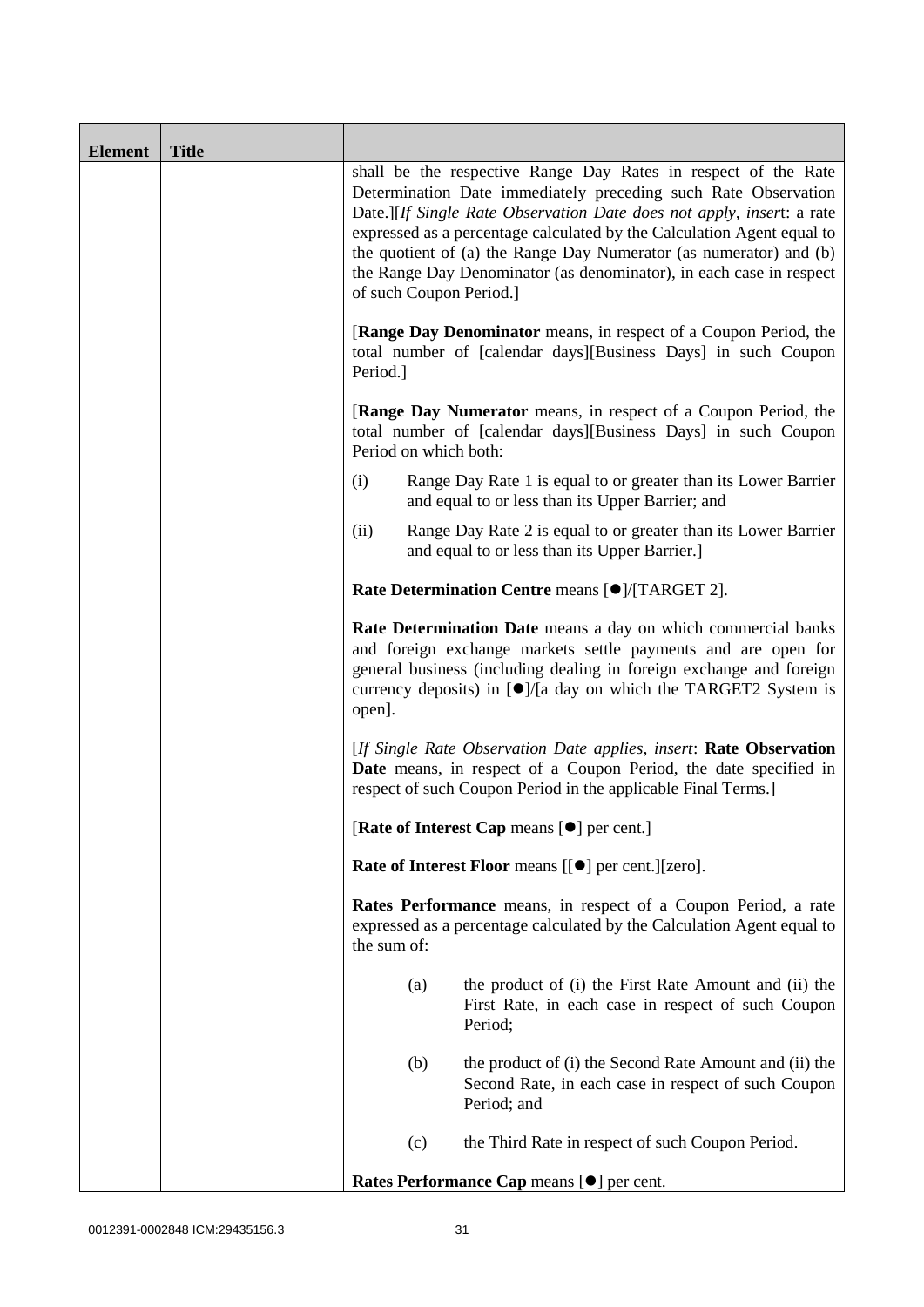| <b>Element</b> | <b>Title</b> |                                                                                                                                                                                                                                                                                                                                                                                                                                                                                                   |                             |                                                       |                                                                                                           |
|----------------|--------------|---------------------------------------------------------------------------------------------------------------------------------------------------------------------------------------------------------------------------------------------------------------------------------------------------------------------------------------------------------------------------------------------------------------------------------------------------------------------------------------------------|-----------------------------|-------------------------------------------------------|-----------------------------------------------------------------------------------------------------------|
|                |              | Rates Performance Floor means [ $\bullet$ ] per cent.                                                                                                                                                                                                                                                                                                                                                                                                                                             |                             |                                                       |                                                                                                           |
|                |              |                                                                                                                                                                                                                                                                                                                                                                                                                                                                                                   | <b>Reset Date means:</b>    |                                                       |                                                                                                           |
|                |              | (i)                                                                                                                                                                                                                                                                                                                                                                                                                                                                                               |                             | in respect of the First Rate:                         | [specify the first day of the<br>Coupon Period]/[specify the<br>last day of the Coupon<br>Period];        |
|                |              | (ii)                                                                                                                                                                                                                                                                                                                                                                                                                                                                                              |                             | in respect of the Second Rate:                        | [specify the second day of<br>the Coupon Period]/[specify<br>the last day of the Coupon<br>Period];       |
|                |              | (iii)                                                                                                                                                                                                                                                                                                                                                                                                                                                                                             |                             | in respect of Range Day Rate 1:                       | $\Theta$ /[for Dual Rate 1: $\Theta$ ]<br>and for Dual Rate 2: $[\bullet]$ ].                             |
|                |              | (iv)                                                                                                                                                                                                                                                                                                                                                                                                                                                                                              |                             | in respect of Range Day Rate 2:                       | $\lceil \bullet \rceil$ /[for Dual Rate 1: $\lceil \bullet \rceil$<br>and for Dual Rate 2: $[\bullet]$ ]. |
|                |              | <b>Second Rate</b> means, in respect of a Coupon Period, the rate that<br>would be determined for that Coupon Period were the floating rate<br>N&C Security provisions of the Conditions to apply to determine the<br>Second Rate, with the floating rate being calculated by reference to<br>[specify second reference rate for Securities being issued] and were<br>ISDA Determination to be applicable for such purposes.<br><b>Second Rate Amount</b> means [specify for each Coupon Period]. |                             |                                                       |                                                                                                           |
|                |              |                                                                                                                                                                                                                                                                                                                                                                                                                                                                                                   |                             | Third Rate means [specify for each Coupon Period].    |                                                                                                           |
|                |              | (i)                                                                                                                                                                                                                                                                                                                                                                                                                                                                                               | <b>Upper Barrier</b> means: | in respect of Range Day Rate 1: $[\bullet]$ per cent. |                                                                                                           |
|                |              | (i)                                                                                                                                                                                                                                                                                                                                                                                                                                                                                               |                             |                                                       |                                                                                                           |
|                |              | in respect of Range Day Rate 2: [●] per cent.]<br>[In the case of Leveraged Inflation Interest N&C Securities: The<br>Rate of Interest for each Coupon Period shall be a rate expressed as a<br>percentage (which will not be less than, but may be equal to, zero)<br>calculated by the Calculation Agent equal to the sum of:                                                                                                                                                                   |                             |                                                       |                                                                                                           |
|                |              | (a)                                                                                                                                                                                                                                                                                                                                                                                                                                                                                               |                             | the Base Rate of Interest; and                        |                                                                                                           |
|                |              | (b)                                                                                                                                                                                                                                                                                                                                                                                                                                                                                               | (i)                         | the Cap; or, if less                                  |                                                                                                           |
|                |              |                                                                                                                                                                                                                                                                                                                                                                                                                                                                                                   | (ii)                        | Performance in respect of such Coupon Period.         | $(x)$ the Floor or, if greater, $(y)$ the Leveraged Index                                                 |
|                |              | Where:                                                                                                                                                                                                                                                                                                                                                                                                                                                                                            |                             |                                                       |                                                                                                           |
|                |              |                                                                                                                                                                                                                                                                                                                                                                                                                                                                                                   |                             | Base Rate of Interest means [ $\bullet$ ] per cent.   |                                                                                                           |
|                |              |                                                                                                                                                                                                                                                                                                                                                                                                                                                                                                   |                             | Cap means $[\bullet]$ per cent.                       |                                                                                                           |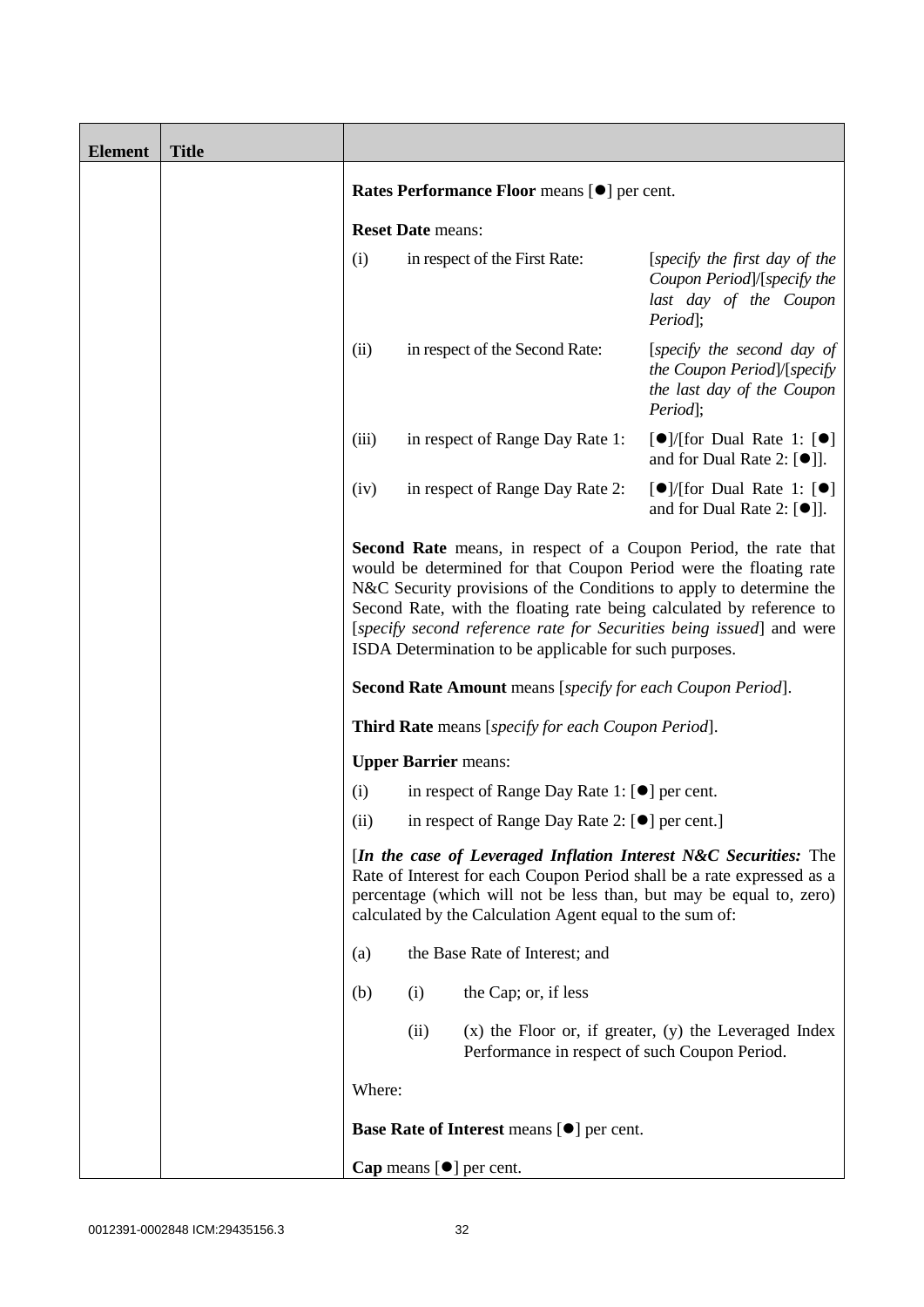| <b>Element</b> | <b>Title</b> |                                                                                                                                                                                                                                                                                                                                                                                                                                                                                                                                                                                                                                                                                             |
|----------------|--------------|---------------------------------------------------------------------------------------------------------------------------------------------------------------------------------------------------------------------------------------------------------------------------------------------------------------------------------------------------------------------------------------------------------------------------------------------------------------------------------------------------------------------------------------------------------------------------------------------------------------------------------------------------------------------------------------------|
|                |              | <b>Final Index Level</b> means, in respect of a Coupon Period, [ <i>If Linear</i><br>Interpolation does not apply, insert: the Index Level for the relevant<br>Reference Month for such Coupon Period.][If Linear Interpolation<br>applies, insert: a level calculated by the Calculation Agent by linear<br>interpolation based on the Index Levels for the Index for the months<br>that fall [insert value of "x" below] months and [insert value of "y"<br>below] months prior to the month in which the Coupon Payment Date<br>for such Coupon Period is scheduled to fall. For these purposes the<br>Final Index Level will be calculated in accordance with the following<br>formula: |
|                |              | ${IL_{m-x}}+\frac{(nbd_{final~})-1}{ND_m}\ge ({IL_{m-y}}-IL_{m-x})$                                                                                                                                                                                                                                                                                                                                                                                                                                                                                                                                                                                                                         |
|                |              | Where:                                                                                                                                                                                                                                                                                                                                                                                                                                                                                                                                                                                                                                                                                      |
|                |              | $\mathbf{x}$ means $[\bullet]$ ;                                                                                                                                                                                                                                                                                                                                                                                                                                                                                                                                                                                                                                                            |
|                |              | $y$ means $[•]$ ;                                                                                                                                                                                                                                                                                                                                                                                                                                                                                                                                                                                                                                                                           |
|                |              | $\mathbf{IL}_{m-x}$ means, in respect of a Coupon Period, the Index Level for the<br>month that is x months prior to the month in which the Coupon<br>Accrual Date for such Coupon Period is scheduled to fall;                                                                                                                                                                                                                                                                                                                                                                                                                                                                             |
|                |              | $\mathbf{IL}_{m-v}$ means, in respect of a Coupon Period, the Index Level for the<br>month that is y months prior to the month in which the Coupon<br>Accrual Date for such Coupon Period is scheduled to fall;                                                                                                                                                                                                                                                                                                                                                                                                                                                                             |
|                |              | <b>nbd</b> <sub>final</sub> means, in respect of a Coupon Period, the actual number of<br>calendar days from and including the first day of the month in which<br>the Coupon Accrual Date for such Coupon Period is scheduled to fall<br>to and including such Coupon Accrual Date; and                                                                                                                                                                                                                                                                                                                                                                                                     |
|                |              | $NDm$ means, in respect of a Coupon Period, the number of calendar<br>days in the month in which the Coupon Accrual Date for such Coupon<br>Period is scheduled to fall.]                                                                                                                                                                                                                                                                                                                                                                                                                                                                                                                   |
|                |              | <b>Floor</b> means $[\bullet]$ per cent.                                                                                                                                                                                                                                                                                                                                                                                                                                                                                                                                                                                                                                                    |
|                |              | Index means $[•]$ .                                                                                                                                                                                                                                                                                                                                                                                                                                                                                                                                                                                                                                                                         |
|                |              | Index Level means, in respect of a month and subject to the inflation<br>linked adjustment provisions of the Conditions, the first publication or<br>announcement of a level of the Index for such month.                                                                                                                                                                                                                                                                                                                                                                                                                                                                                   |
|                |              | Index Performance means, in respect of a Coupon Period, a rate<br>expressed as a percentage calculated by the Calculation Agent equal to<br>the quotient of (a) (i) the Final Index Level in respect of such Coupon<br>Period minus (ii) the Initial Index Level in respect of such Coupon Period<br>(as numerator) and (b) the Initial Index Level in respect of such Coupon<br>Period (as denominator).                                                                                                                                                                                                                                                                                   |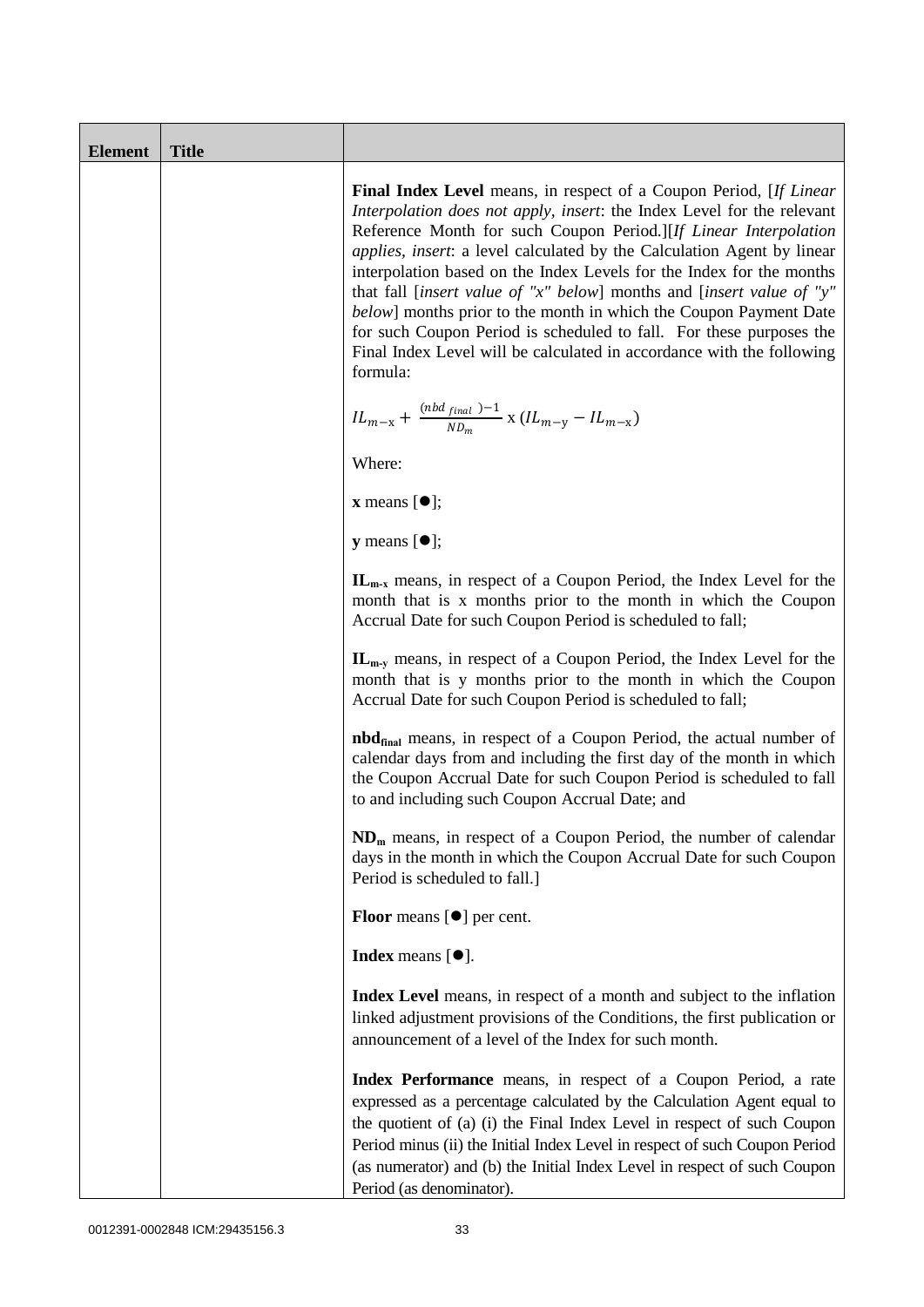| <b>Element</b> | <b>Title</b> |                                                                                                                                                                                                                                                                                                                                                                                                                                                                                                                                                                                                                         |
|----------------|--------------|-------------------------------------------------------------------------------------------------------------------------------------------------------------------------------------------------------------------------------------------------------------------------------------------------------------------------------------------------------------------------------------------------------------------------------------------------------------------------------------------------------------------------------------------------------------------------------------------------------------------------|
|                |              | Initial Index Level means, in respect of such Coupon Period and<br>subject to the inflation linked adjustment provisions of the Conditions,<br>the first publication or announcement of a level of the Index for the<br>calendar month falling the Number of Calendar Months (Initial Index<br>Level) prior to the calendar month in which the first day of such<br>Coupon Period falls.                                                                                                                                                                                                                                |
|                |              | Leverage means $[\bullet]$ per cent.                                                                                                                                                                                                                                                                                                                                                                                                                                                                                                                                                                                    |
|                |              | Leveraged Index Performance means, in respect of a Coupon<br>Period, a rate expressed as a percentage calculated by the Calculation<br>Agent equal to the product of (a) the Leverage and (b) (i) the Index<br>Performance in respect of such Coupon Period minus (ii) the Strike.                                                                                                                                                                                                                                                                                                                                      |
|                |              | Number of Calendar Months (Initial Index Level) means [ <sup>0</sup> ]<br>calendar months.                                                                                                                                                                                                                                                                                                                                                                                                                                                                                                                              |
|                |              | [If Linear Interpolation does not apply, insert: Number of Calendar<br>Months (Reference Index Level) means [ $\bullet$ ] calendar months.]                                                                                                                                                                                                                                                                                                                                                                                                                                                                             |
|                |              | <b>Reference Month</b> means, in respect of a Coupon Period[:][,] [If<br>Linear Interpolation applies, insert:                                                                                                                                                                                                                                                                                                                                                                                                                                                                                                          |
|                |              | in respect of the determination of $IL_{m-x}$ , the month in respect<br>(a)<br>of which the Index Level for $IL_{m-x}$ falls to be determined; and                                                                                                                                                                                                                                                                                                                                                                                                                                                                      |
|                |              | (b)<br>in respect of the determination of $IL_{m-y}$ , the month in respect<br>of which the Index Level for $IL_{m-y}$ falls to be determined,                                                                                                                                                                                                                                                                                                                                                                                                                                                                          |
|                |              | in each case as described in the definition of Final Index Level above.]                                                                                                                                                                                                                                                                                                                                                                                                                                                                                                                                                |
|                |              | [If Linear Interpolation does not apply, insert: the calendar month<br>falling the Number of Calendar Months (Reference Index Level) prior<br>to the calendar month in which the Coupon Accrual Date in respect of<br>such Coupon Period falls.]                                                                                                                                                                                                                                                                                                                                                                        |
|                |              | <b>Strike</b> means $[\bullet]$ per cent.]                                                                                                                                                                                                                                                                                                                                                                                                                                                                                                                                                                              |
|                |              | [In the case of Swap Rate Linked Interest N&C Securities:                                                                                                                                                                                                                                                                                                                                                                                                                                                                                                                                                               |
|                |              | The Rate of Interest for each Coupon Period shall be a rate expressed<br>as a percentage calculated by the Calculation Agent which is equal to<br>[Insert if Single Swap Rate Determination applies in respect of all<br>Coupon Periods: the relevant Single Swap Rate specified in respect of<br>such Coupon Period.][Insert if Dual Swap Rate Determination applies<br>in respect of all Coupon Periods: the relevant Swap Rate Performance<br>for such Coupon Period.][Insert if each of Single Swap Rate<br>Determination and Dual Swap Rate Determination apply in respect of<br>different Coupon Periods: either: |
|                |              | if Single Swap Rate Determination is specified below in<br>(a)<br>respect of the relevant Coupon Period, the relevant Single<br>Swap Rate specified in respect of such Coupon Period; or                                                                                                                                                                                                                                                                                                                                                                                                                                |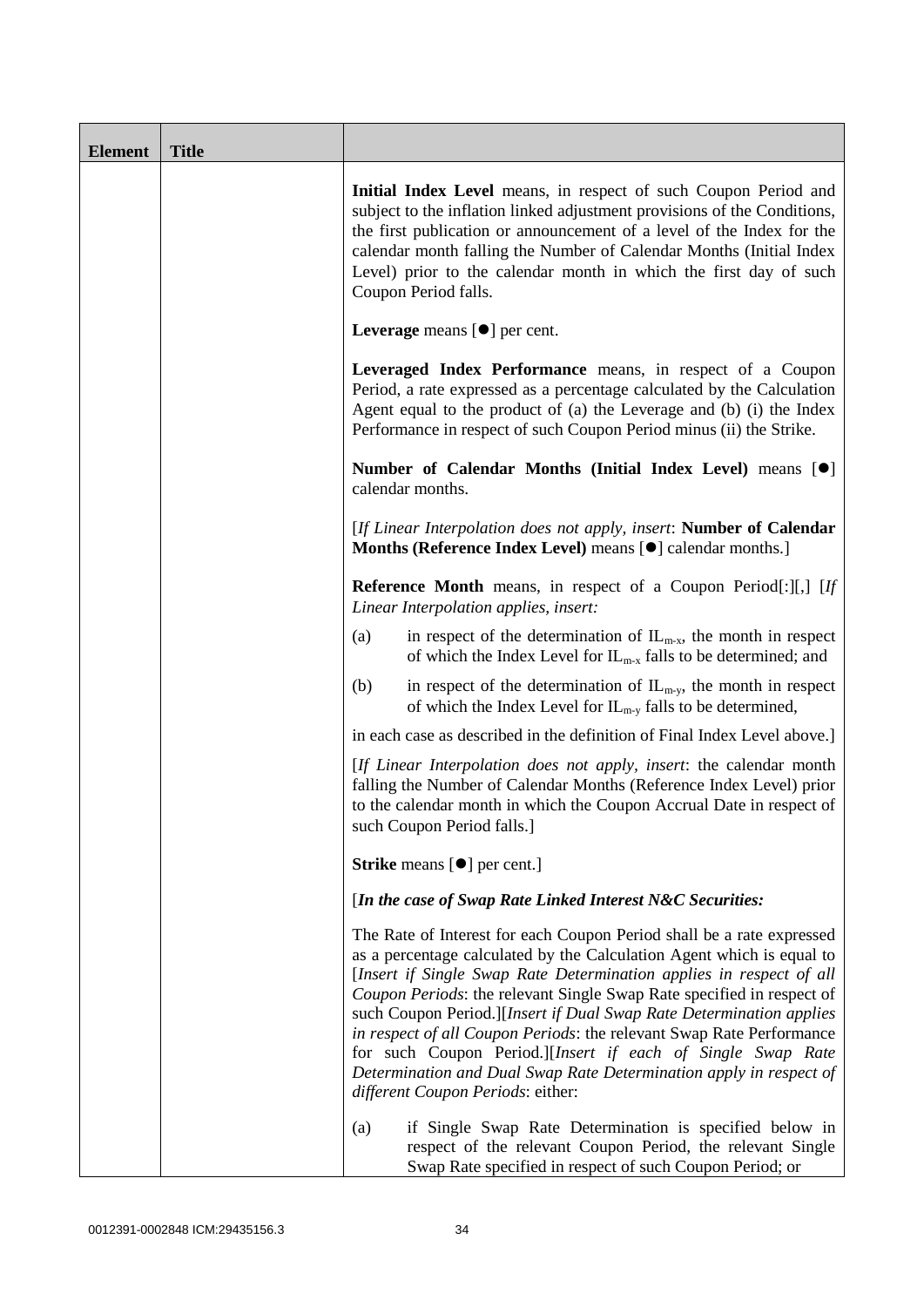| <b>Element</b> | <b>Title</b> |                                                                                                                                                                                                                                                                                                                                                                                                                                                                                                                                                                                                                                                                                                                                                                                                                                                                                                                                                                                                                                                                                                                                      |
|----------------|--------------|--------------------------------------------------------------------------------------------------------------------------------------------------------------------------------------------------------------------------------------------------------------------------------------------------------------------------------------------------------------------------------------------------------------------------------------------------------------------------------------------------------------------------------------------------------------------------------------------------------------------------------------------------------------------------------------------------------------------------------------------------------------------------------------------------------------------------------------------------------------------------------------------------------------------------------------------------------------------------------------------------------------------------------------------------------------------------------------------------------------------------------------|
|                |              | (b)<br>if Dual Swap Rate Determination is specified below in respect<br>of the relevant Coupon Period, the Swap Rate Performance<br>for such Coupon Period.]                                                                                                                                                                                                                                                                                                                                                                                                                                                                                                                                                                                                                                                                                                                                                                                                                                                                                                                                                                         |
|                |              | Where:                                                                                                                                                                                                                                                                                                                                                                                                                                                                                                                                                                                                                                                                                                                                                                                                                                                                                                                                                                                                                                                                                                                               |
|                |              | [Insert if Dual Swap Rate Determination applies to any Coupon<br>Period: Swap Rate Performance means, in respect of a Coupon<br>Period, a rate expressed as a percentage calculated by the Calculation<br>Agent which is equal to:                                                                                                                                                                                                                                                                                                                                                                                                                                                                                                                                                                                                                                                                                                                                                                                                                                                                                                   |
|                |              | Swap Rate Performance = RPM x $[FSR + LF_1 x SSR + LF_2 x RDF]$                                                                                                                                                                                                                                                                                                                                                                                                                                                                                                                                                                                                                                                                                                                                                                                                                                                                                                                                                                                                                                                                      |
|                |              | Where:                                                                                                                                                                                                                                                                                                                                                                                                                                                                                                                                                                                                                                                                                                                                                                                                                                                                                                                                                                                                                                                                                                                               |
|                |              | <b>FSR</b> means the relevant First Swap Rate for such Coupon Period;                                                                                                                                                                                                                                                                                                                                                                                                                                                                                                                                                                                                                                                                                                                                                                                                                                                                                                                                                                                                                                                                |
|                |              | $LF1$ means the applicable leverage factor for such Coupon Period<br>as specified below;                                                                                                                                                                                                                                                                                                                                                                                                                                                                                                                                                                                                                                                                                                                                                                                                                                                                                                                                                                                                                                             |
|                |              | $LF2$ means the applicable leverage factor for such Coupon Period<br>as specified below;                                                                                                                                                                                                                                                                                                                                                                                                                                                                                                                                                                                                                                                                                                                                                                                                                                                                                                                                                                                                                                             |
|                |              | <b>RPM</b> means the Rate Performance Multiplier for such Coupon<br>Period;                                                                                                                                                                                                                                                                                                                                                                                                                                                                                                                                                                                                                                                                                                                                                                                                                                                                                                                                                                                                                                                          |
|                |              | <b>RDF</b> means the Rate Deduction Factor for such Coupon Period;<br>and                                                                                                                                                                                                                                                                                                                                                                                                                                                                                                                                                                                                                                                                                                                                                                                                                                                                                                                                                                                                                                                            |
|                |              | <b>SSR</b> means the relevant Second Swap Rate for such Coupon<br>Period,                                                                                                                                                                                                                                                                                                                                                                                                                                                                                                                                                                                                                                                                                                                                                                                                                                                                                                                                                                                                                                                            |
|                |              | each as further specified below.]                                                                                                                                                                                                                                                                                                                                                                                                                                                                                                                                                                                                                                                                                                                                                                                                                                                                                                                                                                                                                                                                                                    |
|                |              | For the purposes of determining [each of] [the Single Swap Rate[,]]<br>[the First Swap Rate and the Second Swap Rate] [(each a Swap<br>Rate)] the relevant rate for a Coupon Period shall be determined<br>under the floating rate N&C Security provisions as though the<br>relevant swap rate was a floating rate to which ISDA Determination<br>applied and on the basis of the Floating Rate Option, the Designated<br>Maturity and the Reset Date specified in respect of the<br>[relevant][Single] Swap Rate and Coupon Period below[, provided<br>that, [(i)] [if the rate so determined in the case of [the First Swap Rate]<br>[or] [the Second Swap Rate] is greater than [the First Swap Rate Cap]<br>[or] [Second Swap Rate Cap] [(respectively)] for such Coupon Period,<br>the relevant Swap Rate shall be equal to such cap] [and (ii)] [if the rate<br>so determined in the case of [the First Swap Rate] [or] [the Second<br>Swap Rate] is less than [the First Swap Rate Floor] [or] [Second Swap<br>Rate Floor] [(respectively)] for such Coupon Period, the relevant<br>Swap Rate shall be equal to such floor]]. |
|                |              | [For each Coupon Period in respect of which Single Swap Rate<br>Determination applies, insert: In respect of the Coupon Period[s]<br>[describe relevant Coupon Periods] Single Swap Rate Determination<br>shall apply and the following terms have the following meanings:                                                                                                                                                                                                                                                                                                                                                                                                                                                                                                                                                                                                                                                                                                                                                                                                                                                           |
|                |              | <b>Designated Maturity means <math>[•]</math>;</b>                                                                                                                                                                                                                                                                                                                                                                                                                                                                                                                                                                                                                                                                                                                                                                                                                                                                                                                                                                                                                                                                                   |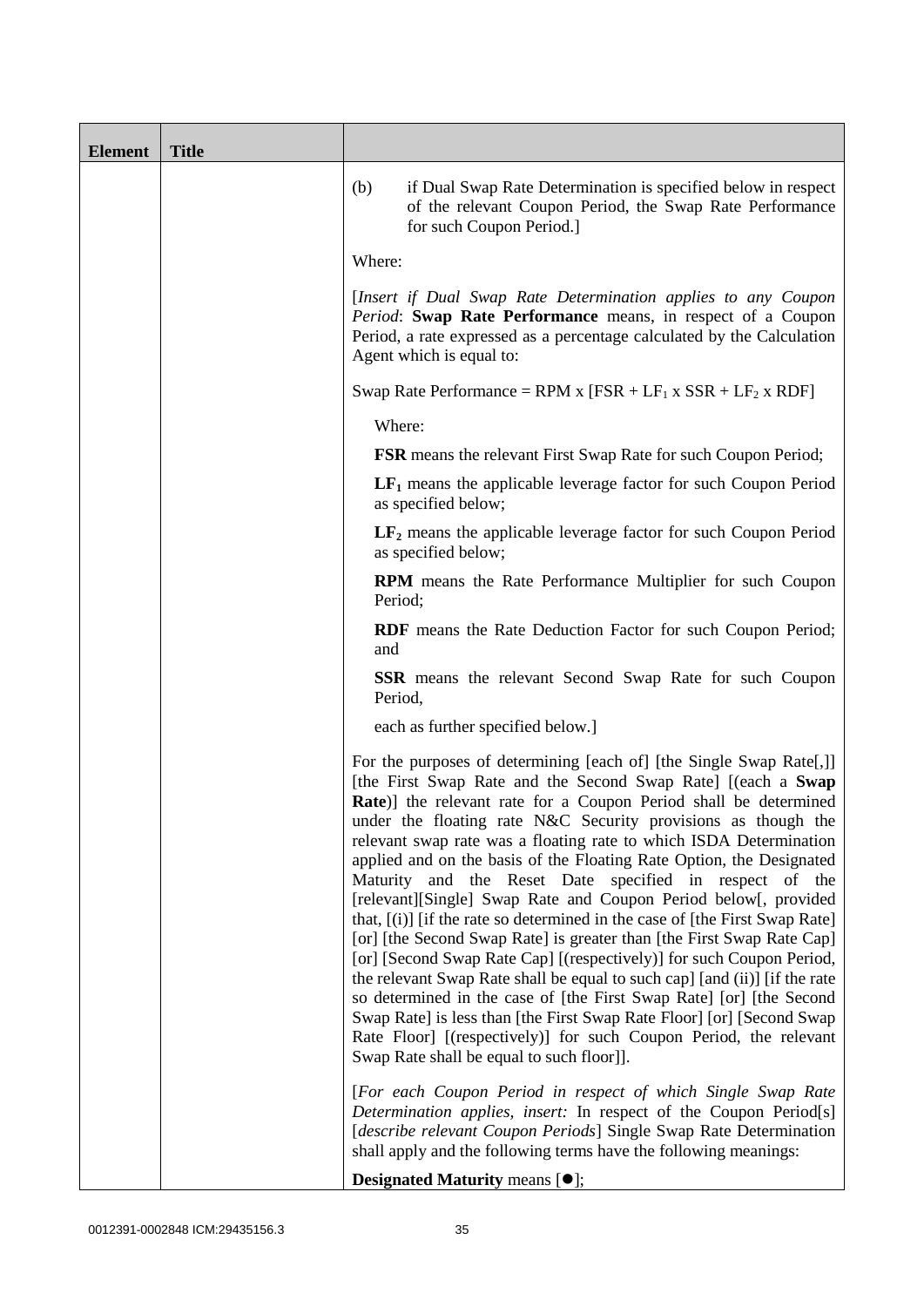| <b>Element</b> | <b>Title</b> |                                                                                                                                                                                                                                                                                                                                                                                                                                  |
|----------------|--------------|----------------------------------------------------------------------------------------------------------------------------------------------------------------------------------------------------------------------------------------------------------------------------------------------------------------------------------------------------------------------------------------------------------------------------------|
|                |              | <b>Floating Rate Option means <math>[•]</math>;</b>                                                                                                                                                                                                                                                                                                                                                                              |
|                |              | <b>Reference Swap Rate: means [●];and</b>                                                                                                                                                                                                                                                                                                                                                                                        |
|                |              | Reset Date means [ $\bullet$ ][.][; [and]]                                                                                                                                                                                                                                                                                                                                                                                       |
|                |              | [For each Coupon Period in respect of which Dual Swap Rate<br>Determination applies, insert: In respect of the Coupon Period[s]<br>[describe relevant Coupon Periods] Dual Swap Rate Determination<br>shall apply and the following terms have the following meanings:                                                                                                                                                           |
|                |              | <b>LF</b> <sub>1</sub> means $[①]$ ;                                                                                                                                                                                                                                                                                                                                                                                             |
|                |              | $LF2$ means $[①]$ ;                                                                                                                                                                                                                                                                                                                                                                                                              |
|                |              | Rate Deduction Factor means [ $\bullet$ ];                                                                                                                                                                                                                                                                                                                                                                                       |
|                |              | Rate Performance Multiplier means [ $\bullet$ ]; and                                                                                                                                                                                                                                                                                                                                                                             |
|                |              | In respect of the First Swap Rate:                                                                                                                                                                                                                                                                                                                                                                                               |
|                |              | Reference Swap Rate: means [ $\bullet$ ];                                                                                                                                                                                                                                                                                                                                                                                        |
|                |              | <b>Floating Rate Option means <math>[①]</math>;</b>                                                                                                                                                                                                                                                                                                                                                                              |
|                |              | <b>Designated Maturity means [O];</b> [and]                                                                                                                                                                                                                                                                                                                                                                                      |
|                |              | <b>Reset Date</b> means $[\bullet]$ ; [and]                                                                                                                                                                                                                                                                                                                                                                                      |
|                |              | <b>[First Swap Rate Cap means [<math>\bullet</math>]; and [</b>                                                                                                                                                                                                                                                                                                                                                                  |
|                |              | [First Swap Rate Floor means [ $\bullet$ ]; and]                                                                                                                                                                                                                                                                                                                                                                                 |
|                |              | In respect of the Second Swap Rate:                                                                                                                                                                                                                                                                                                                                                                                              |
|                |              | Reference Swap Rate: means [ $\bullet$ ];                                                                                                                                                                                                                                                                                                                                                                                        |
|                |              | Floating Rate Option means [ $\bullet$ ];                                                                                                                                                                                                                                                                                                                                                                                        |
|                |              | <b>Designated Maturity means <math>[\bullet]</math>; [and]</b>                                                                                                                                                                                                                                                                                                                                                                   |
|                |              | <b>Reset Date</b> means [●][.][; and]                                                                                                                                                                                                                                                                                                                                                                                            |
|                |              | [Second Swap Rate Cap means [ $\bullet$ ][.][; and]]                                                                                                                                                                                                                                                                                                                                                                             |
|                |              | [Second Swap Rate Floor means [ $\bullet$ ].]]                                                                                                                                                                                                                                                                                                                                                                                   |
|                |              | (repeat as necessary to cover the bases for Single Swap Rate<br>Determination and Dual Swap Rate Determination for all Coupon<br>Periods)]                                                                                                                                                                                                                                                                                       |
|                |              | [In the case of Equity Linked Securities, insert:                                                                                                                                                                                                                                                                                                                                                                                |
|                |              | <b>Adjustment and Disruption Events</b>                                                                                                                                                                                                                                                                                                                                                                                          |
|                |              | The Securities may be subject to cancellation, early redemption or<br>adjustment (including as to valuation and in certain circumstances<br>share substitutions) if certain corporate events (such as events<br>affecting the value of a Share (including Share divisions or<br>consolidations, extraordinary dividends and capital calls); de-listing of<br>a Share; insolvency, merger or nationalisation of a Share issuer; a |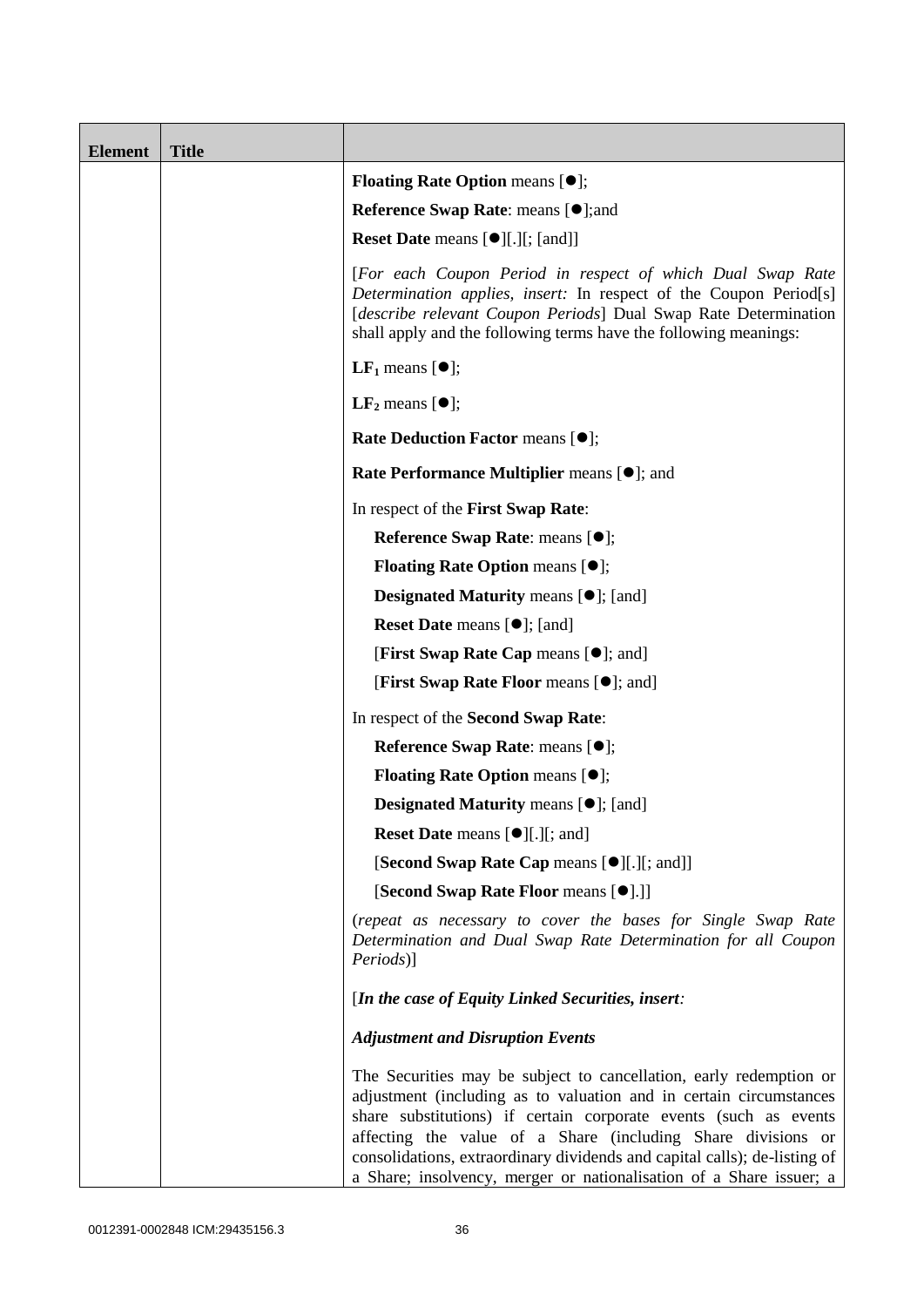| <b>Element</b> | <b>Title</b> |                                                                                                                                                                                                                                                                                                                                                                                                                                                               |
|----------------|--------------|---------------------------------------------------------------------------------------------------------------------------------------------------------------------------------------------------------------------------------------------------------------------------------------------------------------------------------------------------------------------------------------------------------------------------------------------------------------|
|                |              | tender offer or redenomination of a Share) occur, if certain events<br>(such as illegality, disruptions or cost increases) occur with respect to<br>the Issuer's or any of its affiliates' hedging arrangements, or if<br>insolvency filings are made with respect to the issuer of a share.                                                                                                                                                                  |
|                |              | If certain disruption events occur with respect to valuation of a Share<br>such valuation will be postponed and may be made by the Calculation<br>Agent. Payments may also be postponed.]                                                                                                                                                                                                                                                                     |
|                |              | [In the case of Index Linked Securities, insert:                                                                                                                                                                                                                                                                                                                                                                                                              |
|                |              | <b>Adjustment and Disruption Events</b>                                                                                                                                                                                                                                                                                                                                                                                                                       |
|                |              | The Securities may be subject to cancellation or early redemption or<br>adjustment if an Index is modified or cancelled and there is no<br>successor Index acceptable to the Calculation Agent, if an Index's<br>sponsor fails to calculate and announce such Index, or certain events<br>(such as illegality, disruptions or cost increases) occur with respect to<br>the Issuer's or any of its affiliates' hedging arrangements.                           |
|                |              | If certain disruption events occur with respect to valuation of an Index<br>such valuation will be postponed and may be made by the Calculation<br>Agent. Payments may also be postponed.]                                                                                                                                                                                                                                                                    |
|                |              | [In the case of Inflation Linked Securities, insert:                                                                                                                                                                                                                                                                                                                                                                                                          |
|                |              | <b>Adjustment Events</b>                                                                                                                                                                                                                                                                                                                                                                                                                                      |
|                |              | The Securities may be subject to adjustment if the Index is not<br>published or announced, there is a successor Index, an Index level is<br>corrected or the Index is rebased and may be subject to early<br>redemption or cancellation if the Index ceases to be published and<br>there is no appropriate alternative index acceptable to the Calculation<br>Agent. In certain circumstances the Calculation Agent may calculate<br>the Index level itself.] |
|                |              | [In the case of FX Linked Securities, insert:                                                                                                                                                                                                                                                                                                                                                                                                                 |
|                |              | <b>Disruption Events</b>                                                                                                                                                                                                                                                                                                                                                                                                                                      |
|                |              | If certain disruption events occur with respect to valuation of a<br>Currency Pair, [an alternative valuation method may be used,<br>valuation may be made by the Calculation Agent, valuation may be<br>postponed or the Securities may be subject to early redemption or<br>cancellation].]                                                                                                                                                                 |
|                |              | Please also refer to Element C.9 above.                                                                                                                                                                                                                                                                                                                                                                                                                       |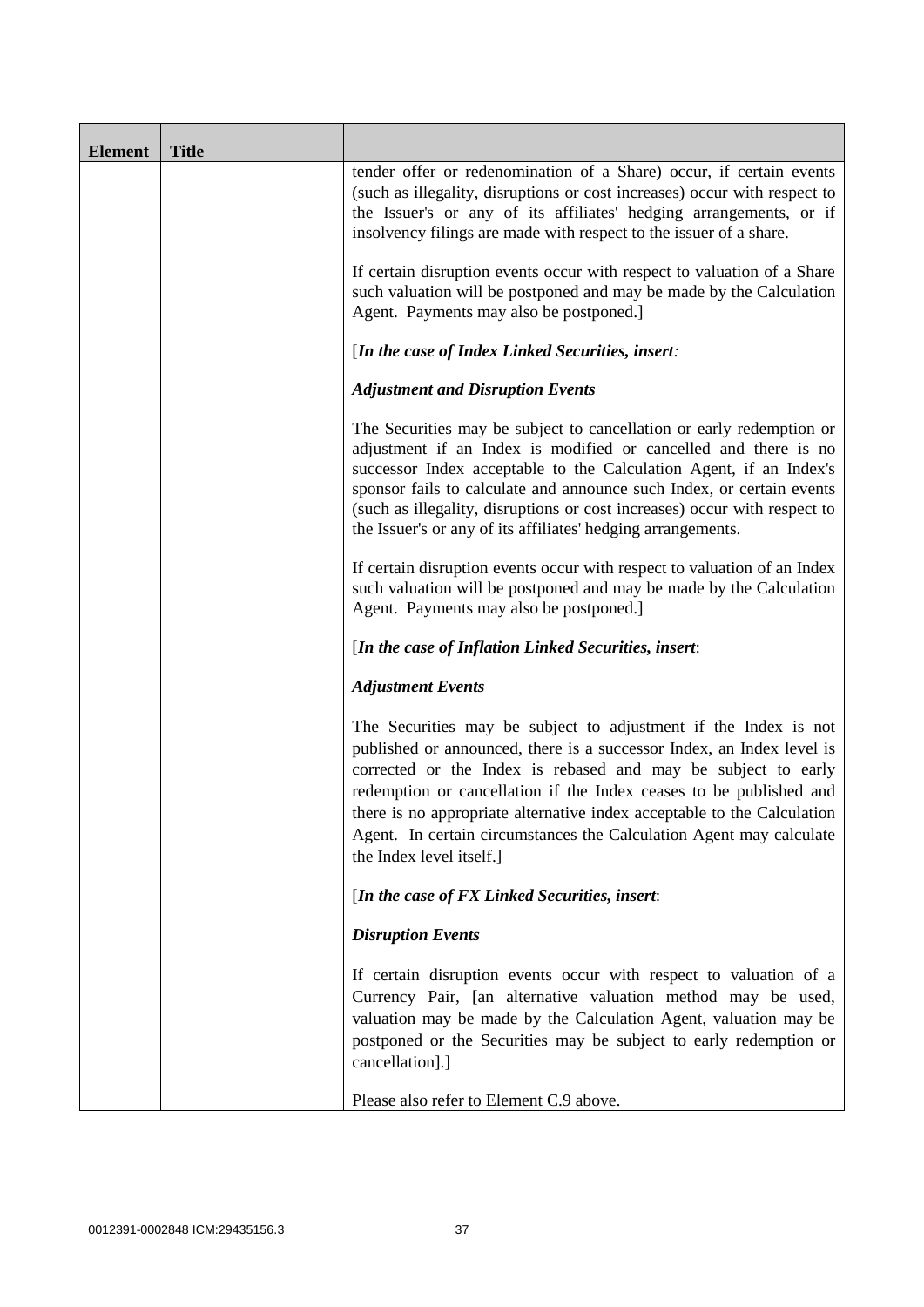| <b>Element</b> | <b>Title</b>                                                                                                                                                                                                                                                                 |                                                                                                                                                                                                                                                                                                                                                                                                                                                                                                                                                                                                                                                                                                                                                                                                                                                                                                                                                                    |
|----------------|------------------------------------------------------------------------------------------------------------------------------------------------------------------------------------------------------------------------------------------------------------------------------|--------------------------------------------------------------------------------------------------------------------------------------------------------------------------------------------------------------------------------------------------------------------------------------------------------------------------------------------------------------------------------------------------------------------------------------------------------------------------------------------------------------------------------------------------------------------------------------------------------------------------------------------------------------------------------------------------------------------------------------------------------------------------------------------------------------------------------------------------------------------------------------------------------------------------------------------------------------------|
| [C.11]         | <b>Admission to Trading</b><br>on a regulated market<br>(Include this Element<br>C.11 only if the<br>relevant Securities have<br>a minimum<br>denomination of less<br>than $\epsilon$ 100,000 or are<br>Derivative Securities as<br>defined in Element C.9<br><i>above</i> ) | Securities issued under the Programme may be listed and admitted to<br>trading on the Irish Stock Exchange's Main Securities Market or<br>Global Exchange Market or such other stock exchange or market<br>specified below, or may be issued on an unlisted basis.<br>Issue specific summary:<br>[Application [has been] [is expected to be] made by the Issuer (or on<br>its behalf) for the Securities to be admitted to the Official List and to<br>trading on [the Irish Stock Exchange's [Main Securities Market/Global<br>Exchange Market]][the [regulated market][Professional Securities<br>Market] of the London Stock Exchange][the [regulated][EuroMTF]<br>market of the Luxembourg Stock Exchange][the Electronic Bond<br>Market of Borsa Italiana S.p.A. (MOT)][the Electronic Securitised<br>Derivatives Market of Borsa Italiana S.p.A. (SeDeX)].<br>[Not applicable, the Securities are not intended to be admitted to<br>trading on any market.]] |
| [C.15]         | How the value of the<br>investment is affected<br>by the value of the<br>underlying assets<br>(Include this Element<br>C.15 only if the<br>relevant Securities are<br>Derivative Securities as<br>defined in Element C.9<br>above)                                           | $[If the Securities are N&C Securities, insert: The [Insert if]$<br><i>applicable:</i> Rate of Interest and the] Final Redemption Amount][If the<br>Securities are W&C Securities, insert: The Cash Settlement Amount]<br>([in each case,] if any) payable in respect of the Securities [is/are]<br>calculated by reference to [insert relevant underlying(s) (i.e. the<br>relevant Reference Item $(s)$ ].<br>Please also see Element C.18.]                                                                                                                                                                                                                                                                                                                                                                                                                                                                                                                      |
| [C.16]         | Maturity<br>(Include this Element<br>only<br>if<br>C.16<br>the<br>relevant Securities are<br>Derivative Securities as<br>defined in Element C.9<br><i>above</i> )                                                                                                            | [If the Securities are N&C Securities, insert: The Maturity Date of the<br>Securities is $[0]$ [If the N&C Securities are Zero Recovery Single<br>Name Credit Linked N&C Securities or Zero Recovery Basket Credit<br>Linked N&C Securities, insert: (the Scheduled Maturity Date),<br>subject to adjustment for [insert relevant postponement events]].]<br>[If the Securities are W&C Securities, insert: The Settlement Date of<br>the Securities is $[\bullet]$ [the fifth Business Day following the last<br>occurring valuation date.]]]                                                                                                                                                                                                                                                                                                                                                                                                                     |
| [C.17]         | Settlement procedure of<br>derivative securities<br>(Include this Element<br>C.17 only if the<br>relevant Securities are<br>Derivative Securities as                                                                                                                         | [The Securities will be cash-settled.]]                                                                                                                                                                                                                                                                                                                                                                                                                                                                                                                                                                                                                                                                                                                                                                                                                                                                                                                            |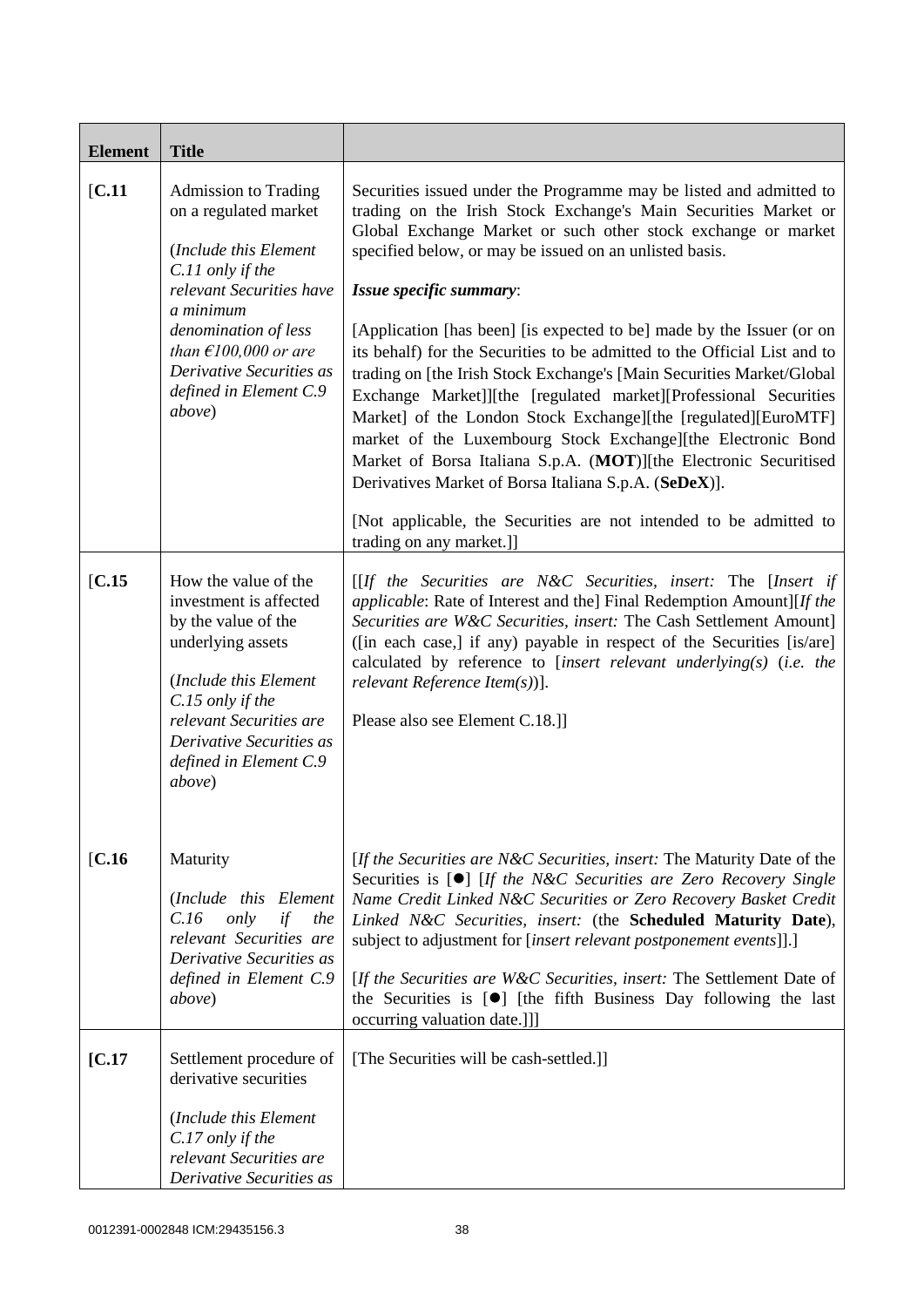| <b>Element</b> | <b>Title</b>                                                                                                |                                                                                                                                                                                                                                                                                                                                                                                                                                                                                       |
|----------------|-------------------------------------------------------------------------------------------------------------|---------------------------------------------------------------------------------------------------------------------------------------------------------------------------------------------------------------------------------------------------------------------------------------------------------------------------------------------------------------------------------------------------------------------------------------------------------------------------------------|
|                | defined in Element C.9<br>above)                                                                            |                                                                                                                                                                                                                                                                                                                                                                                                                                                                                       |
| [C.18]         | Return on derivative<br>securities                                                                          | Nominal interest rate and date from which interest becomes payable<br>and due dates for interest                                                                                                                                                                                                                                                                                                                                                                                      |
|                | (Include this Element                                                                                       | [The Securities do not pay interest.]                                                                                                                                                                                                                                                                                                                                                                                                                                                 |
|                | C.18 only if the<br>relevant Securities are<br>Derivative Securities as<br>defined in Element C.9<br>above) | [In the case of Fixed Rate Securities, insert: The Securities bear<br>interest [from their date of issue/from $[\bullet]$ ] at the fixed rate of $[\bullet]$ per<br>cent. per annum. Interest will be paid [annually] in arrear on [ <sup>o</sup> ] in<br>each year. The first interest payment will be made on $[\bullet]$ .]                                                                                                                                                        |
|                |                                                                                                             | [In the case of Floating Rate Securities, insert: The Securities bear<br>interest [from their date of issue/from [ <sup>●</sup> ]] at floating rates calculated<br>by reference to [ <i>specify reference rate</i> ] [plus/minus] a margin of $[\bullet]$<br>per cent. Interest will be paid [quarterly/semi-annually/annually] in<br>arrear on $[\bullet]$ in each year[, subject to adjustment for non-business<br>days]. The first interest payment will be made on $[\bullet]$ .] |
|                |                                                                                                             | [In the case of Securities whose interest payments are calculated by<br>reference to an underlying, insert: Payments of interest in respect of<br>the Securities will be determined by reference to the performance of<br>the [insert relevant underlying(s)] and extract, insert here and<br>complete the relevant pro forma disclosure from item C.10 that<br>reflects the basis for the calculation of interest of the Securities]                                                 |
|                |                                                                                                             | [In the case of Zero Recovery Basket Credit Linked N&C Securities,<br>insert: The interest payable in respect of each nominal amount of<br>Securities equal to the Calculation Amount for each Coupon Period<br>will be calculated on the Outstanding Nominal Amount (as described<br>further below) as of the last day of such Coupon Period.                                                                                                                                        |
|                |                                                                                                             | [If the Securities are N&C Securities, insert: Redemption at Maturity                                                                                                                                                                                                                                                                                                                                                                                                                 |
|                |                                                                                                             | Unless previously redeemed or purchased and cancelled, each<br>Security will be redeemed by the Issuer on the Maturity Date at<br>$\Theta$ /(the Final Redemption Amount) [(which shall be determined as<br>set out below in this Element C.18)].]                                                                                                                                                                                                                                    |
|                |                                                                                                             | [The Calculation Amount for the Securities is $[\bullet]$ .]                                                                                                                                                                                                                                                                                                                                                                                                                          |
|                |                                                                                                             | [If the Securities are W&C Securities, insert: Settlement                                                                                                                                                                                                                                                                                                                                                                                                                             |
|                |                                                                                                             | Each Security entitles its holder, upon due exercise, to receive from<br>the Issuer on the Settlement Date a Cash Settlement Amount (which<br>shall be determined as set out below in this Element C.18).                                                                                                                                                                                                                                                                             |
|                |                                                                                                             | The Notional Amount per W&C Security is $[•]$ .]                                                                                                                                                                                                                                                                                                                                                                                                                                      |
|                |                                                                                                             | The Calculation Agent is $[•]$ .                                                                                                                                                                                                                                                                                                                                                                                                                                                      |
|                |                                                                                                             | [If the Securities are interest bearing, insert: Interest Provisions                                                                                                                                                                                                                                                                                                                                                                                                                  |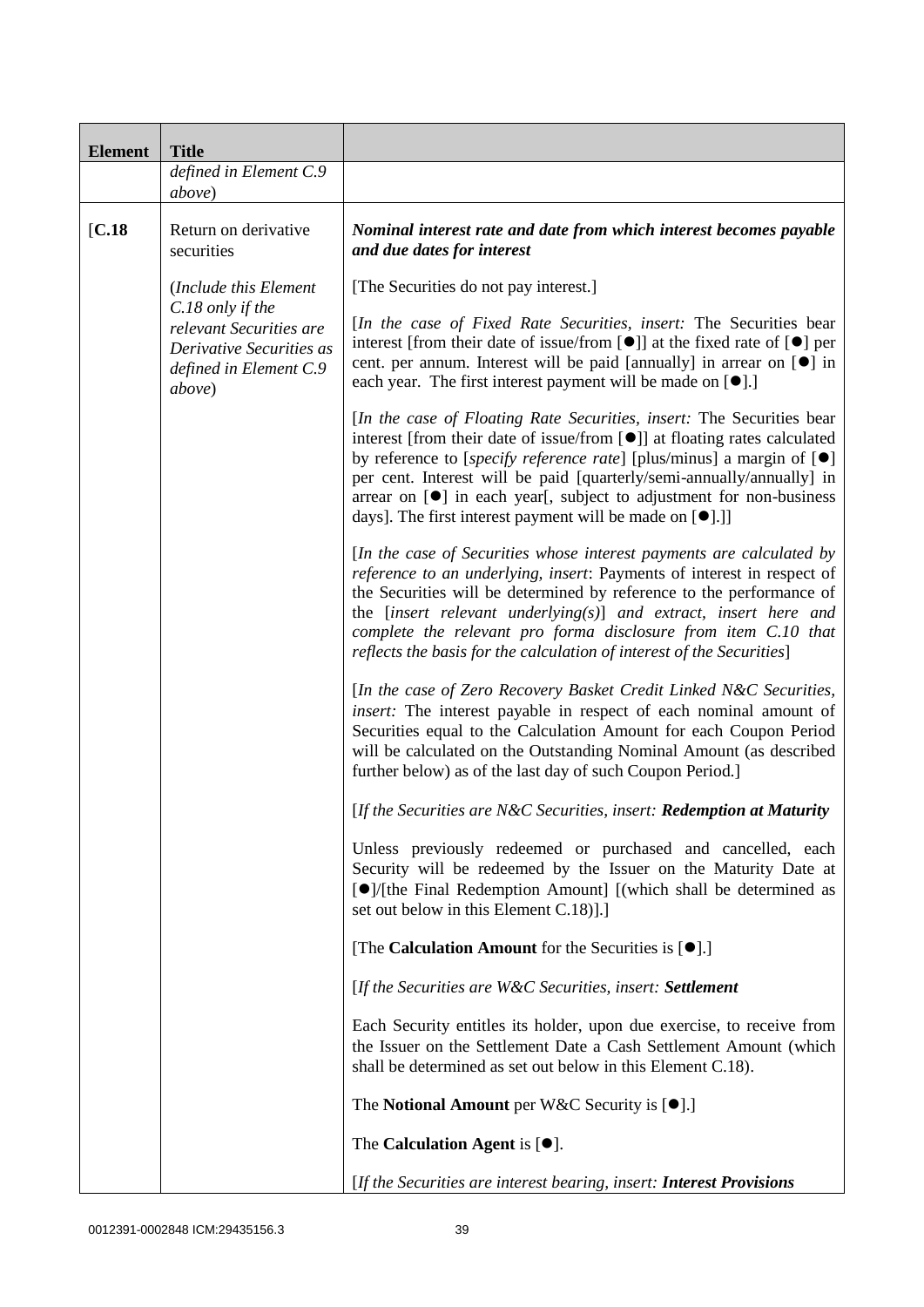| <b>Element</b> | <b>Title</b> |                                                                                                                                                                                                                                                                                                                                                                                                                                                                                                                                              |
|----------------|--------------|----------------------------------------------------------------------------------------------------------------------------------------------------------------------------------------------------------------------------------------------------------------------------------------------------------------------------------------------------------------------------------------------------------------------------------------------------------------------------------------------------------------------------------------------|
|                |              | [If the Securities are not Fixed Rate or Floating Rate Securities,<br><i>insert</i> : Coupon Accrual Date means [ $\bullet$ ]].                                                                                                                                                                                                                                                                                                                                                                                                              |
|                |              | Coupon Period means [insert coupon period].                                                                                                                                                                                                                                                                                                                                                                                                                                                                                                  |
|                |              | Coupon Payment Date means [ $\bullet$ ].                                                                                                                                                                                                                                                                                                                                                                                                                                                                                                     |
|                |              | [If the Securities are Fixed or Floating Rate Securities, insert: Day<br><b>Count Fraction means [<math>\bullet</math>].]</b>                                                                                                                                                                                                                                                                                                                                                                                                                |
|                |              | [Business Day Convention means [ $\bullet$ ].]                                                                                                                                                                                                                                                                                                                                                                                                                                                                                               |
|                |              | [If the Securities are N&C Securities, insert: Redemption at Maturity                                                                                                                                                                                                                                                                                                                                                                                                                                                                        |
|                |              | Unless previously redeemed or purchased and cancelled, each<br>Security will be redeemed by the Issuer on the Maturity Date at<br>[specify]/[the Final Redemption Amount (which shall be determined<br>as set out below in this Element C.18)].]                                                                                                                                                                                                                                                                                             |
|                |              | [The Calculation Amount for the Securities is $[•]$ .]                                                                                                                                                                                                                                                                                                                                                                                                                                                                                       |
|                |              | [Insert in the case of FX Redemption N&C Securities: The Final<br>Redemption Amount in respect of each nominal amount of N&C<br>Securities equal to the Calculation Amount shall be an amount in the<br>Settlement Currency (which, when the Floor is zero, will not be less<br>than, but may be equal to, zero) calculated by the Calculation Agent<br>equal to the Calculation Amount multiplied by the greater of (i) the<br>Floor and (ii) a percentage calculated by the Calculation Agent in<br>accordance with the following formula: |
|                |              | Leverage $\times$ Max $\left[0, \sum_{i=1}^{n} W_i \times \frac{X_i - Y_i}{Z_i}\right]$                                                                                                                                                                                                                                                                                                                                                                                                                                                      |
|                |              | Any amount determined pursuant to the above, if not an amount in the<br>Settlement Currency, will be converted into the Settlement Currency at<br>the Exchange Rate. The Final Redemption Amount will be rounded<br>to the nearest two decimal places (or, in the case of Japanese Yen, the<br>nearest whole unit) in the relevant Settlement Currency, 0.005 (or, in<br>the case of Japanese Yen, half a unit) being rounded upwards.                                                                                                       |
|                |              | Where:                                                                                                                                                                                                                                                                                                                                                                                                                                                                                                                                       |
|                |              | <b>Alternate Currency Pair</b> means [specify Alternate Currency Pairs in<br>form of [specify first currency]/[specify second currency]] (repeat in<br>respect of each Alternate Currency Pair).                                                                                                                                                                                                                                                                                                                                             |
|                |              | <b>Currency Pair</b> means [specify Currency Pairs in form of [specify first]<br>currency]/[specify second currency]] (repeat for each Currency Pair).                                                                                                                                                                                                                                                                                                                                                                                       |
|                |              | <b>Exchange Rate</b> means the spot rate of exchange between the currency                                                                                                                                                                                                                                                                                                                                                                                                                                                                    |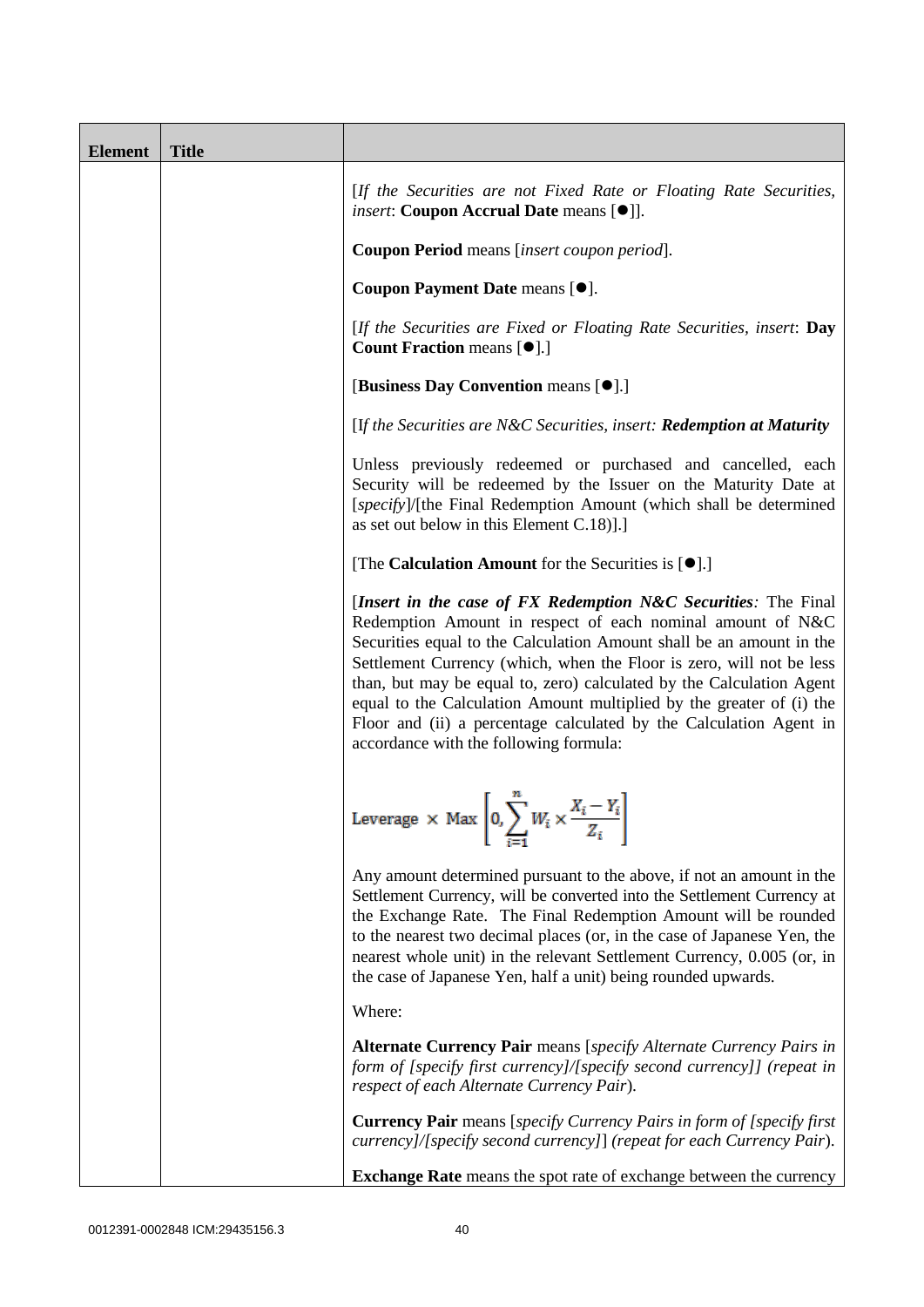| <b>Element</b> | <b>Title</b> |                                                                                                                                                                                                                                                                                                                                                                                                                                                                                                                                                                                                                                                                                                                                   |
|----------------|--------------|-----------------------------------------------------------------------------------------------------------------------------------------------------------------------------------------------------------------------------------------------------------------------------------------------------------------------------------------------------------------------------------------------------------------------------------------------------------------------------------------------------------------------------------------------------------------------------------------------------------------------------------------------------------------------------------------------------------------------------------|
|                |              | in which the Calculation Amount is denominated (the Calculation<br><b>Amount Currency</b> ) and the Settlement Currency (expressed as the<br>number of units (or part units) of the relevant Calculation Amount<br>Currency for which one unit of the relevant Settlement Currency can<br>be exchanged) or on the basis of such other applicable market<br>convention as the Calculation Agent determines appropriate.                                                                                                                                                                                                                                                                                                            |
|                |              | <b>First Relevant Currency means [O]</b> (specify for each Currency<br>Pair).                                                                                                                                                                                                                                                                                                                                                                                                                                                                                                                                                                                                                                                     |
|                |              | <b>Floor</b> means $[•]$ .                                                                                                                                                                                                                                                                                                                                                                                                                                                                                                                                                                                                                                                                                                        |
|                |              | <b>FX Price Source</b> means $[\bullet]$ ( <i>specify for each Currency Pair and each</i><br>Alternate Currency Pair).                                                                                                                                                                                                                                                                                                                                                                                                                                                                                                                                                                                                            |
|                |              | i means each Currency Pair.                                                                                                                                                                                                                                                                                                                                                                                                                                                                                                                                                                                                                                                                                                       |
|                |              | <b>Leverage</b> means $[\bullet]$ per cent.                                                                                                                                                                                                                                                                                                                                                                                                                                                                                                                                                                                                                                                                                       |
|                |              | Max followed by a series of amounts inside brackets, means<br>whichever is the greater of the amounts separated by a comma inside<br>those brackets.                                                                                                                                                                                                                                                                                                                                                                                                                                                                                                                                                                              |
|                |              | <b>n</b> means the number of Currency Pairs to which the N&C Securities<br>relate.                                                                                                                                                                                                                                                                                                                                                                                                                                                                                                                                                                                                                                                |
|                |              | Reference Exchange Rate means, in respect of a Currency Pair, the<br>spot exchange rate for the First Relevant Currency quoted against the<br>Second Relevant Currency expressed as the number of units of the<br>First Relevant Currency quoted per one unit of the Second Relevant<br>Currency.                                                                                                                                                                                                                                                                                                                                                                                                                                 |
|                |              | <b>Relevant Currency</b> means each currency comprising a Currency Pair<br>and any references to the conversion of one Relevant Currency to<br>another shall be construed as applying in relation to a Currency Pair.                                                                                                                                                                                                                                                                                                                                                                                                                                                                                                             |
|                |              | <b>Second Relevant Currency means [O]</b> (specify for each Currency<br>Pair).                                                                                                                                                                                                                                                                                                                                                                                                                                                                                                                                                                                                                                                    |
|                |              | Settlement Rate means, in respect of a Currency Pair, the Reference<br>Exchange Rate for that Currency Pair on the Valuation Date at the<br>Valuation Time as determined by the Calculation Agent by reference to<br>the Settlement Rate Option for that Currency Pair (and such<br>determination may be made, without limitation, with such adjustments as<br>are, at the discretion of the Calculation Agent, necessary to the published<br>quoting conventions and/or implying the Reference Exchange Rate from<br>more than one Settlement Rate Option) unless any applicable disruption<br>event exists or occurs, in which case, the Settlement Rate for that<br>Currency Pair will be determined by the Calculation Agent. |
|                |              | <b>Settlement Rate Option</b> means, in respect of a Currency Pair, the rate<br>published for the Currency Pair fixing rate on the FX Price Source for<br>that Currency Pair at or about the Valuation Time on the Valuation<br>Date or, if Alternate Currency Pairs are specified for the relevant<br>Currency Pair, the Reference Exchange Rate will be implied from                                                                                                                                                                                                                                                                                                                                                            |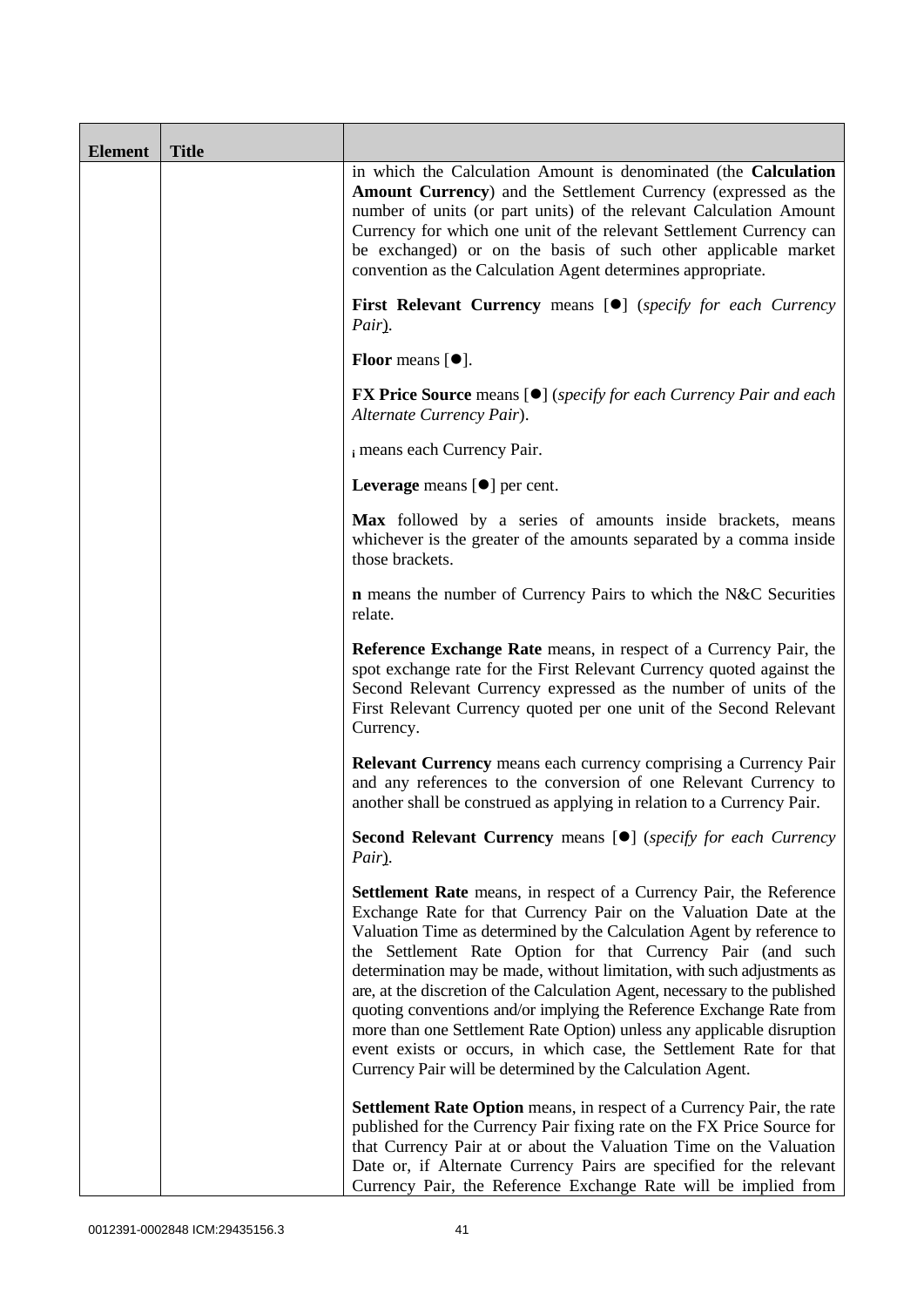| <b>Element</b> | <b>Title</b> |                                                                                                                                                                                                                                                                                                                                                                                                                                                                       |
|----------------|--------------|-----------------------------------------------------------------------------------------------------------------------------------------------------------------------------------------------------------------------------------------------------------------------------------------------------------------------------------------------------------------------------------------------------------------------------------------------------------------------|
|                |              | more than one Settlement Rate Option by determining the rate for<br>each Alternate Currency Pair for that Currency Pair, published for the<br>Alternate Currency Pair fixing rate on the FX Price Source for that<br>Alternate Currency Pair at or about the Valuation Time on the<br>Valuation Date.                                                                                                                                                                 |
|                |              | <b>Strike Rate</b> means [ $\bullet$ ] ( <i>specify for each Currency Pair</i> ).                                                                                                                                                                                                                                                                                                                                                                                     |
|                |              | Valuation Date means [ $\bullet$ ].                                                                                                                                                                                                                                                                                                                                                                                                                                   |
|                |              | Valuation Time means $[\bullet].$                                                                                                                                                                                                                                                                                                                                                                                                                                     |
|                |              | <b>w</b> <sub>i</sub> means [specify the weighting of each Currency Pair (being a<br>number less than or equal to 1)].                                                                                                                                                                                                                                                                                                                                                |
|                |              | $X_i$ means, in respect of a Currency Pair, the [Settlement Rate in<br>respect of such Currency Pair]/[Strike Rate in respect of such<br>Currency Pair].                                                                                                                                                                                                                                                                                                              |
|                |              | $Y_i$ means, in respect of a Currency Pair, the [Settlement Rate in<br>respect of such Currency Pair]/[Strike Rate in respect of such<br>Currency Pair].                                                                                                                                                                                                                                                                                                              |
|                |              | Z <sub>i</sub> means, in respect of a Currency Pair, the [Settlement Rate in<br>respect of such Currency Pair]/[Strike Rate in respect of such<br>Currency Pair]/[1].]                                                                                                                                                                                                                                                                                                |
|                |              | [Insert in the case of Fixed Denomination FX Redemption N&C<br>Securities: The Final Redemption Amount in respect of each unit or<br>nominal amount of N&C Securities equal to the Calculation Amount<br>shall be an amount in the Settlement Currency (which will not be less<br>than, but may be equal to, zero) calculated by the Calculation Agent<br>equal to the Base Final Redemption Amount divided by the<br>Settlement Rate.                                |
|                |              | Where:                                                                                                                                                                                                                                                                                                                                                                                                                                                                |
|                |              | <b>Base Final Redemption Amount means [<math>\bullet</math>];</b>                                                                                                                                                                                                                                                                                                                                                                                                     |
|                |              | <b>FX Price Source</b> means, in respect of a Settlement Rate Option, [ $\bullet$ ];                                                                                                                                                                                                                                                                                                                                                                                  |
|                |              | Reference Exchange Rate means the spot exchange rate for the<br>Specified Currency quoted against the Settlement Currency expressed<br>as the number of units of the Specified Currency quoted per unit of the<br>Settlement Currency;                                                                                                                                                                                                                                |
|                |              | Settlement Rate means the Reference Exchange Rate on the<br>Valuation Date at the Valuation Time as determined by the<br>Calculation Agent by reference to the Settlement Rate Option(s) (and<br>such determination may be made, without limitation, with such<br>adjustments as are, at the discretion of the Calculation Agent,<br>necessary to the published quoting conventions and/or implying the<br>Reference Exchange Rate from more than one Settlement Rate |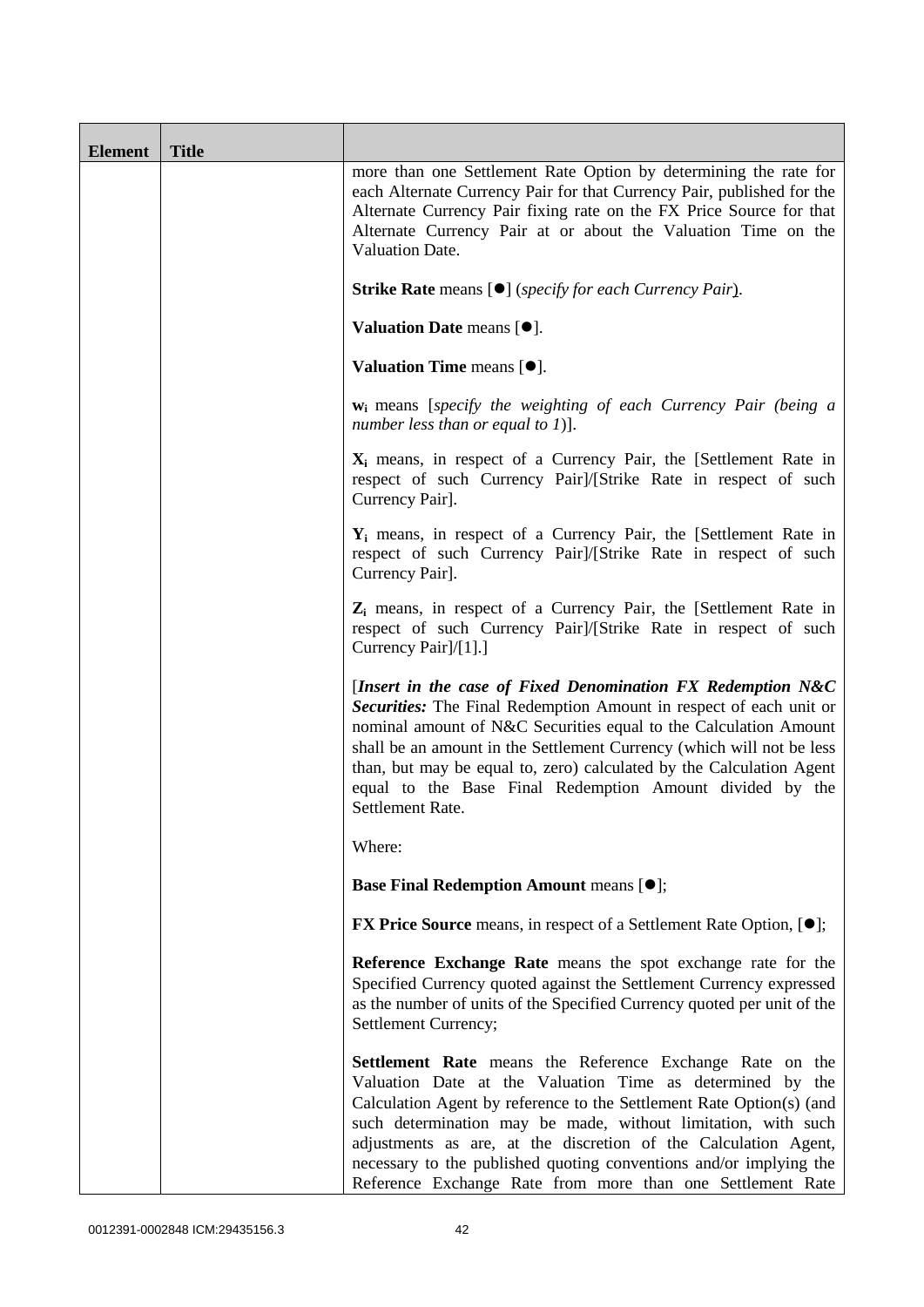| <b>Element</b> | <b>Title</b> |                                                                                                                                                                                                                                                                                                                                                                                                                                                             |
|----------------|--------------|-------------------------------------------------------------------------------------------------------------------------------------------------------------------------------------------------------------------------------------------------------------------------------------------------------------------------------------------------------------------------------------------------------------------------------------------------------------|
|                |              | Option) unless any applicable disruption event exists or occurs, in<br>which case, the Settlement Rate will be determined by the Calculation<br>Agent; and                                                                                                                                                                                                                                                                                                  |
|                |              | <b>Settlement Rate Option</b> means [the rate published for the Specified<br>Currency/Settlement Currency fixing rate on the FX Price Source at or<br>about the Valuation Time on the Valuation Date] [insert if the<br>Reference Exchange Rate will be implied from more than one<br>Settlement Rate Option and delete preceding option: the relevant<br>fixing rates on the FX Price Source(s) at or about the Valuation Time<br>on the Valuation Date.]] |
|                |              | [Insert in the case of Equity Basket Knock-In N&C Securities: The<br>Final Redemption Amount in respect of each nominal amount of N&C<br>Securities equal to the Calculation Amount shall be an amount in the<br>Specified Currency (which will not be less than, but may be equal to,<br>zero) calculated by the Calculation Agent equal to:                                                                                                               |
|                |              | if no Knock-In Event has occurred, the Calculation Amount;<br>(a)<br><sub>or</sub>                                                                                                                                                                                                                                                                                                                                                                          |
|                |              | (b)<br>if a Knock-In Event has occurred, the product of $(x)$ the<br>Calculation Amount and (y) the Final Reference Performance.                                                                                                                                                                                                                                                                                                                            |
|                |              | Where:                                                                                                                                                                                                                                                                                                                                                                                                                                                      |
|                |              | Final Reference Performance means a percentage determined by the<br>Calculation Agent equal to the Reference Performance of the Share<br>with the lowest Reference Performance.                                                                                                                                                                                                                                                                             |
|                |              | Final Price means, in respect of a Share, an amount equal to the price<br>per share in respect of such Share quoted on the applicable exchange<br>at the Valuation Time on the Final Valuation Date.                                                                                                                                                                                                                                                        |
|                |              | Final Valuation Date means [ $\bullet$ ].                                                                                                                                                                                                                                                                                                                                                                                                                   |
|                |              | i means a Share.                                                                                                                                                                                                                                                                                                                                                                                                                                            |
|                |              | Initial Valuation Date means [ $\bullet$ ].                                                                                                                                                                                                                                                                                                                                                                                                                 |
|                |              | Knock-In Event means the price of any Share quoted on the<br>applicable exchange at the Valuation Time on the Final Valuation<br>Date is equal to or less than the Knock-In Level in respect of such<br>Share, as determined by the Calculation Agent.                                                                                                                                                                                                      |
|                |              | Knock-In Level means, in respect of a Share, the Knock-In<br>Percentage multiplied by the Strike Price for such Share.                                                                                                                                                                                                                                                                                                                                      |
|                |              | Knock-In Percentage means [ $\bullet$ ] per cent.                                                                                                                                                                                                                                                                                                                                                                                                           |
|                |              | Reference Performance means, in respect of a Share, a rate<br>expressed as a percentage (which will not be less than, but may be<br>equal to, zero) calculated by the Calculation Agent in accordance with<br>the following formula:                                                                                                                                                                                                                        |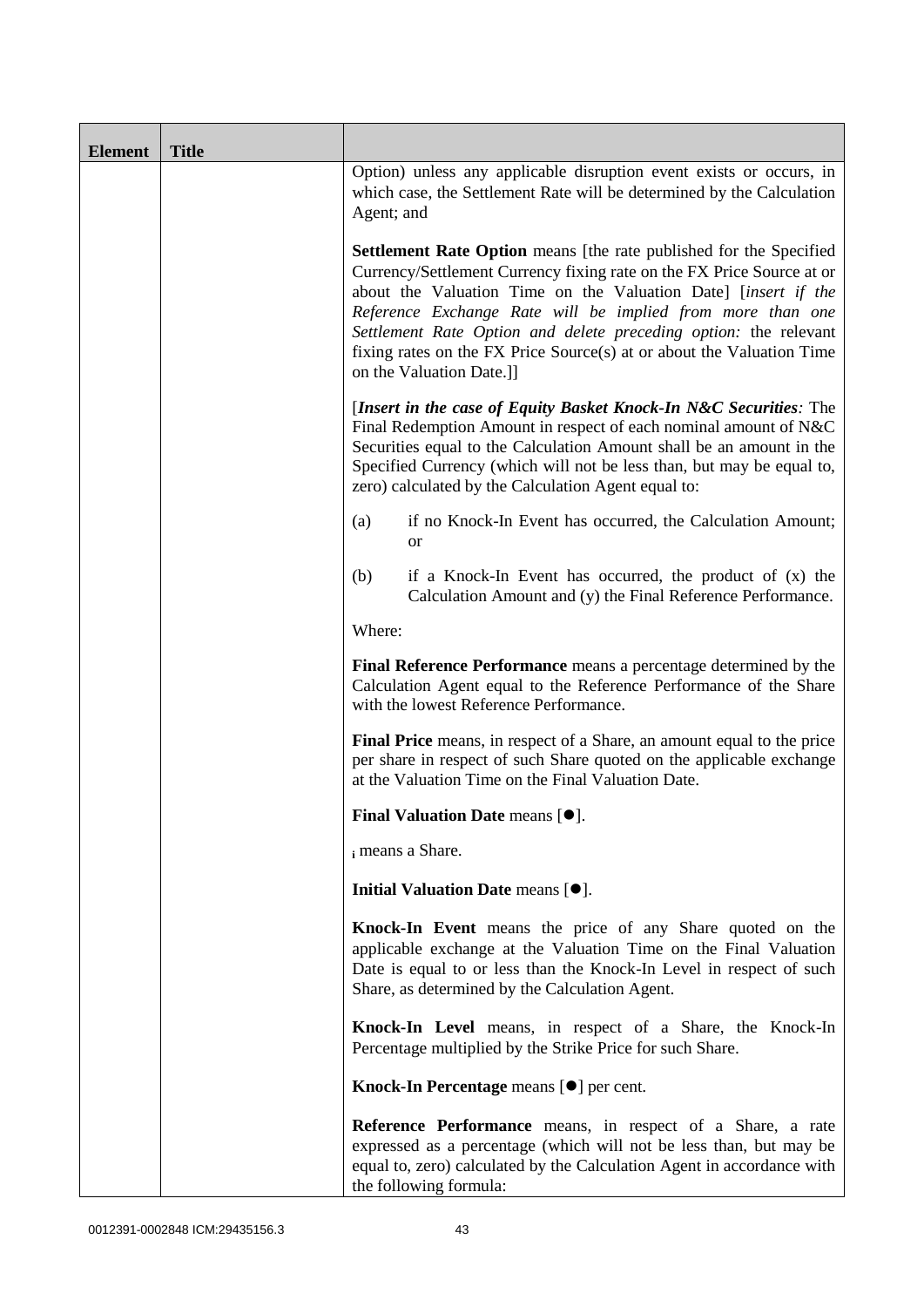| <b>Element</b> | <b>Title</b> |                                                                                                                                                                                                                                                                              |
|----------------|--------------|------------------------------------------------------------------------------------------------------------------------------------------------------------------------------------------------------------------------------------------------------------------------------|
|                |              | Final Price <sub>i</sub>                                                                                                                                                                                                                                                     |
|                |              | Strike Price,                                                                                                                                                                                                                                                                |
|                |              | <b>Share</b> means $[①]$ .                                                                                                                                                                                                                                                   |
|                |              | <b>Strike Price</b> means, in relation to a Share, the price per share in<br>respect of such Share quoted on the applicable exchange at the<br>Valuation Time on the Initial Valuation Date.                                                                                 |
|                |              | <b>Valuation Time means <math>[\bullet]</math>.</b> ]                                                                                                                                                                                                                        |
|                |              | [Insert in the case of Equity Basket Barrier Knock-In N&C<br>Securities:                                                                                                                                                                                                     |
|                |              | The Final Redemption Amount in respect of each nominal amount of<br>N&C Securities equal to the Calculation Amount shall be an amount<br>in the Specified Currency (which will not be less than, but may be<br>equal to, zero) calculated by the Calculation Agent equal to: |
|                |              | if no Knock-In Event has occurred, the Calculation Amount;<br>(a)<br>or                                                                                                                                                                                                      |
|                |              | if a Knock-In Event has occurred:<br>(b)                                                                                                                                                                                                                                     |
|                |              | (i)<br>if the Final Reference Performance is equal to or<br>greater than the Barrier Level, the Calculation<br>Amount; or                                                                                                                                                    |
|                |              | if the Final Reference Performance is less than the<br>(ii)<br>Barrier Level, the product of (x) the Calculation<br>Amount and (y) the Final Reference Performance.                                                                                                          |
|                |              | Where:                                                                                                                                                                                                                                                                       |
|                |              | Barrier Level means [ $\bullet$ ] per cent.                                                                                                                                                                                                                                  |
|                |              | Final Reference Performance means a percentage determined by the<br>Calculation Agent equal to the Reference Performance of the Share with<br>the lowest Reference Performance.                                                                                              |
|                |              | Final Price means, in respect of a Share, an amount equal to the price<br>per share in respect of such Share quoted on the applicable exchange at<br>the Valuation Time on the Final Valuation Date.                                                                         |
|                |              | Final Valuation Date means [ $\bullet$ ].                                                                                                                                                                                                                                    |
|                |              | i means a Share.                                                                                                                                                                                                                                                             |
|                |              | Initial Valuation Date means [ $\bullet$ ].                                                                                                                                                                                                                                  |
|                |              | Knock-In Determination Period means the period from but<br>excluding the Initial Valuation Date to and including the Knock-In                                                                                                                                                |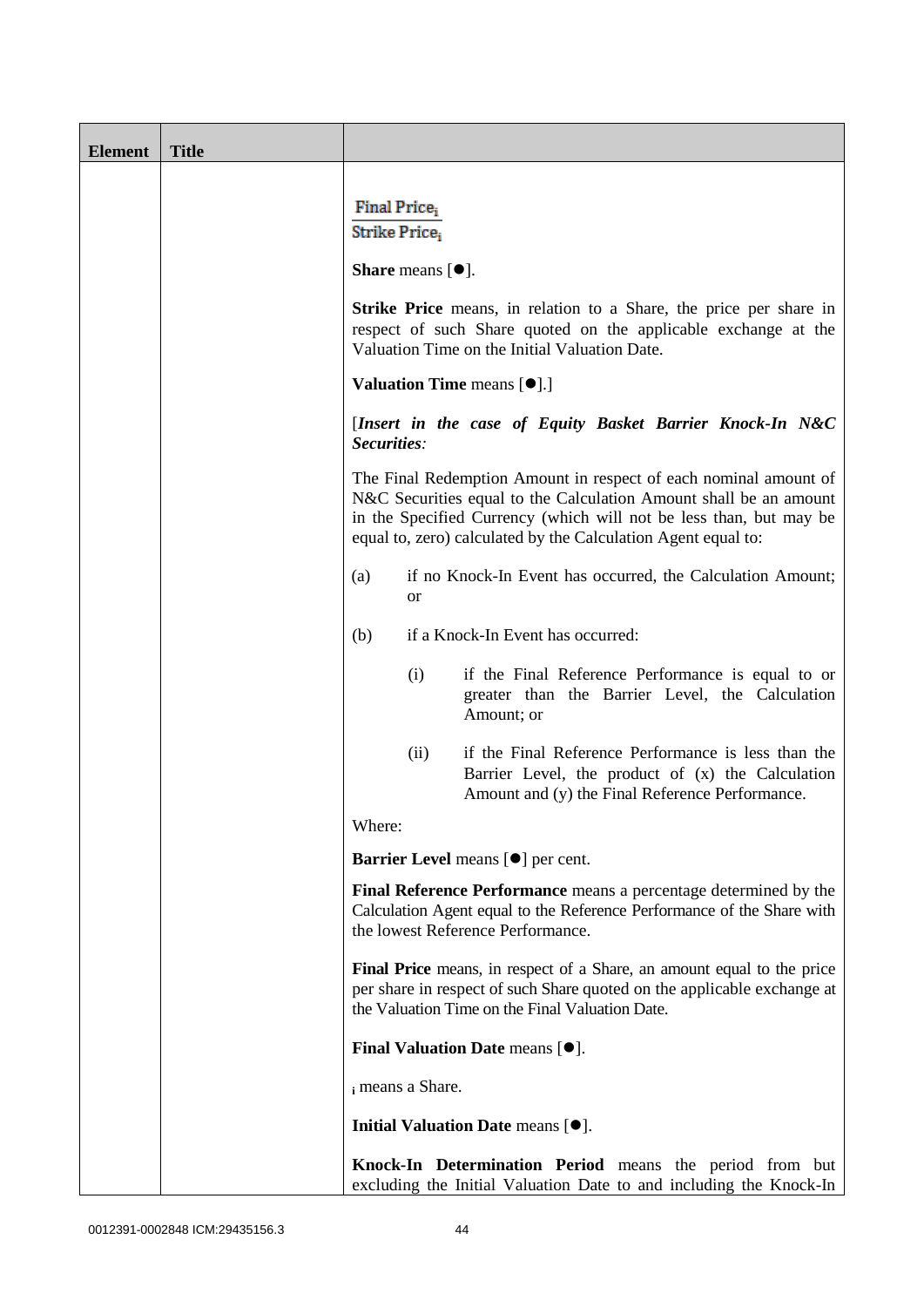| <b>Element</b> | <b>Title</b> |                                                                                                                                                                                                                                                                                                                                                                                                                                                                                                                                                                                                                                                                                                                                                                                                                                                                                                                                                                                                                                                                                                                                                                                                                                                                                                                                                                                                                                                       |
|----------------|--------------|-------------------------------------------------------------------------------------------------------------------------------------------------------------------------------------------------------------------------------------------------------------------------------------------------------------------------------------------------------------------------------------------------------------------------------------------------------------------------------------------------------------------------------------------------------------------------------------------------------------------------------------------------------------------------------------------------------------------------------------------------------------------------------------------------------------------------------------------------------------------------------------------------------------------------------------------------------------------------------------------------------------------------------------------------------------------------------------------------------------------------------------------------------------------------------------------------------------------------------------------------------------------------------------------------------------------------------------------------------------------------------------------------------------------------------------------------------|
|                |              | Period Ending Date.                                                                                                                                                                                                                                                                                                                                                                                                                                                                                                                                                                                                                                                                                                                                                                                                                                                                                                                                                                                                                                                                                                                                                                                                                                                                                                                                                                                                                                   |
|                |              | Knock-In Event means the price of any Share quoted on the<br>applicable Exchange at any time during the regular trading session<br>hours on that Exchange on any scheduled trading day in the Knock-In<br>Determination Period is equal to or less than the Knock-In Level in<br>respect of such Share, as determined by the Calculation Agent,<br>Provided That, if on any such day, as of any Knock-In Valuation<br>Time, a Knock-In Event has or would have occurred but the<br>conditions for a disrupted day having been satisfied at such time then<br>such Knock-In Valuation Time shall be ignored for purposes of<br>determining whether a Knock-In Event has occurred Provided Further<br>That if no Knock-In Event has occurred in the Knock-In<br>Determination Period and the conditions for a disrupted day are<br>satisfied as of the last occurring Knock-In Valuation Time on the<br>Knock-In Period Ending Date, then such day shall be treated as a<br>Valuation Date and the Calculation Agent shall determine a price of<br>the relevant Share(s) in respect of such day in accordance with such<br>provisions for purposes of determining whether a Knock-In Event<br>shall occur. For the purposes of determining under this paragraph<br>whether the conditions for a disrupted day have been satisfied at any<br>Knock-In Valuation Time, the relevant Valuation Time used shall be<br>the relevant Knock-In Valuation Time. |
|                |              | Knock-In Level means, in respect of a Share, the Knock-In<br>Percentage multiplied by the Strike Price for such Share.                                                                                                                                                                                                                                                                                                                                                                                                                                                                                                                                                                                                                                                                                                                                                                                                                                                                                                                                                                                                                                                                                                                                                                                                                                                                                                                                |
|                |              | Knock-In Percentage means [ $\bullet$ ] per cent.                                                                                                                                                                                                                                                                                                                                                                                                                                                                                                                                                                                                                                                                                                                                                                                                                                                                                                                                                                                                                                                                                                                                                                                                                                                                                                                                                                                                     |
|                |              | Knock-In Period Ending Date means the scheduled Final Valuation<br>Date.                                                                                                                                                                                                                                                                                                                                                                                                                                                                                                                                                                                                                                                                                                                                                                                                                                                                                                                                                                                                                                                                                                                                                                                                                                                                                                                                                                              |
|                |              | Knock-In Valuation Time means, in respect of a Share, any time<br>during the regular trading session hours on the applicable Exchange<br>for such Share on any scheduled trading day in the Knock-In<br>Determination Period.                                                                                                                                                                                                                                                                                                                                                                                                                                                                                                                                                                                                                                                                                                                                                                                                                                                                                                                                                                                                                                                                                                                                                                                                                         |
|                |              | <b>Reference Performance</b> means, in respect of a Share, a rate expressed<br>as a percentage (which will not be less than, but may be equal to, zero)<br>calculated by the Calculation Agent in accordance with the following<br>formula:                                                                                                                                                                                                                                                                                                                                                                                                                                                                                                                                                                                                                                                                                                                                                                                                                                                                                                                                                                                                                                                                                                                                                                                                           |
|                |              | Final Price <sub>i</sub><br>Strike Price;<br><b>Share</b> means $[•]$ .                                                                                                                                                                                                                                                                                                                                                                                                                                                                                                                                                                                                                                                                                                                                                                                                                                                                                                                                                                                                                                                                                                                                                                                                                                                                                                                                                                               |
|                |              | <b>Strike Price</b> means, in relation to a Share, the price per share in<br>respect of such Share quoted on the applicable exchange at the<br>Valuation Time on the Initial Valuation Date.                                                                                                                                                                                                                                                                                                                                                                                                                                                                                                                                                                                                                                                                                                                                                                                                                                                                                                                                                                                                                                                                                                                                                                                                                                                          |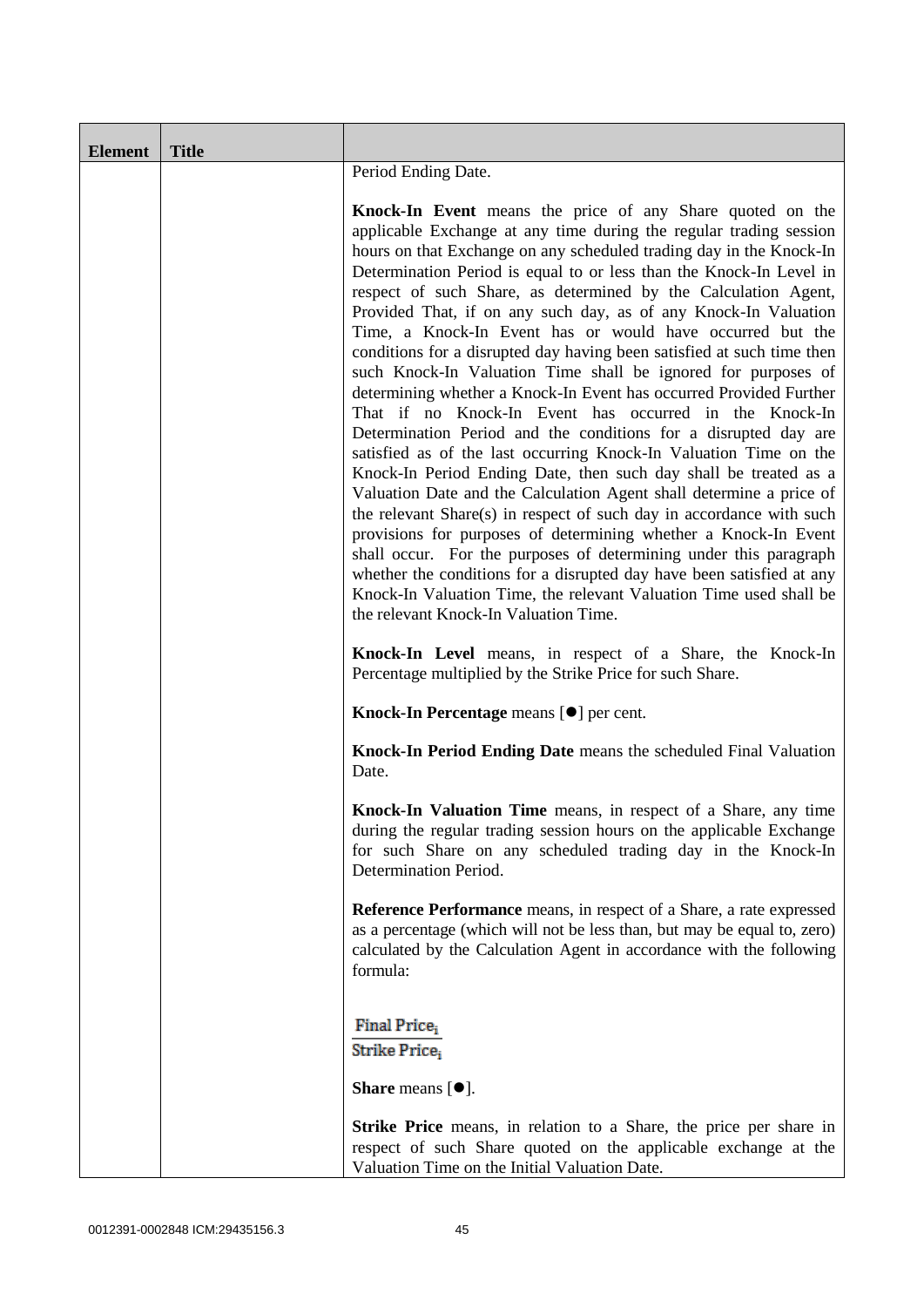| <b>Element</b> | <b>Title</b> |                                                                                                                                                                                                                                                                                                                                                             |
|----------------|--------------|-------------------------------------------------------------------------------------------------------------------------------------------------------------------------------------------------------------------------------------------------------------------------------------------------------------------------------------------------------------|
|                |              | <b>Valuation Time means [<math>\bullet</math>].]</b>                                                                                                                                                                                                                                                                                                        |
|                |              | [Insert in the case of Equity Basket Bonus Barrier Knock-In N&C<br>Securities: The Final Redemption Amount in respect of each nominal<br>amount of N&C Securities equal to the Calculation Amount shall be<br>an amount in the Specified Currency (which will not be less than, but<br>may be equal to, zero) calculated by the Calculation Agent equal to: |
|                |              | if no Knock-In Event has occurred, the product of (i) the<br>(a)<br>Calculation Amount and (ii) 100 per cent. plus the<br>Participation Rate; or                                                                                                                                                                                                            |
|                |              | if a Knock-In Event has occurred:<br>(b)                                                                                                                                                                                                                                                                                                                    |
|                |              | (i)<br>if the Final Reference Performance is equal to or<br>greater than the Barrier Level, the Calculation<br>Amount; or                                                                                                                                                                                                                                   |
|                |              | if the Final Reference Performance is less than the<br>(ii)<br>Barrier Level, the product of (x) the Calculation<br>Amount and (y) the Final Reference Performance.                                                                                                                                                                                         |
|                |              | Where:                                                                                                                                                                                                                                                                                                                                                      |
|                |              | Barrier Level means [ $\bullet$ ] per cent.                                                                                                                                                                                                                                                                                                                 |
|                |              | Final Reference Performance means a percentage determined by the<br>Calculation Agent equal to the Reference Performance of the Share<br>with the lowest Reference Performance.                                                                                                                                                                             |
|                |              | Final Price means, in respect of a Share, an amount equal to the price<br>per share in respect of such Share quoted on the applicable exchange<br>at the Valuation Time on the Final Valuation Date.                                                                                                                                                        |
|                |              | Final Valuation Date means $[•]$ .                                                                                                                                                                                                                                                                                                                          |
|                |              | i means a Share.                                                                                                                                                                                                                                                                                                                                            |
|                |              | Initial Valuation Date means [ $\bullet$ ].                                                                                                                                                                                                                                                                                                                 |
|                |              | Knock-In Event means the Final Reference Performance is less than<br>the Knock-In Level.                                                                                                                                                                                                                                                                    |
|                |              | Knock-In Level means [ $\bullet$ ] per cent.                                                                                                                                                                                                                                                                                                                |
|                |              | Participation Rate means [ $\bullet$ ] per cent.                                                                                                                                                                                                                                                                                                            |
|                |              | Reference Performance means, in respect of a Share, a rate<br>expressed as a percentage (which will not be less than, but may be<br>equal to, zero) calculated by the Calculation Agent in accordance with<br>the following formula:                                                                                                                        |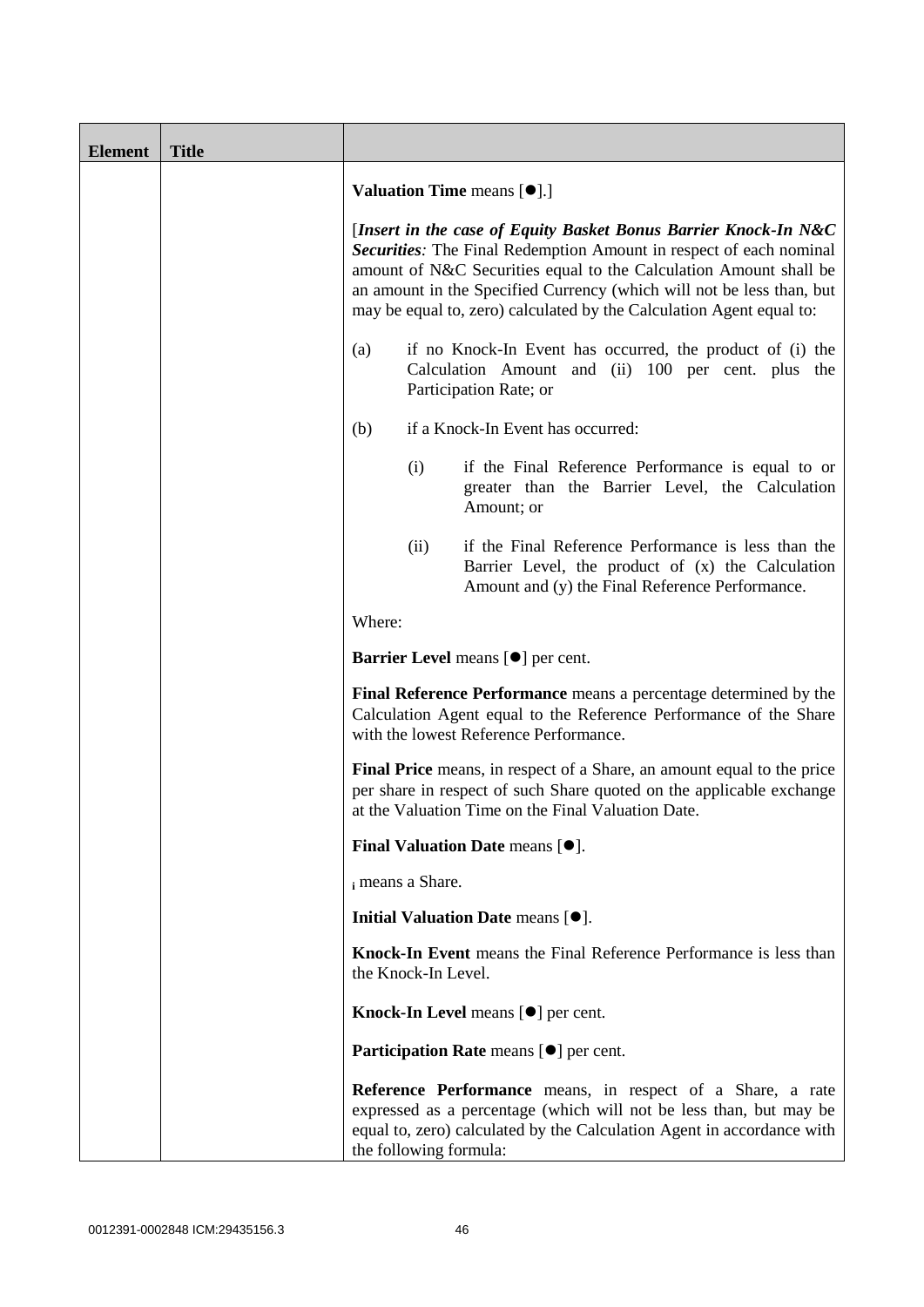| <b>Element</b> | <b>Title</b> |                                                                                                                                                                                                                                                                                                                                       |
|----------------|--------------|---------------------------------------------------------------------------------------------------------------------------------------------------------------------------------------------------------------------------------------------------------------------------------------------------------------------------------------|
|                |              | Final Price <sub>i</sub><br>Strike Price,                                                                                                                                                                                                                                                                                             |
|                |              |                                                                                                                                                                                                                                                                                                                                       |
|                |              | <b>Share</b> means $[•]$ .                                                                                                                                                                                                                                                                                                            |
|                |              | <b>Strike Price</b> means, in relation to a Share, the price per share in<br>respect of such Share quoted on the applicable exchange at the<br>Valuation Time on the Initial Valuation Date.                                                                                                                                          |
|                |              | <b>Valuation Time means [<math>\bullet</math>].]</b>                                                                                                                                                                                                                                                                                  |
|                |              | [In the case of Index Basket Knock-In N&C Securities: The Final<br>Redemption Amount in respect of each nominal amount of N&C<br>Securities equal to the Calculation Amount shall be an amount in the<br>Specified Currency (which will not be less than, but may be equal to,<br>zero) calculated by the Calculation Agent equal to: |
|                |              | if no Knock-In Event has occurred, the Calculation Amount;<br>(a)<br><b>or</b>                                                                                                                                                                                                                                                        |
|                |              | if a Knock-In Event has occurred, the product of (i) the<br>(b)<br>Calculation Amount and (ii) the Final Reference Performance.                                                                                                                                                                                                       |
|                |              | Where:                                                                                                                                                                                                                                                                                                                                |
|                |              | Final Reference Performance means a percentage determined by the<br>Calculation Agent equal to the Reference Performance of the Index<br>with the lowest Reference Performance.                                                                                                                                                       |
|                |              | Final Level means, in respect of an Index, an amount equal to the<br>closing level of such Index, as calculated and announced by the<br>relevant index sponsor, at the Valuation Time on the Final Valuation<br>Date.                                                                                                                 |
|                |              | Final Valuation Date means [ $\bullet$ ].                                                                                                                                                                                                                                                                                             |
|                |              | i means an Index.                                                                                                                                                                                                                                                                                                                     |
|                |              | <b>Index</b> means $[\bullet]$ .                                                                                                                                                                                                                                                                                                      |
|                |              | Index Sponsor means [ $\bullet$ ].                                                                                                                                                                                                                                                                                                    |
|                |              | Initial Valuation Date means [ $\bullet$ ].                                                                                                                                                                                                                                                                                           |
|                |              | Knock-In Event means the closing level of the Index, as calculated and<br>announced by the relevant index sponsor, at the Valuation Time on the<br>Final Valuation Date is equal to or less than the Knock-In Level in<br>respect of such Index, as determined by the Calculation Agent.                                              |
|                |              | Knock-In Level means, in respect of an Index, the Knock-In                                                                                                                                                                                                                                                                            |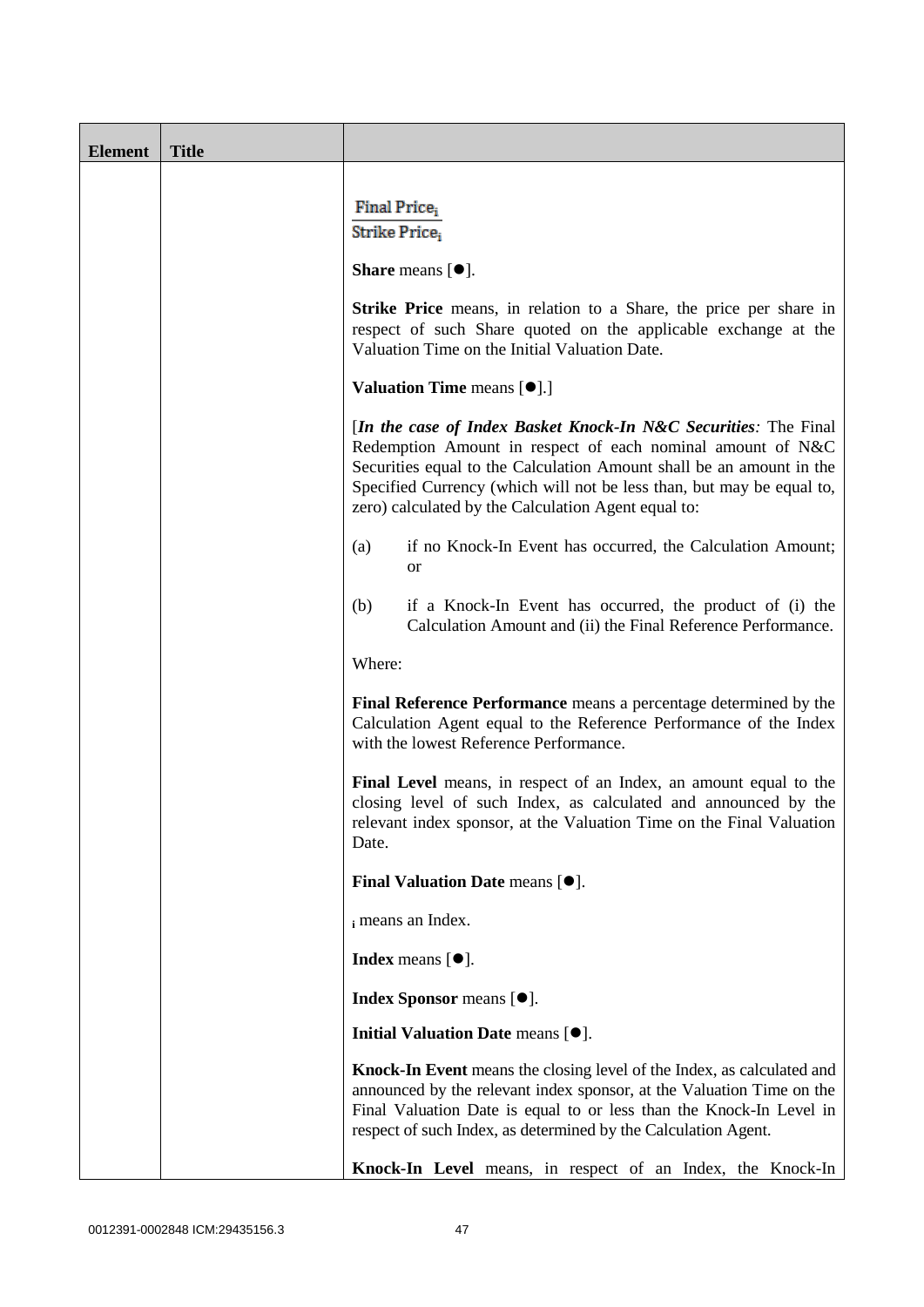| <b>Element</b> | <b>Title</b> |                                                                                                                                                                                                                                                                                                                                               |
|----------------|--------------|-----------------------------------------------------------------------------------------------------------------------------------------------------------------------------------------------------------------------------------------------------------------------------------------------------------------------------------------------|
|                |              | Percentage multiplied by the Strike Level for such Index.                                                                                                                                                                                                                                                                                     |
|                |              | Knock-In Percentage means $[\bullet]$ per cent.                                                                                                                                                                                                                                                                                               |
|                |              | Reference Performance means, in respect of an Index, a rate<br>expressed as a percentage (which will not be less than, but may be<br>equal to, zero) calculated by the Calculation Agent in accordance with<br>the following formula:                                                                                                         |
|                |              | Final Level,<br>Strike Level,                                                                                                                                                                                                                                                                                                                 |
|                |              | <b>Strike Level</b> means, in relation to an Index, the closing level of such<br>Index, as calculated and announced by the relevant index sponsor, at<br>the Valuation Time on the Initial Valuation Date.                                                                                                                                    |
|                |              | Valuation Time means [ $\bullet$ ].]                                                                                                                                                                                                                                                                                                          |
|                |              | [In the case of Index Basket Barrier Knock-In N&C Securities: The<br>Final Redemption Amount in respect of each nominal amount of N&C<br>Securities equal to the Calculation Amount shall be an amount in the<br>Specified Currency (which will not be less than, but may be equal to,<br>zero) calculated by the Calculation Agent equal to: |
|                |              | if no Knock-In Event has occurred, the Calculation Amount;<br>(a)<br><b>or</b>                                                                                                                                                                                                                                                                |
|                |              | if a Knock-In Event has occurred:<br>(b)                                                                                                                                                                                                                                                                                                      |
|                |              | (i)<br>if the Final Reference Performance is equal to or<br>greater than the Barrier Level, the Calculation<br>Amount; or                                                                                                                                                                                                                     |
|                |              | if the Final Reference Performance is less than the<br>(ii)<br>Barrier Level, the product of $(x)$ the Calculation<br>Amount and (y) the Final Reference Performance.                                                                                                                                                                         |
|                |              | Where:                                                                                                                                                                                                                                                                                                                                        |
|                |              | Barrier Level means [ $\bullet$ ] per cent.                                                                                                                                                                                                                                                                                                   |
|                |              | Final Reference Performance means a percentage determined by the<br>Calculation Agent equal to the Reference Performance of the Index<br>with the lowest Reference Performance.                                                                                                                                                               |
|                |              | Final Level means, in respect of an Index, an amount equal to the<br>closing level of such Index, as calculated and announced by the<br>relevant index sponsor, at the Valuation Time on the Final Valuation<br>Date.                                                                                                                         |
|                |              | Final Valuation Date means [ $\bullet$ ].                                                                                                                                                                                                                                                                                                     |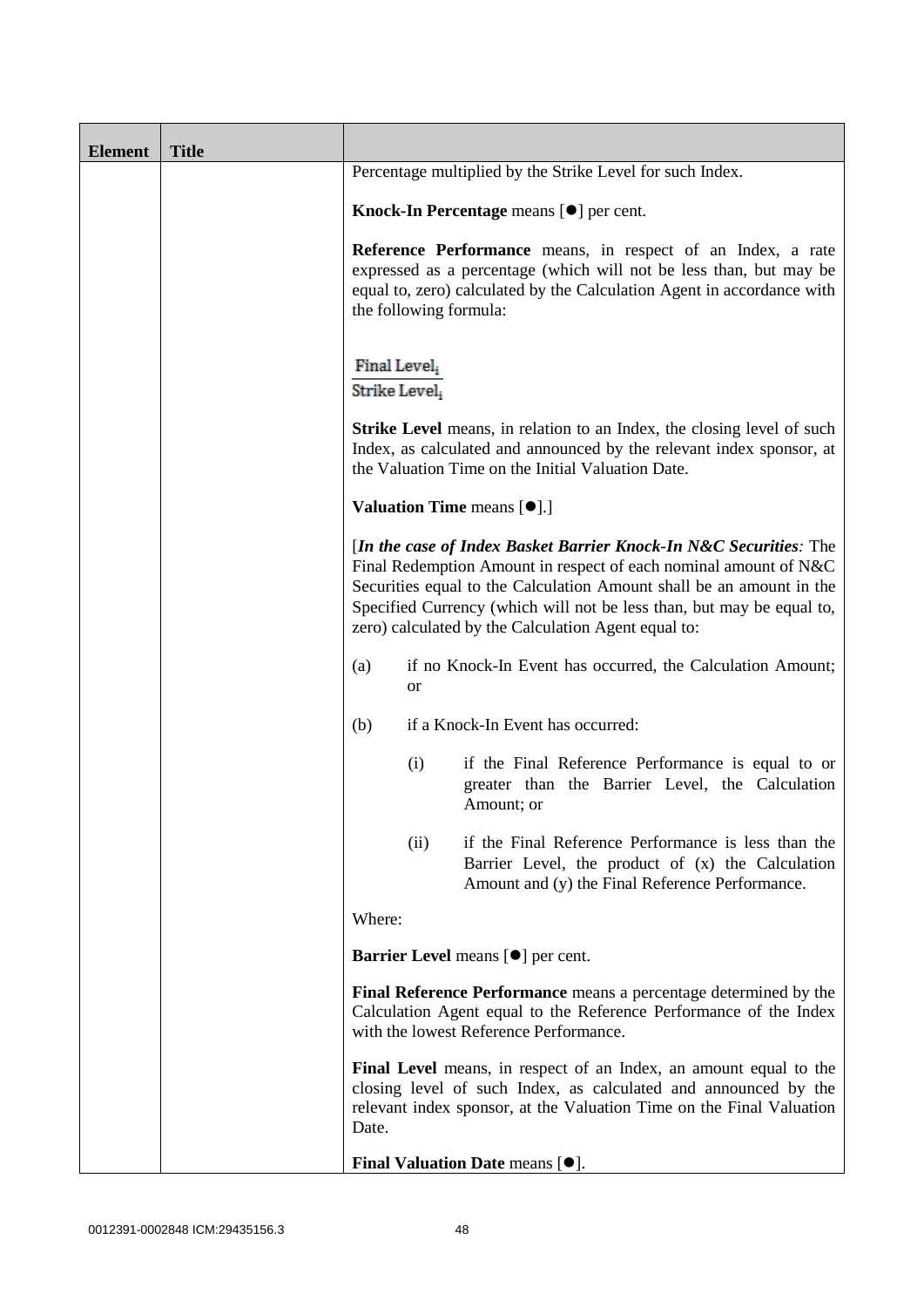| <b>Element</b> | <b>Title</b> |                               |                     |                                                                                                                                                                                                                                                                                                                                                     |
|----------------|--------------|-------------------------------|---------------------|-----------------------------------------------------------------------------------------------------------------------------------------------------------------------------------------------------------------------------------------------------------------------------------------------------------------------------------------------------|
|                |              |                               | i means an Index.   |                                                                                                                                                                                                                                                                                                                                                     |
|                |              |                               | Index means $[•]$ . |                                                                                                                                                                                                                                                                                                                                                     |
|                |              |                               |                     | <b>Index Sponsor</b> means [ $\bullet$ ].                                                                                                                                                                                                                                                                                                           |
|                |              |                               |                     | Initial Valuation Date means [ $\bullet$ ].                                                                                                                                                                                                                                                                                                         |
|                |              |                               |                     | Knock-In Event means the closing level of any Index, as calculated<br>and announced by the relevant index sponsor at the Valuation Time on<br>the Final Valuation Date is equal to or less than the Knock-In Level in<br>respect of such Index, as determined by the Calculation Agent.                                                             |
|                |              |                               |                     | Knock-In Level means, in respect of an Index, the Knock-In<br>Percentage multiplied by the Strike Level for such Index.                                                                                                                                                                                                                             |
|                |              |                               |                     | Knock-In Percentage means [ $\bullet$ ] per cent.                                                                                                                                                                                                                                                                                                   |
|                |              |                               |                     | <b>Reference Performance</b> means, in respect of an Index, a rate<br>expressed as a percentage (which will not be less than, but may be<br>equal to, zero) calculated by the Calculation Agent in accordance with<br>the following formula:                                                                                                        |
|                |              | Final Level,<br>Strike Level, |                     |                                                                                                                                                                                                                                                                                                                                                     |
|                |              |                               |                     | <b>Strike Level</b> means, in relation to an Index, the closing level of such<br>Index, as calculated and announced by the relevant index sponsor, at<br>the Valuation Time on the Initial Valuation Date.                                                                                                                                          |
|                |              |                               |                     | <b>Valuation Time means [O].]</b>                                                                                                                                                                                                                                                                                                                   |
|                |              |                               |                     | [In the case of Index Basket Bonus Barrier Knock-In N&C<br>Securities: The Final Redemption Amount in respect of each nominal<br>amount of N&C Securities equal to the Calculation Amount shall be<br>an amount in the Specified Currency (which will not be less than, but<br>may be equal to, zero) calculated by the Calculation Agent equal to: |
|                |              | (a)                           |                     | if no Knock-In Event has occurred, the product of (i) the<br>Calculation Amount and (ii) 100 per cent. plus the<br>Participation Rate; or                                                                                                                                                                                                           |
|                |              | (b)                           |                     | if a Knock-In Event has occurred:                                                                                                                                                                                                                                                                                                                   |
|                |              |                               | (i)                 | if the Final Reference Performance is equal to or<br>greater than the Barrier Level, the Calculation<br>Amount; or                                                                                                                                                                                                                                  |
|                |              |                               | (ii)                | if the Final Reference Performance is less than the<br>Barrier Level, the product of (x) the Calculation                                                                                                                                                                                                                                            |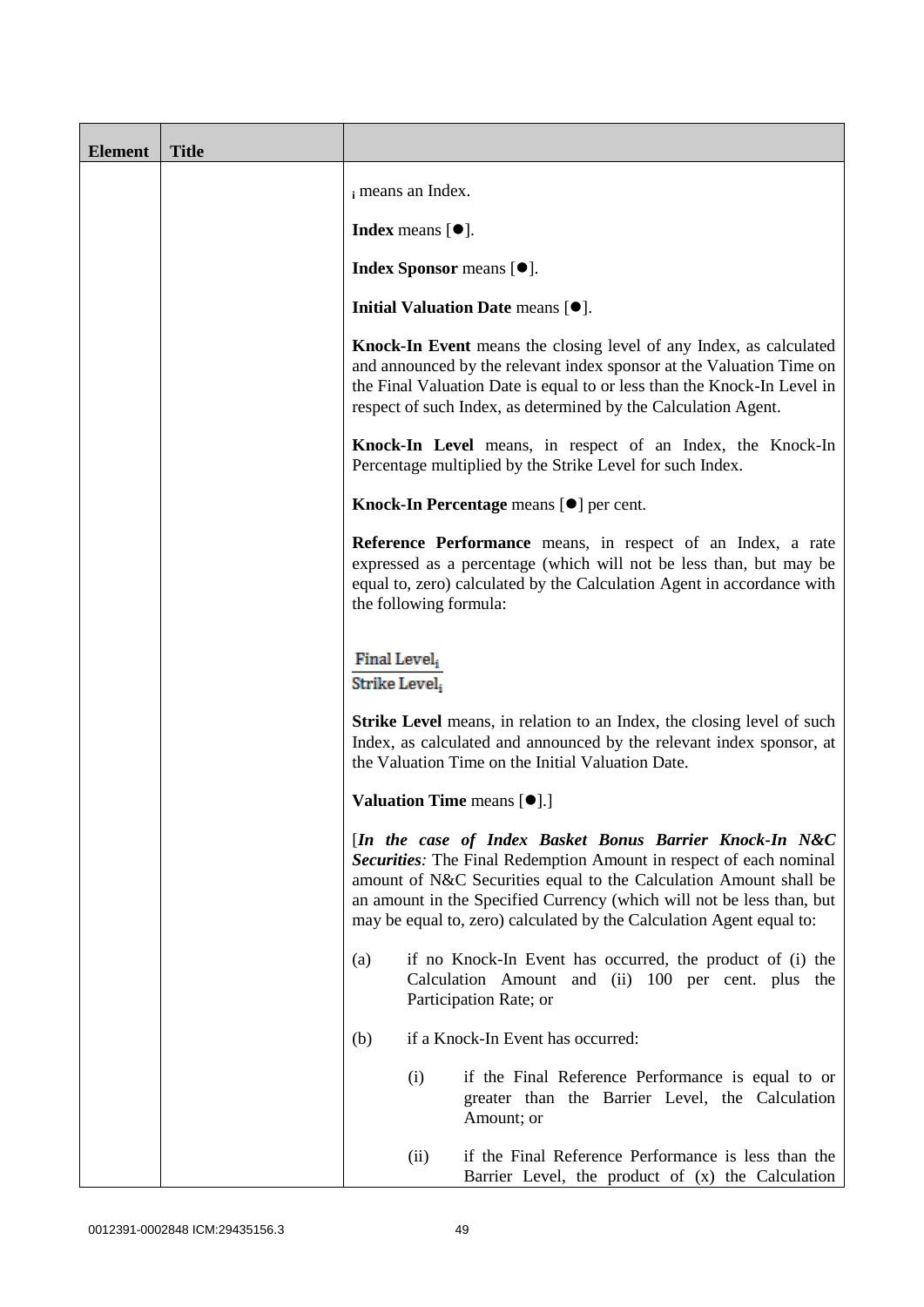| <b>Element</b> | <b>Title</b> |                                                                                                                                                                                                                                                                                                                                                                                                                                                                                                    |
|----------------|--------------|----------------------------------------------------------------------------------------------------------------------------------------------------------------------------------------------------------------------------------------------------------------------------------------------------------------------------------------------------------------------------------------------------------------------------------------------------------------------------------------------------|
|                |              | Amount and (y) the Final Reference Performance.                                                                                                                                                                                                                                                                                                                                                                                                                                                    |
|                |              | Where:                                                                                                                                                                                                                                                                                                                                                                                                                                                                                             |
|                |              | Barrier Level means [ $\bullet$ ] per cent.                                                                                                                                                                                                                                                                                                                                                                                                                                                        |
|                |              | Final Reference Performance means a percentage determined by the<br>Calculation Agent equal to the Reference Performance of the Index<br>with the lowest Reference Performance.                                                                                                                                                                                                                                                                                                                    |
|                |              | Final Level means, in respect of an Index, an amount equal to the<br>closing level of such Index, as calculated and announced by the<br>relevant index sponsor, at the Valuation Time on the Final Valuation<br>Date.                                                                                                                                                                                                                                                                              |
|                |              | Final Valuation Date means [ $\bullet$ ].                                                                                                                                                                                                                                                                                                                                                                                                                                                          |
|                |              | i means an Index.                                                                                                                                                                                                                                                                                                                                                                                                                                                                                  |
|                |              | <b>Index</b> means $\lceil \bullet \rceil$ .                                                                                                                                                                                                                                                                                                                                                                                                                                                       |
|                |              | Initial Valuation Date means [ $\bullet$ ].                                                                                                                                                                                                                                                                                                                                                                                                                                                        |
|                |              | Knock-In Event means the Final Reference Performance is less than<br>the Knock-In Level.                                                                                                                                                                                                                                                                                                                                                                                                           |
|                |              | <b>Knock-In Level</b> means $[\bullet]$ per cent.                                                                                                                                                                                                                                                                                                                                                                                                                                                  |
|                |              | <b>Participation Rate</b> means [ $\bullet$ ] per cent.                                                                                                                                                                                                                                                                                                                                                                                                                                            |
|                |              | Reference Performance means, in respect of an Index, a rate<br>expressed as a percentage (which will not be less than, but may be<br>equal to, zero) calculated by the Calculation Agent in accordance with<br>the following formula:                                                                                                                                                                                                                                                              |
|                |              | Final Level,<br>Strike Level,                                                                                                                                                                                                                                                                                                                                                                                                                                                                      |
|                |              | <b>Strike Level</b> means, in relation to an Index, the closing level of such<br>Index, as calculated and announced by the relevant index sponsor, at<br>the Valuation Time on the Initial Valuation Date.                                                                                                                                                                                                                                                                                         |
|                |              | Valuation Time means [ $\bullet$ ].]                                                                                                                                                                                                                                                                                                                                                                                                                                                               |
|                |              | [In the case of Equity Basket Autocall N&C Securities: Unless the<br>N&C Securities have been previously redeemed or cancelled, if on<br>any Observation Date an Autocall Event occurs the Issuer will, on<br>giving notice to Securityholders, redeem all, but not some only, of the<br>Securities, each nominal amount of the Securities equal to the<br>Calculation Amount being redeemed on the Early Redemption Date at<br>the Early Redemption Amount specified below [If the Securities are |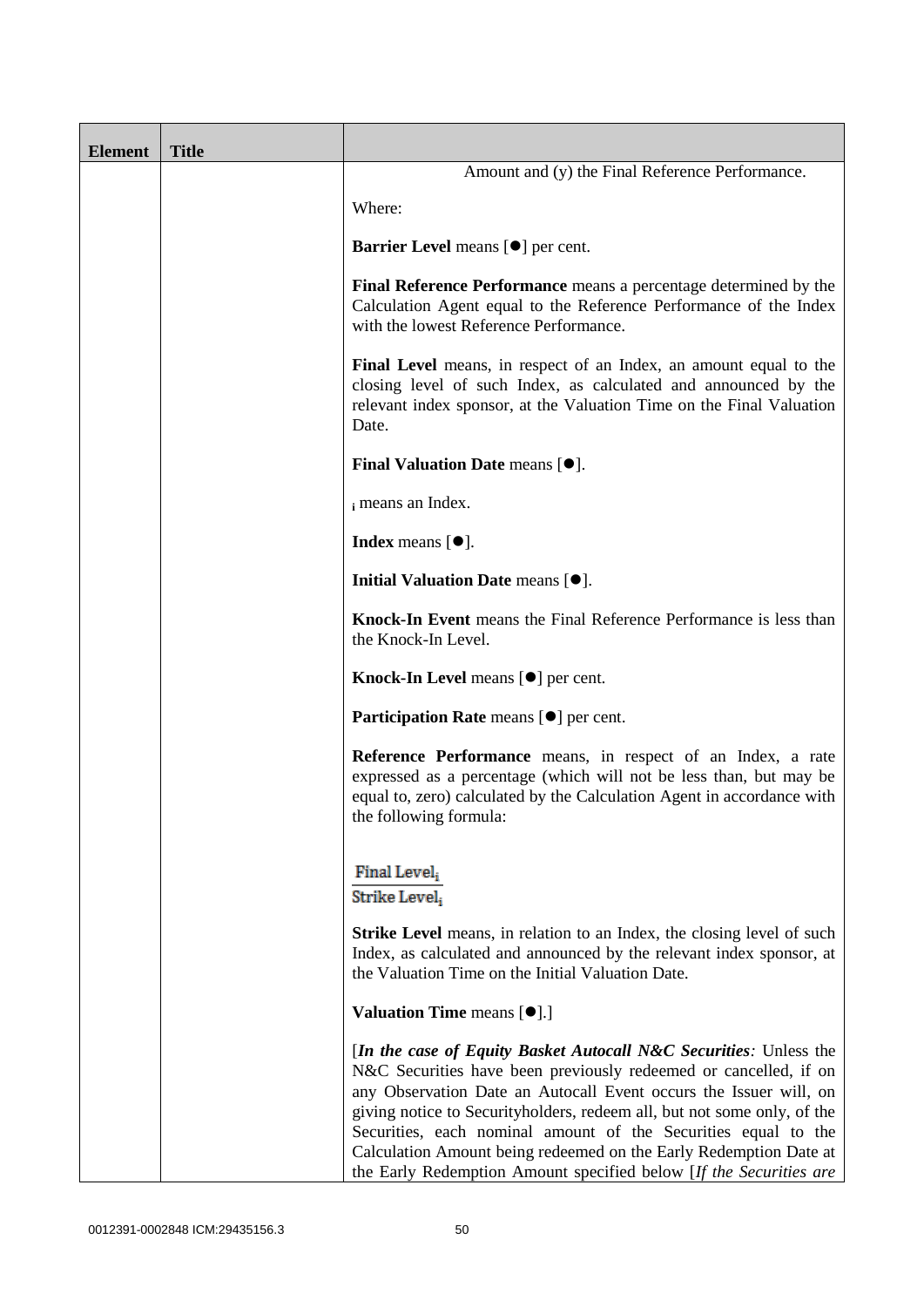| <b>Element</b> | <b>Title</b> |                                                                                                                                                                                                                                                                                                                                                                                                                                                                                                                                                      |
|----------------|--------------|------------------------------------------------------------------------------------------------------------------------------------------------------------------------------------------------------------------------------------------------------------------------------------------------------------------------------------------------------------------------------------------------------------------------------------------------------------------------------------------------------------------------------------------------------|
|                |              | interest bearing and not Conditional Interest N&C Securities, insert,<br>together with interest accrued to (but excluding) the date of<br>redemption].                                                                                                                                                                                                                                                                                                                                                                                               |
|                |              | Where:                                                                                                                                                                                                                                                                                                                                                                                                                                                                                                                                               |
|                |              | <b>Autocall Event</b> means the Autocall Reference Performance in respect<br>of an Observation Date (the Relevant Observation Date) is equal to<br>or greater than the Autocall Level in respect of such Observation Date.                                                                                                                                                                                                                                                                                                                           |
|                |              | <b>Autocall Level</b> means [specify % for each Observation Date].                                                                                                                                                                                                                                                                                                                                                                                                                                                                                   |
|                |              | <b>Autocall Rate</b> means [specify % for each Observation Date].                                                                                                                                                                                                                                                                                                                                                                                                                                                                                    |
|                |              | Autocall Reference Performance means, in respect of an<br>Observation Date, a percentage determined by the Calculation Agent<br>equal to the Reference Performance of the Share with the lowest<br>Reference Performance in respect of such Observation Date.                                                                                                                                                                                                                                                                                        |
|                |              | Early Redemption Amount means, in respect of each nominal<br>amount of the N&C Securities equal to the Calculation Amount, an<br>amount in the Specified Currency (which will not be less than, but<br>may be equal to, zero) calculated by the Calculation Agent equal to [in<br>the case of a Fixed Autocall N&C Security: the Calculation Amount]<br>[in the case of an Uplift Autocall N&C Security: the product of (i) the<br>Calculation Amount and (ii) 100 per cent. plus the Autocall Rate in<br>respect of the Relevant Observation Date]. |
|                |              | Early Redemption Date means the day falling the Number of<br>Autocall Business Days immediately succeeding the Relevant<br>Observation Date.                                                                                                                                                                                                                                                                                                                                                                                                         |
|                |              | i means a Share.                                                                                                                                                                                                                                                                                                                                                                                                                                                                                                                                     |
|                |              | Initial Valuation Date means [ $\bullet$ ].                                                                                                                                                                                                                                                                                                                                                                                                                                                                                                          |
|                |              | o means an Observation Date.                                                                                                                                                                                                                                                                                                                                                                                                                                                                                                                         |
|                |              | <b>Observation Date means <math>[•]</math>.</b>                                                                                                                                                                                                                                                                                                                                                                                                                                                                                                      |
|                |              | <b>Observation Price</b> means, in respect of an Observation Date and a<br>Share, an amount equal to the price per share in respect of such Share<br>quoted on the applicable exchange at the Valuation Time on such<br><b>Observation Date.</b>                                                                                                                                                                                                                                                                                                     |
|                |              | Number of Autocall Business Days means [ $\bullet$ ].                                                                                                                                                                                                                                                                                                                                                                                                                                                                                                |
|                |              | Reference Performance means, in respect of an Observation Date<br>and a Share, a rate expressed as a percentage (which will not be less<br>than, but may be equal to, zero) calculated by the Calculation Agent in<br>accordance with the following formula:                                                                                                                                                                                                                                                                                         |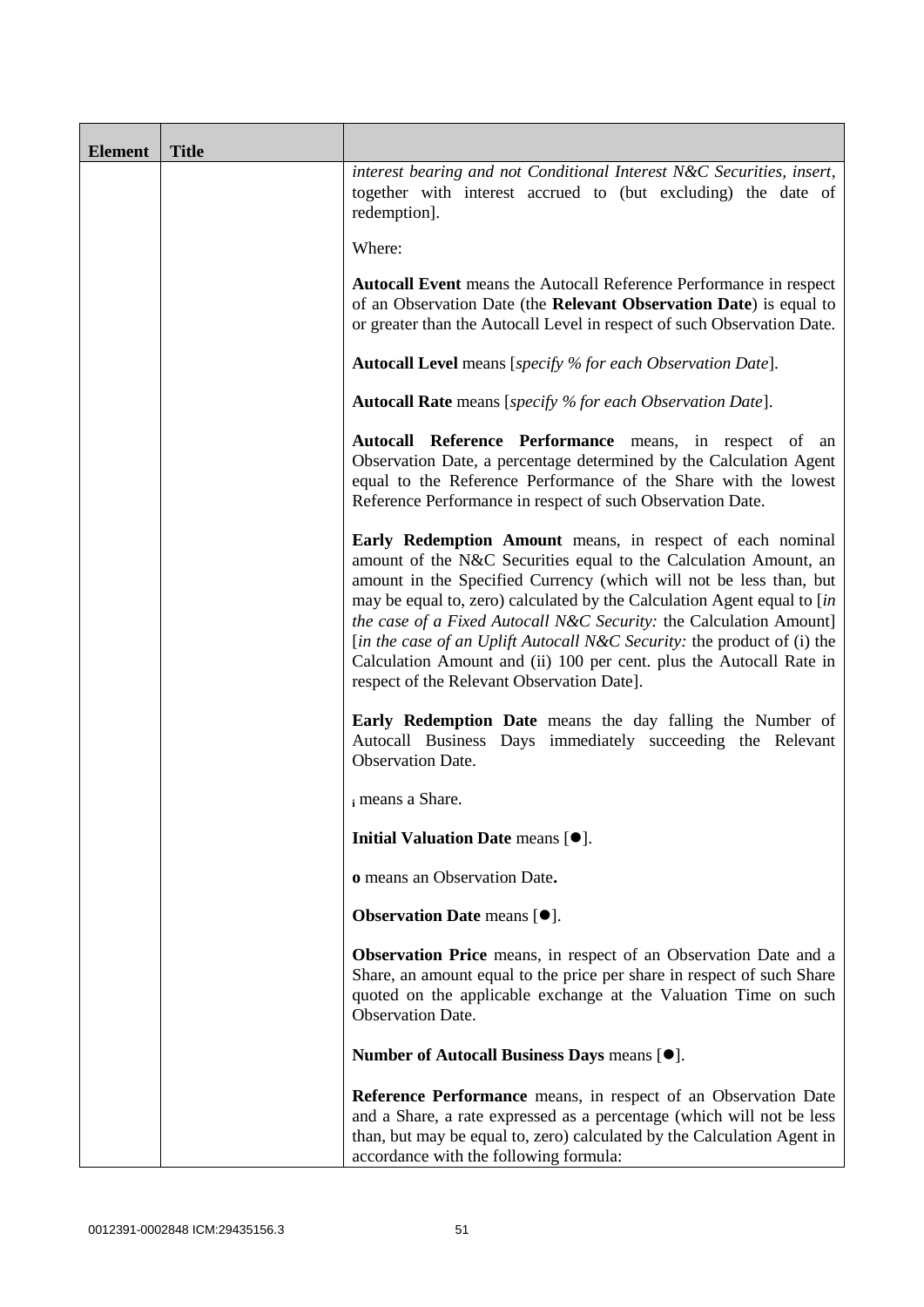| <b>Element</b> | <b>Title</b> |                                                                                                                                                                                                                                                                                                                                                                                                                                                                                                                                                                                                                                                                 |
|----------------|--------------|-----------------------------------------------------------------------------------------------------------------------------------------------------------------------------------------------------------------------------------------------------------------------------------------------------------------------------------------------------------------------------------------------------------------------------------------------------------------------------------------------------------------------------------------------------------------------------------------------------------------------------------------------------------------|
|                |              | Observation Level <sub>i,0</sub><br>Strike Level;                                                                                                                                                                                                                                                                                                                                                                                                                                                                                                                                                                                                               |
|                |              | <b>Share</b> means $[①]$ .                                                                                                                                                                                                                                                                                                                                                                                                                                                                                                                                                                                                                                      |
|                |              | <b>Strike Price</b> means, in relation to a Share, the price per share in<br>respect of such Share quoted on the applicable exchange at the<br>Valuation Time on the Initial Valuation Date.                                                                                                                                                                                                                                                                                                                                                                                                                                                                    |
|                |              | <b>Valuation Time means [<math>\bullet</math>].]</b>                                                                                                                                                                                                                                                                                                                                                                                                                                                                                                                                                                                                            |
|                |              | [In the case of Index Basket Autocall N&C Securities: Unless the N&C<br>Securities have been previously redeemed or cancelled, if on any<br>Observation Date an Autocall Event occurs the Issuer will, on giving<br>notice to Securityholders, redeem all, but not some only, of the N&C<br>Securities, each nominal amount of N&C Securities equal to the<br>Calculation Amount being redeemed on the Early Redemption Date at<br>the Early Redemption Amount specified below[If the Securities are<br>interest bearing and not Conditional Interest N&C Securities, insert:,<br>together with interest accrued to (but excluding) the date of<br>redemption]. |
|                |              | Where:                                                                                                                                                                                                                                                                                                                                                                                                                                                                                                                                                                                                                                                          |
|                |              | <b>Autocall Event</b> means the Autocall Reference Performance in respect<br>of an Observation Date (the Relevant Observation Date) is equal to<br>or greater than the Autocall Level in respect of such Observation Date.                                                                                                                                                                                                                                                                                                                                                                                                                                      |
|                |              | <b>Autocall Level</b> means [specify % for each Observation Date].                                                                                                                                                                                                                                                                                                                                                                                                                                                                                                                                                                                              |
|                |              | <b>Autocall Rate</b> means [specify % for each Observation Date].                                                                                                                                                                                                                                                                                                                                                                                                                                                                                                                                                                                               |
|                |              | Autocall Reference Performance means, in respect of an<br>Observation Date, a percentage determined by the Calculation Agent<br>equal to the Reference Performance of the Index with the lowest<br>Reference Performance in respect of such Observation Date.                                                                                                                                                                                                                                                                                                                                                                                                   |
|                |              | Early Redemption Amount means, in respect of each nominal<br>amount of Securities equal to the Calculation Amount, an amount in<br>the Specified Currency (which will not be less than, but may be equal<br>to, zero) calculated by the Calculation Agent equal to [in the case of $a$<br>Fixed Autocall N&C Security: the Calculation Amount] [in the case of<br>an Uplift Autocall N&C Security: the product of (i) the Calculation<br>Amount and (ii) 100 per cent. plus the Autocall Rate in respect of the<br>Relevant Observation Date].                                                                                                                  |
|                |              | <b>Early Redemption Date</b> means the day falling the Number of<br>Autocall Business Days immediately succeeding the Relevant<br>Observation Date.                                                                                                                                                                                                                                                                                                                                                                                                                                                                                                             |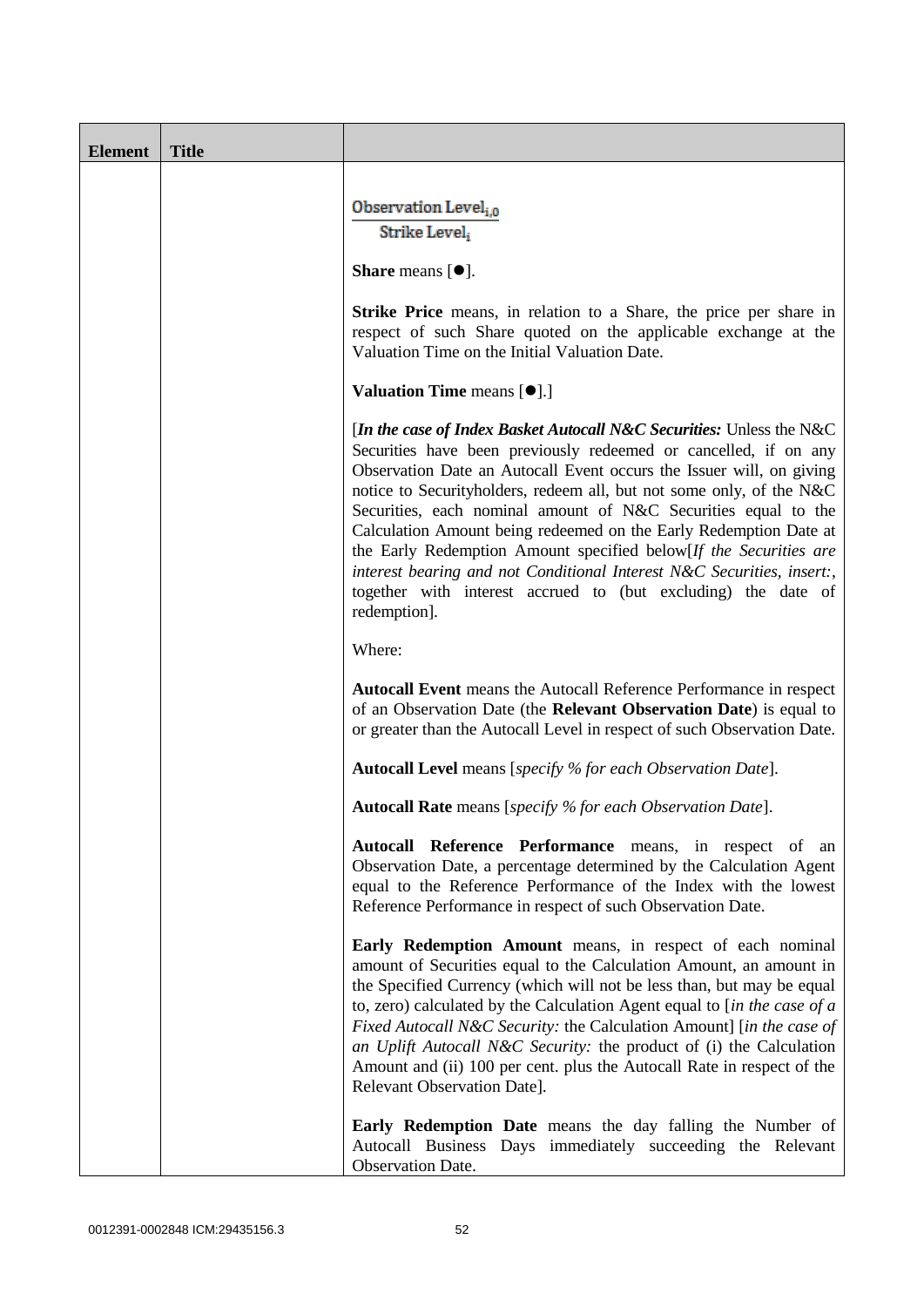| <b>Element</b> | <b>Title</b> |                                                                                                                                                                                                                                                                                                                                                                                                                                                                    |
|----------------|--------------|--------------------------------------------------------------------------------------------------------------------------------------------------------------------------------------------------------------------------------------------------------------------------------------------------------------------------------------------------------------------------------------------------------------------------------------------------------------------|
|                |              | i means an Index.                                                                                                                                                                                                                                                                                                                                                                                                                                                  |
|                |              | <b>Index</b> means $[•]$ .                                                                                                                                                                                                                                                                                                                                                                                                                                         |
|                |              | Initial Valuation Date means [ $\bullet$ ].                                                                                                                                                                                                                                                                                                                                                                                                                        |
|                |              | o means an Observation Date.                                                                                                                                                                                                                                                                                                                                                                                                                                       |
|                |              | Observation Date means [ $\bullet$ ].                                                                                                                                                                                                                                                                                                                                                                                                                              |
|                |              | <b>Observation Level</b> means, in respect of an Observation Date and an<br>Index, an amount equal to the closing level of such Index, as<br>calculated and announced by the relevant index sponsor, at the<br>Valuation Time on such Observation Date.                                                                                                                                                                                                            |
|                |              | Number of Autocall Business Days means [ $\bullet$ ].                                                                                                                                                                                                                                                                                                                                                                                                              |
|                |              | Reference Performance means, in respect of an Observation Date<br>and an Index, a rate expressed as a percentage (which will not be less<br>than, but may be equal to, zero) calculated by the Calculation Agent in<br>accordance with the following formula:                                                                                                                                                                                                      |
|                |              | Observation Level <sub>i.0</sub><br>Strike Level,                                                                                                                                                                                                                                                                                                                                                                                                                  |
|                |              | <b>Strike Level</b> means, in relation to an Index, the closing level of such<br>Index, as calculated and announced by the relevant index sponsor, at<br>the Valuation Time on the Initial Valuation Date.                                                                                                                                                                                                                                                         |
|                |              | <b>Valuation Time means <math>[\bullet]</math>.</b> ]                                                                                                                                                                                                                                                                                                                                                                                                              |
|                |              | [In the case of Zero Recovery Single Name Credit Linked N&C<br><b>Securities, insert:</b> Subject to any prior purchase and cancellation or<br>early redemption and the occurrence of a Credit Event Determination<br>Date as described below, each Security will be redeemed by the Issuer<br>at [insert Calculation Amount], being its Final Redemption Amount<br>on the Maturity Date.                                                                          |
|                |              | Discharge of the Issuer's obligations following a Credit Event                                                                                                                                                                                                                                                                                                                                                                                                     |
|                |              | If a Credit Event (being a [bankruptcy[,]] [failure to pay[,]] [obligation<br>acceleration[,]] [obligation default[,]] [repudiation/moratorium[,]]<br>[governmental intervention[,]] [or] [restructuring] (include all that<br>apply)), occurs in respect of the Reference Entity (being [specify<br>reference entity] or any successor(s)) (the Reference Entity), the<br>Calculation Agent may determine that a Credit Event Determination<br>Date has occurred. |
|                |              | If a Credit Event Determination Date occurs, the Issuer shall give<br>notice to the holders, and, subject to any adjustment and any prior                                                                                                                                                                                                                                                                                                                          |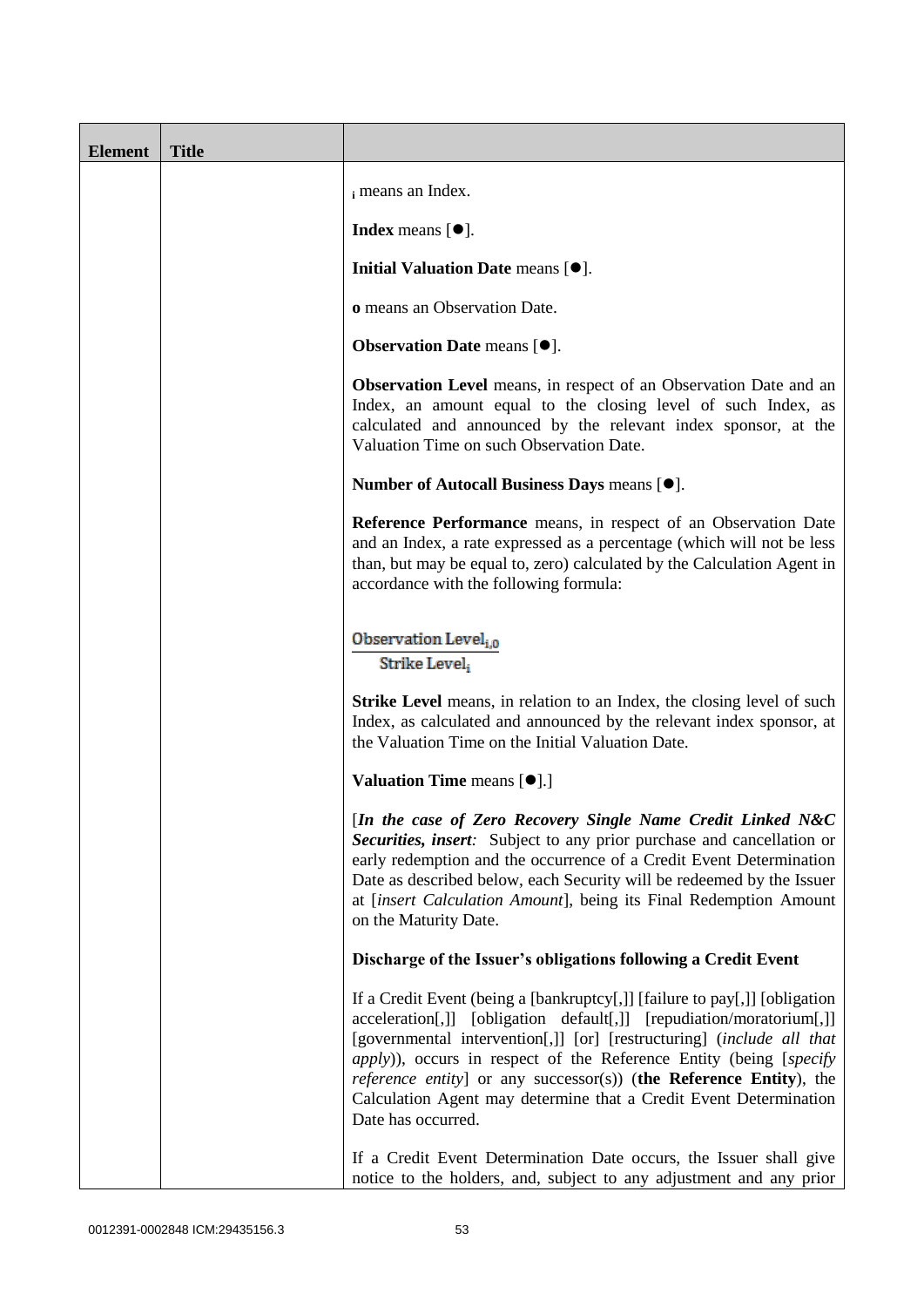| <b>Element</b> | <b>Title</b> |                                                                                                                                                                                                                                                                                                                                                                                                                                                                                                                                                                                                                                                                    |
|----------------|--------------|--------------------------------------------------------------------------------------------------------------------------------------------------------------------------------------------------------------------------------------------------------------------------------------------------------------------------------------------------------------------------------------------------------------------------------------------------------------------------------------------------------------------------------------------------------------------------------------------------------------------------------------------------------------------|
|                |              | redemption, the Issuer's obligations in respect of the N&C Securities<br>will be discharged on the Credit Event Redemption Date and no<br>redemption or other amounts shall be payable in respect of such<br>discharge and the Issuer will have no further liability or obligation in<br>respect of the N&C Securities.                                                                                                                                                                                                                                                                                                                                            |
|                |              | If the Calculation Agent determines that a Credit Event Determination<br>Date has occurred, [each Security shall cease to bear interest from<br>(and including) the Coupon Payment Date immediately preceding, or<br>if the Credit Event Determination Date is a Coupon Payment Date,<br>coinciding with the Credit Event Determination Date, or if the Credit<br>Event Determination Date falls on or prior to the first Coupon<br>Payment Date, no interest shall accrue on the Securities] [each<br>Security shall cease to bear interest from the Credit Event<br>Determination Date].                                                                         |
|                |              | Where:                                                                                                                                                                                                                                                                                                                                                                                                                                                                                                                                                                                                                                                             |
|                |              | Credit Event Determination Date means the date in respect of<br>which a Credit Event is determined to have occurred for the purposes<br>of the Securities.                                                                                                                                                                                                                                                                                                                                                                                                                                                                                                         |
|                |              | Credit Event Redemption Date means the day falling [specify] [ten]<br>business days following the latest of (i) the Credit Event<br>Determination Date and (ii) the date when the Credit Event Notice is<br>delivered.                                                                                                                                                                                                                                                                                                                                                                                                                                             |
|                |              | [If Restructuring is a Credit Event and either Restructuring Maturity<br>Limitation and Fully Transferable Obligation, Modified Restructuring<br>Maturity Limitation and Conditionally Transferable Obligation, Mod<br>R or Mod Mod R applies, insert:                                                                                                                                                                                                                                                                                                                                                                                                             |
|                |              | Partial Reduction on Restructuring Credit Event                                                                                                                                                                                                                                                                                                                                                                                                                                                                                                                                                                                                                    |
|                |              | If the type of Credit Event is a Restructuring, the Calculation Agent<br>may choose not to discharge the Issuer's obligations in respect of the<br>full nominal amount of the N&C Securities but may instead determine<br>that the Issuer's obligations shall be discharged in respect of a portion<br>of such nominal amount (the Partial Discharge Amount) only and,<br>subject to the occurrence of further Credit Events, leave the remaining<br>portion of the nominal amount of the N&C Securities outstanding (in<br>which case the terms and conditions of the Securities shall continue to<br>apply to such outstanding portion of the nominal amount).]] |
|                |              | [In the case of Zero Recovery Basket Credit Linked N&C Securities,<br>insert: The Final Redemption Amount in respect of each nominal<br>amount of Securities equal to the Calculation Amount shall be an<br>amount in the Specified Currency equal to the Outstanding Nominal<br>Amount as of the Maturity Date. For the avoidance of doubt if the<br>Outstanding Nominal Amount as of the Maturity Date is zero, no<br>amounts will be payable on the Maturity Date.                                                                                                                                                                                              |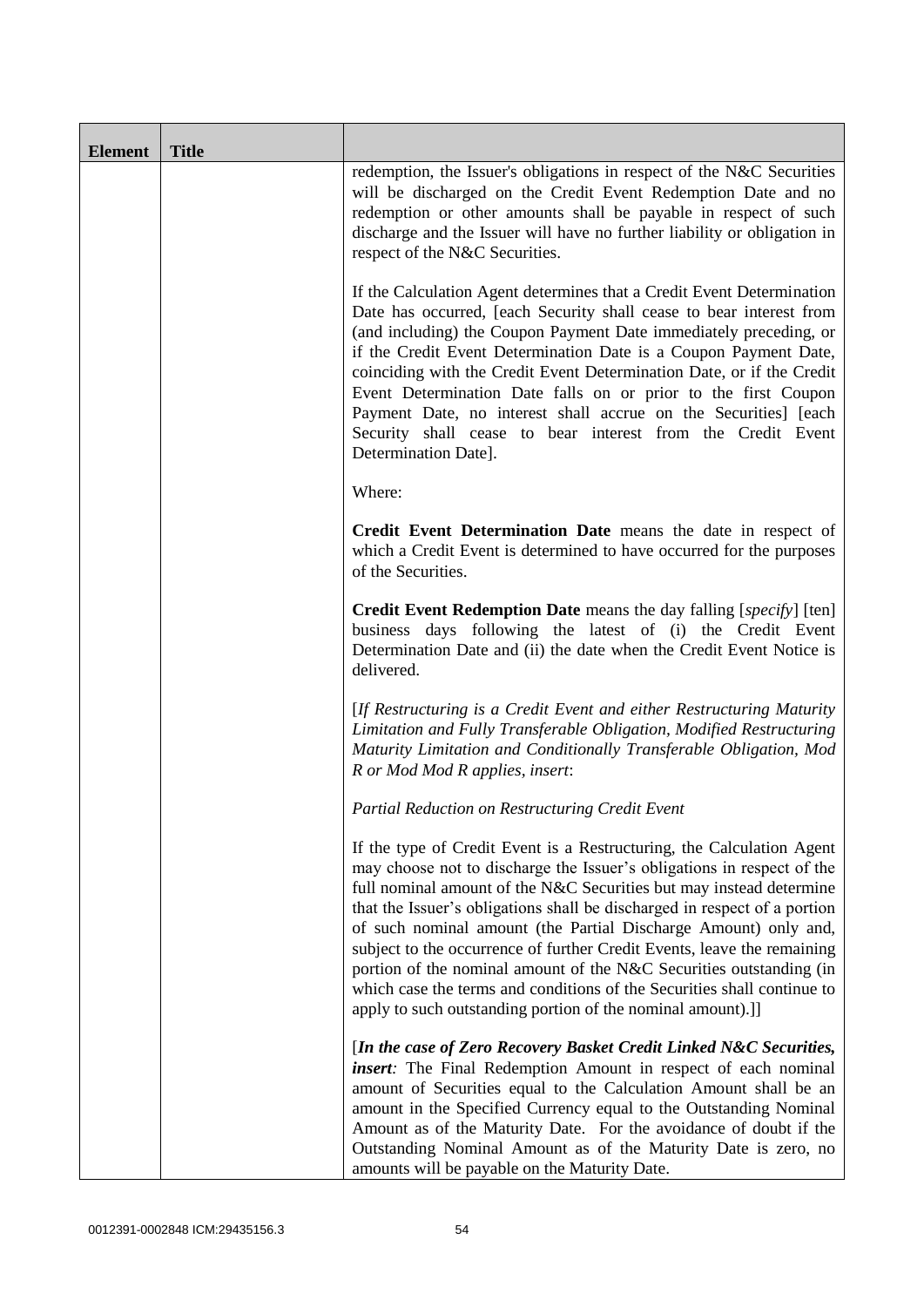| <b>Element</b> | <b>Title</b> |                                                                                                                                                                                                                                                                                                                                                                                                                                                                                                                                                                                                                                                                                                                                                                                                                                                                                                                                                            |
|----------------|--------------|------------------------------------------------------------------------------------------------------------------------------------------------------------------------------------------------------------------------------------------------------------------------------------------------------------------------------------------------------------------------------------------------------------------------------------------------------------------------------------------------------------------------------------------------------------------------------------------------------------------------------------------------------------------------------------------------------------------------------------------------------------------------------------------------------------------------------------------------------------------------------------------------------------------------------------------------------------|
|                |              | The Outstanding Nominal Amount is the Calculation Amount,<br>subject to reduction in accordance with the following paragraph.                                                                                                                                                                                                                                                                                                                                                                                                                                                                                                                                                                                                                                                                                                                                                                                                                              |
|                |              | If [Insert if Annex 7 applies: Conditions to Settlement are<br>satisfied][Insert if Annex 15 applies: a Credit Event Determination<br>Date occurs] with respect to a Reference Entity, the Calculation Agent<br>will thereupon reduce the Outstanding Nominal Amount by an amount<br>equal to the Credit Event Reduction Amount in respect of such<br>Reference Entity, subject to the effective date of such reduction being<br>adjusted or such reduction being reversed in certain circumstances.                                                                                                                                                                                                                                                                                                                                                                                                                                                       |
|                |              | If the Outstanding Nominal Amount is equal to zero, the Issuer's<br>obligations in respect of the Securities will be discharged and the<br>Issuer will have no further liability in respect thereof.                                                                                                                                                                                                                                                                                                                                                                                                                                                                                                                                                                                                                                                                                                                                                       |
|                |              | Where:                                                                                                                                                                                                                                                                                                                                                                                                                                                                                                                                                                                                                                                                                                                                                                                                                                                                                                                                                     |
|                |              | [ <i>Insert if Annex 7 applies:</i> Conditions to Settlement means [(a)] the<br>occurrence of a Credit Event Determination Date except where such is<br>reversed [and (b) either (i) the delivery by the Calculation Agent to<br>the Issuer of a notice of publicly available information confirming the<br>occurrence of the Credit Event that is effective during one of the<br>periods specified in paragraph (a) of the definition of Credit Event<br>Determination Date or (ii) the public announcement by the<br>International Swaps and Derivatives Association, Inc. (ISDA) on or<br>prior to the last day of a prescribed period that the relevant Credit<br>Derivatives Determinations Committee established by ISDA has<br>resolved that an event that constitutes a Credit Event has occurred<br>with respect to the relevant Reference Entity or obligation thereof]<br>[Include if Notice of Publicly Available Information is applicable].] |
|                |              | Credit Event Determination Date means the date in respect of<br>which a Credit Event is determined to have occurred for the purposes<br>of the Securities.                                                                                                                                                                                                                                                                                                                                                                                                                                                                                                                                                                                                                                                                                                                                                                                                 |
|                |              | Credit Event Reduction Amount means, in respect of a Reference<br>Entity, the product of (a) the Calculation Amount and (b) the<br>Weighting in respect of such Reference Entity.                                                                                                                                                                                                                                                                                                                                                                                                                                                                                                                                                                                                                                                                                                                                                                          |
|                |              | Credit Event means [Bankruptcy, Failure to Pay, Obligation<br>Obligation<br>Repudiation/Moratorium,<br>Acceleration,<br>Default,<br>Restructuring or Governmental Intervention]. [Delete as applicable<br>and include brief description of each Credit Event]                                                                                                                                                                                                                                                                                                                                                                                                                                                                                                                                                                                                                                                                                              |
|                |              | Reference Entity means $[\bullet].$                                                                                                                                                                                                                                                                                                                                                                                                                                                                                                                                                                                                                                                                                                                                                                                                                                                                                                                        |
|                |              | Weighting means, with respect to a Reference Entity, (a) the<br>Weighting Percentage for such Reference Entity or, if prior to [Insert<br>if Annex 7 applies: the satisfaction of Conditions to Settlement with<br>respect to such Reference Entity] [Insert if Annex 15 applies: the<br>occurrence of a Credit Event Determination Date with respect to such                                                                                                                                                                                                                                                                                                                                                                                                                                                                                                                                                                                              |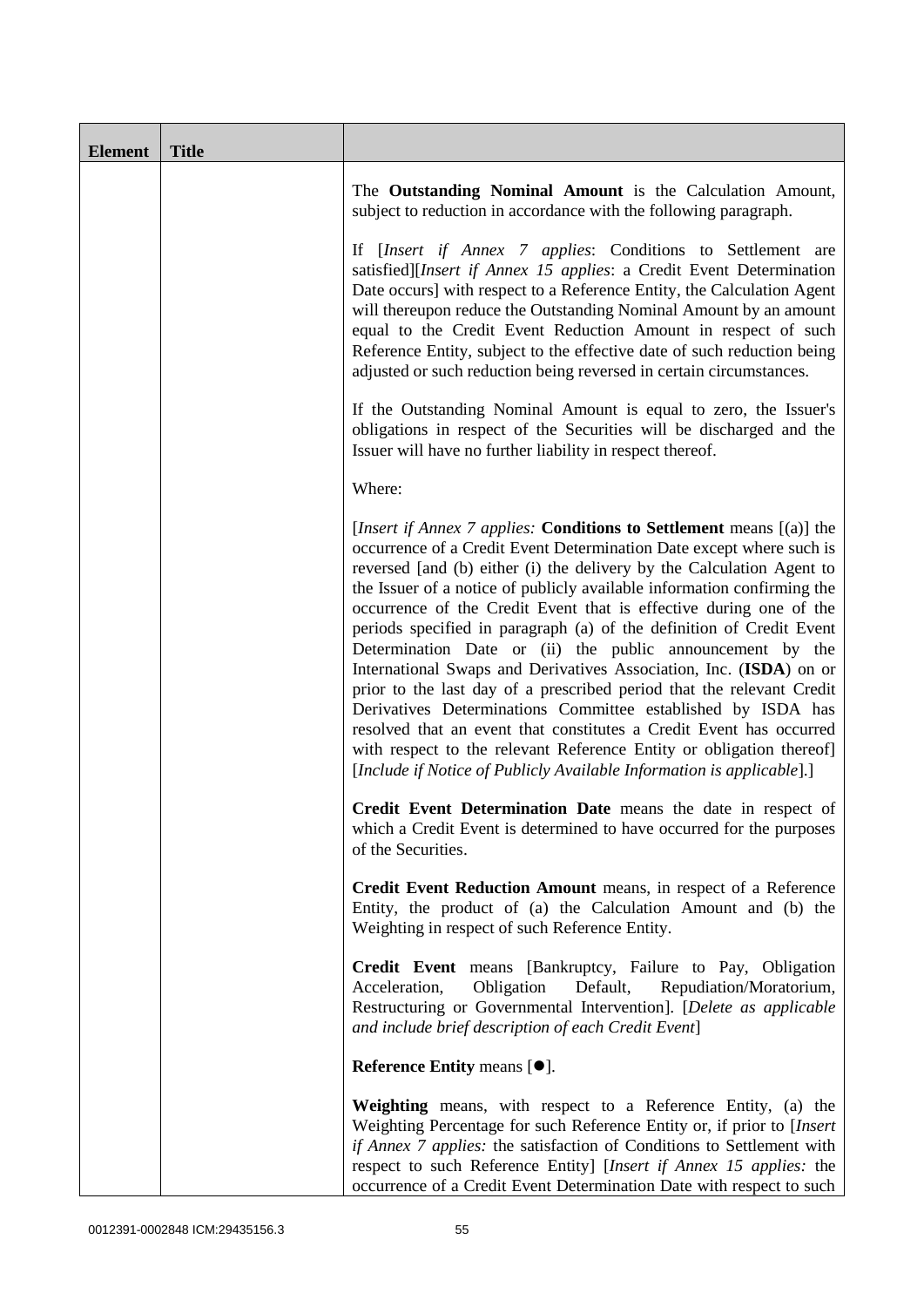| <b>Element</b> | <b>Title</b> |                                                                                                                                                                                                                                                                                                                                                                                                                                                                                                                                                                 |
|----------------|--------------|-----------------------------------------------------------------------------------------------------------------------------------------------------------------------------------------------------------------------------------------------------------------------------------------------------------------------------------------------------------------------------------------------------------------------------------------------------------------------------------------------------------------------------------------------------------------|
|                |              | Reference Entity], such Reference Entity is a successor to another<br>Reference Entity, (b) the sum of $(x)$ the Weighting Percentage for<br>such Reference Entity and (y) the Weighting Percentage for each<br>Reference Entity in respect of which such Reference Entity is a<br>successor.                                                                                                                                                                                                                                                                   |
|                |              | Weighting Percentage means [specify for each Reference Entity].                                                                                                                                                                                                                                                                                                                                                                                                                                                                                                 |
|                |              | [If Restructuring is a Credit Event and either Restructuring Maturity<br>Limitation and Fully Transferable Obligation, Modified Restructuring<br>Maturity Limitation and Conditionally Transferable Obligation, Mod<br>R or Mod Mod R applies, insert:                                                                                                                                                                                                                                                                                                          |
|                |              | Partial Reduction on Restructuring Credit Event                                                                                                                                                                                                                                                                                                                                                                                                                                                                                                                 |
|                |              | If the type of Credit Event is a Restructuring, the Calculation Agent<br>may choose not to reduce the Outstanding Nominal Amount by the<br>full Credit Event Reduction Amount in respect of the relevant<br>Reference Entity, but may choose to apply a reduction of part of the<br>relevant Credit Event Reduction Amount and, subject to the<br>occurrence of further Credit Events, leave the remaining Credit Event<br>Reduction Amount outstanding (in which case the terms and<br>conditions of the Securities shall continue to apply to such amount).]] |
|                |              | [In the case of Auction to Cash Settled Credit Linked N&C<br>Securities, insert: Subject to any prior purchase and cancellation or<br>early redemption and the occurrence of a Credit Event Determination<br>Date as described below, each Security will be redeemed by the Issuer<br>at [insert Calculation Amount], being its Final Redemption Amount<br>on the Maturity Date.                                                                                                                                                                                |
|                |              | <b>Redemption following a Credit Event</b>                                                                                                                                                                                                                                                                                                                                                                                                                                                                                                                      |
|                |              | If a Credit Event (being a [bankruptcy[,]] [failure to pay[,]] [obligation<br>acceleration[,]] [obligation default[,]] [repudiation/moratorium[,]]<br>[governmental intervention[,]] [or] [restructuring] (include all that<br><i>apply</i> )), occurs in respect of the Reference Entity (being [specify<br><i>reference entity</i> ] or any successor(s)) (the Reference Entity), the<br>Calculation Agent may determine that a Credit Event Determination<br>Date has occurred.                                                                              |
|                |              | If a Credit Event Determination Date occurs, the Issuer shall give<br>notice to the holders, and, subject to any adjustment and any prior<br>redemption, redeem all but not some only of the Securities and pay in<br>respect of each Security the Credit Event Redemption Amount on the<br>Credit Event Redemption Date.                                                                                                                                                                                                                                       |
|                |              | If the Calculation Agent determines that a Credit Event Determination<br>Date has occurred, [each Security shall cease to bear interest from<br>(and including) the Coupon Payment Date immediately preceding, or<br>if the Credit Event Determination Date is a Coupon Payment Date,<br>coinciding with the Credit Event Determination Date, or if the Credit                                                                                                                                                                                                  |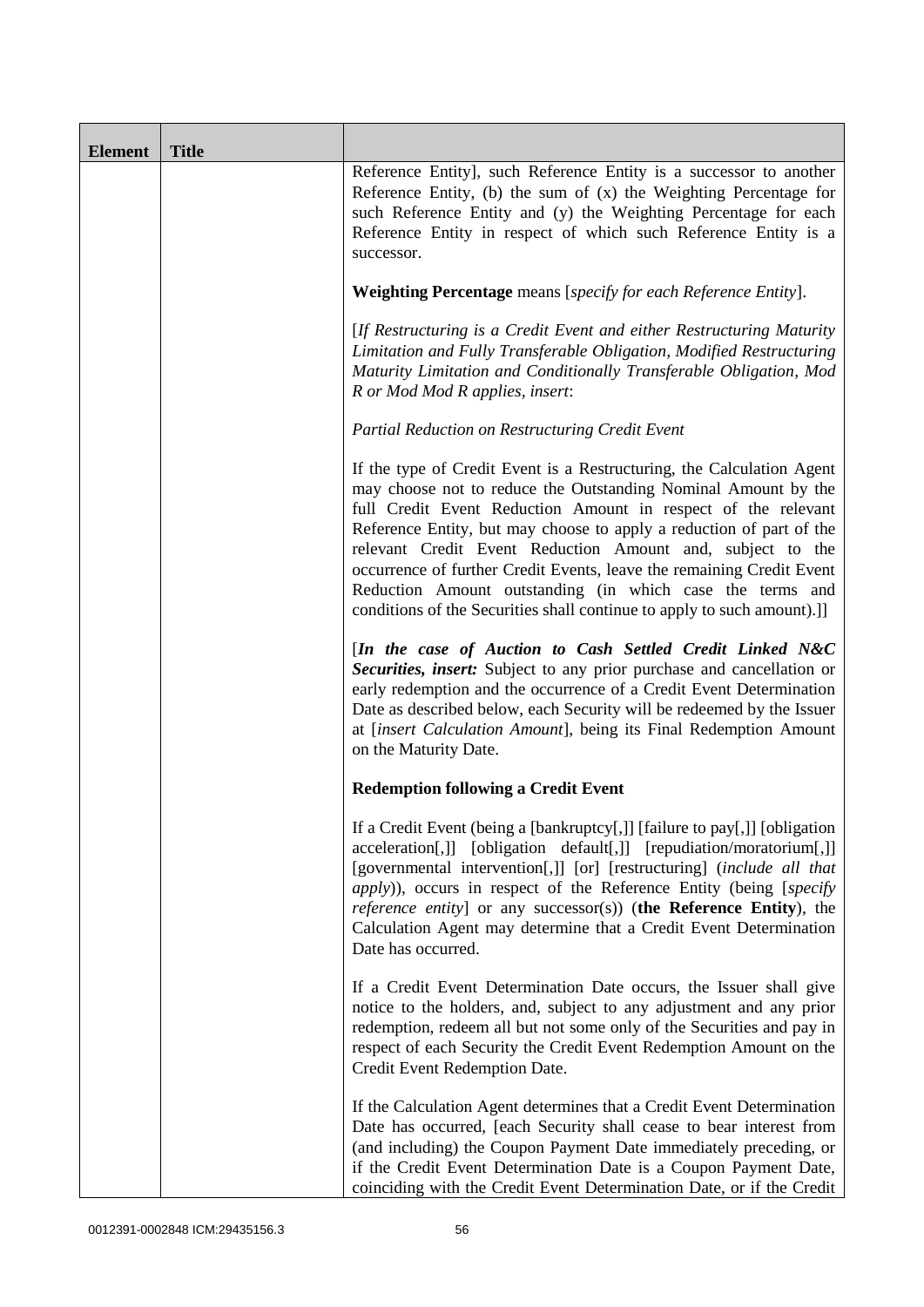| <b>Element</b> | <b>Title</b> |                                                                                                                                                                                                                                                                                                                                 |
|----------------|--------------|---------------------------------------------------------------------------------------------------------------------------------------------------------------------------------------------------------------------------------------------------------------------------------------------------------------------------------|
|                |              | Event Determination Date falls on or prior to the first Coupon<br>Payment Date, no interest shall accrue on the Securities] [each<br>Security shall cease to bear interest from the Credit Event<br>Determination Date].                                                                                                        |
|                |              | Where:                                                                                                                                                                                                                                                                                                                          |
|                |              | Auction Final Price means the recovery amount (expressed as a<br>percentage) determined by the Calculation Agent by reference to the<br>price determined for obligations of the relevant Reference Entity by<br>the relevant auction procedure.                                                                                 |
|                |              | Credit Event Determination Date means the date in respect of<br>which a Credit Event is determined to have occurred for the purposes<br>of the Securities.                                                                                                                                                                      |
|                |              | <b>Credit Event Redemption Date</b> means the day falling [specify] [ten]<br>business days following the latest of (i) the [auction settlement date]<br>[or] [the calculation of the Final Price] and (ii) the Credit Event<br>Determination Date.                                                                              |
|                |              | Credit Event Redemption Amount means: [[specify] per Calculation<br>Amount] / [an amount calculated by the Calculation Agent equal to (A<br>$\times$ B) – C, where                                                                                                                                                              |
|                |              | A is the Calculation Amount;                                                                                                                                                                                                                                                                                                    |
|                |              | <b>B</b> is the Auction Final Price or, if the Auction Final Price is not to be<br>determined following the occurrence of certain events, the Final Price;<br>and                                                                                                                                                               |
|                |              | C is relevant unwind costs].]                                                                                                                                                                                                                                                                                                   |
|                |              | The Credit Event Redemption Amount shall not be less than zero.]]                                                                                                                                                                                                                                                               |
|                |              | Final Price means the recovery amount (expressed as a percentage)<br>determined by the Calculation Agent in respect of obligations of the<br>relevant Reference Entity.                                                                                                                                                         |
|                |              | [If Restructuring is a Credit Event, insert:                                                                                                                                                                                                                                                                                    |
|                |              | Partial reduction on restructuring credit event                                                                                                                                                                                                                                                                                 |
|                |              | If the type of credit event is a restructuring, the Calculation Agent<br>may choose not to redeem the Securities in full, but may choose to<br>pay a partial Credit Event Redemption Amount and, subject to the<br>occurrence of further credit events, the terms and conditions of the<br>Securities shall continue to apply.] |
|                |              | [In the case of Equity Delta One Redemption N&C Securities: The<br>Final Redemption Amount in respect of each nominal amount of<br>Securities equal to the Calculation Amount shall be an amount in the                                                                                                                         |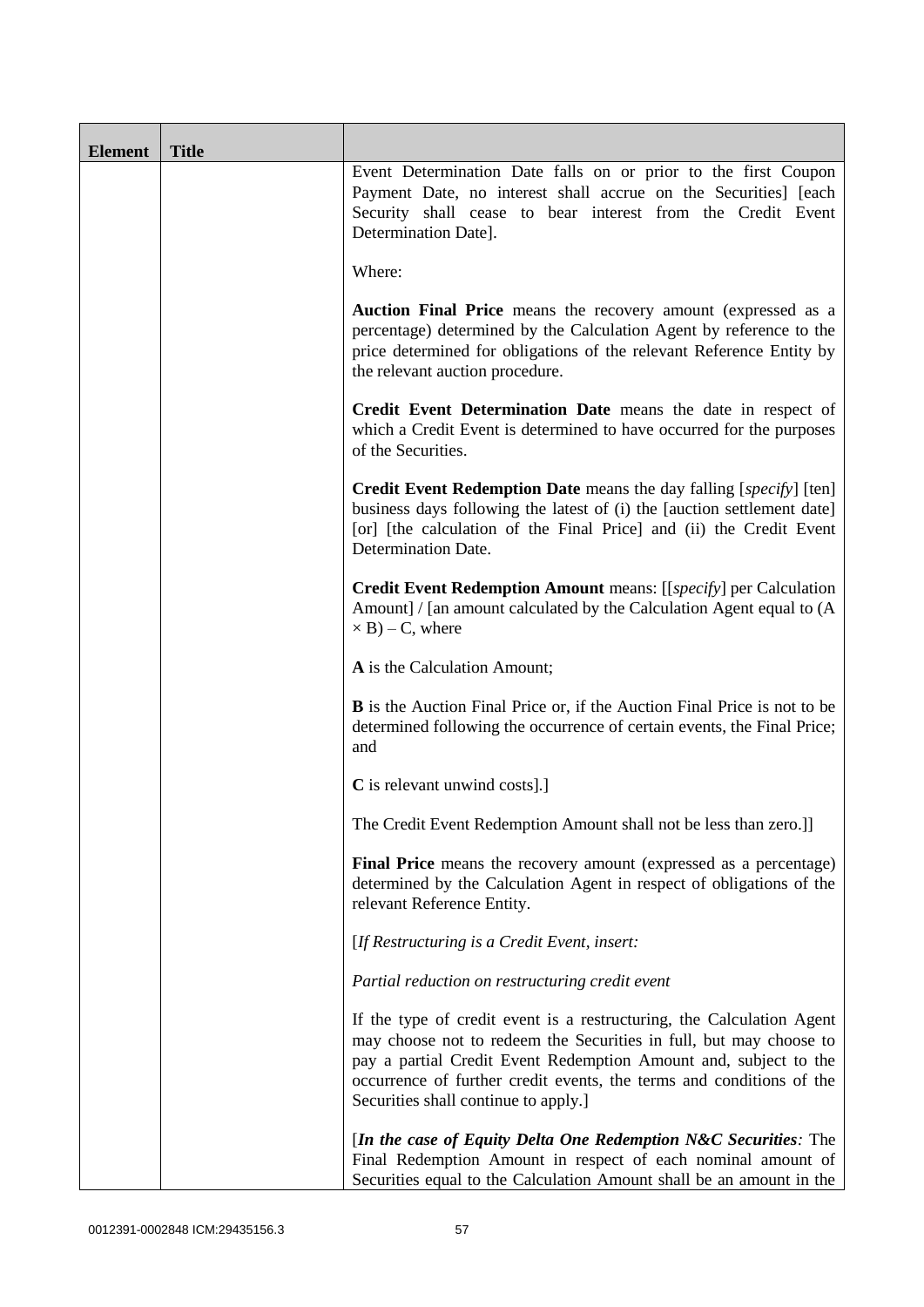| <b>Element</b> | <b>Title</b> |                                                                                                                                                                                                                                                                                                                                                                                                                                                                                                                                                                                                                                                                                                                                                                                           |
|----------------|--------------|-------------------------------------------------------------------------------------------------------------------------------------------------------------------------------------------------------------------------------------------------------------------------------------------------------------------------------------------------------------------------------------------------------------------------------------------------------------------------------------------------------------------------------------------------------------------------------------------------------------------------------------------------------------------------------------------------------------------------------------------------------------------------------------------|
|                |              | Specified Currency (which will not be less than, but may be equal to,<br>zero) calculated by the Calculation Agent equal to:                                                                                                                                                                                                                                                                                                                                                                                                                                                                                                                                                                                                                                                              |
|                |              | [ $V_F$ x Exchange Rate] – C                                                                                                                                                                                                                                                                                                                                                                                                                                                                                                                                                                                                                                                                                                                                                              |
|                |              | Any such amount will be rounded to the nearest sub-unit of the<br>relevant Specified Currency, half of any such sub-unit being rounded<br>upwards or otherwise in accordance with applicable market<br>convention.                                                                                                                                                                                                                                                                                                                                                                                                                                                                                                                                                                        |
|                |              | Where:                                                                                                                                                                                                                                                                                                                                                                                                                                                                                                                                                                                                                                                                                                                                                                                    |
|                |              | $V_F$ means the Final Price.                                                                                                                                                                                                                                                                                                                                                                                                                                                                                                                                                                                                                                                                                                                                                              |
|                |              | C means the Specified Currency equivalent of the Costs as determined<br>by the Calculation Agent using such foreign exchange rate as the<br>Calculation Agent deems appropriate with respect to the relevant<br>time(s) the Costs arise or may arise.                                                                                                                                                                                                                                                                                                                                                                                                                                                                                                                                     |
|                |              | Costs means, in respect of each nominal amount of Securities equal to<br>the Calculation Amount, such Securities' pro rata share of the total<br>amount of any commissions, costs, expenses, duties, taxes (including<br>but not limited to any capital gains tax or withholding tax), levies,<br>registration fees, custodial fees or other charges which may be<br>required to be made, paid, withheld or deducted by the Issuer and/or<br>any of its affiliates and/or any of their respective nominees as a result<br>of, or in connection with, the Issuer and/or any of its affiliates and/or<br>any of their respective nominees (a) being a direct holder of any<br>Hedging Shares and/or selling and/or realising any Hedging Shares<br>and/or (b) unwinding any Hedge Position. |
|                |              | Equity Currency means [ $\bullet$ ].                                                                                                                                                                                                                                                                                                                                                                                                                                                                                                                                                                                                                                                                                                                                                      |
|                |              | <b>Exchange Rate</b> means (i) the rate of exchange between the Equity<br>Currency and the Specified Currency (expressed as a number of units of<br>the Specified Currency for which a unit of the Equity Currency can be<br>exchanged) determined at or around the Final Valuation Date which the<br>Calculation Agent determines appropriate in its sole discretion, or (ii)<br>where the Equity Currency is the same as the Specified Currency, one.                                                                                                                                                                                                                                                                                                                                   |
|                |              | Final Valuation Date means $[•]$ .                                                                                                                                                                                                                                                                                                                                                                                                                                                                                                                                                                                                                                                                                                                                                        |
|                |              | <b>Hedge Position</b> means any Product that the Issuer and/or any of its<br>Affiliates and/or any of their respective nominees (a) enters into as a<br>result of being the direct holder of the Hedging Shares and/or selling<br>and/or realising the Hedging Shares or (b) would have entered into if<br>they were to fully hedge the market, equity or other price risk of the<br>Issuer entering into and performing its obligations with respect to the<br>Securities, using such Products as may be determined by the<br><b>Calculation Agent.</b>                                                                                                                                                                                                                                  |
|                |              | Hedging Shares means the number of shares that the Calculation                                                                                                                                                                                                                                                                                                                                                                                                                                                                                                                                                                                                                                                                                                                            |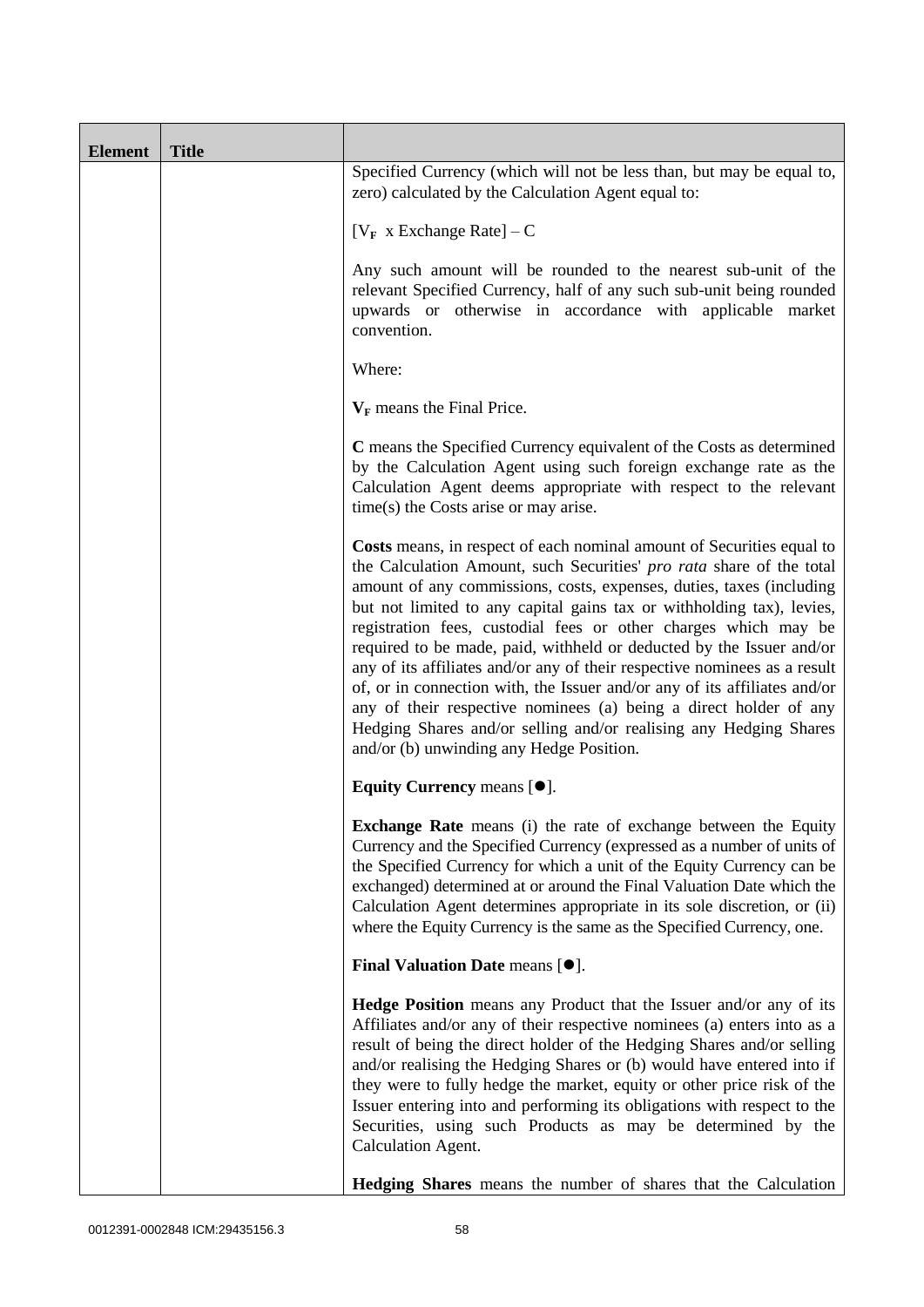| <b>Element</b> | <b>Title</b> |                                                                                                                                                                                                                                                                                                                                                                                                                                                                                                                                                                                                                                                                                                                                                                                                                                                                                                                                                                                                                                                                                                                                                                                                                                                                          |
|----------------|--------------|--------------------------------------------------------------------------------------------------------------------------------------------------------------------------------------------------------------------------------------------------------------------------------------------------------------------------------------------------------------------------------------------------------------------------------------------------------------------------------------------------------------------------------------------------------------------------------------------------------------------------------------------------------------------------------------------------------------------------------------------------------------------------------------------------------------------------------------------------------------------------------------------------------------------------------------------------------------------------------------------------------------------------------------------------------------------------------------------------------------------------------------------------------------------------------------------------------------------------------------------------------------------------|
|                |              | Agent deems necessary to hedge the equity or other price risk of the<br>Issuer entering into and performing its obligations with respect to the<br>relevant Securities.                                                                                                                                                                                                                                                                                                                                                                                                                                                                                                                                                                                                                                                                                                                                                                                                                                                                                                                                                                                                                                                                                                  |
|                |              | <b>Product</b> means an exchange traded fund, share, an instrument<br>representing such exchange traded fund or share (including, without<br>limitation, participation notes), futures contracts or exchange-traded<br>options commonly used to hedge the issuance or sale of a security that<br>is linked to the Hedging Shares.                                                                                                                                                                                                                                                                                                                                                                                                                                                                                                                                                                                                                                                                                                                                                                                                                                                                                                                                        |
|                |              | <b>Cash Dividends</b>                                                                                                                                                                                                                                                                                                                                                                                                                                                                                                                                                                                                                                                                                                                                                                                                                                                                                                                                                                                                                                                                                                                                                                                                                                                    |
|                |              | (i)<br>Following the declaration by a share issuer of a cash dividend<br>(other than any dividend or portion thereof that the<br>Calculation Agent determines to be an extraordinary<br>dividend) (each a Cash Dividend) in respect of which the In-<br>dividend Date (as defined below) falls in the period from and<br>including the Trade Date to but excluding the originally<br>scheduled Final Valuation Date without regard to any<br>scheduled trading day or disrupted day adjustment (the<br><b>Dividend Period</b> ), the Issuer will pay a Coupon Amount in<br>respect of each Security on the related Coupon Payment Date<br>(as defined below). Each such Coupon Amount will equal<br>the amount of such Cash Dividend declared in relation to one<br>share (less (a) all withholding taxes, if any, including, but<br>without limitation, those that would have been withheld in<br>relation to the payment of such cash dividend to a foreign<br>investor and (b) any other expenses or deductions which<br>would apply to or be made in relation to the payment of such<br>cash dividend to a foreign investor all determined in the<br>Equity Currency and on a per share basis, <i>multiplied by</i> the<br>Dividend Exchange Rate as defined below). |
|                |              | Dividend Exchange Rate means, in relation to a Cash<br>Dividend, (i) the rate of exchange between the Equity<br>Currency and the Specified Currency (expressed as a number<br>of units of the Specified Currency for which a unit of the<br>Equity Currency can be exchanged) at or around the Dividend<br>Receipt Date, as determined by the Calculation Agent, or (ii)<br>where the Equity Currency is the same as the Specified<br>Currency, one.                                                                                                                                                                                                                                                                                                                                                                                                                                                                                                                                                                                                                                                                                                                                                                                                                     |
|                |              | <b>Dividend Receipt Date</b> means the date upon which a holder<br>of shares entitled to the relevant Cash Dividend would have<br>received such Cash Dividend according to prevailing market<br>practice, as determined by the Calculation Agent.                                                                                                                                                                                                                                                                                                                                                                                                                                                                                                                                                                                                                                                                                                                                                                                                                                                                                                                                                                                                                        |
|                |              | In-dividend Date means, in relation to a Cash Dividend, the<br>final date upon which a purchaser of shares on the exchange<br>would, according to prevailing market practice, be entitled to<br>receive the Cash Dividend.                                                                                                                                                                                                                                                                                                                                                                                                                                                                                                                                                                                                                                                                                                                                                                                                                                                                                                                                                                                                                                               |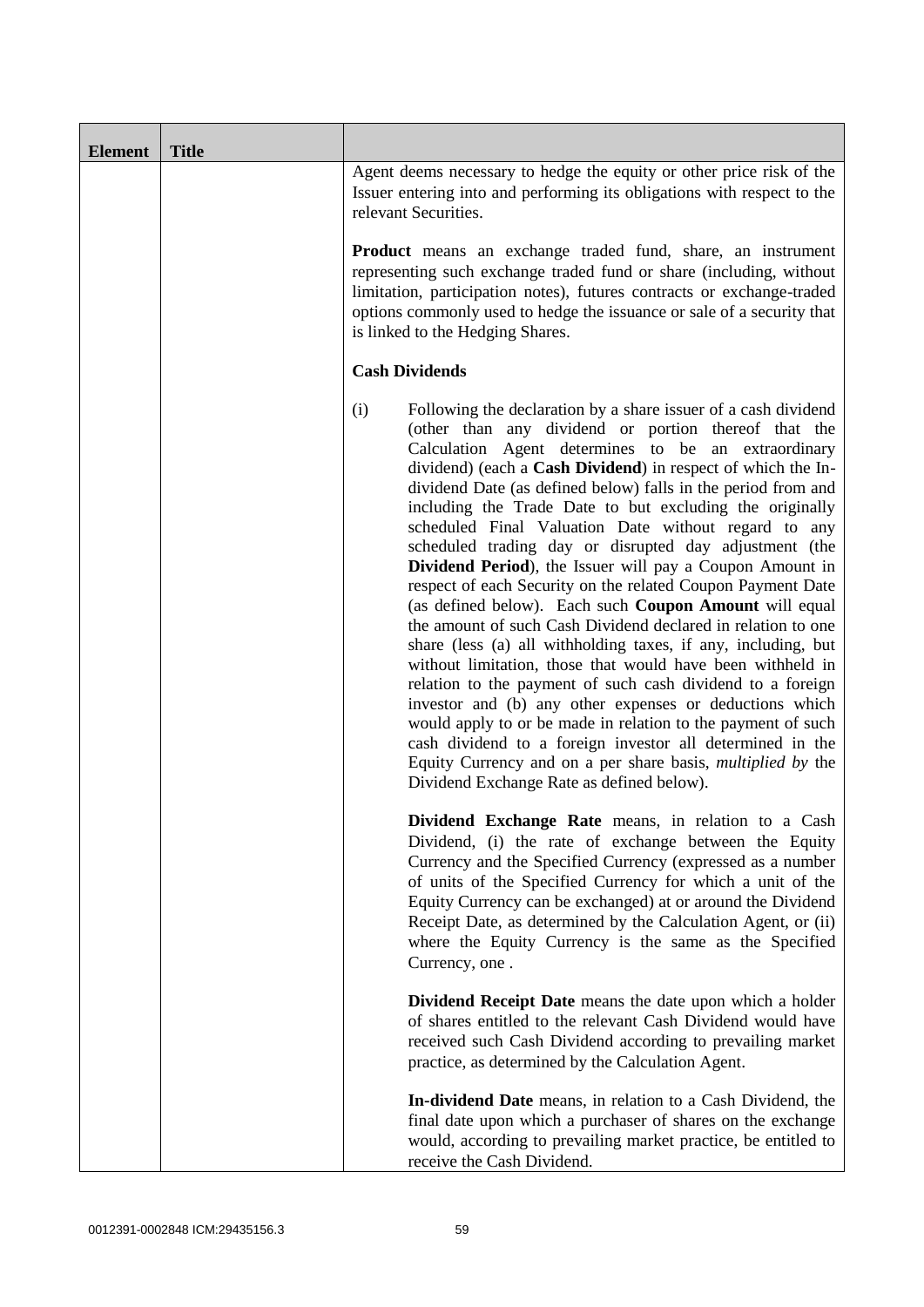| <b>Element</b> | <b>Title</b> |                                                                                                                                                                                                                                                                                                                                                                                                                                                                                                                                                                                                                          |
|----------------|--------------|--------------------------------------------------------------------------------------------------------------------------------------------------------------------------------------------------------------------------------------------------------------------------------------------------------------------------------------------------------------------------------------------------------------------------------------------------------------------------------------------------------------------------------------------------------------------------------------------------------------------------|
|                |              | (ii)<br>Coupon Amounts (if any) will only be payable on the<br>Securities in the <b>circumstances</b> set out in paragraph (i) above<br>and subject to the provisions of paragraphs (iii) and (iv) below<br>and will be deemed only to have accrued on the Securities as<br>of the relevant Coupon Payment Date. No interest will accrue<br>or be payable in any other circumstance.                                                                                                                                                                                                                                     |
|                |              | (iii)<br>In the event any Coupon Payment Date would fall after the<br>Maturity Date the Issuer will give notice<br>the<br>to<br>Securityholders of procedures for payment of such Coupon<br>Amount(s) which may be made outside of DTC or Euroclear<br>Clearstream, Luxembourg<br>and<br>and<br>require<br>may<br>Securityholders as of a record date selected by the Issuer in its<br>sole discretion to provide a notice to the Issuer giving all<br>necessary details required by the Issuer in its sole discretion to<br>make such payments.                                                                         |
|                |              | (iv)<br>Following any Cash Dividend declaration, the Calculation<br>Agent shall as soon as is reasonably practicable under the<br>circumstances procure that the Issuer will give notice to the<br>Securityholders stating the occurrence of the Cash Dividend,<br>giving details thereof and setting out the method and<br>anticipated date of the related Coupon Payment Date provided<br>that any failure to give, or non-receipt of, such notice will not<br>affect the validity of any such Coupon Amount payment and<br>the Calculation Agent will determine the basis on which the<br>Coupon Amount will be paid. |
|                |              | <b>Coupon Payment Date</b> means the date that is three (3)<br>Business Days following the relevant Dividend Receipt Date.]                                                                                                                                                                                                                                                                                                                                                                                                                                                                                              |
|                |              | [In the case of Reverse Convertible Swap Rate Redemption N&C<br>Securities:                                                                                                                                                                                                                                                                                                                                                                                                                                                                                                                                              |
|                |              | The Final Redemption Amount in respect of each nominal amount of<br>N&C Securities equal to the Calculation Amount shall be an amount<br>in the Specified Currency (which will not be less than, but may be<br>equal to, zero) calculated by the Calculation Agent equal to its <i>pro</i><br>rata share of:                                                                                                                                                                                                                                                                                                             |
|                |              | If Swap Rate $_{\text{FINAL}}$ < Barrier:<br>(i)                                                                                                                                                                                                                                                                                                                                                                                                                                                                                                                                                                         |
|                |              | $Max[0, Swap Rate_{FINAL} / Swap Rate_{INITIAL}] \times Aggregate$<br>Nominal Amount                                                                                                                                                                                                                                                                                                                                                                                                                                                                                                                                     |
|                |              | otherwise:<br>(ii)                                                                                                                                                                                                                                                                                                                                                                                                                                                                                                                                                                                                       |
|                |              | Redemption Factor $\times$ Aggregate Nominal Amount                                                                                                                                                                                                                                                                                                                                                                                                                                                                                                                                                                      |
|                |              | Any such amount will be rounded to the nearest sub-unit of the<br>relevant Specified Currency, half of any such sub-unit being rounded                                                                                                                                                                                                                                                                                                                                                                                                                                                                                   |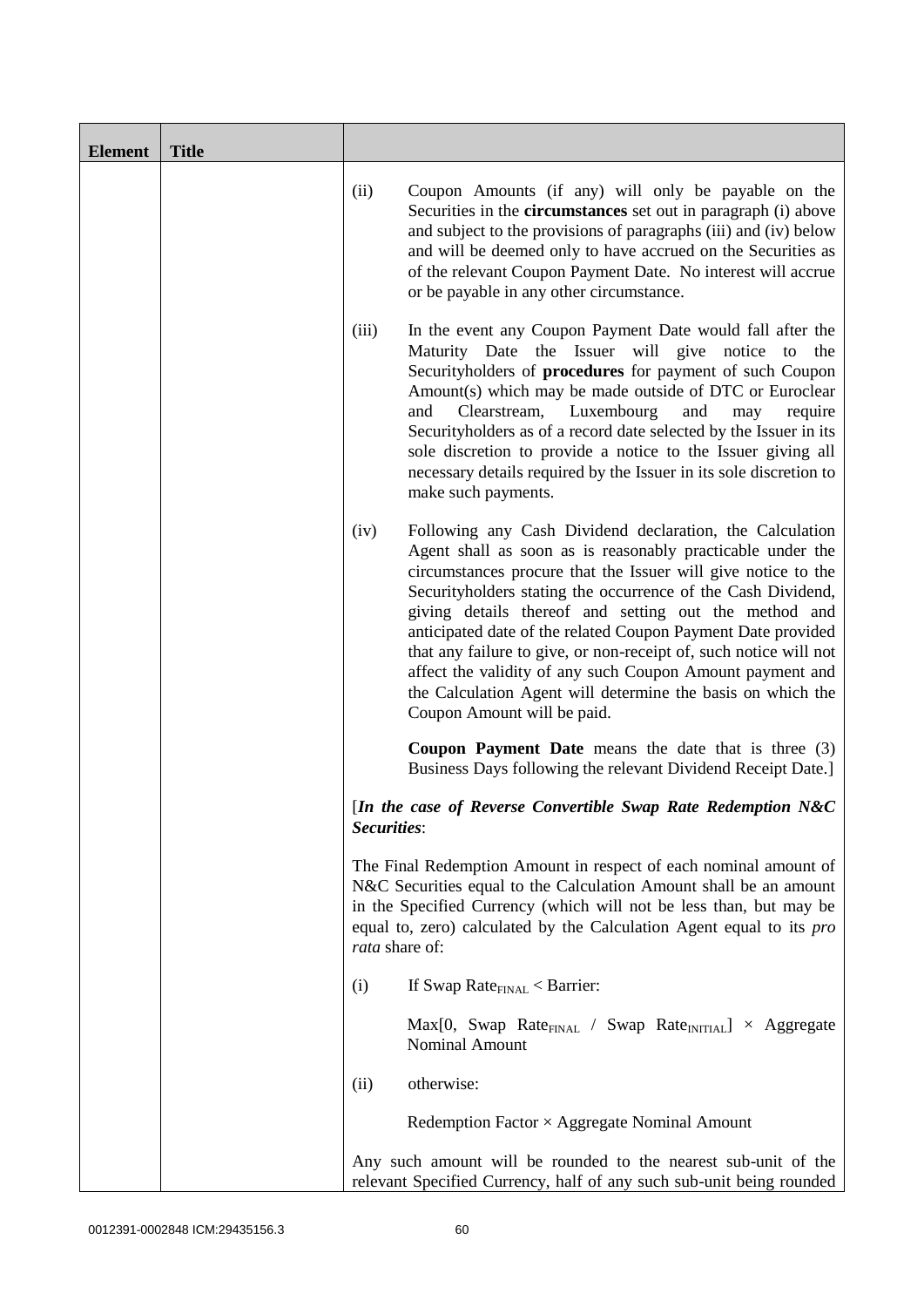| <b>Element</b> | <b>Title</b> |                                                                                                                                                                                                                                                                                                                                                             |
|----------------|--------------|-------------------------------------------------------------------------------------------------------------------------------------------------------------------------------------------------------------------------------------------------------------------------------------------------------------------------------------------------------------|
|                |              | otherwise in accordance with applicable market<br>upwards or<br>convention.                                                                                                                                                                                                                                                                                 |
|                |              | Where:                                                                                                                                                                                                                                                                                                                                                      |
|                |              | <b>Barrier</b> means [ $\bullet$ ] per cent.;                                                                                                                                                                                                                                                                                                               |
|                |              | <b>Designated Maturity</b> means, in respect of the Reference Swap Rate,<br>$[\bullet]$ ;                                                                                                                                                                                                                                                                   |
|                |              | Floating Rate Option means, in respect of the Reference Swap Rate,<br>[①]                                                                                                                                                                                                                                                                                   |
|                |              | Redemption Factor means [ $\bullet$ ] per cent.;                                                                                                                                                                                                                                                                                                            |
|                |              | <b>Reference Swap Rate</b> means the [specify relevant swap rate];                                                                                                                                                                                                                                                                                          |
|                |              | <b>Reset Date</b> means, in respect of the Reference Swap Rate, [ $\bullet$ ];                                                                                                                                                                                                                                                                              |
|                |              | <b>Swap Rate</b> <sub>FINAL</sub> means the rate determined under the floating rate<br>N&C Security provisions as though the Reference Swap Rate was a<br>floating rate to which ISDA Determination applied and on the basis of<br>the Floating Rate Option, the Designated Maturity and the Reset Date<br>specified in respect of the Reference Swap Rate; |
|                |              | <b>Swap Rate</b> <sub>INITIAL</sub> means $[•]$ ; and                                                                                                                                                                                                                                                                                                       |
|                |              | <b>Valuation Date</b> means $[\bullet]$ , provided that, if such Valuation Date<br>would fall on a day which is not a Business Day, then such Valuation<br>Date shall be postponed to the next day which is a Business Day.]                                                                                                                                |
|                |              | [In the case of Geared Put Swap Rate Redemption N&C Securities:                                                                                                                                                                                                                                                                                             |
|                |              | The Final Redemption Amount in respect of each nominal amount of<br>N&C Securities equal to the Calculation Amount shall be an amount<br>in the Specified Currency (which will not be less than, but may be<br>equal to, zero) calculated by the Calculation Agent equal to its pro<br>rata share of:                                                       |
|                |              | If Swap Rate $_{\text{FINAL}}$ < Barrier:<br>(i)                                                                                                                                                                                                                                                                                                            |
|                |              | Max[0, Swap Rate <sub>FINAL</sub> / Gearing Factor $\times$ Swap Rate <sub>INITIAL</sub> ] $\times$<br><b>Aggregate Nominal Amount</b>                                                                                                                                                                                                                      |
|                |              | otherwise:<br>(ii)                                                                                                                                                                                                                                                                                                                                          |
|                |              | Redemption Factor $\times$ Aggregate Nominal Amount                                                                                                                                                                                                                                                                                                         |
|                |              | Any such amount will be rounded to the nearest sub-unit of the<br>relevant Specified Currency, half of any such sub-unit being rounded<br>upwards or otherwise in accordance with applicable market<br>convention.                                                                                                                                          |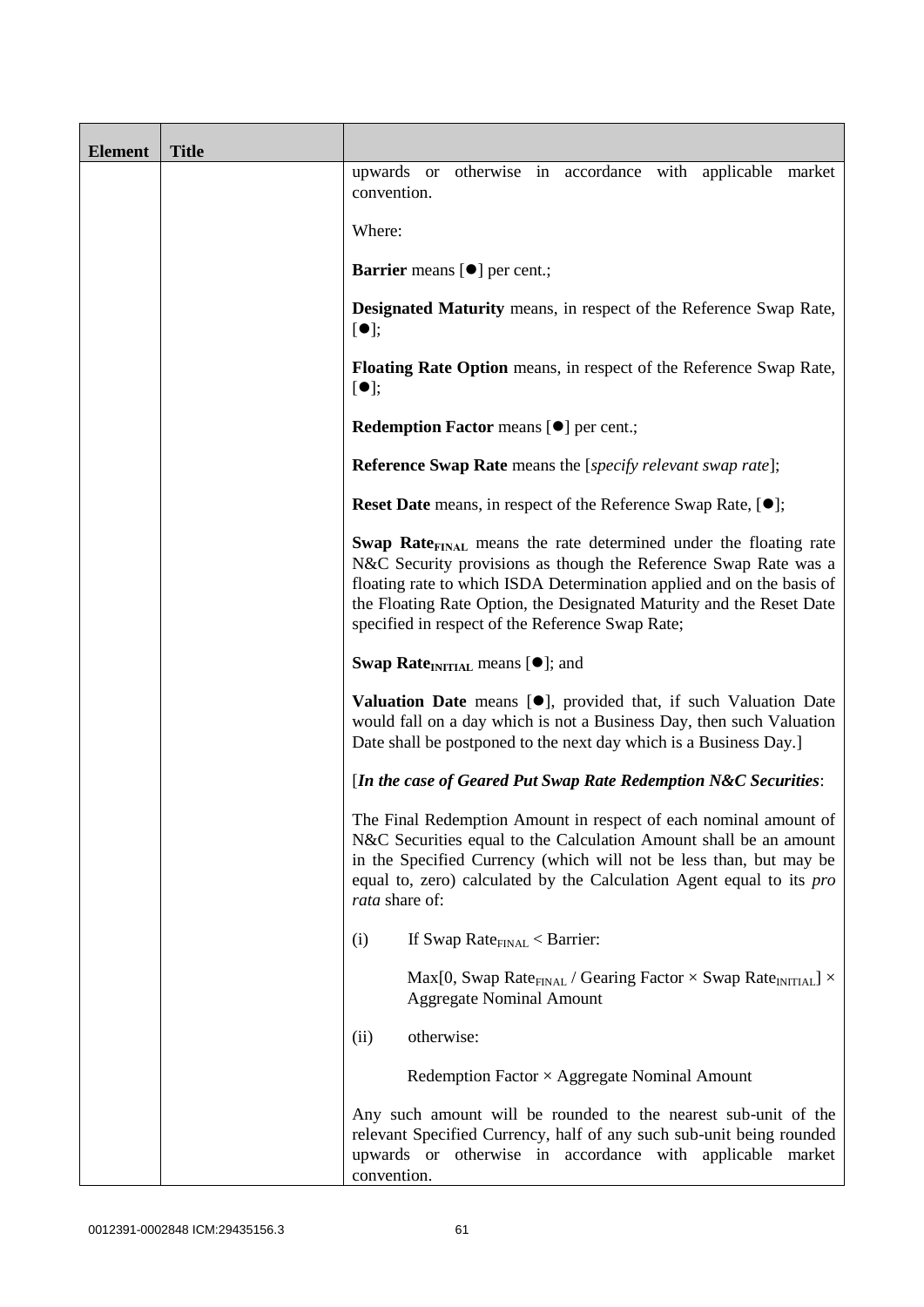| <b>Element</b> | <b>Title</b> |                                                                                                                                                                                                                                                                                                                                                             |
|----------------|--------------|-------------------------------------------------------------------------------------------------------------------------------------------------------------------------------------------------------------------------------------------------------------------------------------------------------------------------------------------------------------|
|                |              | Where:                                                                                                                                                                                                                                                                                                                                                      |
|                |              | Barrier means the rate calculated by the Calculation Agent equal to<br>the product of (a) the Barrier Factor and (b) Swap Rate <sub>INITIAL</sub> ;                                                                                                                                                                                                         |
|                |              | <b>Barrier Factor means [O] per cent.;</b>                                                                                                                                                                                                                                                                                                                  |
|                |              | <b>Designated Maturity</b> means, in respect of the Reference Swap Rate,<br>[①]                                                                                                                                                                                                                                                                             |
|                |              | <b>Floating Rate Option</b> means, in respect of the Reference Swap Rate,<br>$[\bullet]$ ;                                                                                                                                                                                                                                                                  |
|                |              | Gearing Factor means [ $\bullet$ ] per cent.;                                                                                                                                                                                                                                                                                                               |
|                |              | <b>Redemption Factor means [<math>\bullet</math>] per cent.;</b>                                                                                                                                                                                                                                                                                            |
|                |              | <b>Reference Swap Rate</b> means the [specify relevant swap rate];                                                                                                                                                                                                                                                                                          |
|                |              | <b>Reset Date</b> means, in respect of the Reference Swap Rate, [ $\bullet$ ];                                                                                                                                                                                                                                                                              |
|                |              | <b>Swap Rate</b> <sub>FINAL</sub> means the rate determined under the floating rate<br>N&C Security provisions as though the Reference Swap Rate was a<br>floating rate to which ISDA Determination applied and on the basis of<br>the Floating Rate Option, the Designated Maturity and the Reset Date<br>specified in respect of the Reference Swap Rate; |
|                |              | <b>Swap Rate</b> <sub>INITIAL</sub> means $[\bullet]$ ; and                                                                                                                                                                                                                                                                                                 |
|                |              | <b>Valuation Date</b> means $[\bullet]$ , provided that, if such Valuation Date<br>would fall on a day which is not a Business Day, then such Valuation<br>Date shall be postponed to the next day which is a Business Day.]                                                                                                                                |
|                |              | [In the case of FX Basket Knock-Out W&C Securities: Each<br>Security entitles its holder in respect of an actual exercise date, upon<br>due exercise, to receive from the Issuer on the Settlement Date a Cash<br>Settlement Amount calculated by the Calculation Agent (which shall<br>not be less than zero) equal to:                                    |
|                |              | if the Continuous Knock-Out Condition has been met, zero; or<br>(a)                                                                                                                                                                                                                                                                                         |
|                |              | if the Continuous Knock-Out Condition has not been met, the<br>(b)<br>Notional Amount per W&C Security multiplied by a<br>percentage calculated by the Calculation Agent in accordance<br>with the following formula:                                                                                                                                       |
|                |              | Leverage $\times$ Max $\left[0, \sum_{i=1}^{n} w_i \times \frac{X_i - Y_i}{Z_i}\right]$                                                                                                                                                                                                                                                                     |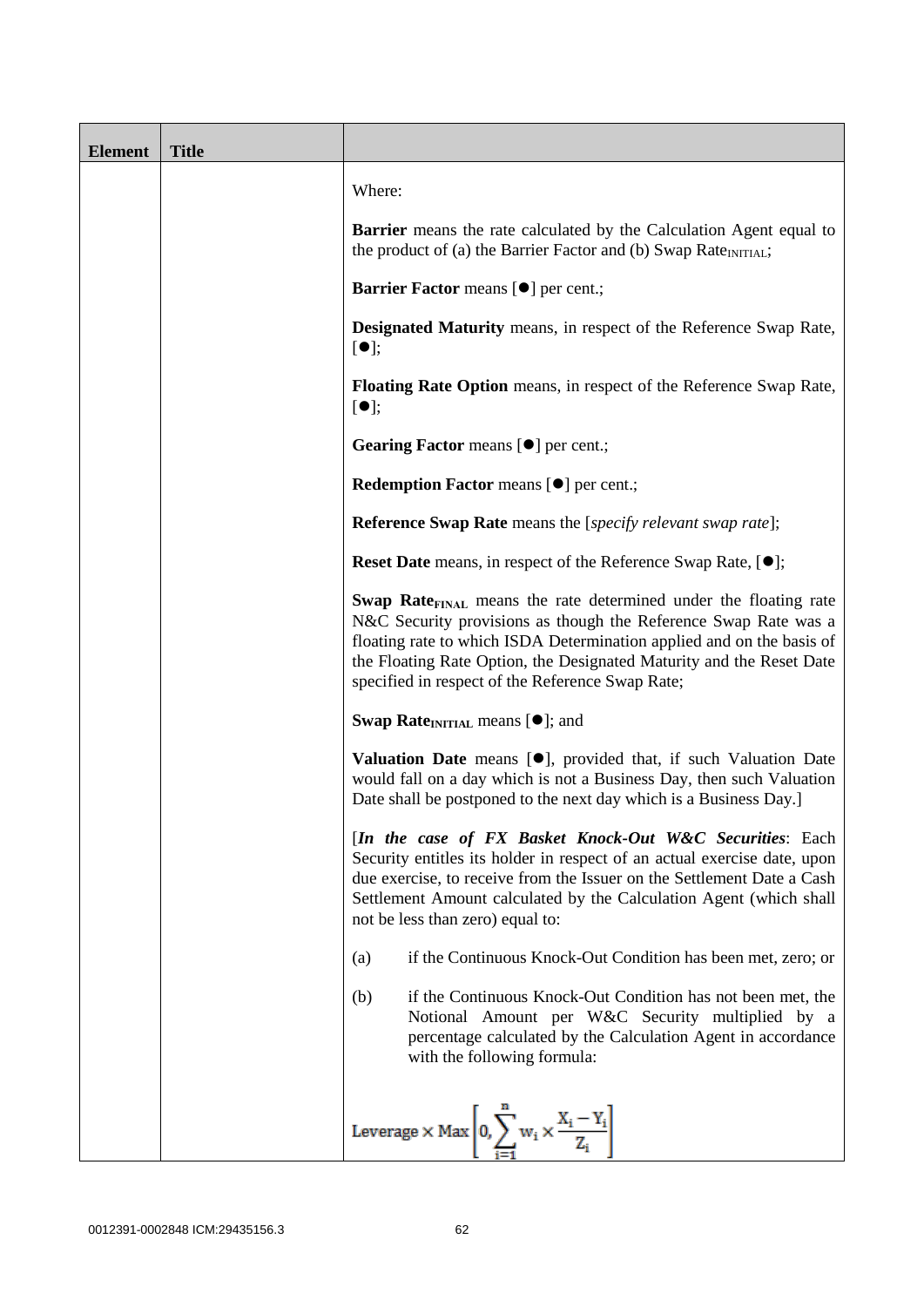| <b>Element</b> | <b>Title</b> |                                                                                                                                                                                                                                                                                                                                                                                                                                                                                                                                                                                                                                                       |
|----------------|--------------|-------------------------------------------------------------------------------------------------------------------------------------------------------------------------------------------------------------------------------------------------------------------------------------------------------------------------------------------------------------------------------------------------------------------------------------------------------------------------------------------------------------------------------------------------------------------------------------------------------------------------------------------------------|
|                |              | Any amount determined pursuant to the above, if not an amount in the<br>Specified Currency, will be converted into the Specified Currency at<br>the Exchange Rate. The Cash Settlement Amount will be rounded to<br>the nearest two decimal places (or, in the case of Japanese Yen, the<br>nearest whole unit) in the relevant Specified Currency, 0.005 (or, in<br>the case of Japanese Yen, half a unit) being rounded upwards, with<br>W&C Securities exercised at the same time by the same<br>Securityholder being aggregated for the purpose of determining the<br>aggregate Cash Settlement Amounts payable in respect of such<br>Securities. |
|                |              | Where:                                                                                                                                                                                                                                                                                                                                                                                                                                                                                                                                                                                                                                                |
|                |              | Alternate Currency Pair means [specify Alternate Currency Pairs in<br>form of [insert first currency]/[insert second currency]] (repeat in<br>respect of each Alternate Currency Pair).                                                                                                                                                                                                                                                                                                                                                                                                                                                               |
|                |              | Barrier Start Date means [ $\bullet$ ].                                                                                                                                                                                                                                                                                                                                                                                                                                                                                                                                                                                                               |
|                |              | Continuous Knock-Out Condition means at any time on any<br>Observation Date during any Weekly Observation Interval falling<br>within the period commencing on and including 7:00 am London time<br>on the Barrier Start Date and ending on and including 4:00 pm<br>London time on the Observation Cut-off Date, any Settlement Rate in<br>respect of any Currency Pair is equal to or less than the Knock-Out<br>Level in respect of such Currency Pair, as determined by the<br>Calculation Agent.                                                                                                                                                  |
|                |              | <b>Currency Pair</b> means [specify Currency Pairs in form of [insert first]<br>currency]/[insert second currency]] (repeat for each Currency Pair).                                                                                                                                                                                                                                                                                                                                                                                                                                                                                                  |
|                |              | <b>Exchange Rate</b> means the spot rate of exchange between the currency<br>in which the Notional Amount is denominated (the Notional Amount<br><b>Currency</b> ) and the Settlement Currency expressed as the number of<br>units (or part units) of the relevant Notional Amount Currency for<br>which one unit of the relevant Settlement Currency can be exchanged)<br>or on the basis of such other applicable market convention as the<br>Calculation Agent determines appropriate.                                                                                                                                                             |
|                |              | <b>Exercise Price</b> means [ $\bullet$ ] ( <i>specify for each Currency Pair</i> ).                                                                                                                                                                                                                                                                                                                                                                                                                                                                                                                                                                  |
|                |              | First Relevant Currency means [ <sup>●</sup> ] (specify for each Currency<br>Pair).                                                                                                                                                                                                                                                                                                                                                                                                                                                                                                                                                                   |
|                |              | <b>FX Price Source</b> means [ $\bullet$ ] ( <i>specify for each Currency Pair and each</i><br>Alternate Currency Pair).                                                                                                                                                                                                                                                                                                                                                                                                                                                                                                                              |
|                |              | i means each Currency Pair.                                                                                                                                                                                                                                                                                                                                                                                                                                                                                                                                                                                                                           |
|                |              | <b>Knock-Out Level</b> means (specify for each Currency Pair).                                                                                                                                                                                                                                                                                                                                                                                                                                                                                                                                                                                        |
|                |              | Leverage means $[\bullet].$                                                                                                                                                                                                                                                                                                                                                                                                                                                                                                                                                                                                                           |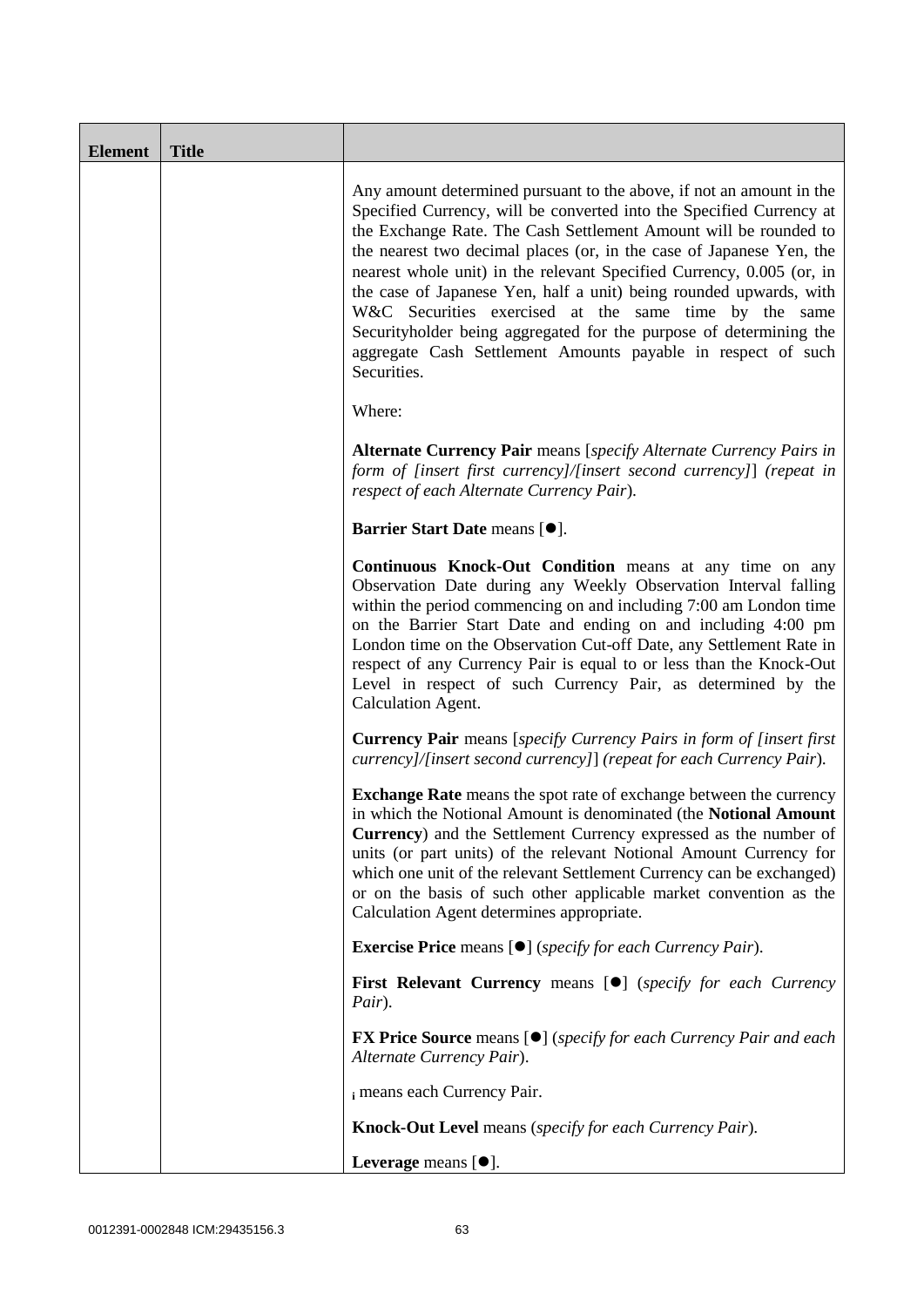| <b>Element</b> | <b>Title</b> |                                                                                                                                                                                                                                                                                                                                                                                                                                                                                                                                                                                                                                                                                                                                                                                                                                                          |
|----------------|--------------|----------------------------------------------------------------------------------------------------------------------------------------------------------------------------------------------------------------------------------------------------------------------------------------------------------------------------------------------------------------------------------------------------------------------------------------------------------------------------------------------------------------------------------------------------------------------------------------------------------------------------------------------------------------------------------------------------------------------------------------------------------------------------------------------------------------------------------------------------------|
|                |              | Max followed by a series of amounts inside brackets, means<br>whichever is the greater of the amounts separated by a comma inside<br>those brackets.                                                                                                                                                                                                                                                                                                                                                                                                                                                                                                                                                                                                                                                                                                     |
|                |              | <b>n</b> means the number of Currency Pairs to which the W&C Securities<br>relate.                                                                                                                                                                                                                                                                                                                                                                                                                                                                                                                                                                                                                                                                                                                                                                       |
|                |              | <b>Observation Cut-Off Date means [<math>\bullet</math>].</b>                                                                                                                                                                                                                                                                                                                                                                                                                                                                                                                                                                                                                                                                                                                                                                                            |
|                |              | Observation Date means [ $\bullet$ ].                                                                                                                                                                                                                                                                                                                                                                                                                                                                                                                                                                                                                                                                                                                                                                                                                    |
|                |              | Reference Exchange Rate means, in respect of a Currency Pair, the<br>spot exchange rate for the First Relevant Currency quoted against the<br>Second Relevant Currency expressed as the number of units of the<br>First Relevant Currency quoted per one unit of the Second Relevant<br>Currency.                                                                                                                                                                                                                                                                                                                                                                                                                                                                                                                                                        |
|                |              | <b>Relevant Currency</b> means each currency comprising a Currency Pair<br>and any references to the conversion of one Relevant Currency to<br>another shall be construed as applying in relation to a Currency Pair.                                                                                                                                                                                                                                                                                                                                                                                                                                                                                                                                                                                                                                    |
|                |              | <b>Relevant Time</b> means the time at which the relevant Settlement Rate is<br>determined.                                                                                                                                                                                                                                                                                                                                                                                                                                                                                                                                                                                                                                                                                                                                                              |
|                |              | Second Relevant Currency means [ $\bullet$ ] (specify for each Currency<br>Pair).                                                                                                                                                                                                                                                                                                                                                                                                                                                                                                                                                                                                                                                                                                                                                                        |
|                |              | <b>Settlement Rate</b> means, in respect of a Currency Pair and an<br>Observation Date or the Valuation Date, the Reference Exchange Rate<br>for that Currency Pair on such Observation Date or Valuation Date at<br>the Relevant Time or Valuation Time respectively as determined by<br>the Calculation Agent by reference to the Settlement Rate Option for<br>that Currency Pair (and such determination may be made, without<br>limitation, with such adjustments as are, at the discretion of the<br>Calculation Agent, necessary to the published quoting conventions<br>and/or implying the Reference Exchange Rate from more than one<br>Settlement Rate Option) unless any applicable disruption event exists<br>or occurs, in which case, the relevant Settlement Rate for that<br>Currency Pair will be determined by the Calculation Agent. |
|                |              | Settlement Rate Option means, in respect of a Currency Pair and an<br>Observation Date or the Valuation Date, the rate published for the<br>Currency Pair fixing rate on the FX Price Source for that Currency<br>Pair at or about (i) the Relevant Time on such Observation Date or,<br>(ii) the Valuation Time on the Valuation Date or, if Alternate<br>Currency Pairs are specified for the relevant Currency Pair, the<br>Reference Exchange Rate will be implied from more than one<br>Settlement Rate Option by determining the rate for each Alternate<br>Currency Pair for that Currency Pair, published for the Alternate<br>Currency Pair fixing rate on the FX Price Source for that Alternate<br>Currency Pair at or about (i) the Relevant Time on such Observation<br>Date or (ii) the Valuation Time on the Valuation Date.              |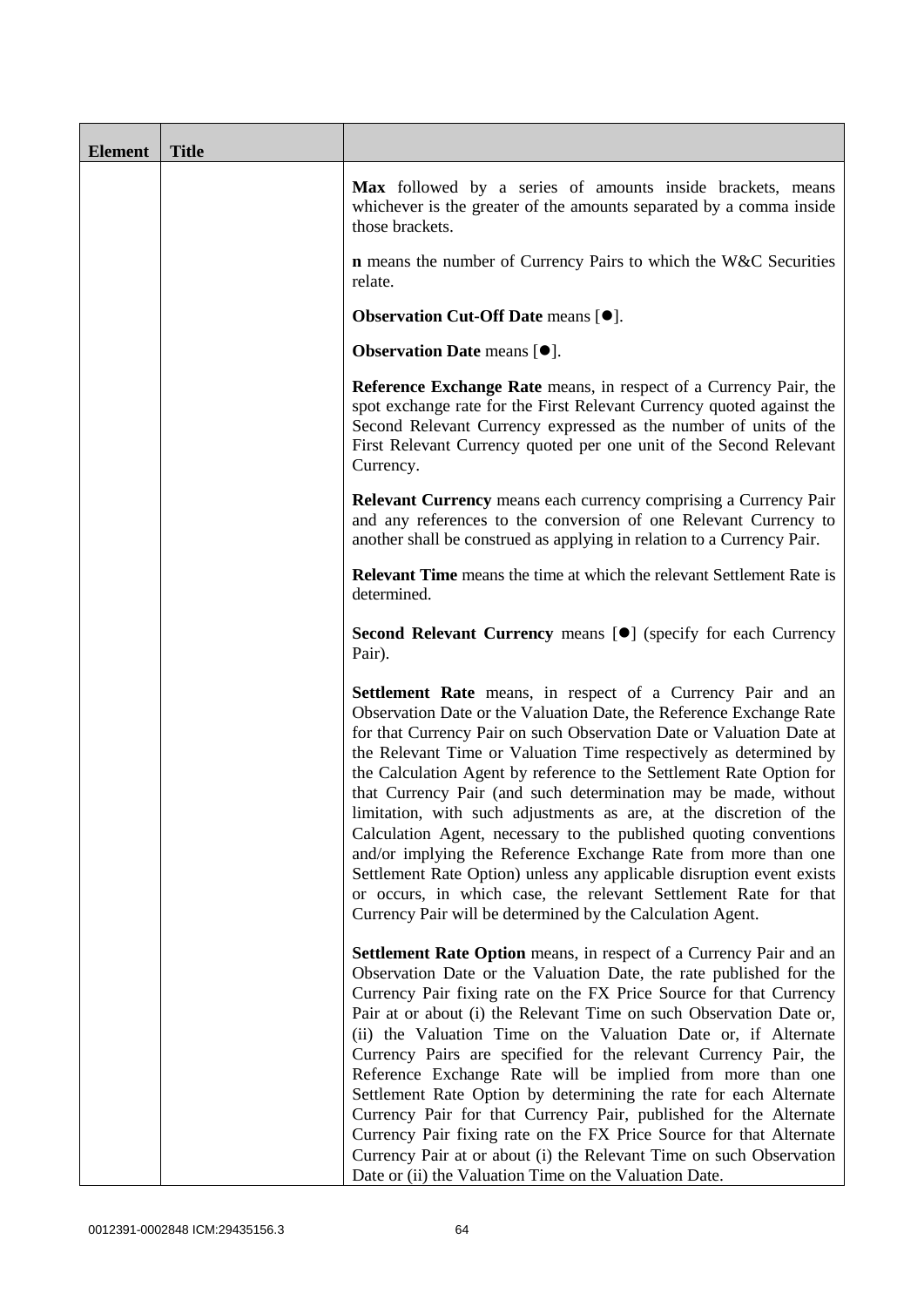| <b>Element</b> | <b>Title</b> |                                                                                                                                                                                                                                                                                                                                                                                                                                                                                                        |
|----------------|--------------|--------------------------------------------------------------------------------------------------------------------------------------------------------------------------------------------------------------------------------------------------------------------------------------------------------------------------------------------------------------------------------------------------------------------------------------------------------------------------------------------------------|
|                |              | Trade Date means [ $\bullet$ ].                                                                                                                                                                                                                                                                                                                                                                                                                                                                        |
|                |              | Valuation Date means $[•]$ .                                                                                                                                                                                                                                                                                                                                                                                                                                                                           |
|                |              | Valuation Time means $[•]$ .                                                                                                                                                                                                                                                                                                                                                                                                                                                                           |
|                |              | Weekly Observation Interval means the period between 5:00 am<br>Sydney time on each Monday and 5:00 pm New York City time on<br>the immediately succeeding Friday (inclusive).                                                                                                                                                                                                                                                                                                                         |
|                |              | <b>w</b> <sub>i</sub> means [specify the weighting of each Currency Pair (being a<br>number less than or equal to 1)].                                                                                                                                                                                                                                                                                                                                                                                 |
|                |              | $X_i$ means, in respect of a Currency Pair, the [Exercise Price in respect<br>of such Currency Pair]/[Settlement Rate in respect of such Currency<br>Pair and the Valuation Date].                                                                                                                                                                                                                                                                                                                     |
|                |              | $Y_i$ means, in respect of a Currency Pair, the [Exercise Price in respect<br>of such Currency Pair]/[Settlement Rate in respect of such Currency<br>Pair and the Valuation Date].                                                                                                                                                                                                                                                                                                                     |
|                |              | $Z_i$ means, in respect of a Currency Pair, the [Exercise Price in respect<br>of such Currency Pair]/[Settlement Rate in respect of such Currency<br>Pair and the Valuation Date]/[1].]                                                                                                                                                                                                                                                                                                                |
|                |              | [In the case of FX Basket Knock-In W&C Securities:                                                                                                                                                                                                                                                                                                                                                                                                                                                     |
|                |              | Each Security entitles its holder in respect of an actual exercise date,<br>upon due exercise, to receive from the Issuer on the Settlement Date a<br>Cash Settlement Amount calculated by the Calculation Agent (which<br>shall not be less than zero) equal to:                                                                                                                                                                                                                                      |
|                |              | if the Continuous Knock-In Condition has been met, zero; or<br>(a)                                                                                                                                                                                                                                                                                                                                                                                                                                     |
|                |              | if the Continuous Knock-In Condition has not been met, the<br>(b)<br>Notional Amount per Security multiplied by an amount<br>calculated by the Calculation Agent in accordance with the<br>following formula:                                                                                                                                                                                                                                                                                          |
|                |              | Leverage $\times$ Max $\left  0, \sum_{i=1}^{n} w_i \times \frac{X_i - Y_i}{Z_i} \right $                                                                                                                                                                                                                                                                                                                                                                                                              |
|                |              | Any amount determined pursuant to the above, if not an amount in the<br>Specified Currency, will be converted into the Specified Currency at<br>the Exchange Rate. The Cash Settlement Amount will be rounded to<br>the nearest two decimal places (or, in the case of Japanese Yen, the<br>nearest whole unit) in the relevant Specified Currency, 0.005 (or, in<br>the case of Japanese Yen, half a unit) being rounded upwards, with<br>W&C Securities exercised at the same<br>time by the<br>same |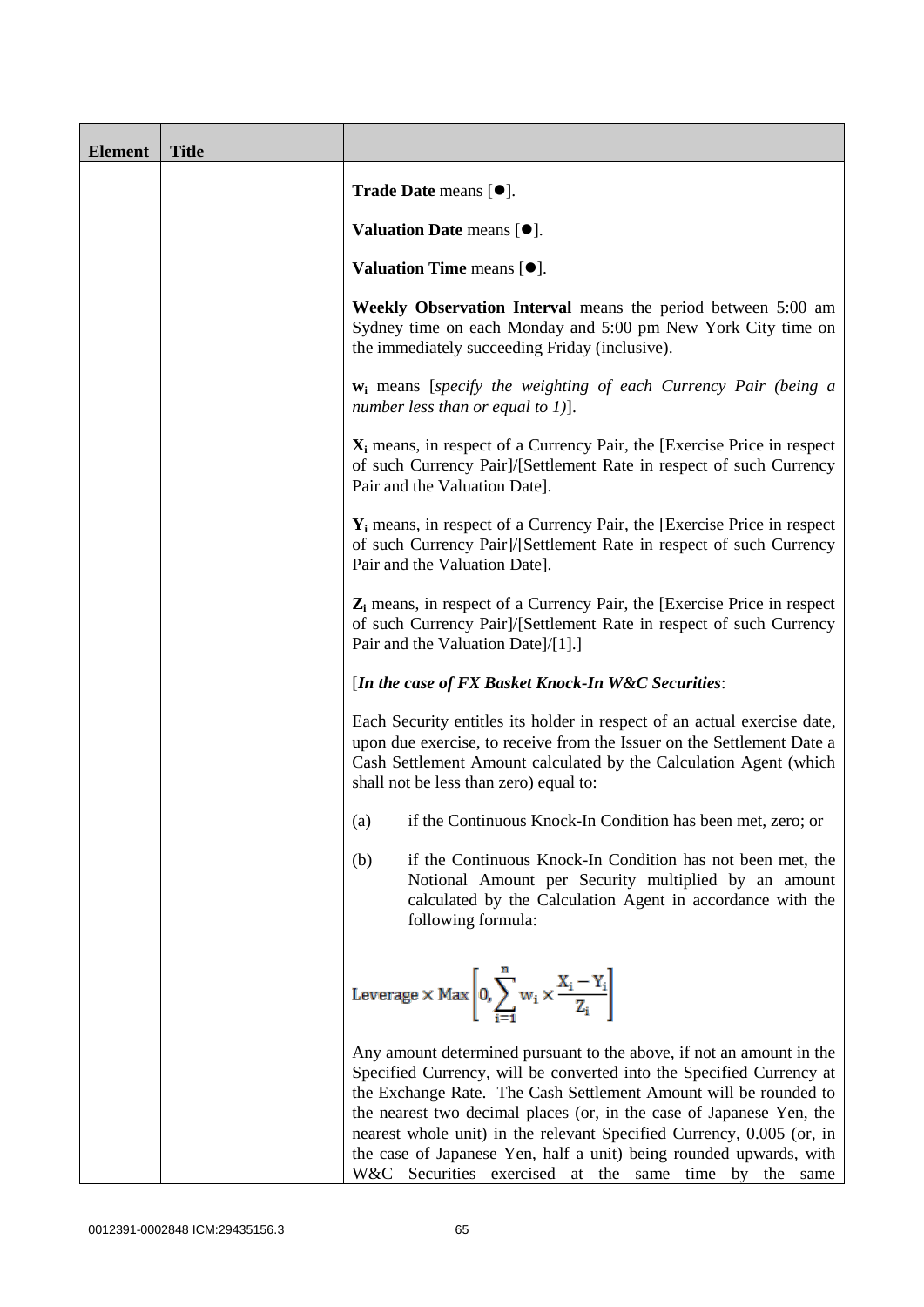| <b>Element</b> | <b>Title</b> |                                                                                                                                                                                                                                                                                                                                                                                                                                                                                               |  |
|----------------|--------------|-----------------------------------------------------------------------------------------------------------------------------------------------------------------------------------------------------------------------------------------------------------------------------------------------------------------------------------------------------------------------------------------------------------------------------------------------------------------------------------------------|--|
|                |              | Securityholder being aggregated for the purpose of determining the<br>aggregate Cash Settlement Amounts payable in respect of such<br>Securities.                                                                                                                                                                                                                                                                                                                                             |  |
|                |              | Where:                                                                                                                                                                                                                                                                                                                                                                                                                                                                                        |  |
|                |              | <b>Alternate Currency Pair</b> means [specify Alternate Currency Pairs in<br>form of [specify first currency]/[specify second currency]] (repeat in<br>respect of each Alternate Currency Pair).                                                                                                                                                                                                                                                                                              |  |
|                |              | Continuous Knock-In Condition means at any time on any<br>Observation Date during any Weekly Observation Interval falling<br>within the period commencing on and including 7:00 am London time<br>on the Trade Date and ending on and including 4:00 pm London time<br>on the Observation Cut-Off Date, the Settlement Rate in respect of<br>any Currency Pair is equal to or greater than the Knock-In Level in<br>respect of such Currency Pair, as determined by the Calculation<br>Agent. |  |
|                |              | <b>Currency Pair</b> means [specify Currency Pairs in form of [insert first<br>currency]/[insert second currency]] (repeat for each Currency Pair).                                                                                                                                                                                                                                                                                                                                           |  |
|                |              | <b>Exchange Rate</b> means the spot rate of exchange between the currency<br>in which the Notional Amount is denominated (the Notional Amount<br>Currency) and the Settlement Currency expressed as the number of<br>units (or part units) of the relevant Notional Amount Currency for<br>which one unit of the relevant Settlement Currency can be exchanged)<br>or on the basis of such other applicable market convention as the<br>Calculation Agent determines appropriate.             |  |
|                |              | <b>Exercise Price</b> means: $[\bullet]$ ( <i>specify for each Currency Pair</i> ).                                                                                                                                                                                                                                                                                                                                                                                                           |  |
|                |              | First Relevant Currency means [ $\bullet$ ] (specify for each Currency Pair).                                                                                                                                                                                                                                                                                                                                                                                                                 |  |
|                |              | <b>FX Price Source</b> means [●] (specify for each Currency Pair and each<br>Alternate Currency Pair).                                                                                                                                                                                                                                                                                                                                                                                        |  |
|                |              | i means each Currency Pair.                                                                                                                                                                                                                                                                                                                                                                                                                                                                   |  |
|                |              | <b>Knock-In Level</b> means $[①]$ (specify for each Currency Pair).                                                                                                                                                                                                                                                                                                                                                                                                                           |  |
|                |              | Leverage means $[\bullet].$                                                                                                                                                                                                                                                                                                                                                                                                                                                                   |  |
|                |              | Max followed by a series of amounts inside brackets, means<br>whichever is the greater of the amounts separated by a comma inside<br>those brackets.                                                                                                                                                                                                                                                                                                                                          |  |
|                |              | <b>n</b> means the number of Currency Pairs to which the W&C Securities<br>relate.                                                                                                                                                                                                                                                                                                                                                                                                            |  |
|                |              | Observation Cut-Off Date means [ $\bullet$ ].                                                                                                                                                                                                                                                                                                                                                                                                                                                 |  |
|                |              | Observation Date means [ $\bullet$ ].                                                                                                                                                                                                                                                                                                                                                                                                                                                         |  |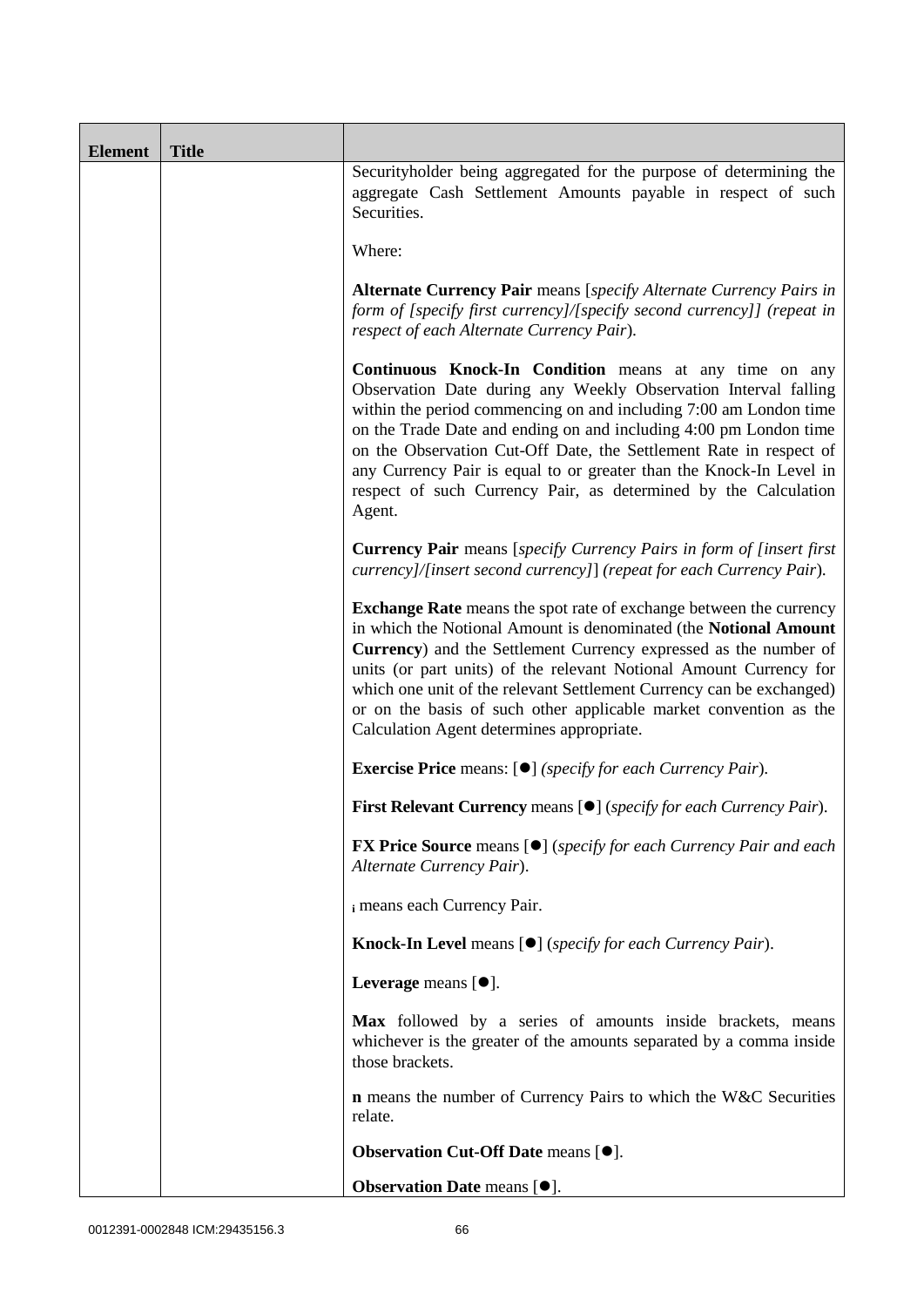| <b>Element</b> | <b>Title</b> |                                                                                                                                                                                                                                                                                                                                                                                                                                                                                                                                                                                                                                                                                                                                                                                                                                                          |
|----------------|--------------|----------------------------------------------------------------------------------------------------------------------------------------------------------------------------------------------------------------------------------------------------------------------------------------------------------------------------------------------------------------------------------------------------------------------------------------------------------------------------------------------------------------------------------------------------------------------------------------------------------------------------------------------------------------------------------------------------------------------------------------------------------------------------------------------------------------------------------------------------------|
|                |              | Reference Exchange Rate means, in respect of a Currency Pair, the<br>spot exchange rate for the First Relevant Currency quoted against the<br>Second Relevant Currency expressed as the number of units of the<br>First Relevant Currency quoted per one unit of the Second Relevant<br>Currency.                                                                                                                                                                                                                                                                                                                                                                                                                                                                                                                                                        |
|                |              | <b>Relevant Currency</b> means each currency comprising a Currency Pair<br>and any references to the conversion of one Relevant Currency to<br>another shall be construed as applying in relation to a Currency Pair.                                                                                                                                                                                                                                                                                                                                                                                                                                                                                                                                                                                                                                    |
|                |              | <b>Relevant Time</b> means the time at which the relevant Settlement Rate<br>is determined.                                                                                                                                                                                                                                                                                                                                                                                                                                                                                                                                                                                                                                                                                                                                                              |
|                |              | Second Relevant Currency means [ <sup>•</sup> ] (specify for each Currency<br>Pair).                                                                                                                                                                                                                                                                                                                                                                                                                                                                                                                                                                                                                                                                                                                                                                     |
|                |              | <b>Settlement Rate</b> means, in respect of a Currency Pair and an<br>Observation Date or the Valuation Date, the Reference Exchange Rate<br>for that Currency Pair on such Observation Date or Valuation Date at<br>the Relevant Time or Valuation Time respectively as determined by<br>the Calculation Agent by reference to the Settlement Rate Option for<br>that Currency Pair (and such determination may be made, without<br>limitation, with such adjustments as are, at the discretion of the<br>Calculation Agent, necessary to the published quoting conventions<br>and/or implying the Reference Exchange Rate from more than one<br>Settlement Rate Option) unless any applicable disruption event exists<br>or occurs, in which case, the relevant Settlement Rate for that<br>Currency Pair will be determined by the Calculation Agent. |
|                |              | <b>Settlement Rate Option</b> means, in respect of a Currency Pair and an<br>Observation Date or the Valuation Date, the rate published for the<br>Currency Pair fixing rate on the FX Price Source for that Currency Pair<br>at or about (i) the Relevant Time on such Observation Date or, (ii) the<br>Valuation Time on the Valuation Date or, if Alternate Currency Pairs are<br>specified for the relevant Currency Pair, the Reference Exchange Rate<br>will be implied from more than one Settlement Rate Option by<br>determining the rate for each Alternate Currency Pair for that Currency<br>Pair, published for the Alternate Currency Pair fixing rate on the FX<br>Price Source for that Alternate Currency Pair at or about (i) the<br>Relevant Time on such Observation Date or (ii) the Valuation Time on<br>the Valuation Date.       |
|                |              | Trade Date means [ $\bullet$ ].                                                                                                                                                                                                                                                                                                                                                                                                                                                                                                                                                                                                                                                                                                                                                                                                                          |
|                |              | Valuation Date means $[•]$ .                                                                                                                                                                                                                                                                                                                                                                                                                                                                                                                                                                                                                                                                                                                                                                                                                             |
|                |              | Valuation Time means $[•]$ .                                                                                                                                                                                                                                                                                                                                                                                                                                                                                                                                                                                                                                                                                                                                                                                                                             |
|                |              | Weekly Observation Interval means the period between 5:00 am<br>Sydney time on each Monday and 5:00 pm New York City time on<br>the immediately succeeding Friday (inclusive).                                                                                                                                                                                                                                                                                                                                                                                                                                                                                                                                                                                                                                                                           |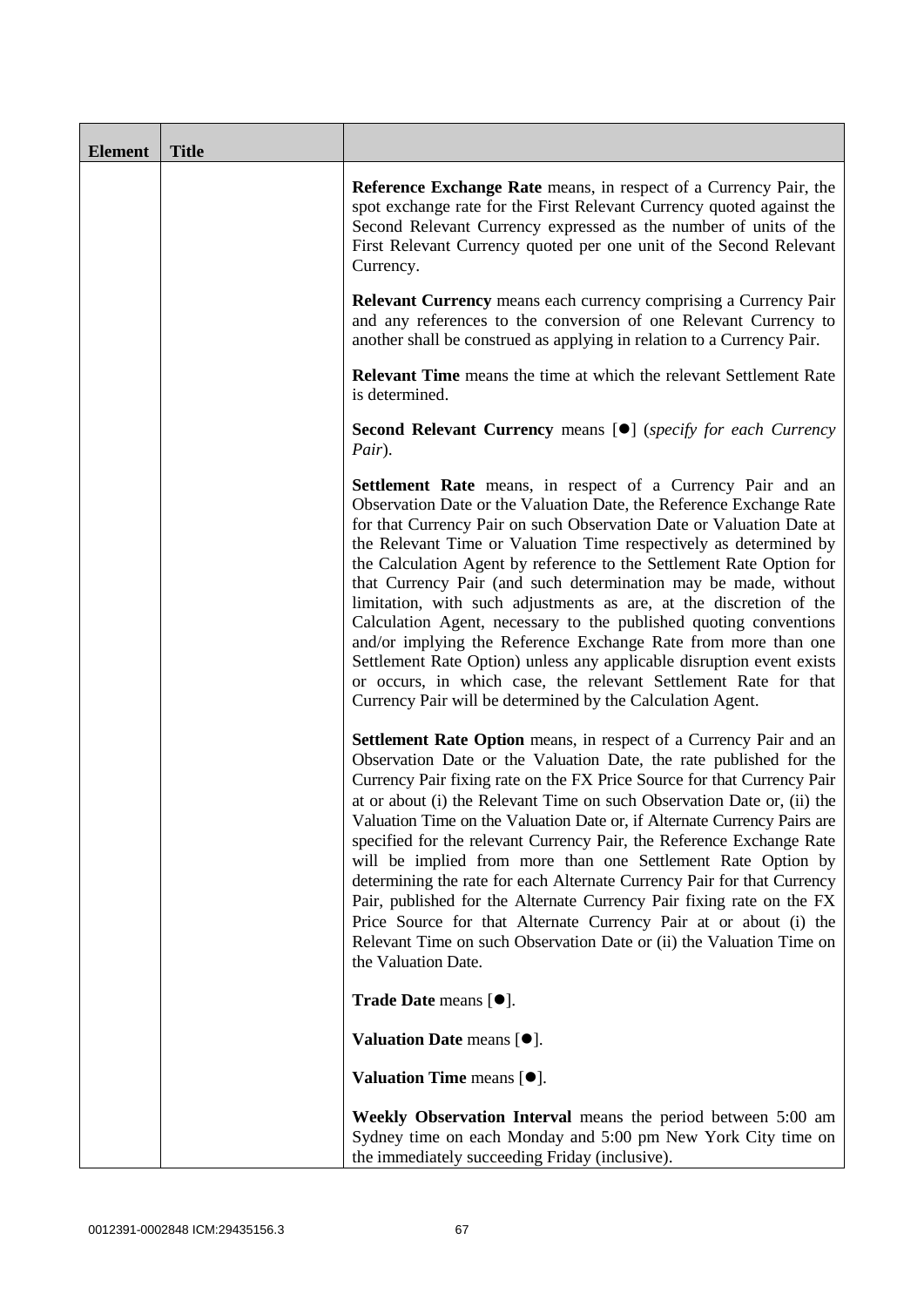| <b>Element</b> | <b>Title</b> |                                                                                                                                                                                                                                                                                                                                                                                                                                                                                                                                                                                                                                                                                    |  |
|----------------|--------------|------------------------------------------------------------------------------------------------------------------------------------------------------------------------------------------------------------------------------------------------------------------------------------------------------------------------------------------------------------------------------------------------------------------------------------------------------------------------------------------------------------------------------------------------------------------------------------------------------------------------------------------------------------------------------------|--|
|                |              | $w_i$ means [specify the weighting of each Currency Pair (being a<br>number less than or equal to 1)]                                                                                                                                                                                                                                                                                                                                                                                                                                                                                                                                                                              |  |
|                |              | $X_i$ means, in respect of a Currency Pair, the [Exercise Price in respect]<br>of such Currency Pair]/[Settlement Rate in respect of such Currency<br>Pair and the Valuation Date].                                                                                                                                                                                                                                                                                                                                                                                                                                                                                                |  |
|                |              | $Y_i$ means, in respect of a Currency Pair, the [Exercise Price in respect]<br>of such Currency Pair]/[Settlement Rate in respect of such Currency<br>Pair and the Valuation Date].                                                                                                                                                                                                                                                                                                                                                                                                                                                                                                |  |
|                |              | $Z_i$ means, in respect of a Currency Pair, the [Exercise Price in respect<br>of such Currency Pair]/[Settlement Rate in respect of such Currency<br>Pair and the Valuation Date]/[1].]                                                                                                                                                                                                                                                                                                                                                                                                                                                                                            |  |
|                |              | [In the case of Equity Delta One W&C Securities:                                                                                                                                                                                                                                                                                                                                                                                                                                                                                                                                                                                                                                   |  |
|                |              | Each Security entitles its holder in respect of an Actual Exercise Date,<br>upon due exercise, to receive from the Issuer on the Settlement Date a<br>Cash Settlement Amount calculated by the Calculation Agent (which<br>shall not be less than zero) equal to:                                                                                                                                                                                                                                                                                                                                                                                                                  |  |
|                |              | [ $V_F$ x Exchange Rate] – C                                                                                                                                                                                                                                                                                                                                                                                                                                                                                                                                                                                                                                                       |  |
|                |              | The Cash Settlement Amount will be rounded to the nearest two<br>decimal places (or, in the case of Japanese Yen, the nearest whole<br>unit) in the relevant Specified Currency, 0.005 (or, in the case of<br>Japanese Yen, half a unit) being rounded upwards, with Securities<br>exercised at the same time by the same Securityholder being<br>aggregated for the purpose of determining the aggregate Cash<br>Settlement Amounts payable in respect of such Securities.                                                                                                                                                                                                        |  |
|                |              | Where:                                                                                                                                                                                                                                                                                                                                                                                                                                                                                                                                                                                                                                                                             |  |
|                |              | $V_F$ means the Final Price.                                                                                                                                                                                                                                                                                                                                                                                                                                                                                                                                                                                                                                                       |  |
|                |              | C means the Specified Currency equivalent of the Costs as determined<br>by the Calculation Agent using such foreign exchange rate as the<br>Calculation Agent deems appropriate with respect to the relevant<br>$time(s)$ the Costs arise or may arise.                                                                                                                                                                                                                                                                                                                                                                                                                            |  |
|                |              | Costs means, in respect of a Security, such Security's pro rata share<br>of the total amount of any commissions, costs, expenses, duties, taxes<br>(including but not limited to any capital gains tax or withholding tax),<br>levies, registration fees, custodial fees or other charges which may be<br>required to be made, paid, withheld or deducted by the Issuer and/or<br>any of its affiliates and/or any of their respective nominees as a result<br>of, or in connection with, the Issuer and/or any of its affiliates and/or<br>any of their respective nominees (a) being a direct holder of any<br>Hedging Shares and/or selling and/or realising any Hedging Shares |  |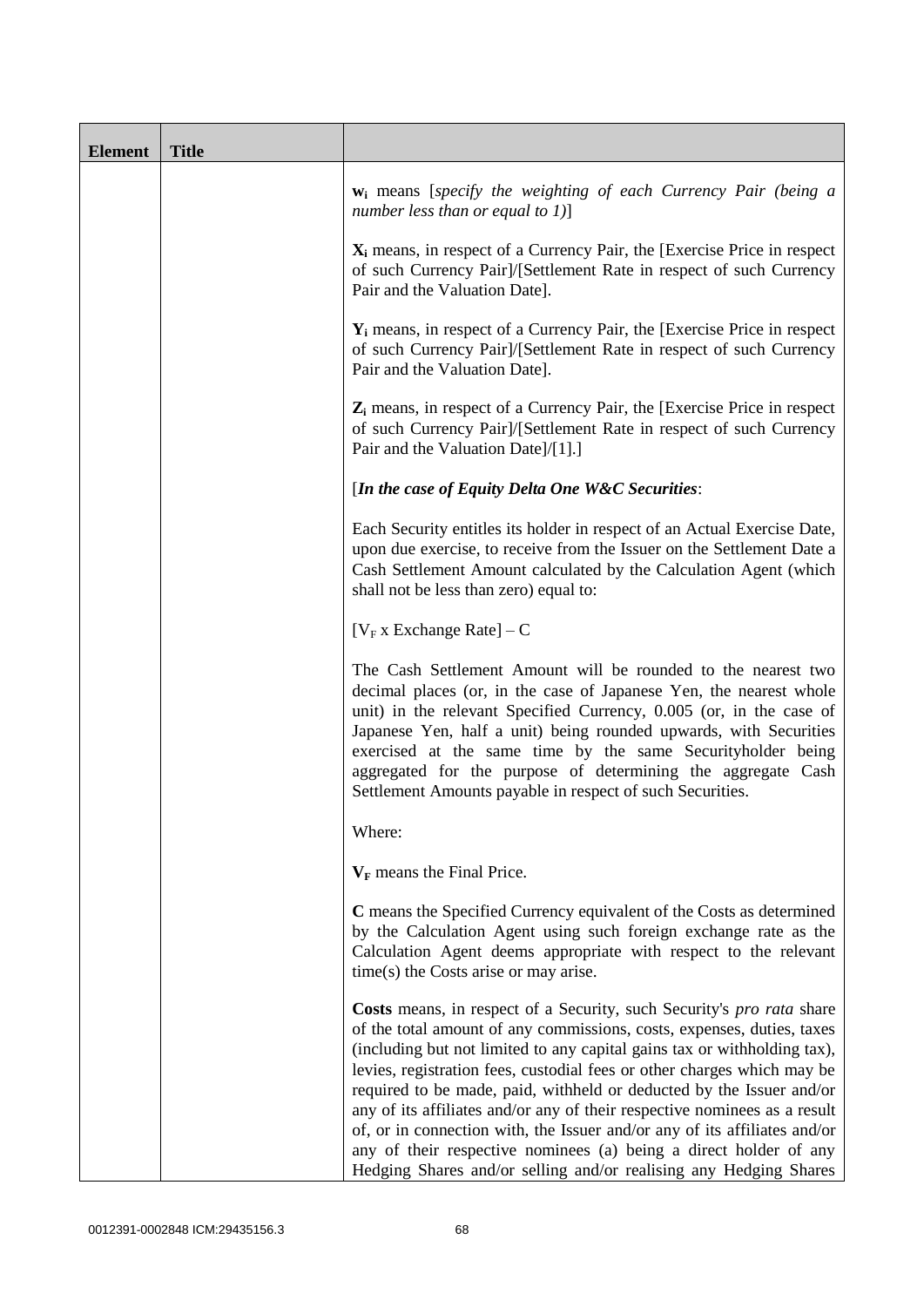| <b>Element</b> | <b>Title</b> |                                                                                                                                                                                                                                                                                                                                                                                                                                                                                                                                                                                                                                                                                                                                                                                                                                                                                                                                                                                                        |
|----------------|--------------|--------------------------------------------------------------------------------------------------------------------------------------------------------------------------------------------------------------------------------------------------------------------------------------------------------------------------------------------------------------------------------------------------------------------------------------------------------------------------------------------------------------------------------------------------------------------------------------------------------------------------------------------------------------------------------------------------------------------------------------------------------------------------------------------------------------------------------------------------------------------------------------------------------------------------------------------------------------------------------------------------------|
|                |              | and/or (b) unwinding any Hedge Position.                                                                                                                                                                                                                                                                                                                                                                                                                                                                                                                                                                                                                                                                                                                                                                                                                                                                                                                                                               |
|                |              | Equity Currency means $[\bullet].$                                                                                                                                                                                                                                                                                                                                                                                                                                                                                                                                                                                                                                                                                                                                                                                                                                                                                                                                                                     |
|                |              | <b>Exchange Rate</b> means (i) the rate of exchange between the Equity<br>Currency and the Specified Currency (expressed as a number of units<br>of the Specified Currency for which a unit of the Equity Currency can<br>be exchanged) determined at or around the Final Valuation Date<br>which the Calculation Agent determines appropriate in its sole<br>discretion, or (ii) where the Equity Currency is the same as the<br>Specified Currency, one.                                                                                                                                                                                                                                                                                                                                                                                                                                                                                                                                             |
|                |              | <b>Final Valuation Date means <math>[•]</math>.</b>                                                                                                                                                                                                                                                                                                                                                                                                                                                                                                                                                                                                                                                                                                                                                                                                                                                                                                                                                    |
|                |              | <b>Hedge Position</b> means any Product that the Issuer and/or any of its<br>Affiliates and/or any of their respective nominees (a) enters into as a<br>result of being the direct holder of the Hedging Shares and/or selling<br>and/or realising the Hedging Shares, or (b) would have entered into if<br>they were to fully hedge the market, equity or other price risk of the<br>Issuer entering into and performing its obligations with respect to the<br>W&C Securities, using such Products as may be determined by the<br>Calculation Agent.                                                                                                                                                                                                                                                                                                                                                                                                                                                 |
|                |              | Hedging Shares means the number of shares that the Calculation<br>Agent deems necessary to hedge the equity or other price risk of the<br>Issuer entering into and performing its obligations with respect to the<br>relevant Securities.                                                                                                                                                                                                                                                                                                                                                                                                                                                                                                                                                                                                                                                                                                                                                              |
|                |              | <b>Product</b> means an exchange traded fund, share, an instrument<br>representing such exchange traded fund or share (including, without<br>limitation, participation notes), futures contracts or exchange-traded<br>options commonly used to hedge the issuance or sale of a security that<br>is linked to the Hedging Shares.                                                                                                                                                                                                                                                                                                                                                                                                                                                                                                                                                                                                                                                                      |
|                |              | Valuation Date means the Final Valuation Date.                                                                                                                                                                                                                                                                                                                                                                                                                                                                                                                                                                                                                                                                                                                                                                                                                                                                                                                                                         |
|                |              | <b>Cash Dividends</b>                                                                                                                                                                                                                                                                                                                                                                                                                                                                                                                                                                                                                                                                                                                                                                                                                                                                                                                                                                                  |
|                |              | (i)<br>Following the declaration by a share issuer of a cash dividend<br>(other than any dividend or portion thereof that the Calculation<br>Agent determines to be an extraordinary dividend) (each a<br>Cash Dividend) in respect of which the In-dividend Date (as<br>defined below) falls in the period from and including the Trade<br>Date to but excluding the originally scheduled Final Valuation<br>Date without regard to any scheduled trading day or disrupted<br>day adjustment (the Dividend Period), the Issuer will pay a<br>Coupon Amount in respect of each Security on the related Coupon<br>Payment Date (as defined below). Each such Coupon Amount<br>will equal the amount of such Cash Dividend declared in<br>relation to one share (less (a) all withholding taxes, if any,<br>including, but without limitation, those that would have been<br>withheld in relation to the payment of such cash dividend to a<br>foreign investor and (b) any other expenses or deductions |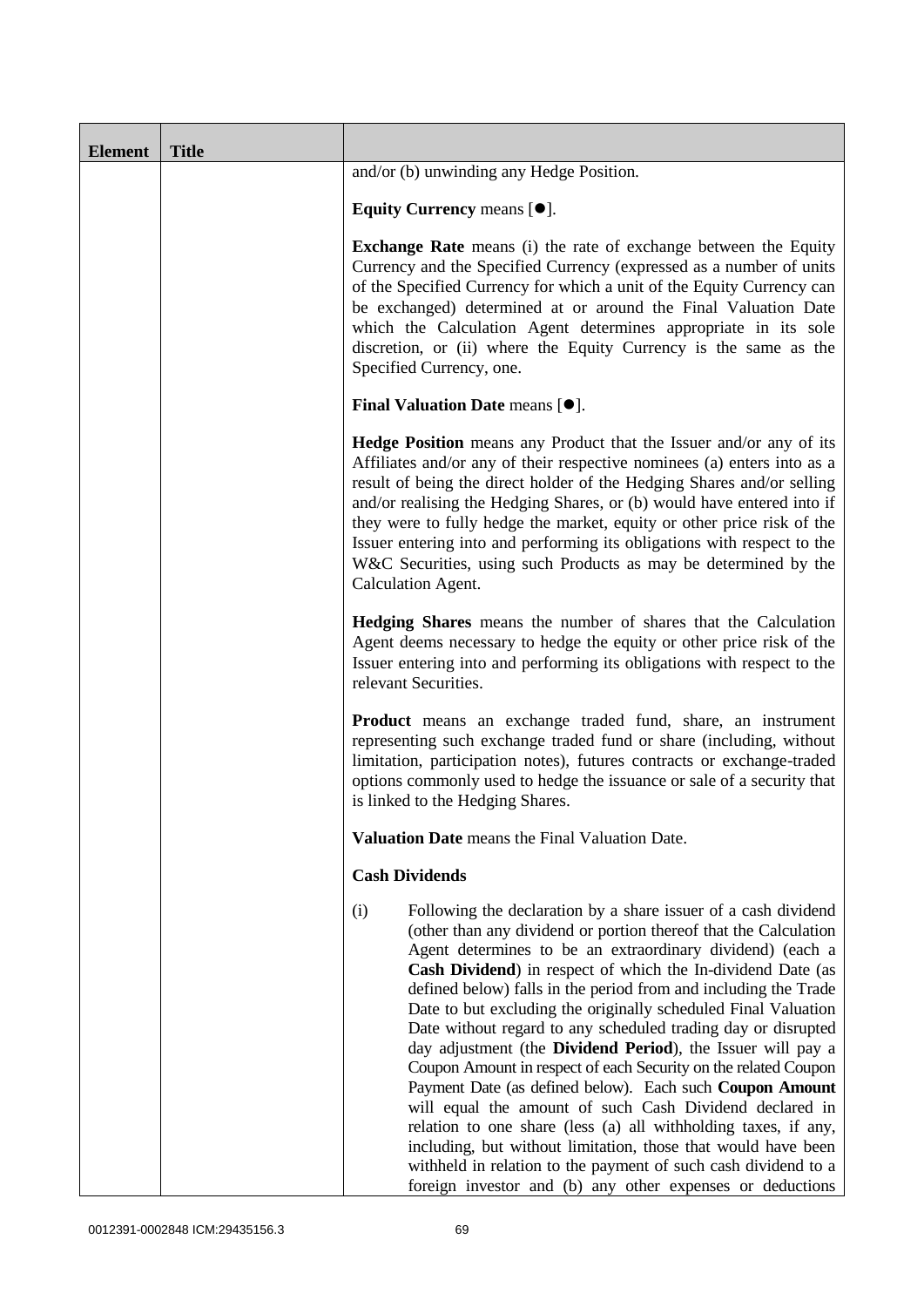| <b>Element</b> | <b>Title</b> |       |                                                                                                                                                                                                                                                                                                                                                                                                                                                                                                                                                                                                                  |
|----------------|--------------|-------|------------------------------------------------------------------------------------------------------------------------------------------------------------------------------------------------------------------------------------------------------------------------------------------------------------------------------------------------------------------------------------------------------------------------------------------------------------------------------------------------------------------------------------------------------------------------------------------------------------------|
|                |              |       | which would apply to or be made in relation to the payment of<br>such cash dividend to a foreign investor all determined in the<br>Equity Currency and on a per share basis, <i>multiplied by</i> the<br>Dividend Exchange Rate as defined below).                                                                                                                                                                                                                                                                                                                                                               |
|                |              |       | Dividend Exchange Rate means, in relation to a Cash<br>Dividend, (i) the rate of exchange between the Equity<br>Currency and the Specified Currency (expressed as a number<br>of units of the Specified Currency for which a unit of the<br>Equity Currency can be exchanged) at or around the Dividend<br>Receipt Date, as determined by the Calculation Agent or, (ii)<br>where the Equity Currency is the same as the Specified<br>Currency, one.                                                                                                                                                             |
|                |              |       | Dividend Receipt Date means the date upon which a holder<br>of shares entitled to the relevant Cash Dividend would have<br>received such Cash Dividend according to prevailing market<br>practice, as determined by the Calculation Agent.                                                                                                                                                                                                                                                                                                                                                                       |
|                |              |       | In-dividend Date means, in relation to a Cash Dividend, the<br>final date upon which a purchaser of shares on the exchange<br>would, according to prevailing market practice, be entitled to<br>receive the Cash Dividend.                                                                                                                                                                                                                                                                                                                                                                                       |
|                |              | (ii)  | Coupon Amounts (if any) will only be payable on the<br>Securities in the circumstances set out in paragraph (i) above<br>and subject to the provisions of paragraphs (iii) and (iv) below<br>and will be deemed only to have accrued on the Securities as<br>of the relevant Coupon Payment Date. No interest will accrue<br>or be payable in any other circumstance.                                                                                                                                                                                                                                            |
|                |              | (iii) | In the event any Coupon Payment Date would fall after the<br>Maturity Date the Issuer will give notice to<br>the<br>Securityholders of procedures for payment of such Coupon<br>Amount(s) which may be made outside of DTC or Euroclear<br>Clearstream,<br>Luxembourg<br>and<br>and<br>may<br>require<br>Securityholders as of a record date selected by the Issuer in its<br>sole discretion to provide a notice to the Issuer giving all<br>necessary details required by the Issuer in its sole discretion to<br>make such payments.                                                                          |
|                |              | (iv)  | Following any Cash Dividend declaration, the Calculation<br>Agent shall as soon as is reasonably practicable under the<br>circumstances procure that the Issuer will give notice to the<br>Securityholders stating the occurrence of the Cash Dividend,<br>giving details thereof and setting out the method and<br>anticipated date of the related Coupon Payment Date provided<br>that any failure to give, or non-receipt of, such notice will not<br>affect the validity of any such Coupon Amount payment and<br>the Calculation Agent will determine the basis on which the<br>Coupon Amount will be paid. |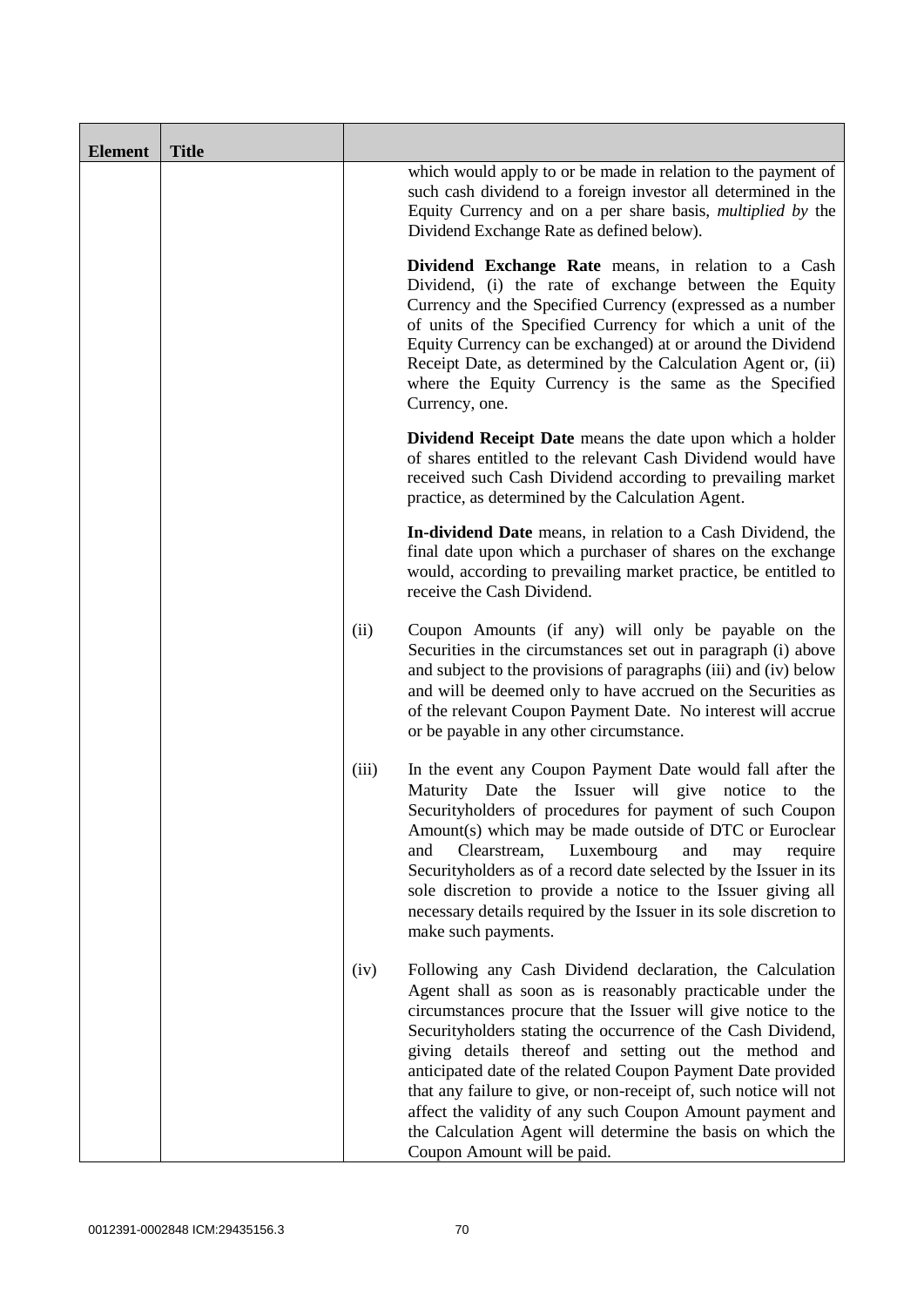| <b>Element</b> | <b>Title</b> |                                                                                                                                                                                                                                                                                                                                                                                                                                                                                                                                                                                                                                                                                                                                                                                                                                                                                                                                                                                                                                                                                                                                                                                          |
|----------------|--------------|------------------------------------------------------------------------------------------------------------------------------------------------------------------------------------------------------------------------------------------------------------------------------------------------------------------------------------------------------------------------------------------------------------------------------------------------------------------------------------------------------------------------------------------------------------------------------------------------------------------------------------------------------------------------------------------------------------------------------------------------------------------------------------------------------------------------------------------------------------------------------------------------------------------------------------------------------------------------------------------------------------------------------------------------------------------------------------------------------------------------------------------------------------------------------------------|
|                |              | (v)<br><b>Coupon Payment Date</b> means the date that is three $(3)$<br>Business Days following the relevant Dividend Receipt Date.]                                                                                                                                                                                                                                                                                                                                                                                                                                                                                                                                                                                                                                                                                                                                                                                                                                                                                                                                                                                                                                                     |
|                |              | [In the case of Equity Linked Securities, insert:                                                                                                                                                                                                                                                                                                                                                                                                                                                                                                                                                                                                                                                                                                                                                                                                                                                                                                                                                                                                                                                                                                                                        |
|                |              | <b>Adjustment and Disruption Events</b>                                                                                                                                                                                                                                                                                                                                                                                                                                                                                                                                                                                                                                                                                                                                                                                                                                                                                                                                                                                                                                                                                                                                                  |
|                |              | The Securities may be subject to cancellation or early redemption or<br>adjustment (including as to valuation and in certain circumstances<br>share substitutions) if certain corporate events (such as events<br>affecting the value of a Share (including Share divisions or<br>consolidations, extraordinary dividends and capital calls); de-listing of<br>a Share; insolvency, merger or nationalisation of a Share issuer; a<br>tender offer or redenomination of a Share) occur, if certain events<br>(such as illegality, disruptions or cost increases) occur with respect to<br>the Issuer's or any of its affiliates' hedging arrangements, or if<br>insolvency filings are made with respect to the issuer of a share [Insert]<br>if the relevant Securities are Equity Delta One Redemption N&C<br>Securities or Equity Delta One W&C Securities: or, where the relevant<br>event is a potential adjustment event which has a dilutive effect on the<br>theoretical value of the relevant shares and the Calculation Agent<br>considers it appropriate, the distribution of further Securities].<br>If certain disruption events occur with respect to valuation of a Share |
|                |              | such valuation will be postponed and may be made by the Calculation<br>Agent. Payments may also be postponed.]                                                                                                                                                                                                                                                                                                                                                                                                                                                                                                                                                                                                                                                                                                                                                                                                                                                                                                                                                                                                                                                                           |
|                |              | [In the case of Index Linked Securities, insert:                                                                                                                                                                                                                                                                                                                                                                                                                                                                                                                                                                                                                                                                                                                                                                                                                                                                                                                                                                                                                                                                                                                                         |
|                |              | <b>Adjustment and Disruption Events</b>                                                                                                                                                                                                                                                                                                                                                                                                                                                                                                                                                                                                                                                                                                                                                                                                                                                                                                                                                                                                                                                                                                                                                  |
|                |              | The Securities may be subject to cancellation or early redemption or<br>adjustment if an Index is modified or cancelled and there is no<br>successor Index acceptable to the Calculation Agent, if an Index's<br>sponsor fails to calculate and announce such Index, or certain events<br>(such as illegality, disruptions or cost increases) occur with respect to<br>the Issuer's or any of its affiliates' hedging arrangements.                                                                                                                                                                                                                                                                                                                                                                                                                                                                                                                                                                                                                                                                                                                                                      |
|                |              | If certain disruption events occur with respect to valuation of an Index<br>such valuation will be postponed and may be made by the Calculation<br>Agent. Payments may also be postponed.]                                                                                                                                                                                                                                                                                                                                                                                                                                                                                                                                                                                                                                                                                                                                                                                                                                                                                                                                                                                               |
|                |              | [In the case of Inflation Linked Securities, insert:                                                                                                                                                                                                                                                                                                                                                                                                                                                                                                                                                                                                                                                                                                                                                                                                                                                                                                                                                                                                                                                                                                                                     |
|                |              | <b>Adjustment Events</b>                                                                                                                                                                                                                                                                                                                                                                                                                                                                                                                                                                                                                                                                                                                                                                                                                                                                                                                                                                                                                                                                                                                                                                 |
|                |              | The Securities may be subject to adjustment if the Index is not<br>published or announced, there is a successor Index, an Index level is<br>corrected or the Index is rebased and may be subject to early<br>redemption or cancellation if the Index ceases to be published and<br>there is no appropriate alternative index acceptable to the Calculation                                                                                                                                                                                                                                                                                                                                                                                                                                                                                                                                                                                                                                                                                                                                                                                                                               |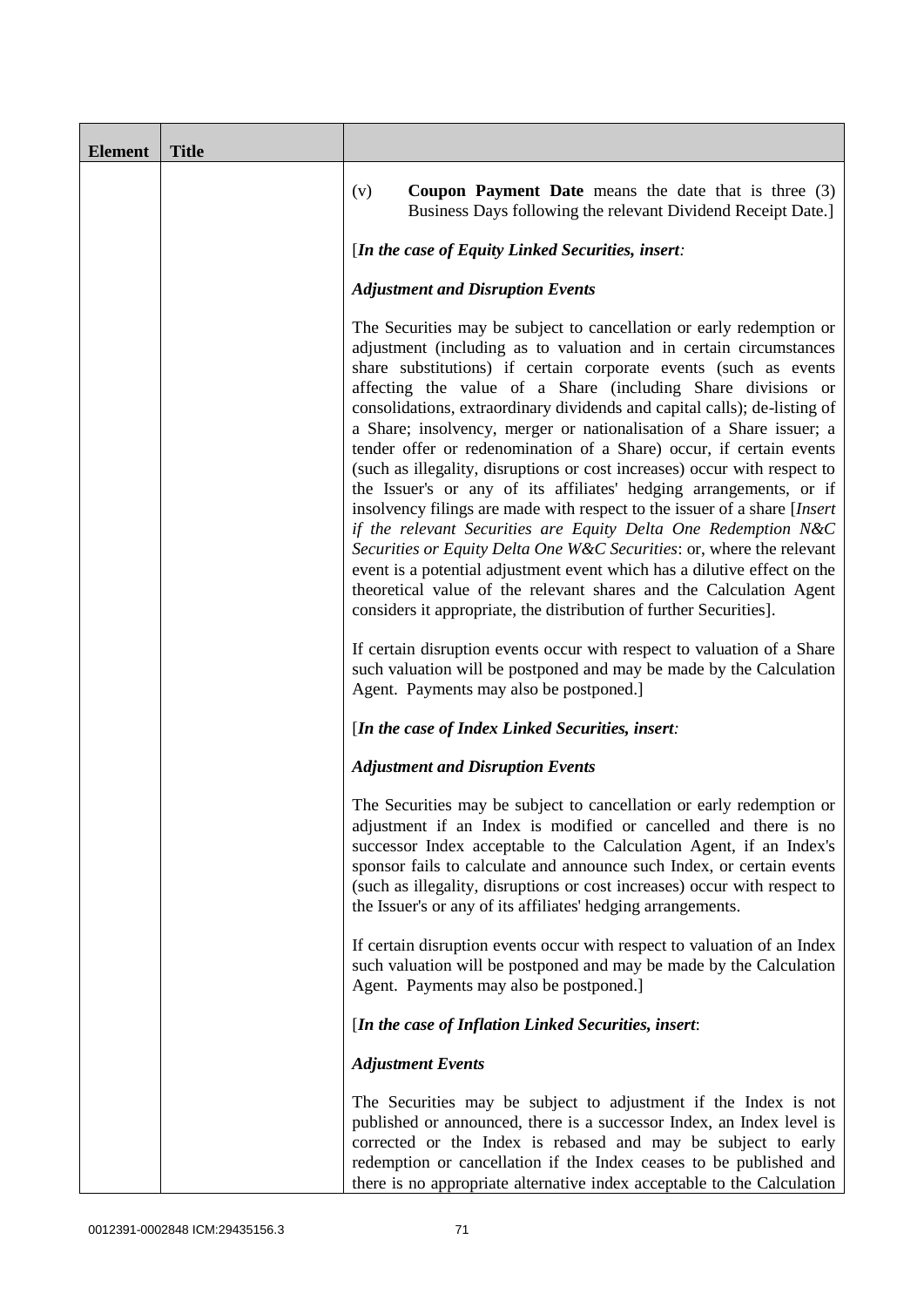| <b>Element</b>    | <b>Title</b>                                                                                                                                                                                                         |                                                                                                                                                                                                                                                                                                                                                                                                                                                                                                                                                                                                                                                                                                        |
|-------------------|----------------------------------------------------------------------------------------------------------------------------------------------------------------------------------------------------------------------|--------------------------------------------------------------------------------------------------------------------------------------------------------------------------------------------------------------------------------------------------------------------------------------------------------------------------------------------------------------------------------------------------------------------------------------------------------------------------------------------------------------------------------------------------------------------------------------------------------------------------------------------------------------------------------------------------------|
|                   |                                                                                                                                                                                                                      | Agent. In certain circumstances the Calculation Agent may calculate<br>the Index level itself.]                                                                                                                                                                                                                                                                                                                                                                                                                                                                                                                                                                                                        |
|                   |                                                                                                                                                                                                                      | [In the case of $FX$ Linked Securities, insert:                                                                                                                                                                                                                                                                                                                                                                                                                                                                                                                                                                                                                                                        |
|                   |                                                                                                                                                                                                                      | <b>Disruption Events</b>                                                                                                                                                                                                                                                                                                                                                                                                                                                                                                                                                                                                                                                                               |
|                   |                                                                                                                                                                                                                      | If certain disruption events occur with respect to valuation of a Currency<br>Pair, [an alternative valuation method may be used, valuation may be<br>made by the Calculation Agent, valuation may be postponed or the<br>Securities may be subject to early redemption or cancellation].]                                                                                                                                                                                                                                                                                                                                                                                                             |
|                   |                                                                                                                                                                                                                      | [In the case of Zero Recovery Single Name Credit Linked N&C<br>Securities and Zero Recovery Basket Credit Linked N&C Securities,<br><i>insert:</i>                                                                                                                                                                                                                                                                                                                                                                                                                                                                                                                                                     |
|                   |                                                                                                                                                                                                                      | <b>Merger Event</b>                                                                                                                                                                                                                                                                                                                                                                                                                                                                                                                                                                                                                                                                                    |
|                   |                                                                                                                                                                                                                      | A merger event may occur, <i>inter alia</i> , if the Issuer[, the Guarantor] or<br>the Reference Entity consolidates or amalgamates with, or merges<br>into, or transfers all or substantially all of its assets to, the Reference<br>Entity or the Issuer [or the Guarantor], as applicable, or the Issuer [or<br>the Guarantor] and the Reference Entity become affiliates.]]                                                                                                                                                                                                                                                                                                                        |
| $\mathbf{[C.19]}$ | Final reference price of<br>the Underlying                                                                                                                                                                           | [Not applicable, there is no final reference price of the underlying.]                                                                                                                                                                                                                                                                                                                                                                                                                                                                                                                                                                                                                                 |
|                   | (Include this Element<br>C.19<br>only<br>if<br>the<br>relevant Securities are<br>Derivative Securities as<br>defined in Element C.9<br><i>above</i> )                                                                | [The final reference price of the underlying will be determined in<br>accordance with the valuation mechanics set out in item C.18 above]]                                                                                                                                                                                                                                                                                                                                                                                                                                                                                                                                                             |
| C.20              | Underlying and where<br>the information on the<br>underlying can be<br>found<br>(Include this Element<br>C.20 only if the<br>relevant Securities are<br>Derivative Securities as<br>defined in Element C.9<br>above) | [Not applicable, there is no underlying] [The underlying [index/basket<br>of indices/share[s]/reference entit[y][ies]/FX rate[s], interest rate[s]]<br>specified in item C.18 above] [insert details of relevant underlying $(s)$ ]<br>[If the Securities are Zero Recovery Single Name Credit Linked N&C<br>Securities or Zero Recovery Basket Credit Linked N&C Securities,<br>insert: The "Credit Events" are [insert relevant Credit Events].]<br>[Insert details of where information on the underlying can be found.<br>Where relevant this may include references to the respective<br>Bloomberg and/or Reuters screen pages on which information<br>relating to each underlying can be found]] |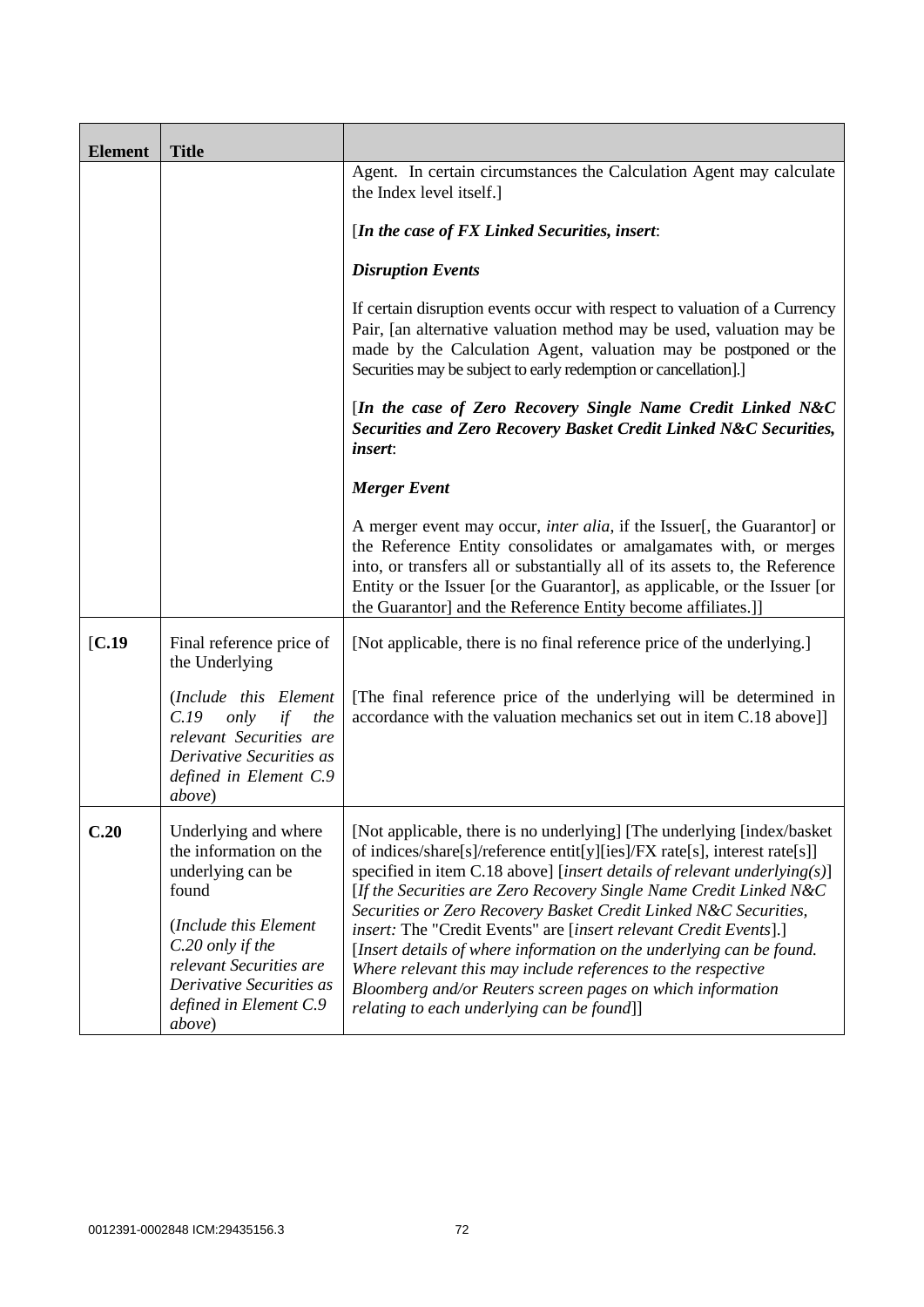## **Section D - Risks**

| <b>Element</b> | <b>Title</b>                                             |                                                                                                                                                                                                                                                                                                                                                                                                                                                                                                                                                                                                                                                                                                                                                                                                                                                                                                                                                                                                                                                                                                                                                                                                                                            |
|----------------|----------------------------------------------------------|--------------------------------------------------------------------------------------------------------------------------------------------------------------------------------------------------------------------------------------------------------------------------------------------------------------------------------------------------------------------------------------------------------------------------------------------------------------------------------------------------------------------------------------------------------------------------------------------------------------------------------------------------------------------------------------------------------------------------------------------------------------------------------------------------------------------------------------------------------------------------------------------------------------------------------------------------------------------------------------------------------------------------------------------------------------------------------------------------------------------------------------------------------------------------------------------------------------------------------------------|
| D.2            | Key risks regarding<br>the Issuer [and the<br>Guarantor] | In purchasing Securities, investors assume the risk that the Issuer [and<br>the Guarantor] may become insolvent or otherwise be unable to<br>perform [its/their] obligations (including, where relevant, payment<br>obligations) in respect of the Securities [or under the Guarantee<br>(respectively)]. There is a wide range of factors which individually or<br>together could result in the Issuer [and the Guarantor] becoming<br>unable to perform [its/their] obligations under the Securities [or<br>Guarantee (respectively)]. It is not possible to identify all such factors<br>or to determine which factors are most likely to occur, as the Issuer<br>[and the Guarantor] may not be aware of all relevant factors and<br>certain factors which [it/they] currently deem not to be material may<br>become material as a result of the occurrence of events outside the<br>Issuer's [and the Guarantor's] control. The Issuer [and the Guarantor]<br>[has/have] identified a number of factors which could materially<br>adversely affect [its/their] business[es] and ability to perform<br>obligations<br>under<br>the<br>[its/their]<br>Securities<br>$\lceil$ or<br>Guarantee<br>(respectively)]. These factors include: |
|                |                                                          | Issuer:<br>(i) the Issuer is an indirectly owned, wholly owned subsidiary of Nomura<br>Holdings, Inc. and there are substantial inter-relationships between the<br>Issuer and other Nomura Group companies. Accordingly, if the financial<br>condition of the Nomura Group were to deteriorate, the Issuer and its<br>investors may suffer direct and materially adverse consequences, (ii)<br>changes in market prices affecting asset values may adversely affect the<br>performance of assets in which the Issuer holds positions and therefore<br>would adversely affect the Issuer's financial situation and its profits (iii)<br>strategies for hedging against market risk may prove to be ineffective,<br>(iv) changes in interest rates, (v) foreign exchange risk, (vi) liquidity risk,<br>(vii) credit risk of third parties with whom the Issuer does business (viii)<br>increased regulation of the financial services industry, (ix) competition<br>risk, (x) reputational risk, and (xi) operational risk (including as a result<br>of the United Kingdom's potential exit from the European Union).                                                                                                                        |
|                |                                                          | <b>Guarantor:</b>                                                                                                                                                                                                                                                                                                                                                                                                                                                                                                                                                                                                                                                                                                                                                                                                                                                                                                                                                                                                                                                                                                                                                                                                                          |
|                |                                                          | If the financial condition of the Guarantor were to deteriorate, the<br>Issuer and investors in the Securities may suffer direct and materially<br>adverse consequences. The Guarantor is the holding company for the<br>Nomura Group and its ability to fulfil its obligations under the<br>Guarantee may therefore be affected by certain factors affecting the<br>Guarantor directly or other entities within the Nomura Group,<br>including: (i) a sustained market/economic or other downturn,<br>changes in financial or economic conditions and/or market volatility,<br>(ii) liquidity risk, (iii) unpredictable events causing large unexpected<br>market price movements ("event risk") (iv) credit risk of third parties<br>with whom the Guarantor does business, (v) competition risk, (vi)                                                                                                                                                                                                                                                                                                                                                                                                                                   |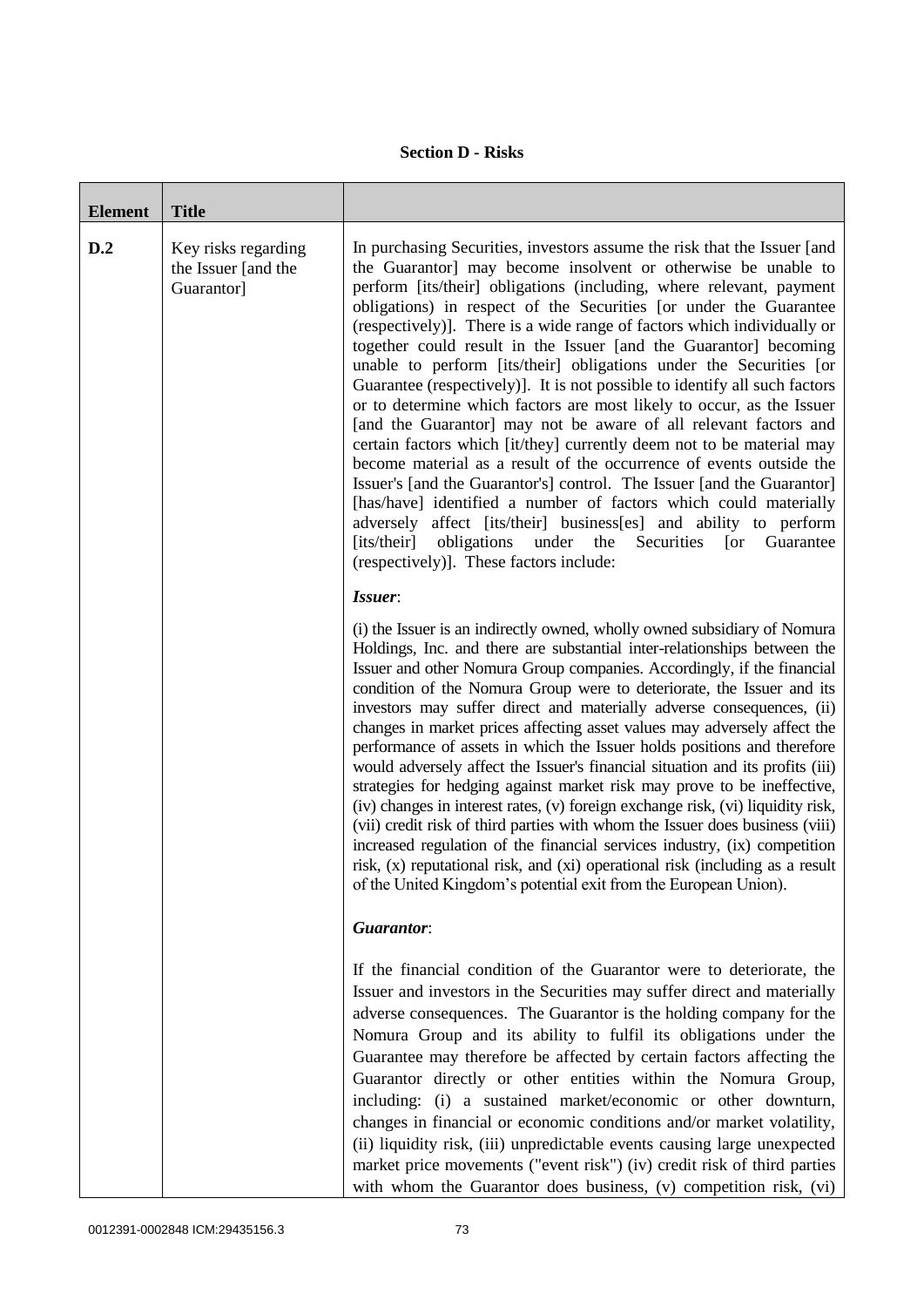| <b>Element</b> | <b>Title</b>                                                                                                                                                                                  |                                                                                                                                                                                                                                                                                                                                                                                                                                                                                                                                                                                                                                                                                                                                                                                                                                                                                                                                                                                                                                                                                                                                                                                                                                                                                                                                                                                                                                                                                                                                                                                                                                                                                                                                                                                                                                                                                                                                                                                                                                                                                                                                                                                                                                                                                                                                                                                                                                                                                                                                                                                                                                                                                                                                                                                                                                                                                                                                                                                                                                                                                                                                                                                                                                                                                                                                                                                                                                                                                                                                                                                                    |
|----------------|-----------------------------------------------------------------------------------------------------------------------------------------------------------------------------------------------|----------------------------------------------------------------------------------------------------------------------------------------------------------------------------------------------------------------------------------------------------------------------------------------------------------------------------------------------------------------------------------------------------------------------------------------------------------------------------------------------------------------------------------------------------------------------------------------------------------------------------------------------------------------------------------------------------------------------------------------------------------------------------------------------------------------------------------------------------------------------------------------------------------------------------------------------------------------------------------------------------------------------------------------------------------------------------------------------------------------------------------------------------------------------------------------------------------------------------------------------------------------------------------------------------------------------------------------------------------------------------------------------------------------------------------------------------------------------------------------------------------------------------------------------------------------------------------------------------------------------------------------------------------------------------------------------------------------------------------------------------------------------------------------------------------------------------------------------------------------------------------------------------------------------------------------------------------------------------------------------------------------------------------------------------------------------------------------------------------------------------------------------------------------------------------------------------------------------------------------------------------------------------------------------------------------------------------------------------------------------------------------------------------------------------------------------------------------------------------------------------------------------------------------------------------------------------------------------------------------------------------------------------------------------------------------------------------------------------------------------------------------------------------------------------------------------------------------------------------------------------------------------------------------------------------------------------------------------------------------------------------------------------------------------------------------------------------------------------------------------------------------------------------------------------------------------------------------------------------------------------------------------------------------------------------------------------------------------------------------------------------------------------------------------------------------------------------------------------------------------------------------------------------------------------------------------------------------------------|
|                |                                                                                                                                                                                               | substantial legal, regulatory, operational and reputational risks<br>(including regulatory and operational risk as a result of the United<br>Kingdom's potential exit from the European Union).                                                                                                                                                                                                                                                                                                                                                                                                                                                                                                                                                                                                                                                                                                                                                                                                                                                                                                                                                                                                                                                                                                                                                                                                                                                                                                                                                                                                                                                                                                                                                                                                                                                                                                                                                                                                                                                                                                                                                                                                                                                                                                                                                                                                                                                                                                                                                                                                                                                                                                                                                                                                                                                                                                                                                                                                                                                                                                                                                                                                                                                                                                                                                                                                                                                                                                                                                                                                    |
| [D.3]          | Key risks regarding the<br>Securities<br>(Include this Element<br>D.3 only if the relevant<br><b>Securities</b><br>are<br>not<br>Derivative Securities as<br>defined in Element C.9<br>above) | There are also certain factors which are material for the purpose of<br>assessing the risks associated with investing in any issue of Securities,<br>which include, without limitation, (i) risks relating to current market<br>conditions including sovereign debt concerns in certain countries in<br>Europe, (ii) Rule 144A Securities Transfer Restrictions, (iii) risks relating<br>to the fact that the Securities are unsecured obligations of the Issuer, (iv)<br>the possibility that holders may receive payments subject to withholding<br>or other deductions imposed on the Securities, (v) there may be no, or a<br>limited, secondary market for the Securities and this would adversely<br>affect the value at which an investor could sell his Securities, (vi) risks<br>relating to postponement of valuation dates, following the occurrence of a<br>disruption event which may adversely affect the value of the Securities,<br>(vii) adjustments to the terms and conditions of the Securities being made<br>by the Calculation Agent following the occurrence of certain events and<br>any early redemption or cancellation (as applicable) of the Securities by<br>the Issuer, (viii) modification of the terms and conditions of the Securities<br>and/or the Agency Agreement by the Issuer and the relevant Agent<br>without the consent of Securityholders, (ix) modification of the terms and<br>conditions of the Securities by majority votes binding all holders, (x) the<br>existence, where specified, of any right of the Issuer to redeem the<br>Securities at its option and the effect this may have on the market value of<br>the Securities, which will mean that an investor may not be able to<br>reinvest the redemption proceeds to achieve a similar effective return,<br>(xi) hedging activities and conflicts of interest of the Issuer, the Guarantor<br>(where applicable) and/or any of its/their affiliates and Securityholders,<br>(xii) where the Securities are linked to a Reference Item, risks relating to<br>the value and liquidity of such Reference Item and the markets in which<br>such Reference Item is traded, (xiii) movements in interest rates, which<br>may affect the value of Securities which bear interest at a fixed rate and<br>(where the Securities are not denominated in an investor's own currency)<br>exchange rates may affect the value of the Securities, (xiv) any credit<br>rating assigned to the Securities may not adequately reflect all risks<br>associated with an investment in the Securities, is not a recommendation<br>to buy, sell or hold securities and may be subject to suspension,<br>reduction or withdrawal at any time by the assigning rating agency,<br>(xv) Investors who purchase Securities in denominations that are not an<br>integral multiple of the specified denomination may be adversely affected<br>if definitive Securities are subsequently required to be issued, (xvi) fees<br>and commissions not being taken into account when determining<br>secondary market prices of Securities, (xvii) illegality of securities, (xviii)<br>change in law and/or regulatory reform and (xix) where payments in<br>respect of the Securities are payable in Renminbi, risks associated with<br>the illiquidity, inconvertibility or non-transferability of Renminbi,<br>exchange rate and interest rate risks and, if CNY Currency Event is<br>applicable, the option for the Issuer to make payments in U.S. dollars if<br>Renminbi is not available in certain circumstances.] |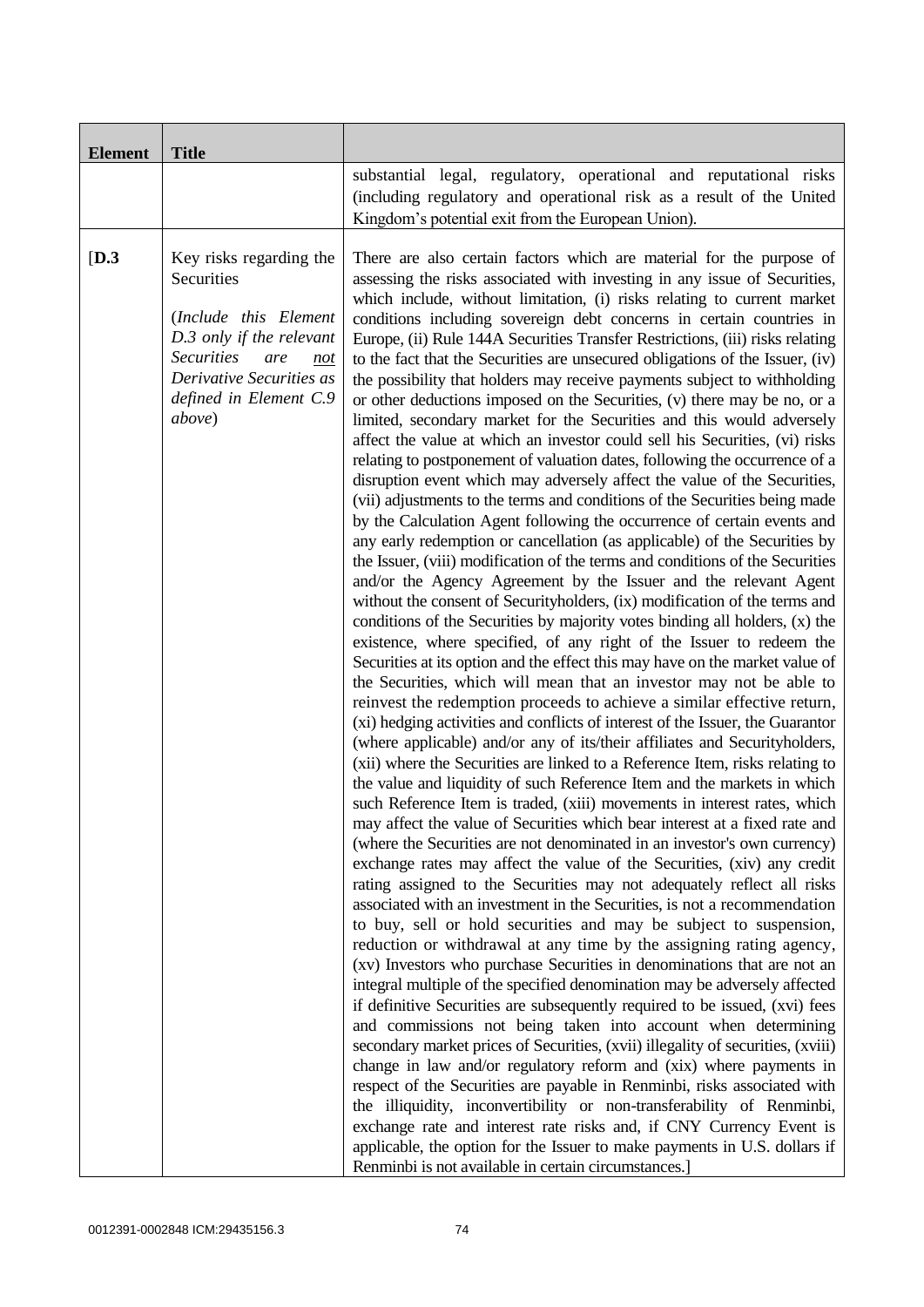| <b>Element</b> | <b>Title</b>                                                                                                                              |                                                                                                                                                                                              |
|----------------|-------------------------------------------------------------------------------------------------------------------------------------------|----------------------------------------------------------------------------------------------------------------------------------------------------------------------------------------------|
| [D.6]          | Risk warning<br>(Include this Element<br><i>Securities</i><br>are<br>Derivative Securities as<br>defined in Element C.9<br><i>above</i> ) | [Copy and paste the information from Element D.3 above and insert<br>here]<br>D.6 only if the relevant In addition, investors may lose all or part of their investment in the<br>Securities. |

## **Section E - Offer**

| <b>Element</b> | <b>Title</b>                                 |                                                                                                                                                                                                                                                                                                                                                                                                                                                                                                                                                                                                                                     |
|----------------|----------------------------------------------|-------------------------------------------------------------------------------------------------------------------------------------------------------------------------------------------------------------------------------------------------------------------------------------------------------------------------------------------------------------------------------------------------------------------------------------------------------------------------------------------------------------------------------------------------------------------------------------------------------------------------------------|
| E.2b           | Reasons for the offer<br>and use of proceeds | The net proceeds from the issue of the Securities will be applied by<br>the Issuer for general corporate purposes, which include making a<br>profit. A substantial portion of the proceeds from the issue of the<br>Securities may be used to hedge market risk with respect to such<br>Securities.                                                                                                                                                                                                                                                                                                                                 |
|                |                                              | Issue specific summary                                                                                                                                                                                                                                                                                                                                                                                                                                                                                                                                                                                                              |
|                |                                              | The net proceeds from the issue of Securities will be applied by the<br>Issuer for its general corporate purposes, which include making a<br>profit [and [specify any other relevant corporate purposes of the<br> Issuer ].]                                                                                                                                                                                                                                                                                                                                                                                                       |
| E.3            | Terms and conditions<br>of the offer         | Under the programme, the Securities may be offered to the public in a<br>Non-Exempt Offer in Austria, Belgium, Denmark, France, Germany,<br>Hungary, Italy, Ireland, Luxembourg, Poland, Portugal, Spain,<br>Sweden, The Netherlands and the United Kingdom.                                                                                                                                                                                                                                                                                                                                                                        |
|                |                                              | The terms and conditions of each offer of Securities will be<br>determined by agreement between the Issuer and the relevant Dealer<br>at the time of issue and specified in the applicable Final Terms. An<br>Investor intending to acquire or acquiring any Securities in a Non-<br>Exempt Offer from an Authorised Offeror will do so, and offers and<br>sales of such Securities to an Investor by such Authorised Offeror<br>will be made, in accordance with any terms and other arrangements in<br>place between such Authorised Offeror and such Investor including<br>as to price, allocations and settlement arrangements. |
|                |                                              | Issue specific summary:                                                                                                                                                                                                                                                                                                                                                                                                                                                                                                                                                                                                             |
|                |                                              | [Not applicable, the Securities are not being offered to the public as<br>part of a Non-Exempt Offer.]                                                                                                                                                                                                                                                                                                                                                                                                                                                                                                                              |
|                |                                              | [This issue of Securities is being offered in a Non-Exempt Offer in<br>[specify particular country/ies].                                                                                                                                                                                                                                                                                                                                                                                                                                                                                                                            |
|                |                                              | The issue price of the Securities is $[\bullet][[\bullet]$ per cent. of their nominal<br>amount].                                                                                                                                                                                                                                                                                                                                                                                                                                                                                                                                   |